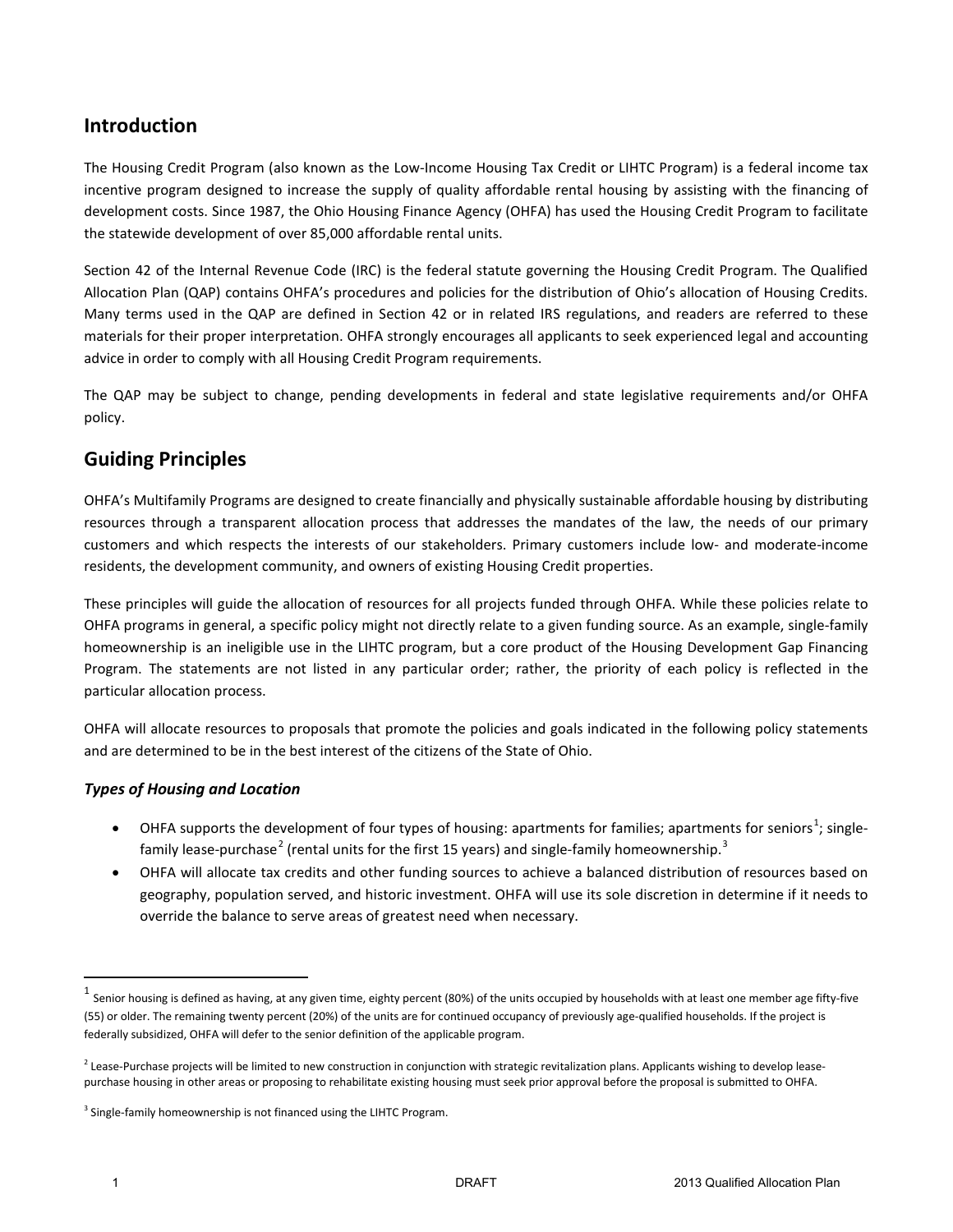- OHFA will allocate tax credits and other funding sources to preserve existing affordable housing that is in need of rehabilitation and has Section 8 or equivalent federal rental assistance contracts.<sup>4</sup>
- OHFA supports Permanent Supportive Housing as stand-alone developments or typical multifamily or senior developments that include a percentage of Permanent Supportive Housing units.
- OHFA supports proposals that demonstrate collaboration with local units of government.
- OHFA supports the re-development of vacant properties in areas of the state most impacted by the foreclosure crisis.
- OHFA supports the development of affordable housing in all areas of need including areas within a Qualified Census Tract and Difficult Development Areas.
- OHFA supports development in new markets where no previous product development has taken place.
- OHFA supports developments that are partially funded by Historic Preservation Tax Credit programs.

#### *Types of Subsidy*

- OHFA supports proposals that leverage substantial federal, state, local or Public Housing Authority or other development subsidies, such as the USDA Rural Development Section 515 program, HUD Choice Neighborhoods program and the HUD Section 811 program.
- OHFA supports the development of projects that will serve very low- and extremely low-income populations and/or provide rental subsidy for the residents.

#### *Project Characteristics*

- OHFA supports developments that demonstrate a sustainable market.
- OHFA will assess project and unit amenities for durability as well as utility.
- OHFA supports Visitability the three features of which will be incorporated into all newly constructed properties, and wherever possible in rehabilitation properties.
- OHFA supports designs which promote usability for all (Universal Design) in all new construction and rehabs.
- OHFA supports developments that meet the latest Enterprise Green Communities Criteria.
- OHFA supports amenities and design which distinguish a development from the competition.
- OHFA will require the development of proposals that meet our Minimum Financial Evaluation Process and Standards. OHFA will also consider project costs of a reasonable level when evaluating proposals.

#### *Development Team Characteristics*

- OHFA supports development teams with significant capacity, a solid track record of partnership with the agency and a history of success developing the type of affordable housing proposed.
- OHFA supports developments in which the majority owner or managing member is a state-certified Community Housing Development Organization (CHDO) and the proposed project is located in the established service area of the CHDO.
- OHFA supports development teams with a strong financial base.
- OHFA supports development teams with the ability to meet key responsibilities in a timely and efficient manner. Included in the Development team are the general partners, developers, and property manager.

 $\overline{\phantom{a}}$ 

 $^4$  Data provided by the Ohio Preservation Compact will be one of the factors used to determine the prioritization of allocations for this type of preservation.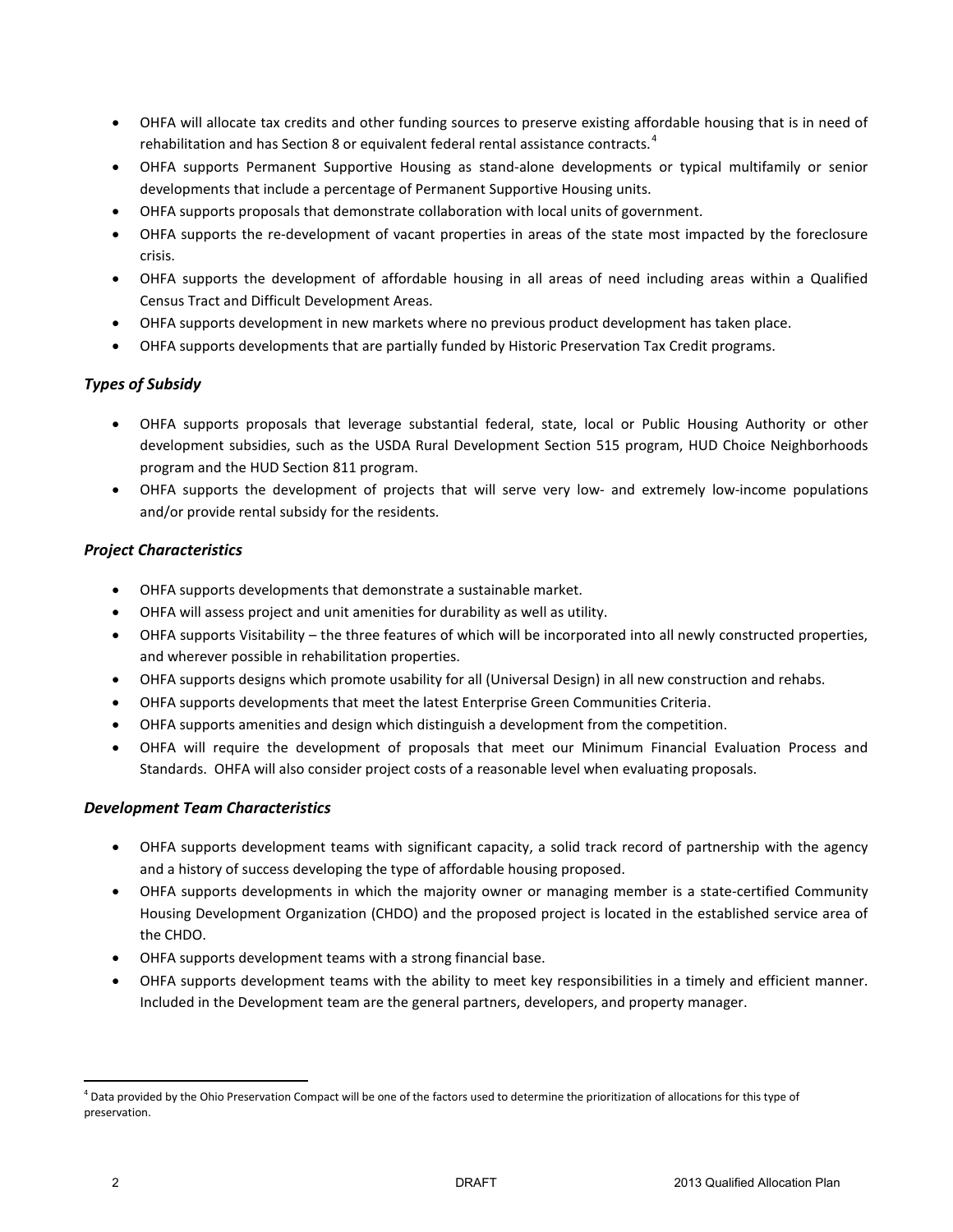- Development teams will also be evaluated on any outstanding financial obligations with OHFA. The staff will evaluate the repayment histories of all loans extended to previous projects as well as payments of all other fees due to OHFA.
- OHFA supports the endeavors of community-based non-profit housing organizations to develop housing in their service area.
- **Proposed policy statement**: "OHFA values development team members that are certified as a Minority Business Enterprise (MBE) or a Woman Business Enterprise (WBE) by the State of Ohio. OHFA encourages MBE or WBE participation in the construction or soft-cost related services performed on projects funded with OHFA resources."

### *Management Company Characteristics*

OHFA supports management companies (both for-profit and non-profit) that:

- have a proven record of maintaining compliant Low Income Housing Tax Credit (LIHTC) communities, as well as other types of affordable housing.
- take an active role in the apartment community and are committed to providing rental homes and apartments that are safe, decent, and promote a good quality of life for the residents.
- understand the populations they serve by creating effective partnerships to provide the services necessary for sustaining and enhancing the well-being of the residents.
- are accessible and responsive to the needs of their residents, employees, vendors, investors, and OHFA.
- strictly adhere to all local, state, and federal Fair Housing and landlord-tenant laws, and are particularly committed to ensuring their apartment communities are accessible to mobility and sensory impaired residents and their guests.
- have a well-articulated and measurable plan for self-monitoring and maintaining the tax credit compliance of the property.
- are properly qualified to manage *residential* property in all states in which the company operates.
- promote employee development through licensure, sponsoring membership in professional organizations, ongoing continuing education and affordable housing training.
- are financially stable and take seriously their fiduciary responsibility to the owner.
- use the most up-to-date technology to manage and market their apartment communities.
- place an emphasis on the orderliness and security of their record keeping system to ensure the safety and security of private, sensitive information found within tenant files and databases.

## *Good Partnership*

OHFA requires that any developer, owner, syndicator and/or management company must perform their responsibilities in a spirit of good partnership and conduct business according to the following principles:

- Accountability: A participant must demonstrate responsibility for the execution and administration of the tasks undertaken.
- Timeliness: Information must be submitted within established timeframes for each project.
- Professionalism: Information submitted must be organized, concise, complete, accurate, true and current. Participants are expected to communicate in a respectful manner with OHFA staff.
- Collaboration and Cooperation: A participant must collaborate with OHFA in a mutually cooperative spirit to achieve the common goal of providing affordable housing in Ohio.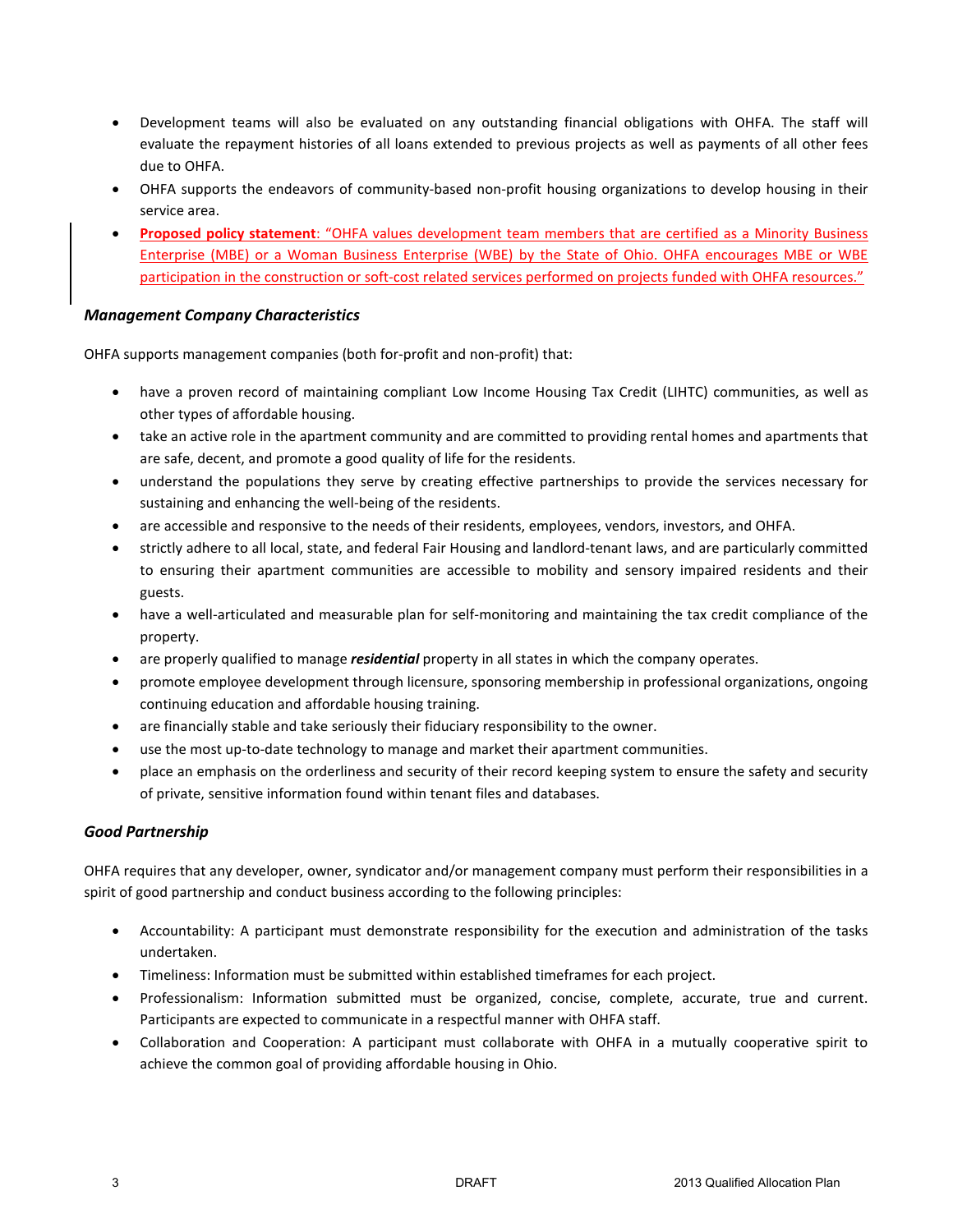• Responsiveness/Communication: A participant will always provide prompt notification of issues, concerns or any other matters that affect a project and will immediately communicate to OHFA any modification, change or amendment sought.

A participant failing to follow these principles will be subject to review by OHFA. OHFA will, in its sole and absolute discretion, determine the appropriate measures to be taken – which will range from counseling to prohibition from participation in any OHFA program.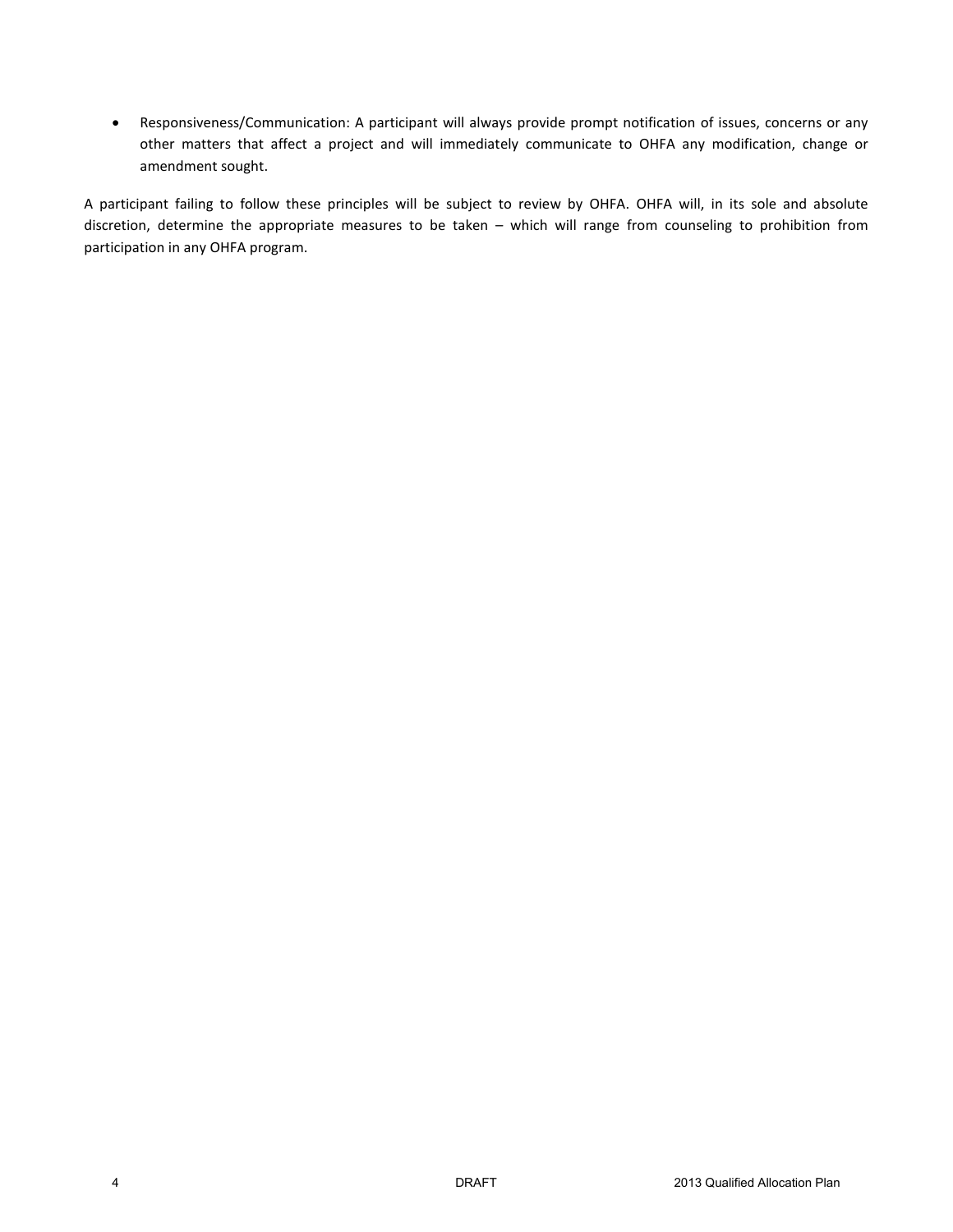# **Description of the Housing Credit**

The Housing Credit was created by Congress in 1986, replacing earlier federal tax incentives for the development of affordable rental housing. Housing Credits are used to offset an individual or corporation's federal income tax liability. The amount of Housing Credit received can be subtracted on a dollar-for-dollar basis from the taxpayer's respective tax liability.

The Housing Credit is received each year for 10 years - the time period that the taxpayer claims the Housing Credit on his/her federal income tax return. The owner must maintain income and rent restrictions continuously for a total period of 30 years.

Section 42 of the IRC requires OHFA to ensure that the amount of Housing Credits awarded to a project is the minimum amount necessary for its financial feasibility from the development stage through the project's compliance period. OHFA completes this designated task by underwriting every development that receives Housing Credits.

# **Eligible Uses of the Housing Credit**

The Housing Credit can be used to finance the cost of acquiring, rehabilitating, and/or constructing residential rental housing to be occupied by low- to moderate-income individuals and families.

The Housing Credit Program is not available for any of the following facilities: hospitals, nursing homes, sanitariums, lifecare facilities, assisted living, employer housing, mobile homes and student housing.

# **Calculation of the Housing Credit**

Costs that are directly associated with the development of the units at a property become its **eligible basis**.

The **applicable fraction** multiplied by the eligible basis becomes the **qualified basis** for the property. The applicable fraction is defined as the lesser of the **unit fraction** or the **floor space fraction**:

| Number of low-income units | Total floor space of low-income units |  |
|----------------------------|---------------------------------------|--|
| Total number of units      | Total floor space of all units        |  |
| $=$                        |                                       |  |
| <b>Unit Fraction</b>       | <b>Floor Space Fraction</b>           |  |

The applicable **Housing Credit percentage** is used to determine the annual Housing Credit amount by multiplying it by the total qualified basis. The IRS publishes the Housing Credit percentages, which fluctuate from month to month.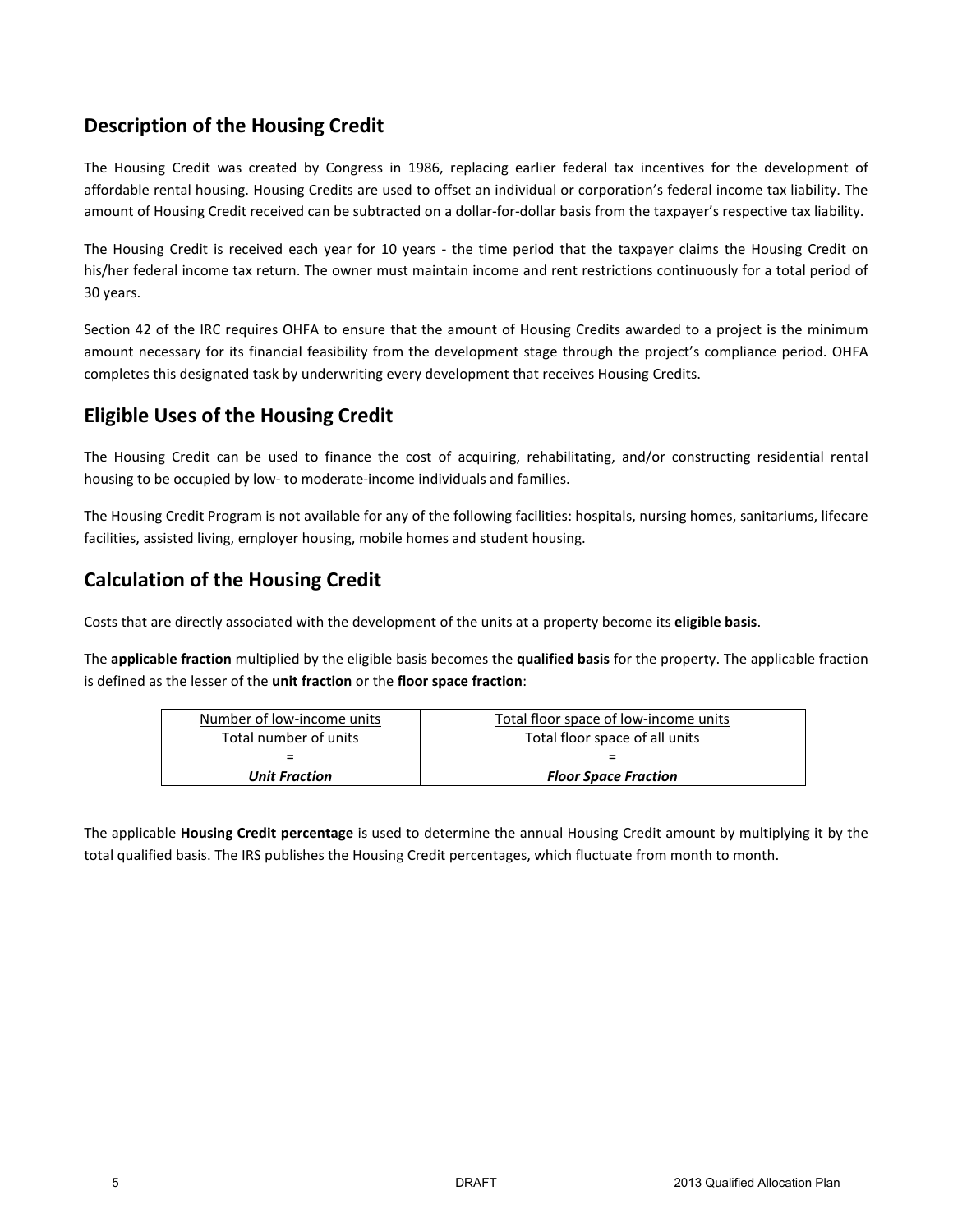# **Application Process for 9% Housing Credit Applications**

All applications for the Housing Credit Program must be submitted to the Office of Planning, Preservation & Development; OHFA; 57 East Main Street; Columbus, Ohio 43215. Applications must be received no later than 4:00 p.m. on the respective dates listed in the program calendar. Applicants must use the 2013 Affordable Housing Funding Application (AHFA) available on the OHFA web site at www.ohiohome.org, which will be available by July 18, 2012. All applications and supporting documentation must be submitted in digital format according to the Document Submission procedure posted at http://www.ohiohome.org/lihtc/application.aspx. See the instructions in the 2013 AHFA for details on electronic submissions.

**Please note that OHFA is contemplating two potential timelines for the 2013 Housing Credit Program in this draft of the QAP, one version with a November application deadline, and an alternate version with a January application deadline. A program calendar for each timeline is included in the next section of this document. The same application process is proposed in either timeline. One calendar will be selected following the public comment period for inclusion in the final version of the 2013 QAP.**

The application review process will consist of two stages: a proposal application and a final application.

# *Proposal Application Stage*

The Proposal application consists of 2013 Affordable Housing Funding Application (AHFA) and all supporting documentation indicated in the AHFA.

#### *Requests for Exceptions*

Any request for an exception to specific program requirements must be submitted in advance of the Proposal application by the date indicated in the Program Calendar. OHFA will consider such requests and issue decisions within one week of the application deadline. Exceptions will be considered only for those items specifically identified in these guidelines.

#### *Public Notification and Comment*

Applicants must send public notification letters to local government officials prior to the proposal deadline. Outreach to the community regarding proposals is also encouraged. OHFA will accept public comments about proposals at any time, and will consider public comments during the review process until the deadline indicated in the program calendar.

OHFA will post the proposal narratives for all applications on its web site for public consumption shortly after the application deadline. This narrative containing basic information about the proposal will be completed by the applicant in a format determined by OHFA. All other application materials will not be available to the public until OHFA has announced the results of the proposal application stage.

#### *Site Visits*

OHFA will conduct a site visit to gather information that will be used to help evaluate applications. The applicant must clearly mark the physical location of the site and provide a detailed map that depicts the roads leading to the site. Up to two representatives of the applicant who are familiar with the housing proposal are encouraged to accompany OHFA staff to answer any questions. The applicant may request in advance that additional representatives be present if necessary and acceptable to OHFA. Applicants for scattered-site projects must be available to provide a tour of the sites and neighborhoods. All site visits will be scheduled at a time convenient to OHFA review staff.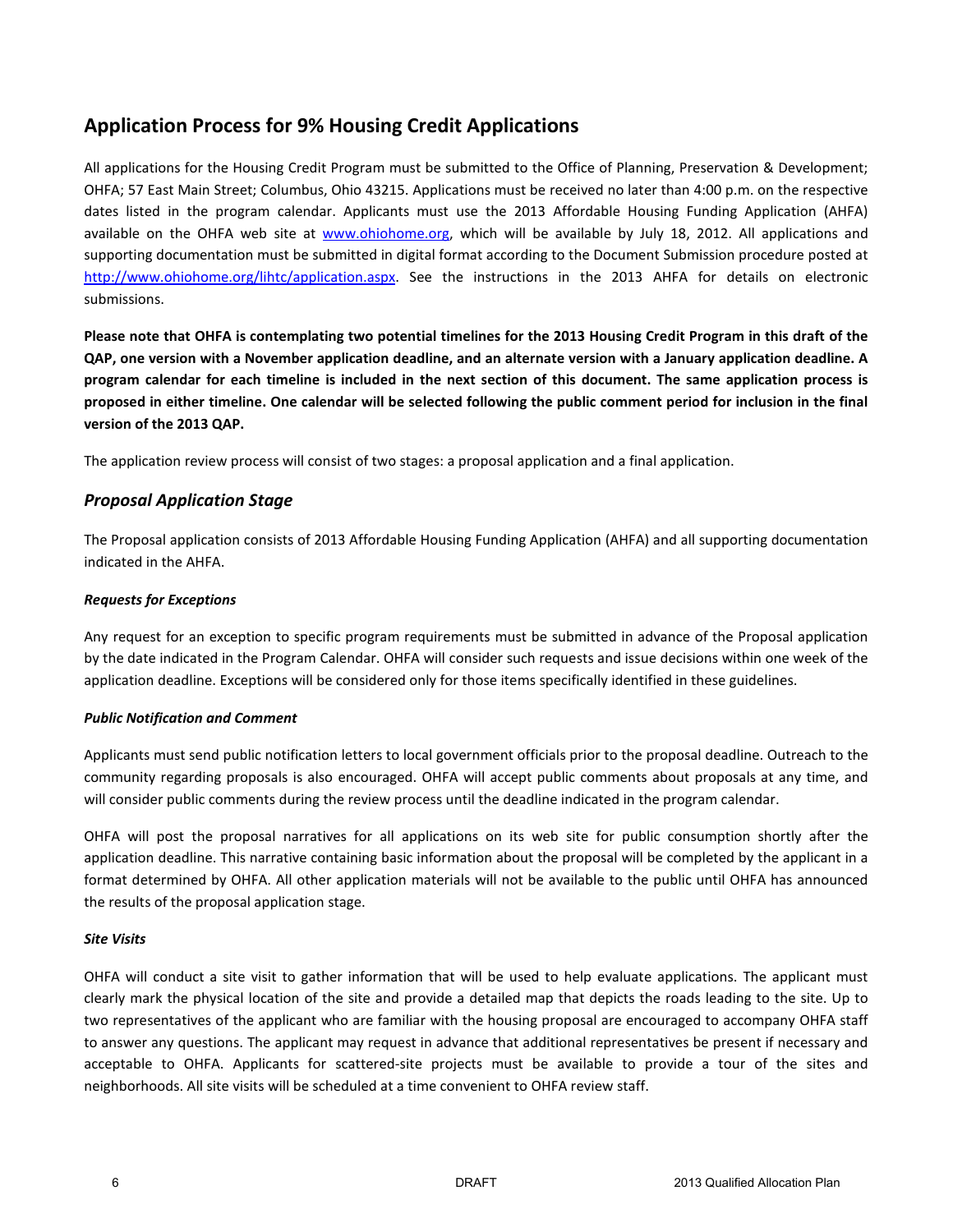#### *Application Review*

OHFA will perform a threshold review of Proposal applications to ensure that required items have been submitted and are complete and correct, and a financial underwriting analysis to ensure that all underwriting requirements are met and that the amount of Housing Credits is the minimum amount necessary for the financial feasibility of the property from the development stage through the project's compliance period.

Applicants will have an opportunity to correct deficiencies and address issues found during the threshold review and underwriting. Changes to the development team members and the location of the proposed housing will not be permitted during the correction period.

Applicants that successfully meet threshold and underwriting requirements will be considered in the competitive selection process. OHFA will contact the applicant with any questions during this process. Applications that are selected for an award of Housing Credits will continue to the full application stage.

# *Final Application Stage*

A final AHFA will be distributed to applicants that receive an award of Housing Credits in the proposal stage. This application must be completed and submitted with all required supporting documentation by the deadline in the Program Calendar.

OHFA will perform a threshold review of final applications to ensure that required items have been submitted and are complete and correct, and a financial underwriting analysis to ensure that all underwriting requirements are met and that the amount of Housing Credits is the minimum amount necessary for the financial feasibility of the property from the development stage through the project's compliance period.

Applicants will have an opportunity to correct deficiencies and address issues found during the threshold review and underwriting. OHFA will contact the applicant with any questions during this process. Developments that receive gap financing or other OHFA funding in addition to Housing Credits will be presented to the OHFA Board for consideration of these other sources.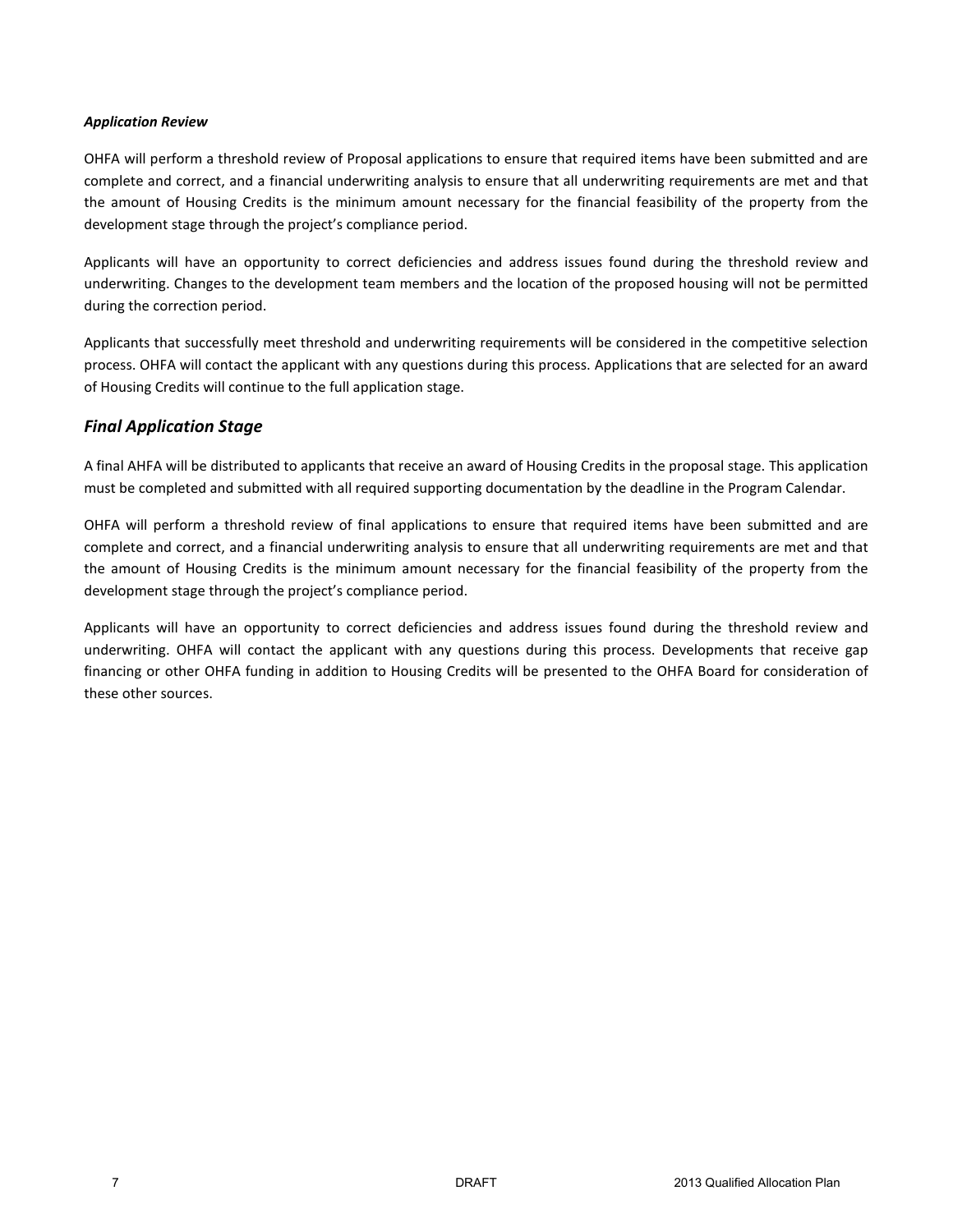# 2013 Qualified Allocation Plan

**Program Calendar with November application deadline** (*subject to change based on number of proposals submitted*)

| Date                       | <b>Applicants</b>                                    | <b>OHFA</b>                                 | <b>Public Comment</b>          |
|----------------------------|------------------------------------------------------|---------------------------------------------|--------------------------------|
| Wednesday, July 18, 2012   |                                                      | 2013 AHFA and application review            |                                |
|                            |                                                      | worksheets released                         |                                |
| Tuesday, August 21         |                                                      | 2013 Affordable Housing Funding             |                                |
|                            |                                                      | Training held in Columbus                   |                                |
| Thursday, October 18       | Deadline to commission market studies                |                                             |                                |
| Thursday, October 18       | Deadline to submit requests for                      |                                             |                                |
|                            | exceptions to specific program                       |                                             |                                |
|                            | requirements                                         |                                             |                                |
| Thursday, November 8       |                                                      | Decisions issued for exceptions to          |                                |
|                            |                                                      | specific program requirements               |                                |
| Thursday, November 15      | Deadline to submit proposal applications             |                                             | <b>Consideration of public</b> |
|                            |                                                      |                                             | comments begins                |
| Monday, November 19        |                                                      | Proposal narratives posted on web site      |                                |
| Monday, December 3         |                                                      | Threshold review and underwriting           |                                |
|                            |                                                      | begins                                      |                                |
| Monday, December 3         |                                                      | Site visits begin                           |                                |
| Thursday, December 6       | Deadline to submit market studies                    |                                             |                                |
| Thursday, January 24, 2013 |                                                      | Notice of threshold and underwriting        |                                |
|                            |                                                      | issues sent to applicants                   |                                |
| Monday, January 28         |                                                      | Competitive scoring begins                  |                                |
| Thursday, February 7       | Deadline to respond to threshold and                 |                                             |                                |
|                            | underwriting issues                                  |                                             |                                |
| Friday, February 15        |                                                      | Site visits conclude                        |                                |
| Monday, March 4            |                                                      |                                             | <b>Consideration of public</b> |
|                            |                                                      |                                             | comments ends                  |
| Wednesday, April 3         |                                                      | Results of competitive scoring released     |                                |
| Wednesday, April 3         |                                                      | Binding reservation agreements issued       |                                |
| Wednesday, April 10        |                                                      | Results presented to Multifamily            |                                |
|                            |                                                      | Committee of OHFA Board                     |                                |
| Monday, April 15           |                                                      | Next steps and debriefing meetings begin    |                                |
| Wednesday, April 17        |                                                      | Results presented to OHFA Board             |                                |
| Tuesday, April 30          | Deadline to return binding reservation<br>agreements |                                             |                                |
| Friday, May 24             |                                                      | Next steps and debriefing meetings conclude |                                |
| Thursday, June 27          | Deadline to submit final applications                |                                             |                                |
| Wednesday, December 18     |                                                      | Carryover allocation agreements issued      |                                |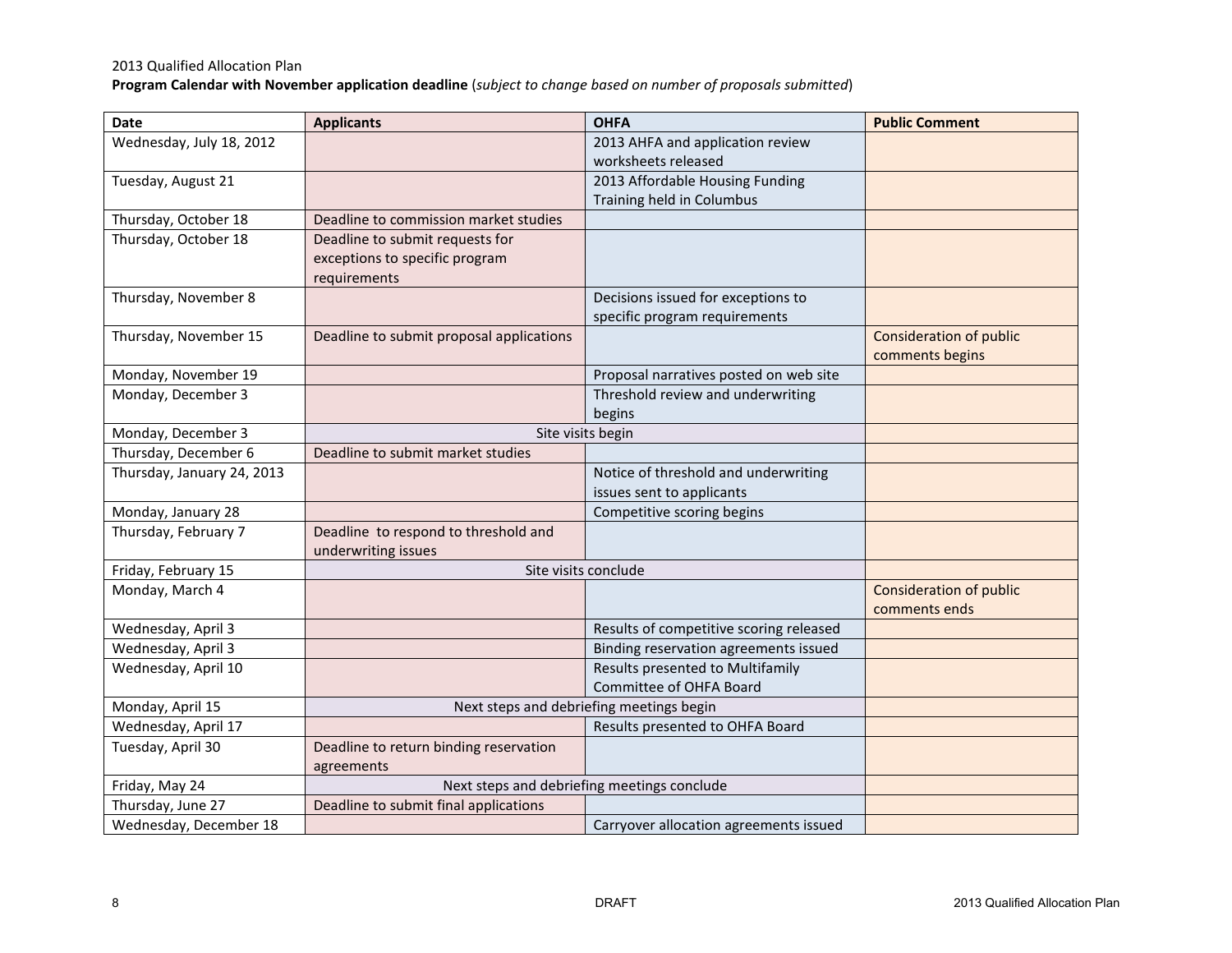# 2013 Qualified Allocation Plan

**Alternate Program Calendar with January application deadline** (*subject to change based on number of proposals submitted*)

| <b>Date</b>               | <b>Applicants</b>                        | <b>OHFA</b>                                 | <b>Public Comment</b>          |
|---------------------------|------------------------------------------|---------------------------------------------|--------------------------------|
| Wednesday, July 18, 2012  |                                          | 2013 AHFA and application review            |                                |
|                           |                                          | worksheets released                         |                                |
| Tuesday, August 21        |                                          | 2013 Affordable Housing Funding             |                                |
|                           |                                          | Training held in Columbus                   |                                |
| Thursday, January 3, 2013 | Deadline to commission market studies    |                                             |                                |
| Thursday, January 3       | Deadline to submit requests for          |                                             |                                |
|                           | exceptions to specific program           |                                             |                                |
|                           | requirements                             |                                             |                                |
| Thursday, January 24      |                                          | Decisions issued for exceptions to          |                                |
|                           |                                          | specific program requirements               |                                |
| Thursday, January 31      | Deadline to submit proposal applications |                                             | <b>Consideration of public</b> |
|                           |                                          |                                             | comments begins                |
| Monday, February 4        |                                          | Proposal narratives posted on web site      |                                |
| Monday, February 11       |                                          | Threshold review and underwriting           |                                |
|                           |                                          | begins                                      |                                |
| Monday, February 11       |                                          | Site visits begin                           |                                |
| Thursday, February 14     | Deadline to submit market studies        |                                             |                                |
| Thursday, March 21        |                                          | Notice of threshold and underwriting        |                                |
|                           |                                          | issues sent to applicants                   |                                |
| Monday, March 25          |                                          | Competitive scoring begins                  |                                |
| Thursday, April 4         | Deadline to respond to threshold and     |                                             |                                |
|                           | underwriting issues                      |                                             |                                |
| Friday, April 12          |                                          | Site visits conclude                        |                                |
| Tuesday, April 30         |                                          |                                             | <b>Consideration of public</b> |
|                           |                                          |                                             | comments ends                  |
| Thursday, May 30          |                                          | Results of competitive scoring released     |                                |
| Wednesday, June 3         |                                          | Binding reservation agreements issued       |                                |
| Wednesday, June 12        |                                          | Results presented to Multifamily            |                                |
|                           |                                          | Committee of OHFA Board                     |                                |
| Monday, June 10           |                                          | Next steps and debriefing meetings begin    |                                |
| Wednesday, June 19        |                                          | Results presented to OHFA Board             |                                |
| Friday, June 28           | Deadline to return binding reservation   |                                             |                                |
|                           | agreements                               |                                             |                                |
| Friday, July 19           |                                          | Next steps and debriefing meetings conclude |                                |
| Thursday, August 29       | Deadline to submit final applications    |                                             |                                |
| Wednesday, December 18    |                                          | Carryover allocation agreements issued      |                                |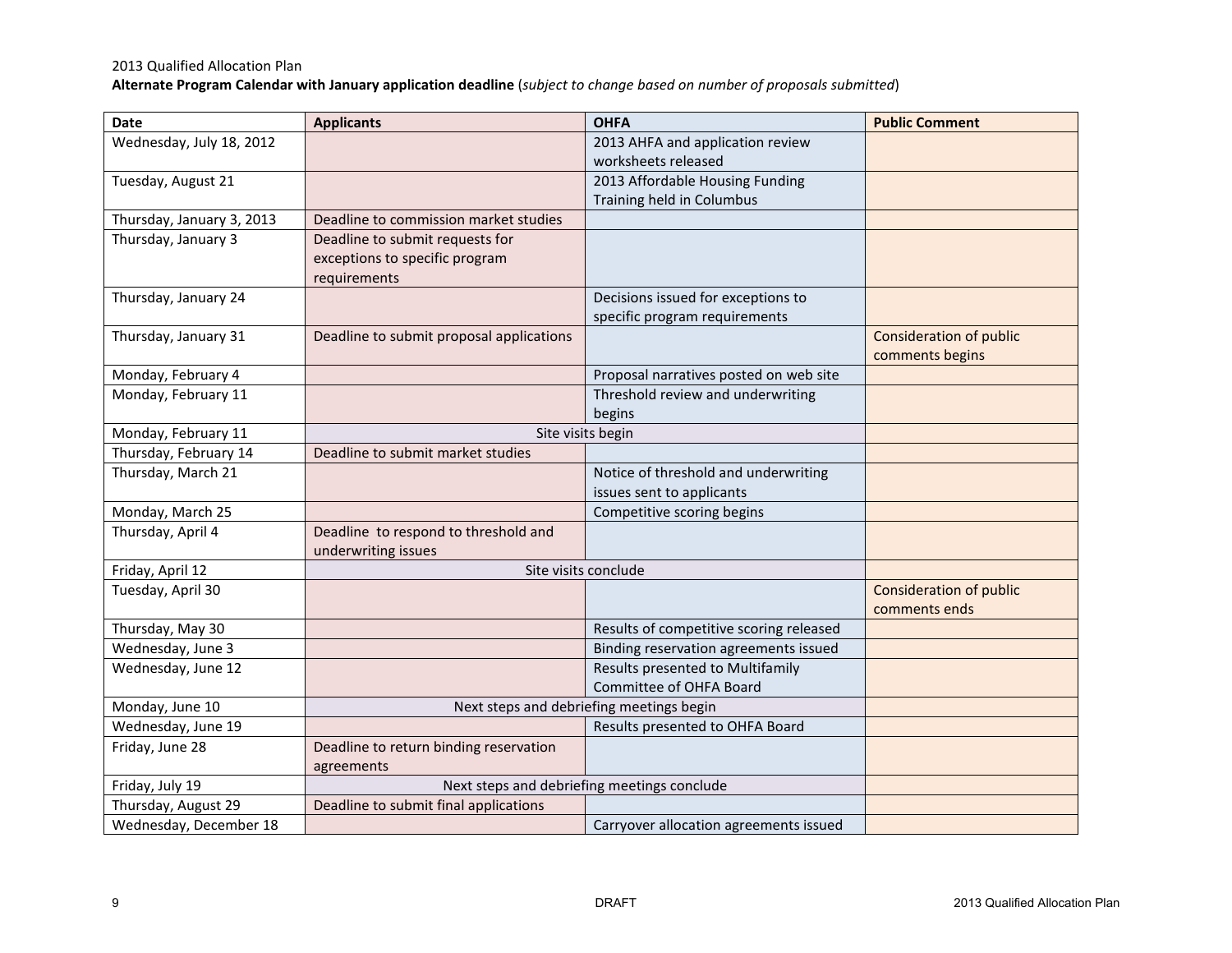# **Allocation Pools**

The annual per capita credit allocation will be divided into the following allocation pools:

- 1. Permanent Supportive Housing (approximately \$4,000,000)
	- a. Approximately \$3,250,000 for developments located in the cities of Akron, Cincinnati, Cleveland, Columbus, Dayton and Toledo.
	- b. Approximately \$750,000 for developments located in all other areas of the state.
- 2. Existing Rental Units Pool (approximately \$8,500,000)
	- a. Approximately \$3,500,000 for developments in urban areas.
	- b. Approximately \$2,500,000 for developments in suburban areas.
	- c. Approximately \$2,500,000 for developments in rural areas.
- 3. New Rental Units Pool (approximately \$8,500,000)
	- a. Approximately \$4,000,000 for developments in urban areas.
	- b. Approximately \$3,000,000 for developments in suburban areas.
	- c. Approximately \$1,500,000 for developments in rural areas.
- 4. Strategic Initiatives Pool (remainder of the annual credit allocation)

OHFA will determine the allocation pool in which each proposal will compete. Credits not awarded in any pool, or geographic area within the pool, will be distributed in the Strategic Initiatives pool. Geographic definitions for urban, suburban and rural areas can be found below.

## *Permanent Supportive Housing (PSH)*

Proposals must serve a population defined in the Permanent Supportive Housing Policy Framework, and at least 50% of the units must have a commitment for rental subsidy that covers the difference between 30% of the resident's income and the established rent for that unit.

The majority general partner(s) must be non-profit organizations with experience in developing, owning, or managing supportive housing for the homeless or special needs individuals/families.

A maximum of one award will be made to proposals that do not serve the homeless or those at-risk of homelessness.

## *Existing Rental Units Pool*

This pool is intended for proposals to renovate existing housing units. This includes proposals that competed in the Preservation Pool in previous years, except for developments that create new units while preserving existing subsidies (such as HOPE VI, Choice Neighborhoods, or the use of Section 8 portability), which will compete in the New Rental Units pool. OHFA will determine the allocation pool in which proposals that combine new and existing units will compete.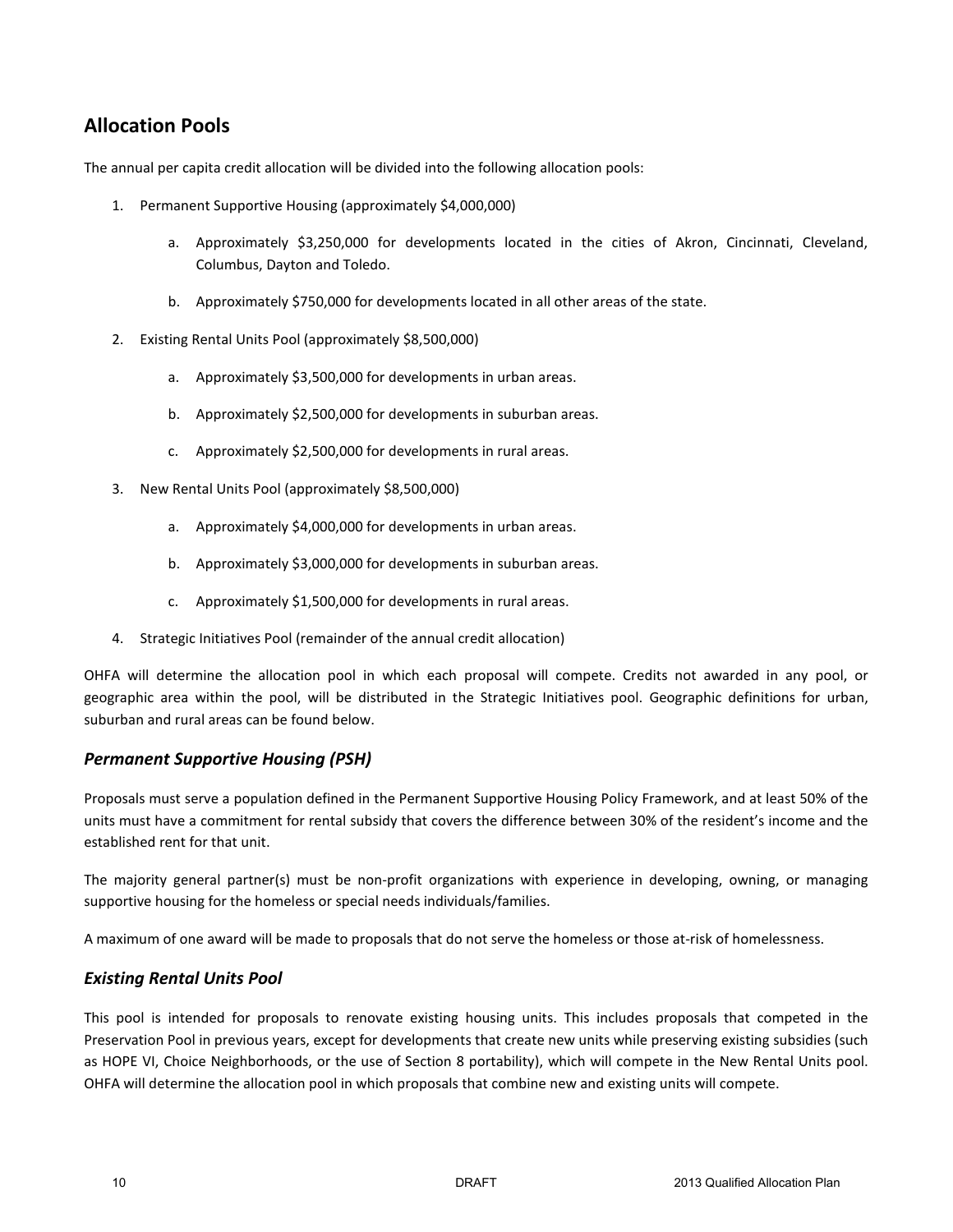# *New Rental Units Pool*

This pool is intended for proposals to create new rental units. Adaptive re-use developments, which create new rental units from a building that previously was not designed as housing, will be placed in this pool. OHFA will determine the allocation pool in which proposals that combine new and existing units will compete.

## *Strategic Initiatives Pool*

Proposals that do not receive an award of credits in the other pools will be considered in this pool. The remainder of the annual credit allocation will be awarded at the sole discretion of OHFA to proposals that address the policies outlined in this QAP and that meet the spirit of OHFA's mission.

| <b>Urban Areas (Cities)</b> | <b>Suburban Areas (Counties)</b> | <b>Rural Areas (Counties)</b> |                   |
|-----------------------------|----------------------------------|-------------------------------|-------------------|
| Akron                       | <b>Butler</b>                    | Allen                         | Knox              |
| Canton                      | <b>Clark</b>                     | Adams                         | Lawrence          |
| Cincinnati                  | Clermont                         | Ashland                       | Logan             |
| Cleveland                   | Cuyahoga                         | Ashtabula                     | Madison           |
| Columbus                    | <b>Delaware</b>                  | Athens                        | <b>Marion</b>     |
| Dayton                      | <b>Fairfield</b>                 | Auglaize                      | <b>Meigs</b>      |
| Lorain                      | Franklin                         | <b>Belmont</b>                | Mercer            |
| Mansfield                   | Geauga                           | <b>Brown</b>                  | Monroe            |
| Springfield                 | Greene                           | Carroll                       | Morgan            |
| Toledo                      | <b>Hamilton</b>                  | Champaign                     | Morrow            |
| Warren                      | Lake                             | Clinton                       | Muskingum         |
| Youngstown                  | Licking                          | Columbiana                    | <b>Noble</b>      |
|                             | Lorain                           | Coshocton                     | Ottawa            |
|                             | Lucas                            | Crawford                      | Paulding          |
|                             | Mahoning                         | Darke                         | Perry             |
|                             | Medina                           | Defiance                      | Pike              |
|                             | Miami                            | Erie                          | Preble            |
|                             | Montgomery                       | Fayette                       | Putnam            |
|                             | Pickaway                         | Fulton                        | <b>Ross</b>       |
|                             | Portage                          | Gallia                        | Sandusky          |
|                             | Richland                         | Guernsey                      | Seneca            |
|                             | <b>Stark</b>                     | Hancock                       | Scioto            |
|                             | Summit                           | Hardin                        | Shelby            |
|                             | <b>Trumbull</b>                  | Harrison                      | <b>Tuscarawas</b> |
|                             | Union                            | Henry                         | Van Wert          |
|                             | Warren                           | Highland                      | Vinton            |
|                             | Wood                             | <b>Hocking</b>                | Wayne             |
|                             |                                  | Holmes                        | Williams          |
|                             |                                  | Huron                         | Washington        |
|                             |                                  | Jackson                       | Wyandot           |
|                             |                                  | Jefferson                     |                   |

# *Geographic Definitions*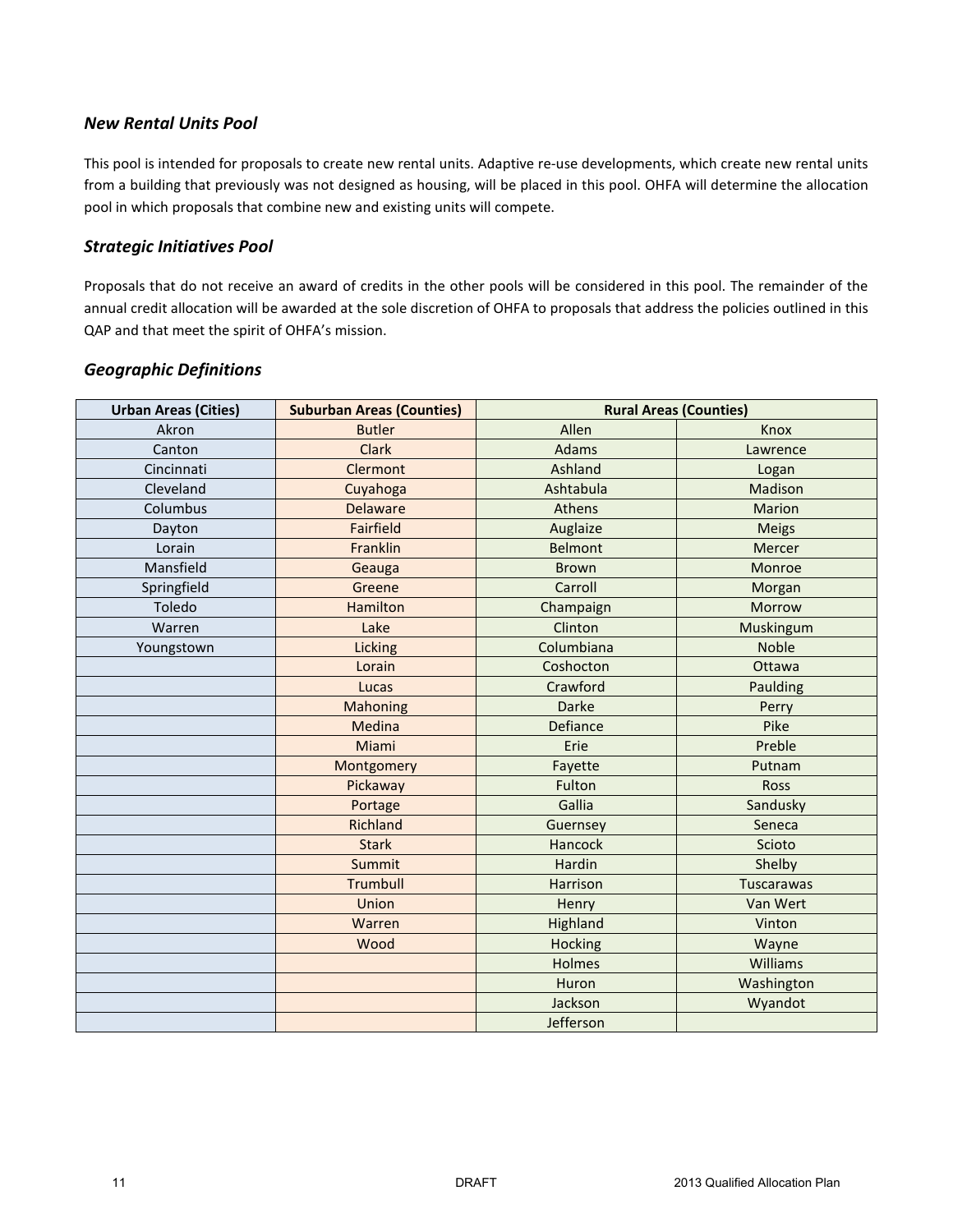# *Threshold Review of Proposal Applications*

OHFA will conduct a threshold review of the proposal application to determine if it is complete, contains all necessary forms and supporting evidence, and meets minimum program requirements. After a review of all threshold requirements, OHFA will offer the applicant an opportunity to correct any errors.

#### *The threshold criteria are as follows:*

#### **1. Meets Section 42 Requirements**

The project must meet all the requirements set forth in Section 42 of the Internal Revenue Code (IRC) of 1986, as amended and all relevant U.S. Department of the Treasury regulations, notices, and rulings.

#### **2. Complete and Organized Application**

The Affordable Housing Funding Application (AHFA) and all required materials must be submitted on a compact disc, organized and formatted according to the index provided with the application. Applications must be complete and consistent with all supporting documentation. An original signature of a representative of each general partner/managing member is required in the program certification section of the application and must be submitted in its original, paper form. Any applications that are incomplete, inconsistent, and/or illegible will be rejected.

#### **3. Application Fee**

An application processing fee must be submitted with the application. This fee will be assessed based on the number of applications submitted in the competitive funding round by any given developer, general partner, managing member or any other authorizing entity as follows:

First application: \$2,000. Second application: \$3,000. Third application: \$4,000. Fourth application: \$5,000. Additional applications will be assessed a \$6,000 fee per application.

#### **4. Extended Use**

All projects must commit to an extended use term of a minimum of thirty (30) years of affordability. If an allocation of Housing Credits is received, the owner must file a Restrictive Covenant (provided by OHFA) which waives the right of the project to petition OHFA to have the extended use term (as described in Section 42 of the IRC) terminated.

#### **5. Narrative**

All applicants must complete and submit the OHFA Narrative Form for Housing Credit Applications.

#### **6. Evidence of Site Control**

If the current owner is a general partner or limited partner in the project, the applicant must submit copies of the executed and recorded deed(s).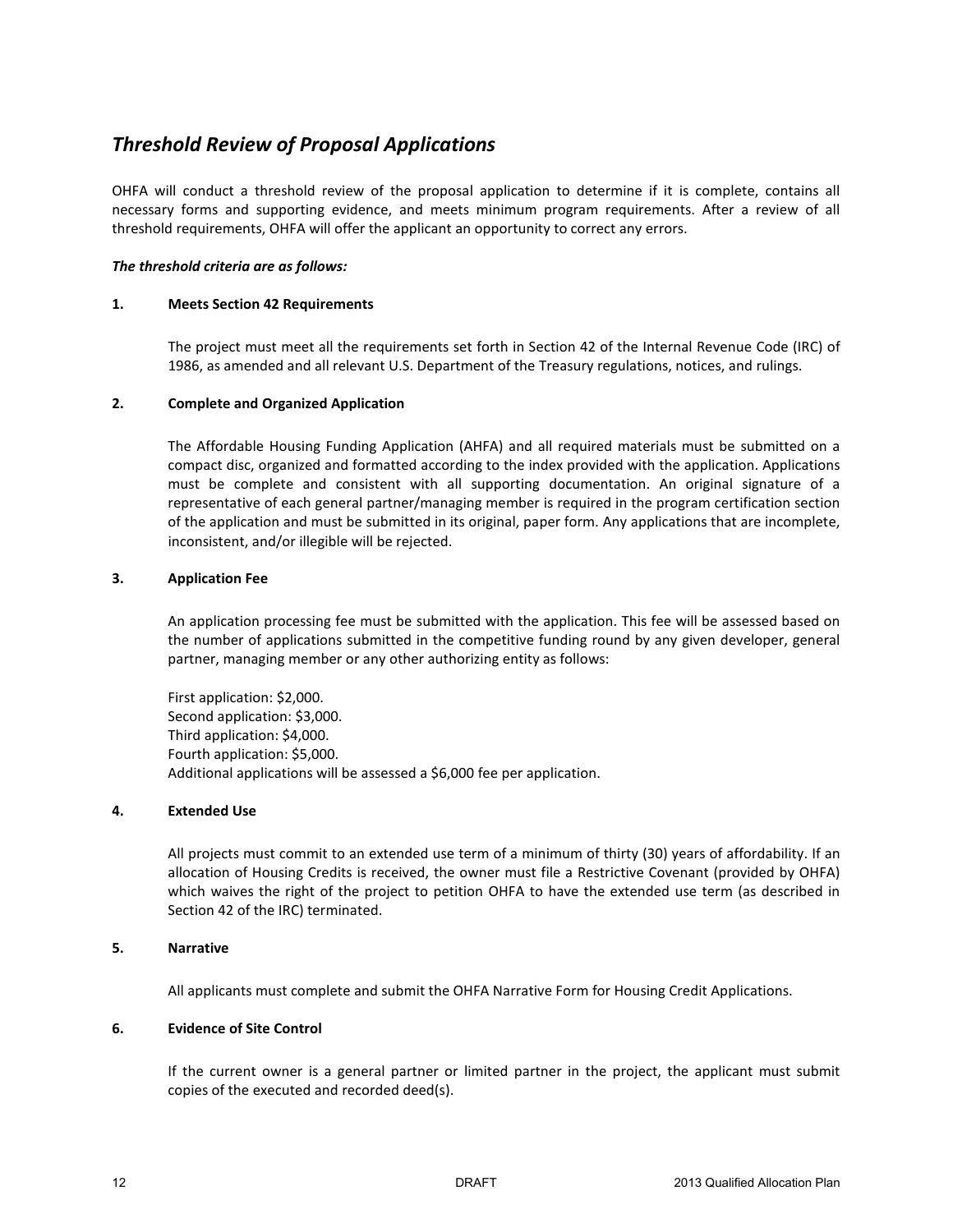If the current owner is not a general partner or limited partner in the project, then evidence of site control must be submitted. Acceptable forms of site control include, but are not limited to, a purchase contract, a purchase option, or a long-term lease agreement (minimum of 35 years in length).

If parcels will be purchased from a city land bank, a copy of the final city council resolution approving the transfer of all applicable lots may be submitted as evidence of site control.

Evidence of site control may not expire until a reasonable period of time following the scheduled announcement date for Housing Credit awards. All option agreements relating to the transfer of a site must be included in the application.

OHFA reserves the right to require, as needed, additional documentation that evidences proper site control.

A scattered-site project is required to have at least thirty-five percent (35%) of the sites under control. A project qualifies as scattered-site if there are ten (10) or more sites AND no more than fifty percent (50%) of the sites are contiguous. OHFA reserves the right to reduce basis at Carryover if the minimum site control percentage at application is not maintained at Carryover.

#### **7. Zoning**

The applicant must obtain a letter from the local municipality stating that the site(s) is properly zoned for the proposed multifamily residential use.

For jurisdictions with no zoning regulations in effect, a letter from the jurisdiction so stating is required.

Applicants may request an exception to the zoning requirements if requested in advance of the Proposal by the date indicated in the Program Calendar. The applicant must effectively demonstrate a good faith effort to secure proper zoning before the announcement of Housing Credit awards in order to remain eligible for funding.

#### **8. Market Study**

A market study conducted by an OHFA-approved market study professional must be submitted with the application. (Link to OHFA market study requirements)

#### **9. Supportive Services Plan**

#### **Senior Housing**

Applicants proposing housing that sets aside one hundred percent (100%) of the units for households containing at least one (1) person who is age fifty-five (55) years or older are required to provide an experienced service coordinator, evidence of service coordinator salary or an in-kind service agreement, and a supportive service plan containing services that are appropriate for the population.

#### **Family Housing**

Both multifamily developments (non-senior) and single-family lease purchase proposals must provide the following services: providing referrals to local jobs programs; counseling residents as to available educational and training programs that can secure one's place in the workforce or enhance the likelihood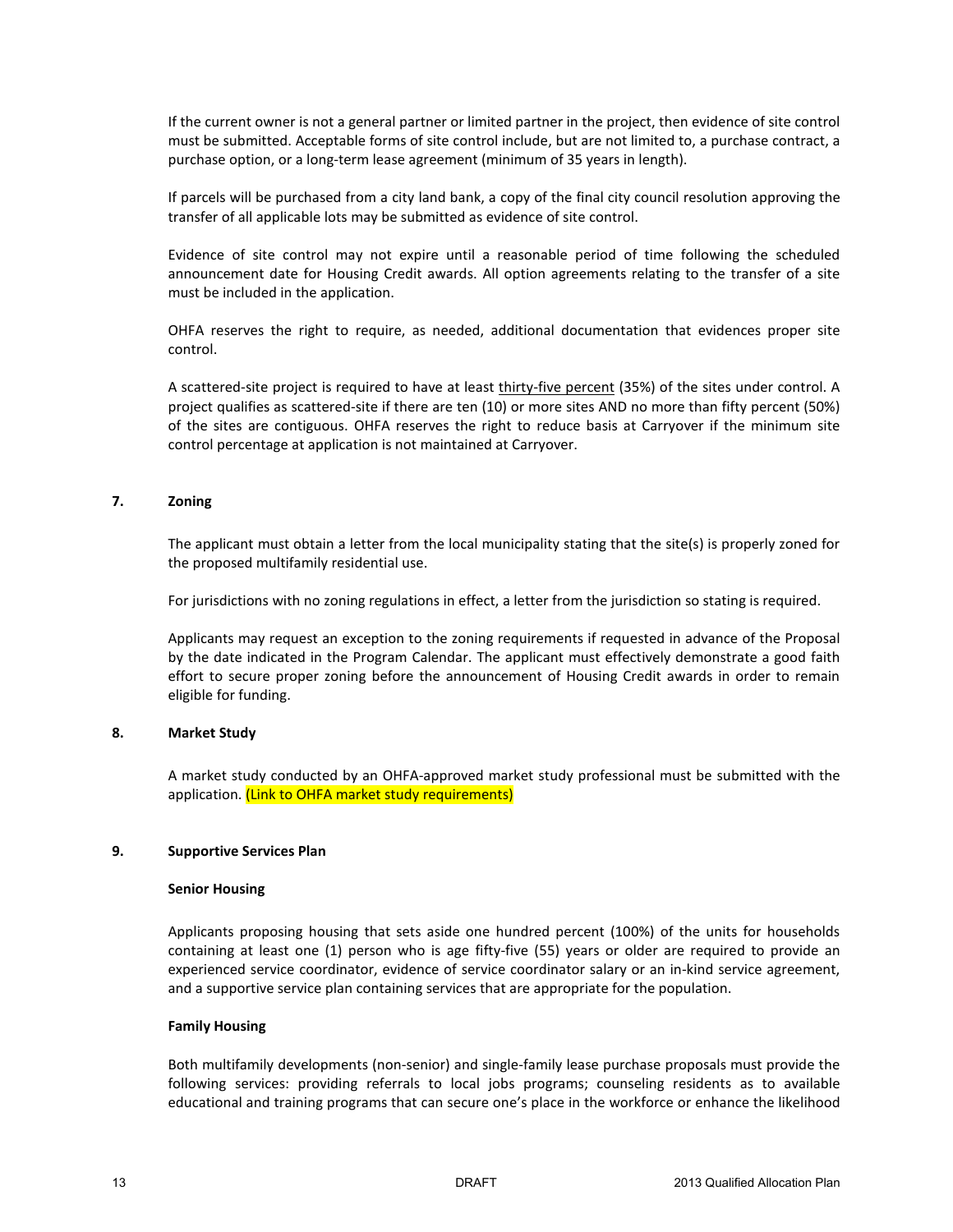of advancement; credit counseling and consultation; and referrals to day care, after school, and health care / wellness programs. Applicants will be required to submit a supportive service plan containing specific services and demonstrating linkages with local services agencies.

#### **Lease Purchase**

In addition to the supportive services requirement for family housing, proposals for single-family lease purchase homes must have a viable homeownership strategy for residents who inhabit the units during the compliance period. The strategy must incorporate an exit strategy, calculation of the estimated purchase price for the resident, homeownership counseling, and a minimum amount of funds set-aside by the owner to assist the resident in the purchase.

#### **Permanent Supportive Housing**

Applicants proposing permanent supportive housing must provide a supportive service plan. A plan submitted to a local Continuum of Care or other entity may be submitted. The plan should address the following items:

- a. The population being served by the proposal and the experience the support provider has serving that population.
- b. How the supportive service plan will address the needs of the specific population.
- c. How the success of the supportive services plan will be evaluated; the formal and informal methods that will be used to evaluate the success of the development in meeting the individual needs of the residents, as well as addressing overall issues of homelessness; and how this information will be conveyed to OHFA and other organizations.
- d. How the physical design of the building(s), the project site and location will enhance the lives of residents specific to their particular needs.
- e. How residents will be linked to services not directly offered by the on-site service provider.
- f. The source of funding for the services and how the project plans to sustain supportive service provisions over the life of the compliance period.

#### **10. Preliminary Architectural Plans and Minimum Project Standards**

Preliminary architectural plans must be submitted and follow all requirements outlined in the Design and Project Standards section of the QAP. All preliminary architectural plans will be reviewed for approval by OHFA's staff architect. (Link to Design and Project Standards section of QAP)

#### **11. Phase I Environmental Site Assessment (ESA) or Mini-Phase I (MP-1)**

A Phase I Environmental Site Assessment (ESA) must be submitted for all single-site proposals. Scatteredsite projects may submit either a Mini-Phase 1 (Link to OHFA MP-1 requirements) or a full Phase I ESA. OHFA reserves the right to reject any sites indicated to have environmental problems or hazards. The Phase I ESA must have been completed or updated by the author within one (1) year prior to the application deadline for Housing Credits.

#### **12. Capital Needs Assessment and Scope of Work**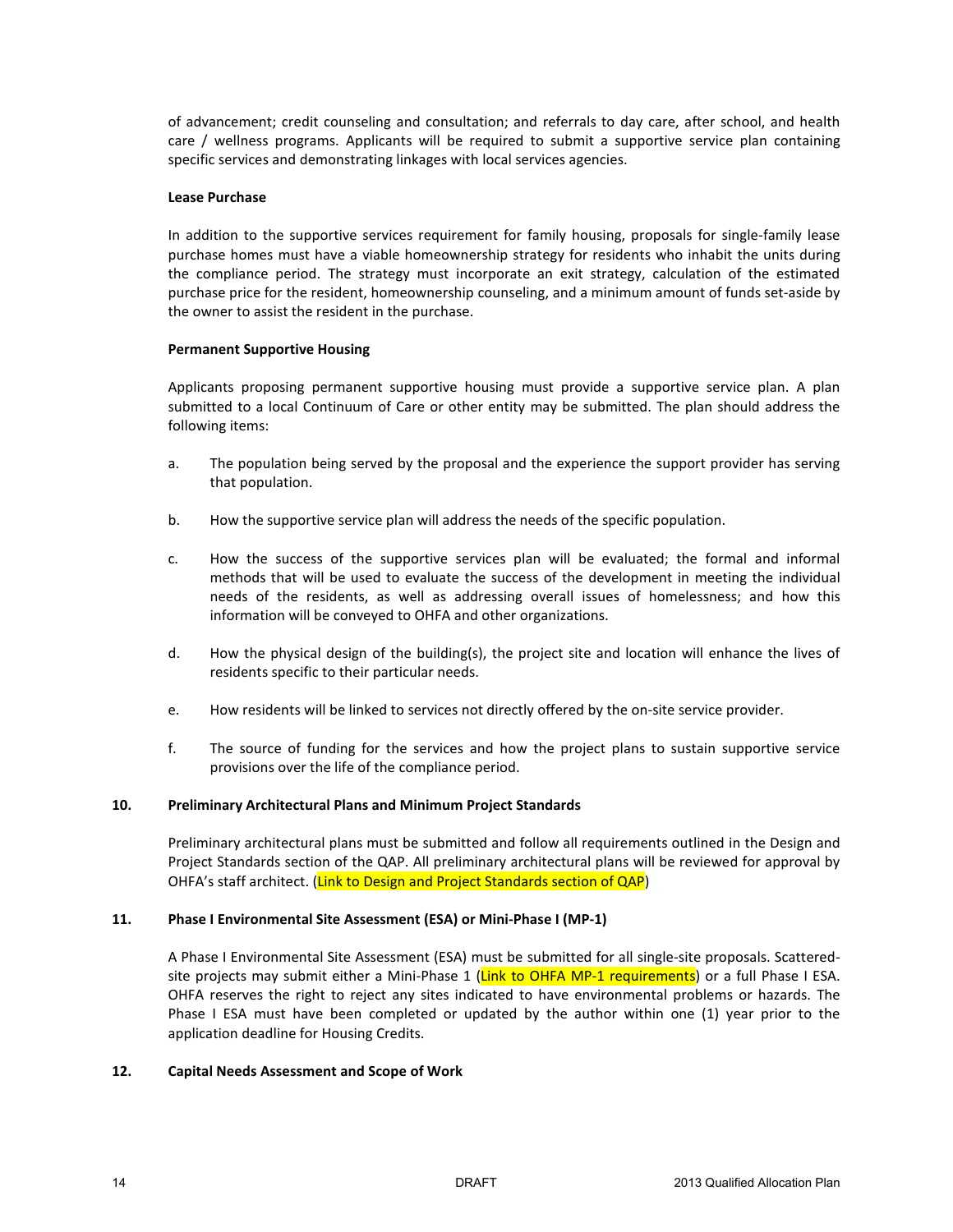Proposals for the rehabilitation of existing housing units or the adaptive reuse of a building must submit a capital needs assessment and scope of work. The assessment must conform to the standards outlined in the Design and Project Standards section of the QAP. OHFA will use this assessment to determine whether the costs indicated in the application are appropriate considering the rehabilitation needs of the project.

#### **13. Public Notification**

The public notification process for local elected officials must be completed and evidence of completion must be provided at time of application.

The applicant must notify, in writing, certain officials from:

- a. The political jurisdictions in which the project will be located; and
- b. Any political jurisdiction whose boundaries are located within one-half mile of the project's location.

The officials to be notified include:

- a. The chief executive officer and the clerk of the legislative body for any city or village (i.e. mayor and clerk of council);
- b. The clerk of the board of trustees for any township;
- c. The clerk of the board of commissioners for any county;
- d. State Representative(s);
- e. State Senator(s).

The applicant must use the OHFA letter template *(Link to public notification template)* and include all information requested. The notification must state the applicant's intent to develop a project using OHFA funding. The notification must be in writing and sent via certified mail, return receipt requested. Submit a copy of the stamped post office receipt (return receipt not required) for certified mail and copies of notification letters with your application.

Scattered-site projects must complete the public notification process for sites under control when the Proposal is submitted, and again for all sites in the project prior to issuance of a Carryover Allocation Agreement, and no later than November 1, 2013.

Applicants are encouraged to contact appropriate local government officials prior to submitting an application to inform them of the details of their housing proposal.

#### **14. Utility Allowance Information**

Utility allowance information must be submitted that is consistent with Section 42 of the IRC and IRS Regulation 1.42-10.

#### **15. Communication with local CHDO**

All applicants must communicate with the state-certified Community Housing Development Organization(s) (CHDO) for the service area in which a development is proposed. Submit evidence that a "good faith" demonstration that appropriate communication with the local State-Certified CHDO has occurred.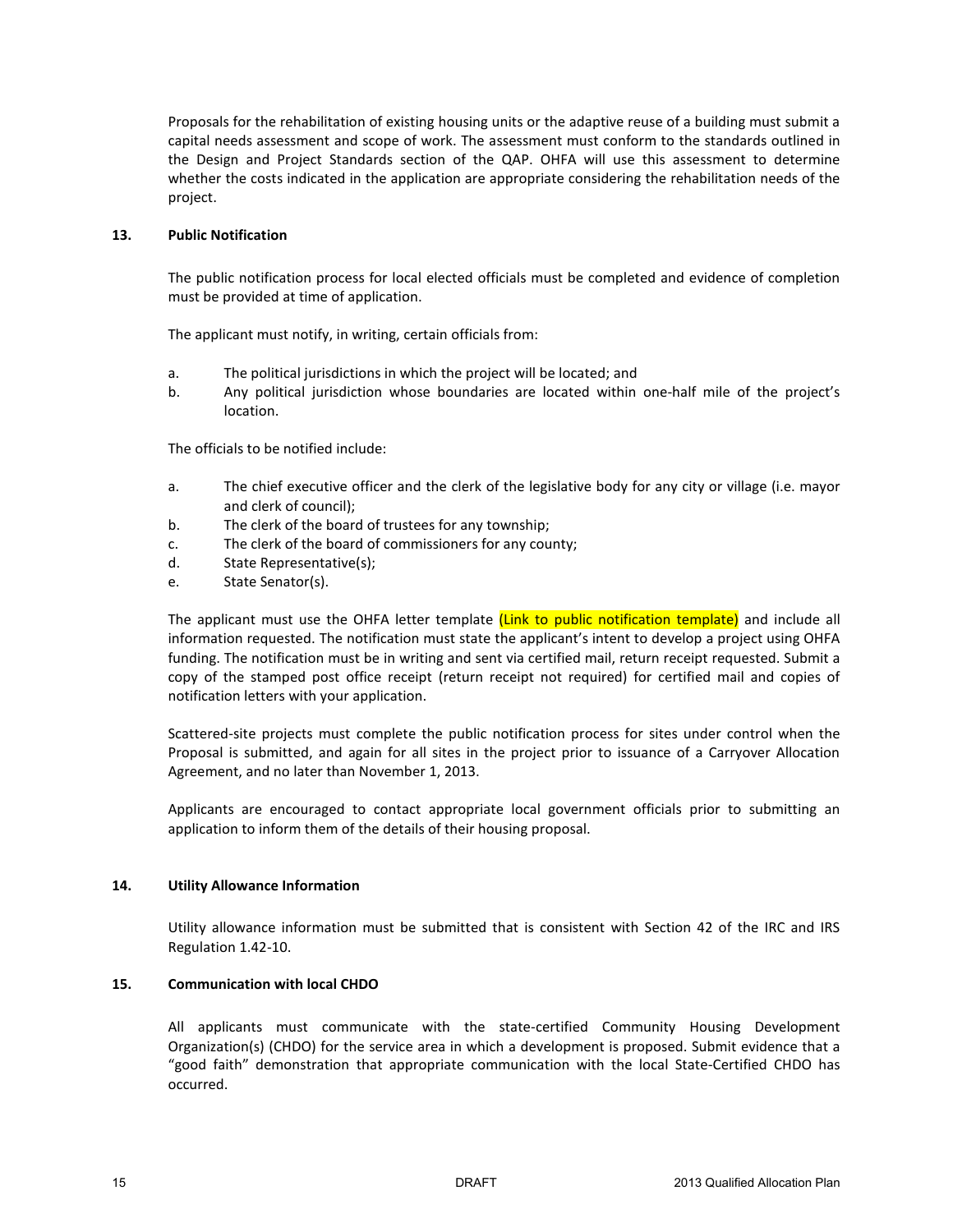# **Minimum Financial Evaluation for 9% Housing Credits**

Proposals must comply with the most current OHFA Affordable Housing Underwriting Guidelines. During the competitive 9% round, OHFA will conduct a Minimum Financial Evaluation to determine if a proposal can continue in the competitive process. Proposals that cannot meet the underwriting requirements will not be considered for an award of credits.

The Minimum Financial Evaluation will consist of the following:

## **Credit Calculation**

Tax Credit Percentage – OHFA will review the tax credit percentage to ensure that it complies with IRC Section 42.

Eligible Basis – OHFA will review the eligible basis indicated in the application. All non-eligible costs will be deducted from eligible basis. OHFA may require a legal opinion at the applicant's expense for any items that are not clearly eligible under Section 42 of the IRC and applicable IRS guidance as determined by OHFA.

Basis Boost – Projects located in a qualified census tract (QCT) are eligible for an allocation of credits based on up to one hundred thirty percent (130%) of the eligible basis for new construction or rehabilitation. The following projects may also be considered for the 130% basis boost:

- Projects located in a high-income census tract.
- Rural new construction projects located in a HUD non-participating jurisdiction.

### **Development Financing**

Equity Rate – OHFA will evaluate the equity commitment pricing provided by the syndicator or investor. OHFA reserves the right to require adjustments to pricing based on comparable, historical, and/or current market conditions and trends as a condition of a proposal moving forward in the competitive process.

Financing Terms – OHFA will underwrite the proposed financing based upon current market norms for the product type, development area and current market conditions as determined by OHFA.

## **Development Budget**

Total Project Costs - OHFA will evaluate the reasonableness of costs by comparing the development budget for each proposal with development budgets from current proposals of similar projects, cost data collected from final cost certifications, and the most recent HUD 221(d)(3) mortgage limits. OHFA reserves the right to require justification for any line item. If an adequate justification suitable to OHFA is not provided, OHFA at its sole discretion will reduce a line item or remove a proposal from further consideration.

#### **Income and Expenses**

Rental Income – All Applications awarded Tax Credits are subject to OHFA's subsidy layering proforma test which requires that the 15-year average Debt Coverage Ratio (DCR) be between 1.1 and 1.4.

Utilities – Utility allowance information must be submitted with the proposal that is consistent with Section 42 of the IRC and IRS Regulation 1.42-10.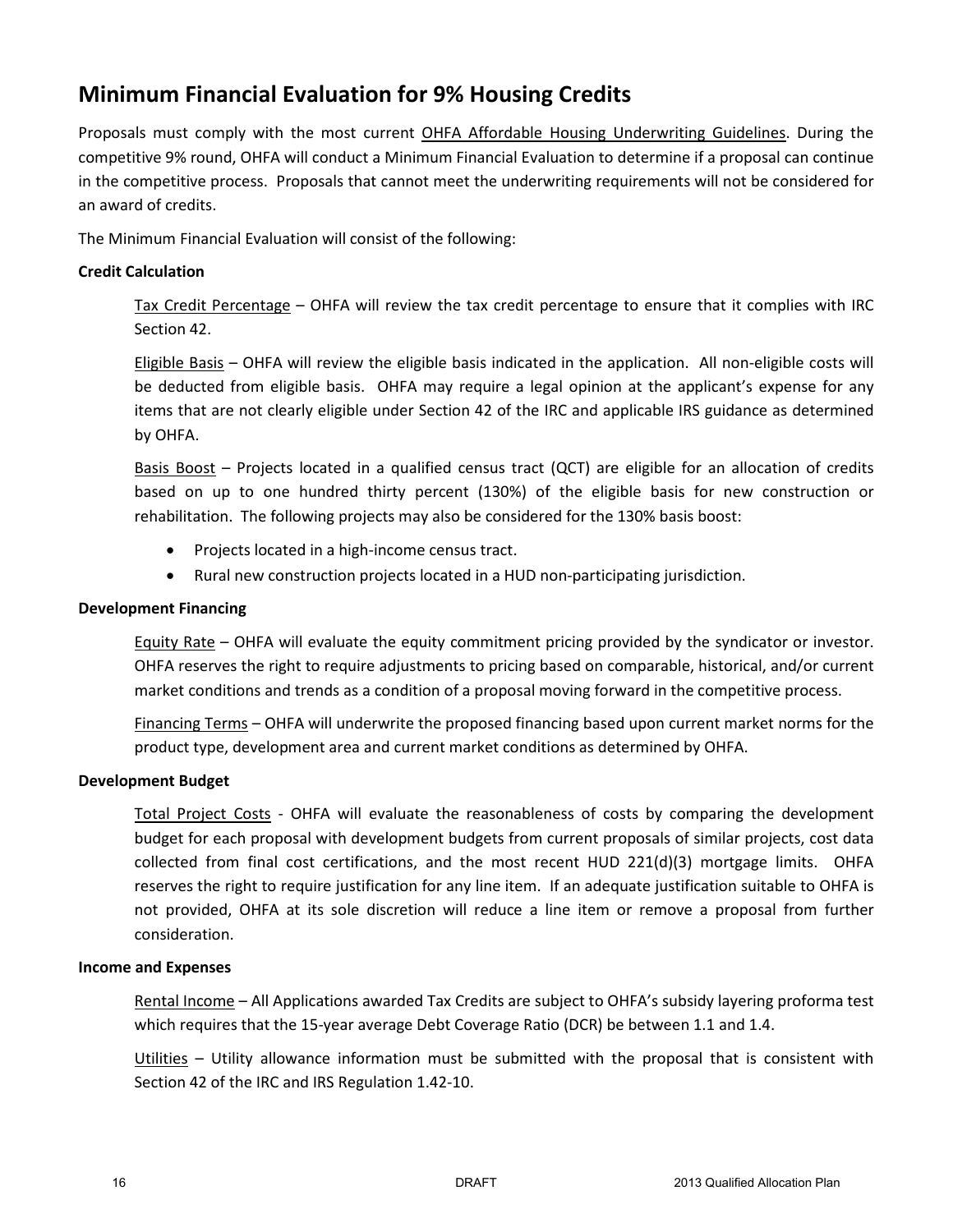Developer/Investor Contributions – Any contributions to the project by any project partner that is underwritten must be in writing, guaranteed by the contributor, and cannot be reduced after Binding Reservation.

OHFA will evaluate all other income, expense and reserve items to make sure they comply with the most current OHFA Affordable Housing Underwriting Guidelines.

#### **Reserves**

Standard Reserves – Standard project reserves, including replacement reserves and operating reserves, must comply with the most current OHFA Affordable Housing Underwriting Guidelines.

Additional Reserves – If any additional reserves are used, the applicant must provide an explanation of how reserves are calculated and any relevant documentation. All reserves must remain in the project for the entire 15 year compliance period unless used for a legitimate project based expense.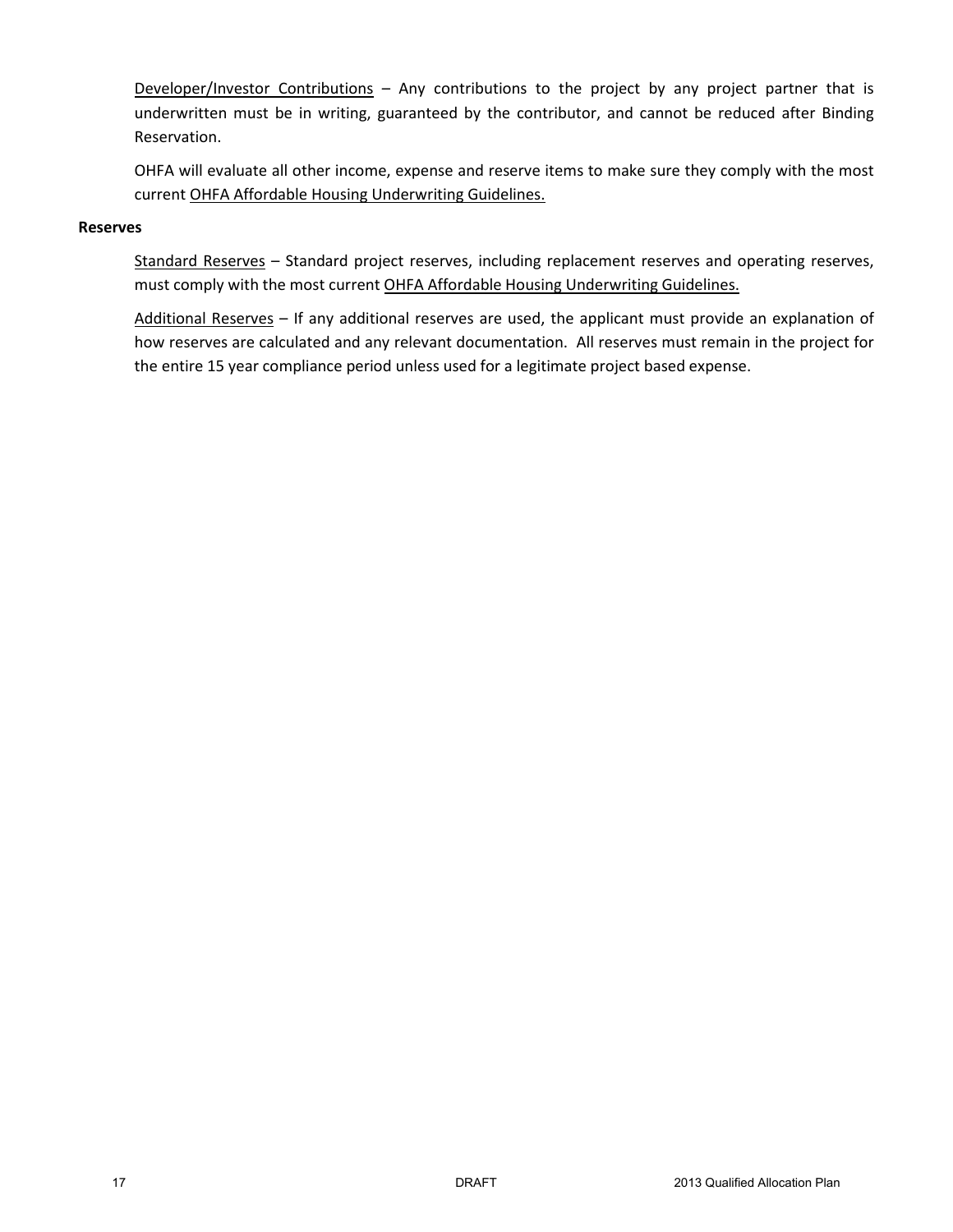# **Competitive Selection Process**

Applicants that successfully meet threshold and underwriting requirements will be considered in the competitive selection process, which will consist of five areas:

- 1. Local Collaboration
- 2. Project Characteristics
- 3. Economic Characteristics
- 4. Market Characteristics
- 5. Rehabilitation Characteristics (*Existing Rental Units Pool only*)

OHFA will contact the applicant with any questions during this process. The applicant must submit proper evidence of each item elected and will be held to all commitments if their application receives an award of housing credits.

# *Local Collaboration (25 points)*

*A maximum of 20 points will be awarded for the following items:*

#### **Community Outreach 5 points**

Community outreach is your method of notifying the community of your upcoming development before you have made application to OHFA. It must address the nature of the development, its location, its design and how the residents and businesses in the area will be notified. It could include involving local elected officials, Community Development Corporations, Community Housing Development Organizations and community groups, or posting notices in libraries or other public places where residents may congregate. Social media, design charettes, or traditional notices in local papers are examples of methods to target your message. Your plan will be evaluated on the comprehensiveness of your approach.

- Zero (0) points will be awarded for either no attempt at community outreach or one that is considered by the reviewer to be ineffective.
- Three (3) points will be awarded for a plan that effectively communicates your housing proposal.
- Five (5) points will be awarded for a comprehensive community outreach strategy that includes opportunities for input and collaboration.

#### **Local Development Plan or Selection Process 5 points**

Three (3) points will be awarded for a local development plan that meets the following requirements:

- The plan has been adopted by the legislative or executive body responsible for the location of the proposal.
- The plan must call for development of affordable housing in the specific area in which the proposal will be located.
- The plan must have been adopted no more than five (5) years prior to the housing credit application deadline, and cannot have been superseded or replaced by another plan for the area.

Five (5) points will be awarded for a local development plan that also meets these requirements:

• The plan must call for the particular type of development proposed in the application, including multifamily rental, senior rental, or permanent supportive housing.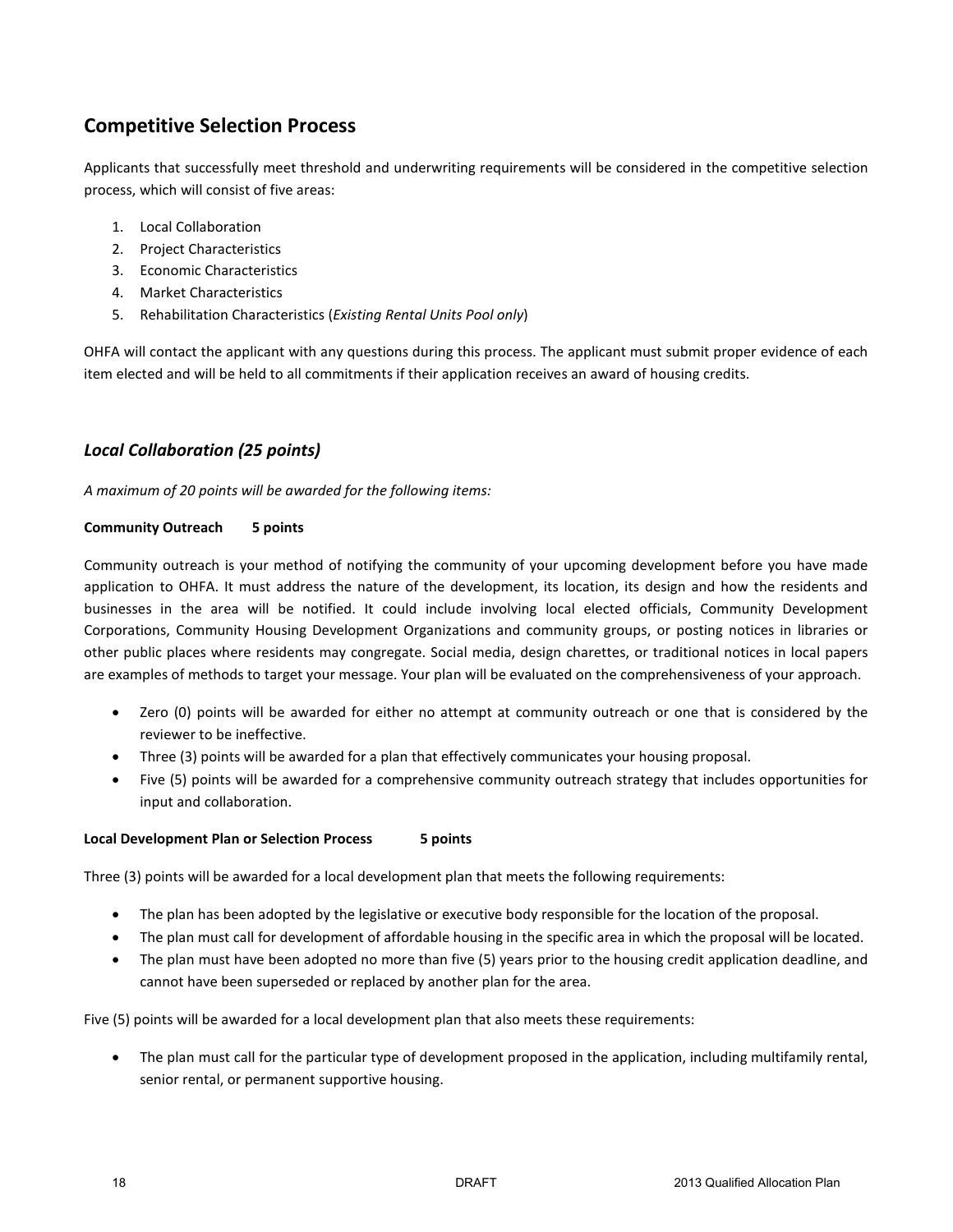Five (5) points will be awarded if the proposal is the result of the developer's response to a priority development initiative of a local government entity (municipality, township or county). The selection of the developer must have been made by the local government entity through a competitive process.

#### **Support of Municipal or Township Officials 5 points**

Three (3) points will be awarded for one of the following:

- A letter of support for the proposal from the Mayor of the municipality. A letter of support from the City Manager will be considered if the municipality does not have a Mayor.
- A letter of support from a majority of the City or Village Council members, or from a majority of the Township Trustees.

Five (5) points will be awarded if both of the above items are evidenced.

#### **Local CHDO or MHA Participation 3 points**

Three (3) points will be awarded if one of the following has a general partnership interest of at least 25%:

- A state-certified Community Housing Development Organization (CHDO) for the location of the proposal.
- The Metropolitan Housing Authority (MHA) for the location of the proposal.

#### **Local Service Agencies Participation 3 points**

Zero (0) points will be awarded if there is no plan comprehensive service plan fro the residents.

One (1) point will be awarded if the applicant indicates a commitment of local service providers to provide comprehensive services to the residents.

Three (3) points will be awarded if in addition to the service plan, the source of funding for the services is identified, and how the applicant plans to sustain supportive service provisions over the life of the compliance period is successfully articulated.

#### **Support of County Officials 2 points**

Two (2) points will be awarded for a letter of support for the proposal from a majority of the County Commissioners.

*A maximum of 5 points will be awarded for the following item:*

#### **Local Priority 5 points**

Five (5) points will be awarded to each proposal that is identified by the Mayor of a city or village, or by the Trustees of a township, as a priority for development. OHFA will survey to each applicable locality after the application deadline for this information. The cities of Cincinnati, Cleveland and Columbus may select up to three (3) priorities; the cities of Akron, Dayton and Toledo may select up to two (2) priorities; and all other locations may select one (1) priority.

# *Project Characteristics (20 points)*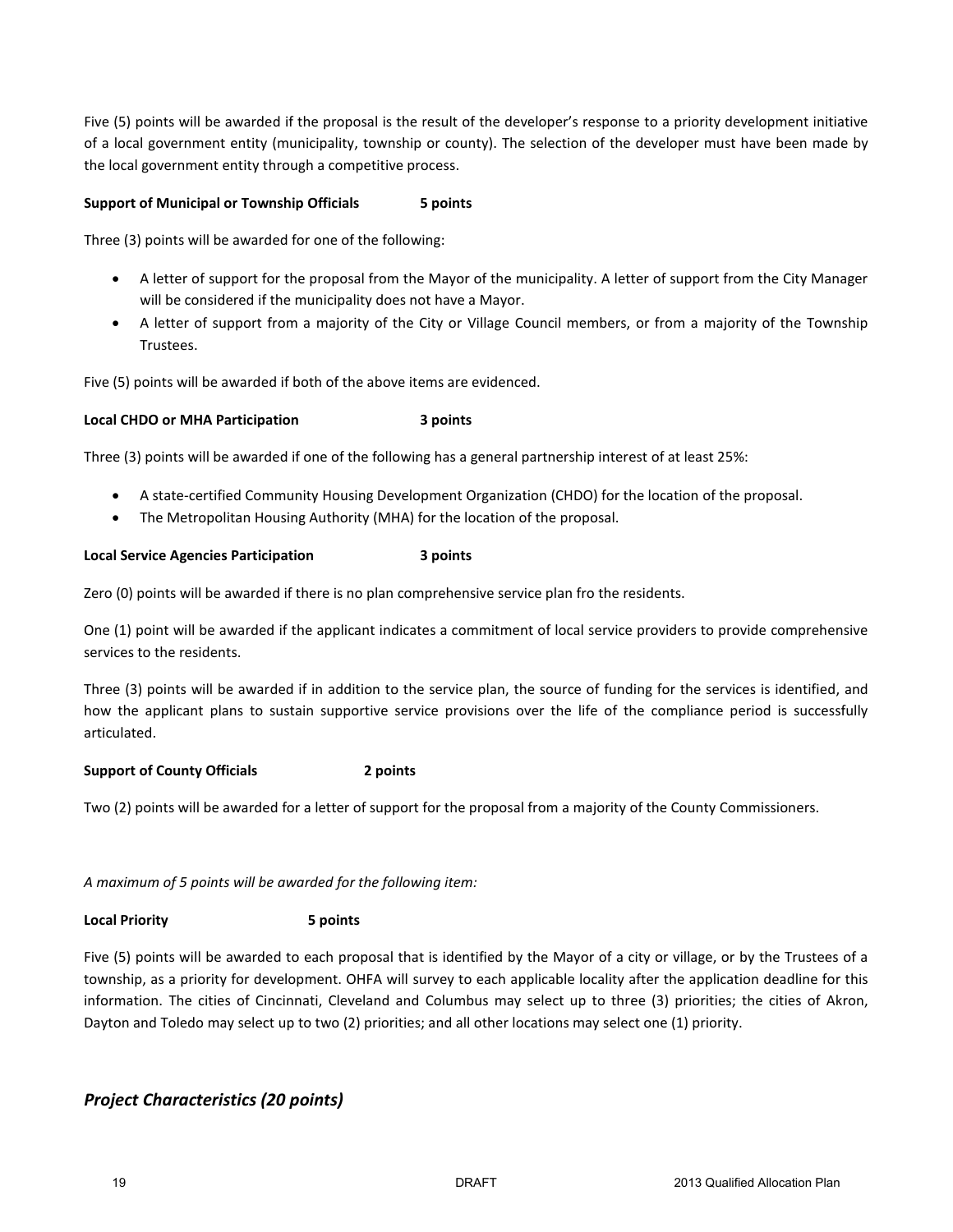#### *A maximum of 20 points will be awarded for the following items:*

#### **Extremely Low-Income Units** 4 points

Four (4) points will be awarded for one of the following:

- A minimum of ten percent (10%) of the units will be occupied by and affordable to households at or below thirty percent (30%) of Area Median Income (AMI) for proposals in Participating Jurisdiction (PJ) areas.
- A minimum of ten percent (10%) of the units will be occupied by and affordable to households at or below thirty percent (30%) of AMI for proposals in non-Participating Jurisdiction (non-PJ) areas.

#### **Innovative Housing 4 points**

OHFA will award up to four (4) points at its sole discretion based on innovative attributes of the proposal. Concepts must be original ideas, able to serve as a model for future affordable housing developments, and be replicated in any area of the state. The applicant must submit a narrative that demonstrates how the proposal fits this category. The range of possible scores will be zero, one, two, three, or four points. Examples of concepts that will be considered include:

- Unique features that benefit the population to be served.
- Developments that serve a mixed-income population.
- Mixed-use developments (residential combined with commercial).
- Developments that address an urgent need in the community.

#### **New Markets 4 points**

Four (4) points will be awarded to proposals located in a Primary Market Area (PMA) where no previous development has taken place using OHFA multifamily program funds for the population to be served (senior or family).

Two (2) points will be awarded to proposals located in a PMA where no development has taken place using OHFA multifamily program funds awarded ten (10) years prior to the housing credit application deadline for the population to be served (senior or family).

#### **Previous Application for 9% Housing Credits 4 points**

Four (4) points will be awarded to a proposal that was previously submitted as an application for competitive 9% housing credits under the 2012 QAP. The location and development team must be the same as proposed in the 2012 application.

#### **Appalachian County 2 points**

One (1) point will be awarded if the proposal is located in one of the 32 Appalachian Counties as designated in the Appalachian Regional Development Act of 1965.

Two (2) points will be awarded if the proposal is located in an Appalachian County that is also one of the Rural Areas as defined in the Allocation Pools section of this QAP.

#### **High-Income Census Tract 2 points**

Two (2) points will be awarded for proposals located in a high-income census tract. The median household income for each census tract is divided by the median household income for the county where it is located, resulting in an income ratio for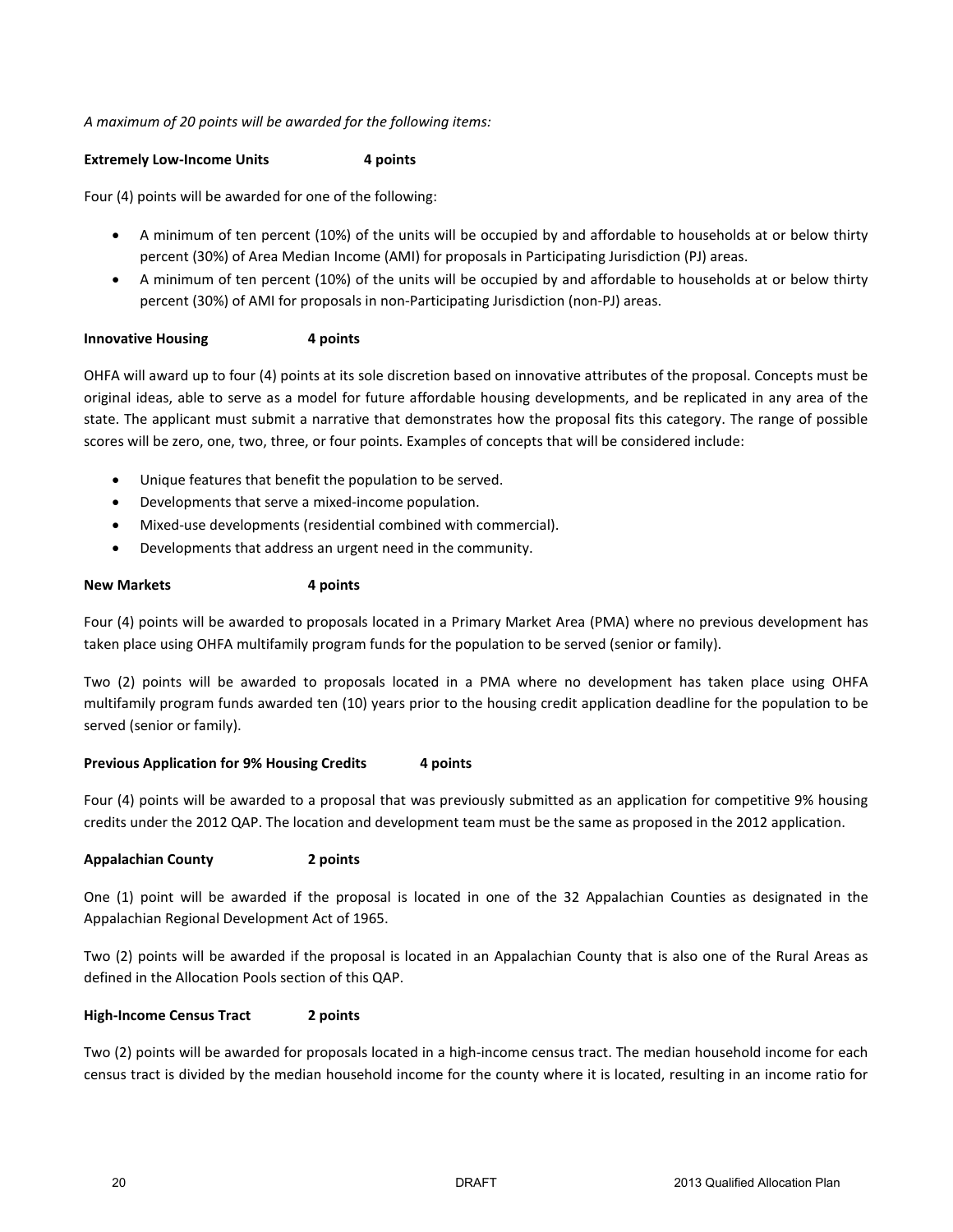the census tract. A high-income census tract has an income ratio of 150% or more. A list of qualifying census tracts is attached.

#### **Excellent School District (family properties only) 2 points**

Two (2) points will be awarded to family proposals located in a school district rated as either excellent or excellent with distinction by the Ohio Department of Education for the 2010-2011 school year.

#### **Historic Tax Credits 2 points**

Two (2) points will be awarded to proposals that will utilize federal historic tax credits as permanent financing. All buildings in the proposal must qualify for the federal historic tax credit.

#### **Lease-Purchase 2 points**

One (1) point will be awarded for a lease-purchase proposal with units strategically located to promote neighborhood revitalization, by developing on infill lots concentrated on blocks in close proximity to each other, or the redevelopment of entire blocks.

Two (2) points will be awarded if the criteria above are met, and the applicant demonstrates a viable purchase strategy for the end of the 15-year compliance period.

#### **Significant Federal or State Funding 2 points**

One (1) point will be awarded if 10% or more of the total development costs are from federal or state resources that are new to the development and unrelated to OHFA.

Two (2) points will be awarded if 20% or more of the total development costs are from federal or state resources that are new to the development and unrelated to OHFA.

Qualifying sources are the USDA Section 515 program, HUD Choice Neighborhoods grants, MHA Capital Funds, and State Historic Tax Credits.

#### **Vacant Property Redevelopment 2 points**

Two (2) points will be awarded to proposals in which all sites involve the redevelopment of vacant properties in areas impacted by foreclosure.

One (1) point will be awarded to proposal in which at least 50% of all sites involve the redevelopment of vacant properties in areas impacted by foreclosure.

## *Economic Characteristics (30 points)*

*A maximum of 30 points will be awarded for the following items:*

**OHFA Resources per Unit 5 points**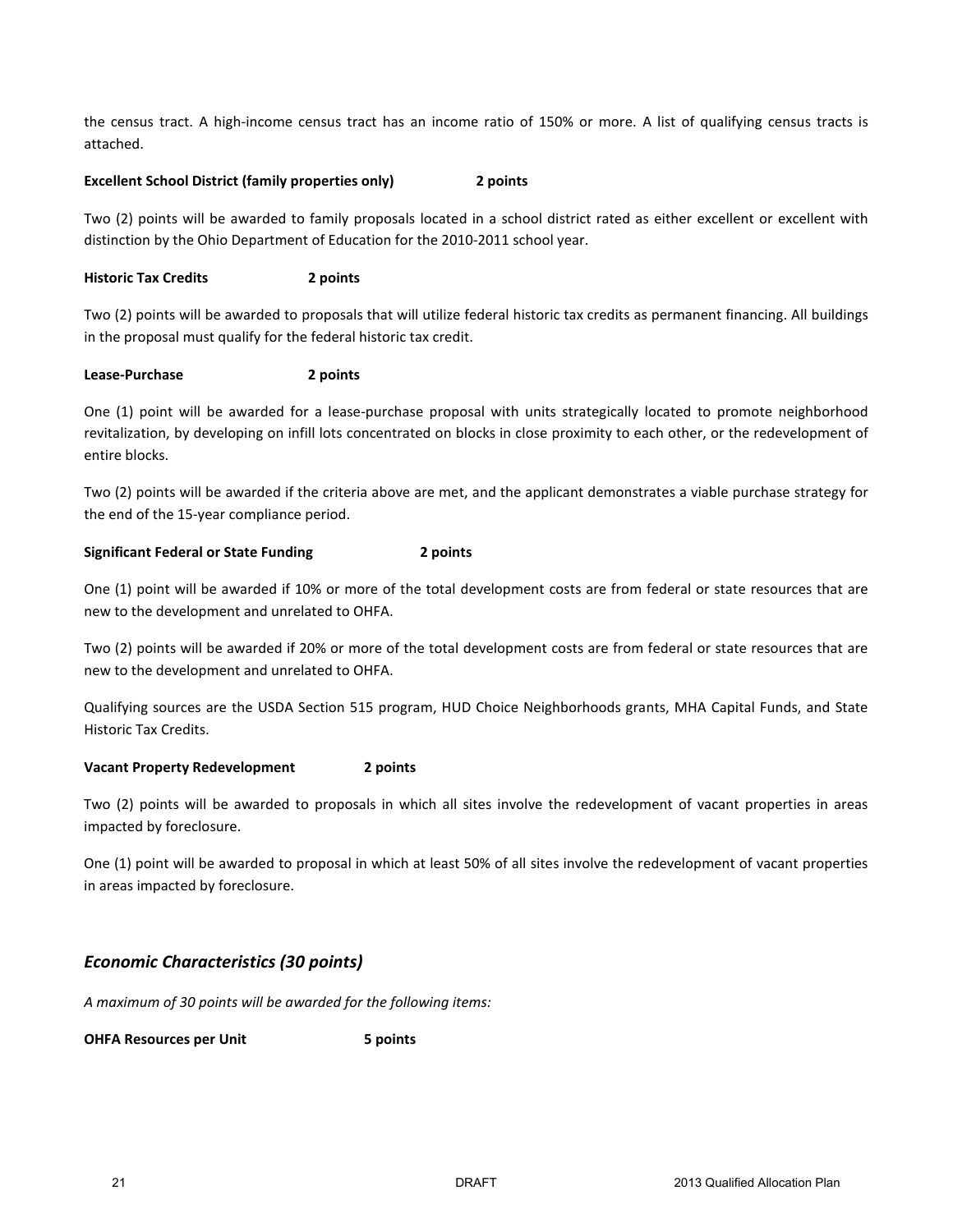OHFA resources requested will be calculated as: (Annual Tax Credits Requested \* 10 \* 0.85) + HDAP dollars requested. If HDAP dollars are requested, the minimum amount is \$250,000. Proposals will be compared and ranked in each allocation pool according to the amount of OHFA resources requested per unit.

Applications ranked in the top 20% (lowest amount of resources requested) in each pool will receive 5 points; applications ranked in the second 20% will receive 4 points; applications ranked in the third 20% will receive 3 points; applications ranked in the fourth 20% will receive 2 points; and applications ranked in the bottom 20% will receive 1 point.

#### **OHFA Resources per Bedroom 5 points**

OHFA resources requested will be calculated as: (Annual Tax Credits Requested \* 10 \* 0.85) + HDAP dollars requested. If HDAP dollars are requested, the minimum amount is \$250,000. Proposals will be compared and ranked in each allocation pool according to the amount of OHFA resources requested per bedroom.

Applications ranked in the top 20% (lowest amount of resources requested) in each pool will receive 5 points; applications ranked in the second 20% will receive 4 points; applications ranked in the third 20% will receive 3 points; applications ranked in the fourth 20% will receive 2 points; and applications ranked in the bottom 20% will receive 1 point

#### **OHFA Resources per Gross Residential Square Foot 5 points**

OHFA resources requested will be calculated as: (Annual Tax Credits Requested \* 10 \* 0.85) + HDAP dollars requested. If HDAP dollars are requested, the minimum amount is \$250,000. Proposals will be compared and ranked in each allocation pool according to the amount of OHFA resources requested per gross residential square foot.

Applications ranked in the top 20% (lowest amount of resources requested) in each pool will receive 5 points; applications ranked in the second 20% will receive 4 points; applications ranked in the third 20% will receive 3 points; applications ranked in the fourth 20% will receive 2 points; and applications ranked in the bottom 20% will receive 1 point

#### **Total Cost per Unit 5 points**

OHFA is developing a cost index for different types of housing proposals using average costs from 2012 competitive Housing Credit applications based on construction type (new construction, rehabilitation, historic and lease-purchase); population served (family, senior and PSH); and geographic designation (urban, suburban or rural). **The cost index will be released on Friday, June 1, 2012**.

Proposals will be compared to the cost per unit amount designated by OHFA based on construction type, population served and geographic designation, and points will be awarded as follows:

- Total development cost per unit at least 2% less than OHFA amount: 1 point.
- Total development cost per unit at least 4% less than OHFA amount: 2 points.
- Total development cost per unit at least 6% less than OHFA amount: 3 points.
- Total development cost per unit at least 8% less than OHFA amount: 4 points.
- Total development cost per unit at least 10% less than OHFA amount: 5 points.

#### **Total Cost per Bedroom 5 points**

Proposals will be compared to the cost per bedroom amount designated by OHFA based on construction type, population served and geographic designation, and points will be awarded as follows:

• Total development cost per bedroom at least 2% less than OHFA amount: 1 point.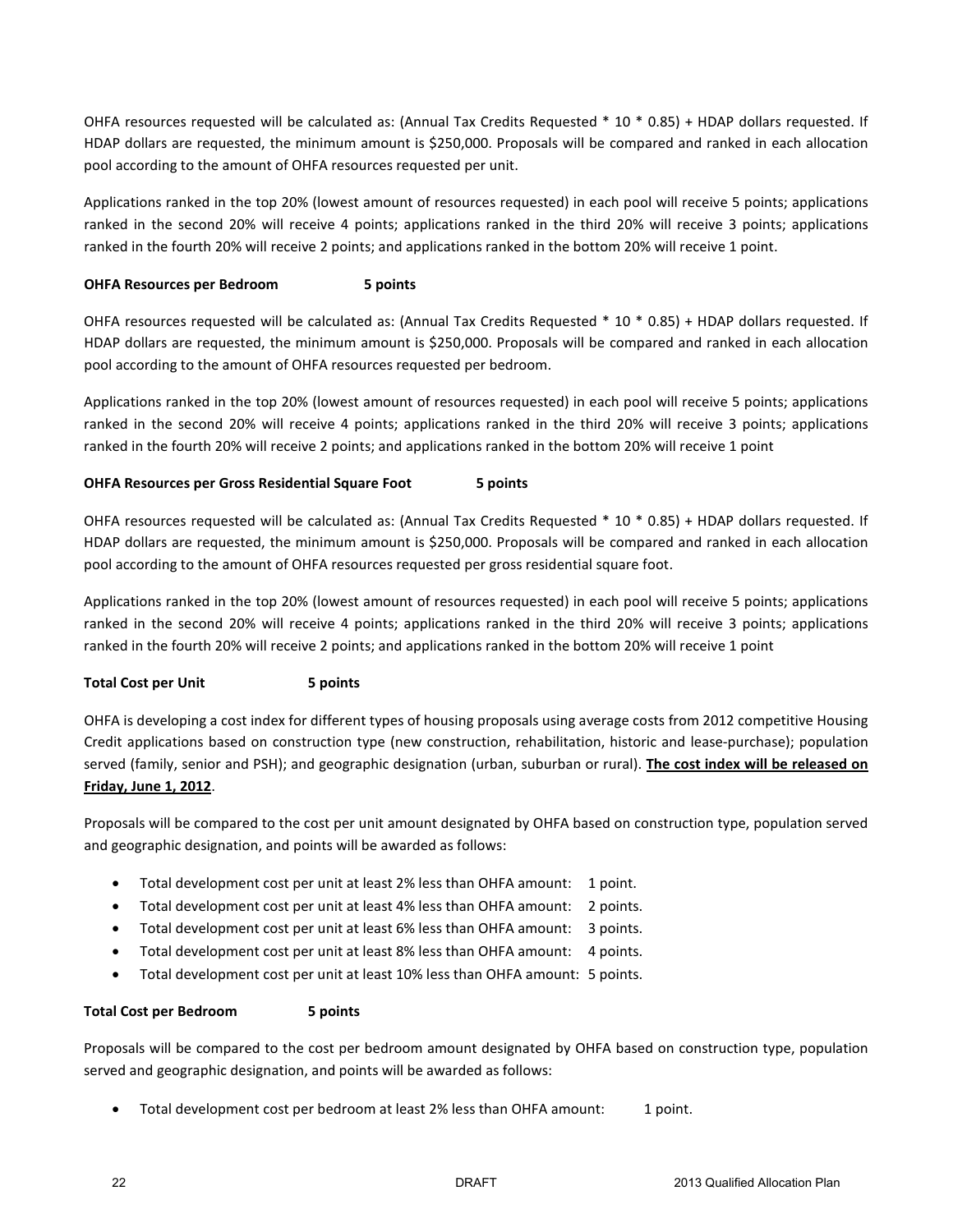- Total development cost per bedroom at least 4% less than OHFA amount: 2 points.
- Total development cost per bedroom at least 6% less than OHFA amount: 3 points.
- Total development cost per bedroom at least 8% less than OHFA amount: 4 points.
- Total development cost per bedroom at least 10% less than OHFA amount: 5 points.

#### **Total Cost per Gross Residential Square Foot 5 points**

Proposals will be compared to the cost per gross residential square foot amount designated by OHFA based on construction type, population served and geographic designation, and points will be awarded as follows:

- Total development cost per gross residential square foot at least 2% less than OHFA amount: 1 point.
- Total development cost per gross residential square foot at least 4% less than OHFA amount: 2 points.
- Total development cost per gross residential square foot at least 6% less than OHFA amount: 3 points.
- Total development cost per gross residential square foot at least 8% less than OHFA amount: 4 points.
- Total development cost per gross residential square foot at least 10% less than OHFA amount: 5 points.

# *Market Characteristics (25 points)*

*A maximum of 15 points will be awarded for the following items:*

#### **Capture Rate 5 points (***All pools except the PSH Pool***)**

Capture rate is defined as the number of units proposed divided by number of income-eligible renter households in the Primary Market Area (PMA). The capture rate from the market study for each application will be compared and ranked in each allocation pool. Proposals serving senior and family populations will be compared and ranked separately.

Applications ranked in the top 20% (lowest capture rates) for each population in each pool will receive 5 points; applications ranked in the second 20% will receive 4 points; applications ranked in the third 20% will receive 3 points; applications ranked in the fourth 20% will receive 2 points; and applications ranked in the bottom 20% will receive 1 point.

#### **Penetration Rate 5 points (***All pools except the PSH Pool***)**

Penetration rate for LIHTC Units is defined as the number of existing LIHTC units in the PMA divided by number of incomeeligible renter households in the PMA. The penetration rate from the market study for each application will be compared and ranked in each allocation pool. Proposals serving senior and family populations will be compared and ranked separately.

Applications ranked in the top 20% (lowest penetration rates) for each population in each pool will receive 5 points; applications ranked in the second 20% will receive 4 points; applications ranked in the third 20% will receive 3 points; applications ranked in the fourth 20% will receive 2 points; and applications ranked in the bottom 20% will receive 1 point.

#### **Occupancy Rates 5 points**

Occupancy rate is defined as the overall occupancy rate for comparable LIHTC and market-rate properties in the PMA. Points will be awarded based on the occupancy rate reported in the market study as follows:

Occupancy rate of 97% or higher: 5 points.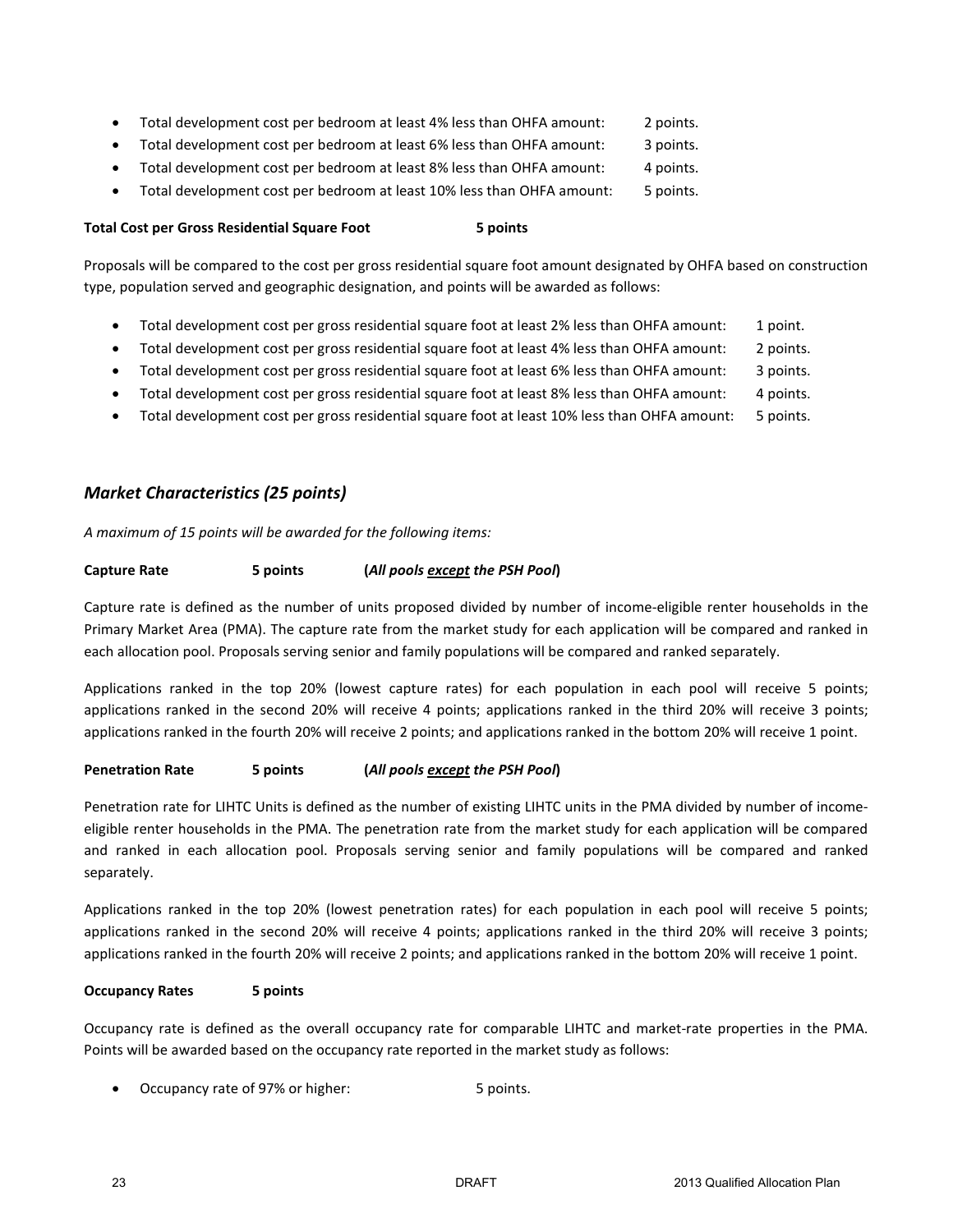- Occupancy rate of at least 95% and less than 97%: 4 points.
- Occupancy rate of at least 93% and less than 95%: 3 points.
- Occupancy rate of at least 91% and less than 93%: 2 points.
- Occupancy rate less than 91%: 1 point.

#### **Number of PSH Units Needed 5 points (PSH Pool only)**

The number of Permanent Supportive Housing units needed according to the Continuum of Care for each proposal will be compared and ranked. The proposal with the highest number of units needed will be ranked the highest.

Applications ranked in the top 20% in the PSH pool will receive 5 points; applications ranked in the second 20% will receive 4 points; applications ranked in the third 20% will receive 3 points; applications ranked in the fourth 20% will receive 2 points; and applications ranked in the bottom 20% will receive 1 point.

#### **Percentage of PSH Units Needed 5 points (PSH Pool only)**

The percentage of Permanent Supportive Housing units needed is defined as the number of units needed, divided by the sum of the number of existing units plus the number of units needed, according to the Continuum of Care for each proposal. Proposals will be compared and ranked according to this percentage, and the proposal with the highest percentage will be ranked the highest.

Applications ranked in the top 20% in the PSH pool will receive 5 points; applications ranked in the second 20% will receive 4 points; applications ranked in the third 20% will receive 3 points; applications ranked in the fourth 20% will receive 2 points; and applications ranked in the bottom 20% will receive 1 point.

*A maximum of 10 points will be awarded for the following items:*

**Market Quality Score 10 points**

OHFA will award up to ten (10) points at its sole discretion based on market attributes for the proposal. The range of possible scores will be zero, two, four, six, eight, or ten points. The following items will be considered:

- Positive site attributes that are a benefit to the residents.
- Minimal impact on existing LIHTC projects.
- Local employment / economy factors.
- Exceptional demand or need for the type of housing proposed.
- Areas impacted by disaster or significant market change up to one (1) year prior to the housing credit application deadline.
- Part of a multi-phase development with demonstrated demand for the units.

## *Rehabilitation Characteristics (25 points) (Existing Rental Units Pool only)*

*A maximum of 10 points will be awarded for the following items:*

**Major Mechanical Systems 2 points**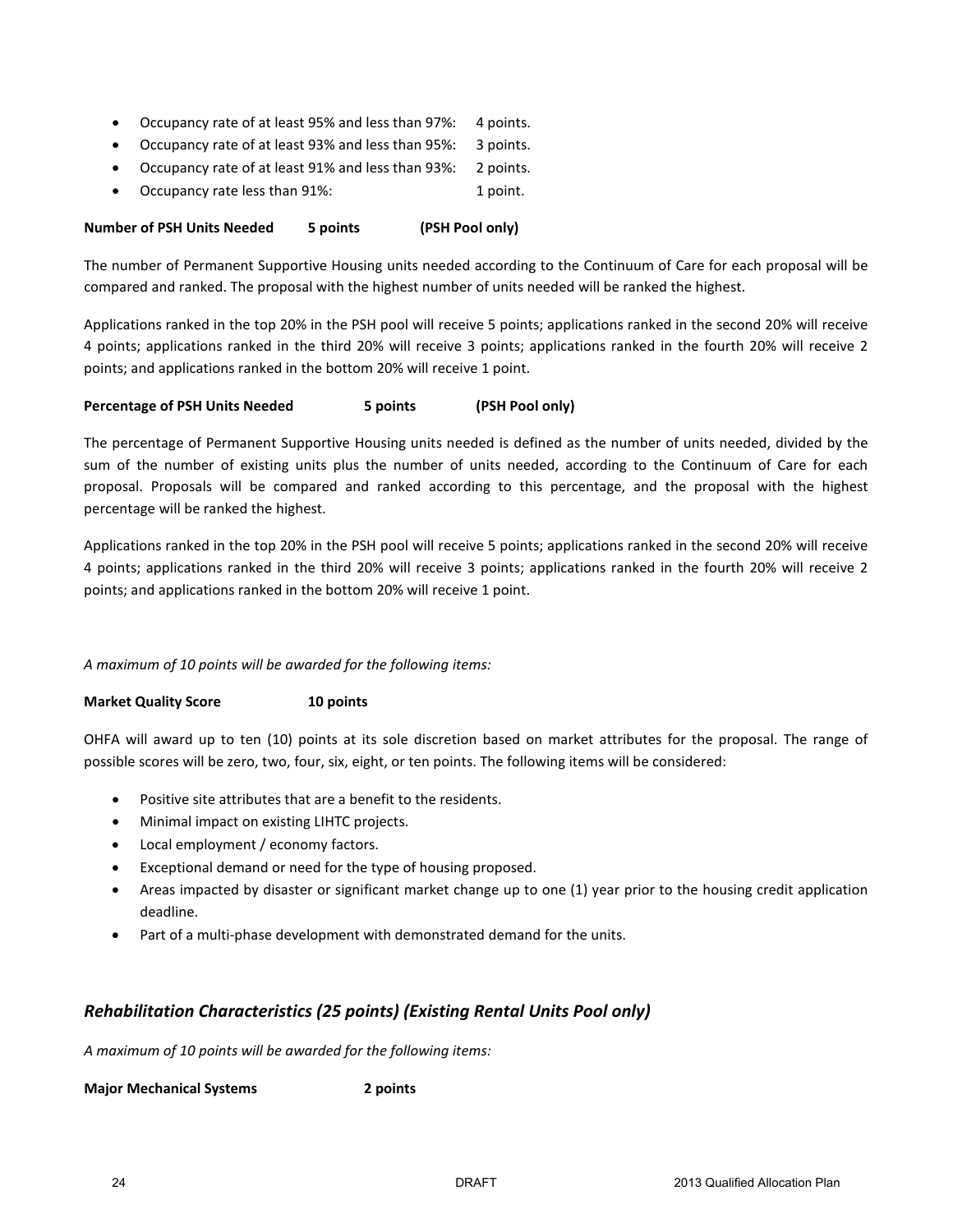This characteristic includes, but is not limited to: HVAC, PTAC, Ductless Split Systems, Boilers, and Water Heaters.

Points will be awarded as follows:

- Zero (0) points awarded for mechanical systems that have no failure or need for replacement.
- One (1) point awarded for mechanical systems that clearly demonstrate system failure or obsolescence.
- Two (2) points awarded for mechanical systems that clearly demonstrate system failure or obsolescence, and will be replaced with a high efficiency system.

#### **Replacement of Roofs 2 points**

This characteristic includes, but is not limited to: Roof Membrane, Roof insulation, Shingles, Roof Sheathing/Deck, Flashings, Copings, Vents, Vent Boots, Roof Access, Gutters, and Downspouts.

Points will be awarded as follows:

- Zero (0) points awarded for roofs that have no failure or need for replacement.
- One (1) point awarded for roofs that clearly demonstrate system failure or obsolescence.
- Two (2) points awarded for roofs that clearly demonstrate system failure or obsolescence, and will be replaced with a 30-year durable system with a non-prorated warranty for major materials and components.

#### **Replacement of Building Exteriors 2 points**

This characteristic includes, but is not limited to: Exterior finishes, Windows, and Exterior Doors.

Points will be awarded as follows:

- Zero (0) points awarded for building exteriors that have no failure or need for replacement.
- One (1) point awarded for building exteriors that clearly demonstrate system failure or obsolescence.
- Two (2) points awarded for building exteriors that clearly demonstrate system failure or obsolescence, and will be replaced with a 30-year durable system with a non-prorated warranty for major materials and components.

**Unit Plans and Floor Plans 2 points** 

This characteristic includes rehabilitation criteria for accessibility, visitability, universal design, and floor plan efficiency.

Points will be awarded as follows:

- Zero (0) points awarded for unit plans and floor plans that do not meet visitability standards per OHFA requirements.
- One (1) point awarded for unit plans and floor plans that meet visitability standards per OHFA requirements.
- Two (2) points awarded for unit plans and floor plans that meet visitability standards per OHFA requirements, and are economically renovated to increase efficiency and usability.

#### **Quality of Existing Structure 2 points**

This characteristic includes, but is not limited to: Foundations, Walls, Floors and Roofs.

Points will be awarded as follows: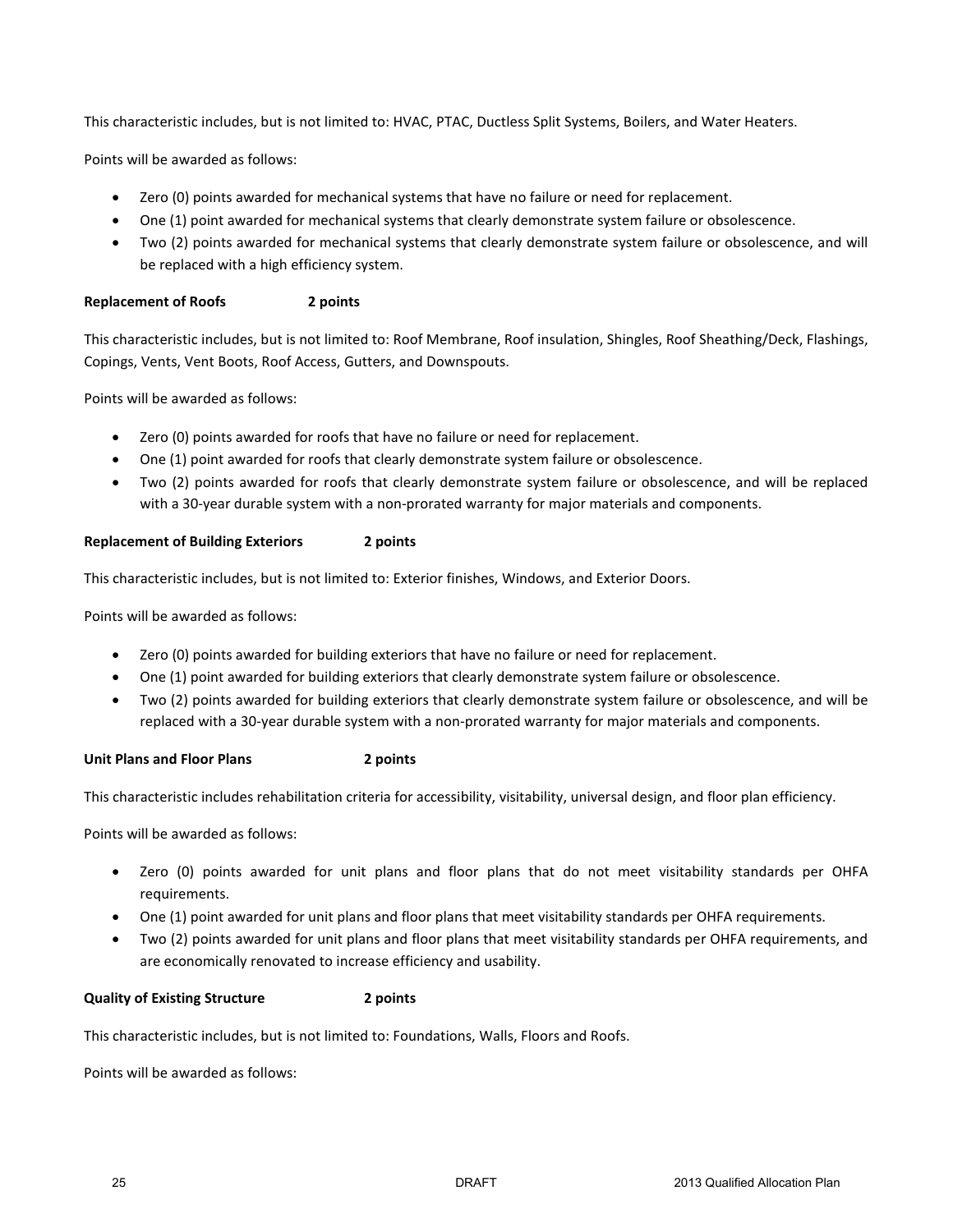- Zero (0) points awarded for existing structures that will last for at least 30 years without additional repairs.
- One (1) point awarded for existing structures that will last for at least 30 years without additional substantial repairs.
- Two (2) points awarded for structures that are substantially more durable such as masonry, load bearing or steel frame.

#### *A maximum of 5 points will be awarded for the following items:*

#### **Primary Priority of HUD or USDA 5 points**

Five (5) points will be awarded to each proposal that is identified by the state HUD office or by the state USDA Rural Development office as a primary priority for development. OHFA will survey each applicable office after the application deadline for this information. Each office may select up to five (5) developments as a primary priority.

#### **Secondary Priority of HUD or USDA 3 points**

Three (3) points will be awarded to each proposal that is identified by the state HUD office or by the state USDA Rural Development office as a secondary priority for development. OHFA will survey each applicable office after the application deadline for this information. Each office may select up to five (5) developments as a secondary priority.

#### *A maximum of 5 points will be awarded for the following item:*

#### **Scope of Work for Rehabilitation 5 points**

This characteristic includes a comparison of the scope of work to the development budget. The scope of work will be reviewed by OHFA and should agree with the project budget reflected in the AHFA. Projects will not be awarded points for for insufficient or inflated scopes of work or development budgets. OHFA staff will also analyze the appropriateness of the proposed scope of work based on site visits to the project.

A maximum of five points will be awarded as follows:

- Zero (0) points awarded if the scope of work is not appropriate or does not coincide with the development budget.
- Three (3) points awarded if the scope of work and development budget appears appropriate based on comparison and OHFA site visits.
- Five (5) points awarded if the scope of work and development budget appear appropriate based on comparison and OHFA site visits, and the project meets UPCS standards.

#### *A maximum of 5 points will be awarded for the following item:*

#### **Urgent Physical Need for Preservation 5 points**

The applicant must evidence that there is an urgent physical need and ability to proceed with the rehabilitation. A maximum of five points will be awarded as follows: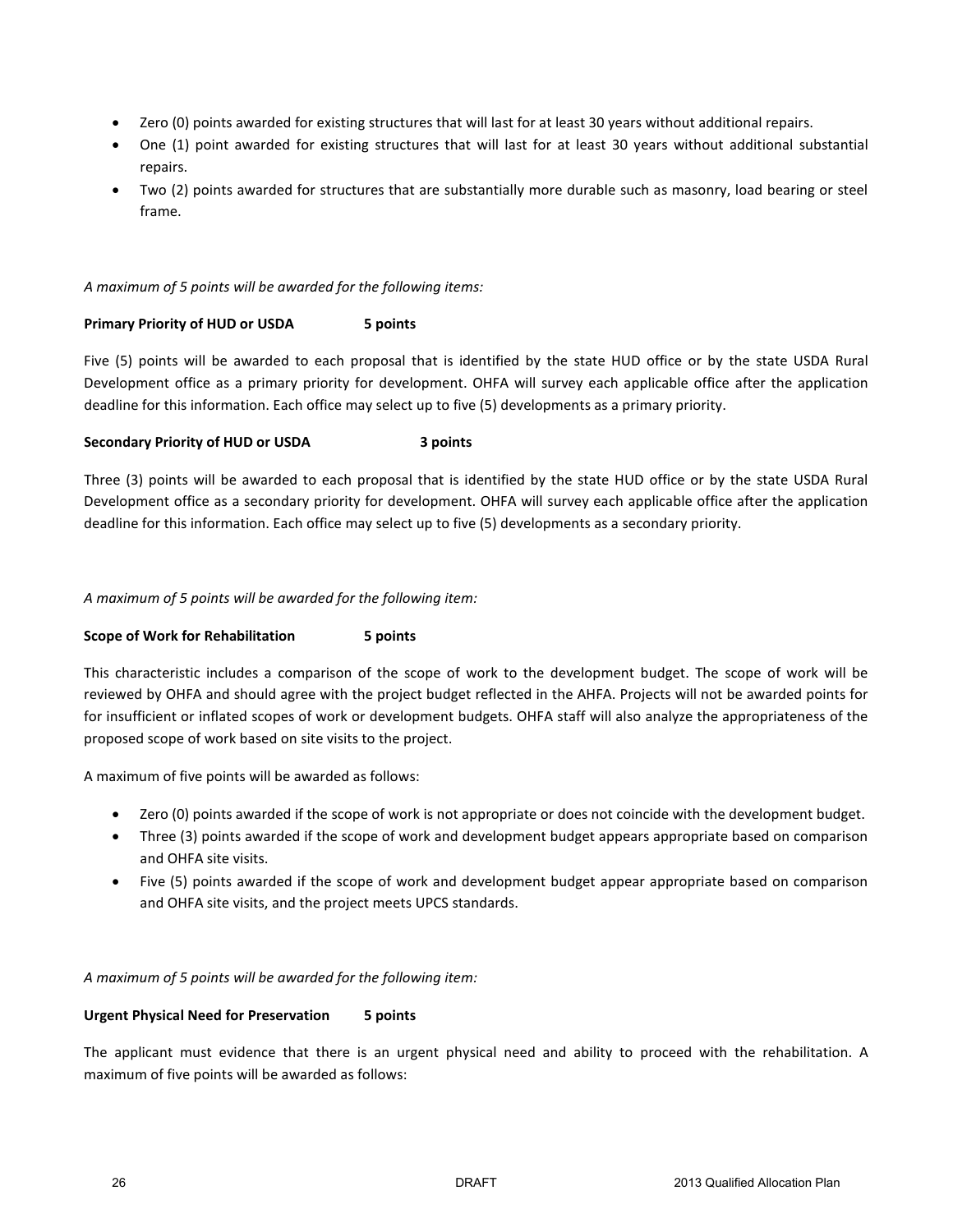- Zero (0) points awarded if there is no urgent physical need for rehab.
- Three (3) points awarded if there is an urgent physical need for rehab, the ability to proceed, and the project has been responsibly been maintained.
- Five (5) points awarded if there is an urgent physical need for rehab, the ability to proceed, the project has been responsibly been maintained, and there is a life safety issue as confirmed by OHFA inspection. (Life safety issues include, but are not limited to: site water standing for more than 48 hours; retaining walls failing; sink holes; mechanical system failure; electrical system failure beyond the ability of replacement reserves to repair.)

# *Tiebreakers*

In case of a tie score between two or more applications in an allocation pool, the following methods will be used to determine the highest ranking applications:

- 1. Most underserved region based on the amount of credits awarded to higher scoring projects in the pool.
- 2. Most underserved county based on the amount of credits awarded to higher scoring projects in the pool
- 3. Population (family or senior) not served by a higher scoring project in the pool (does not apply to the PSH pool).
- 4. Proposals located in a Primary Market Area (PMA) where no previous development has taken place using OHFA multifamily program funds (does not apply to the PSH pool).
- 5. Quality of Services Plan and Sponsor History Serving the Population (PSH pool only).
- 6. Lowest amount of housing credits requested per unit.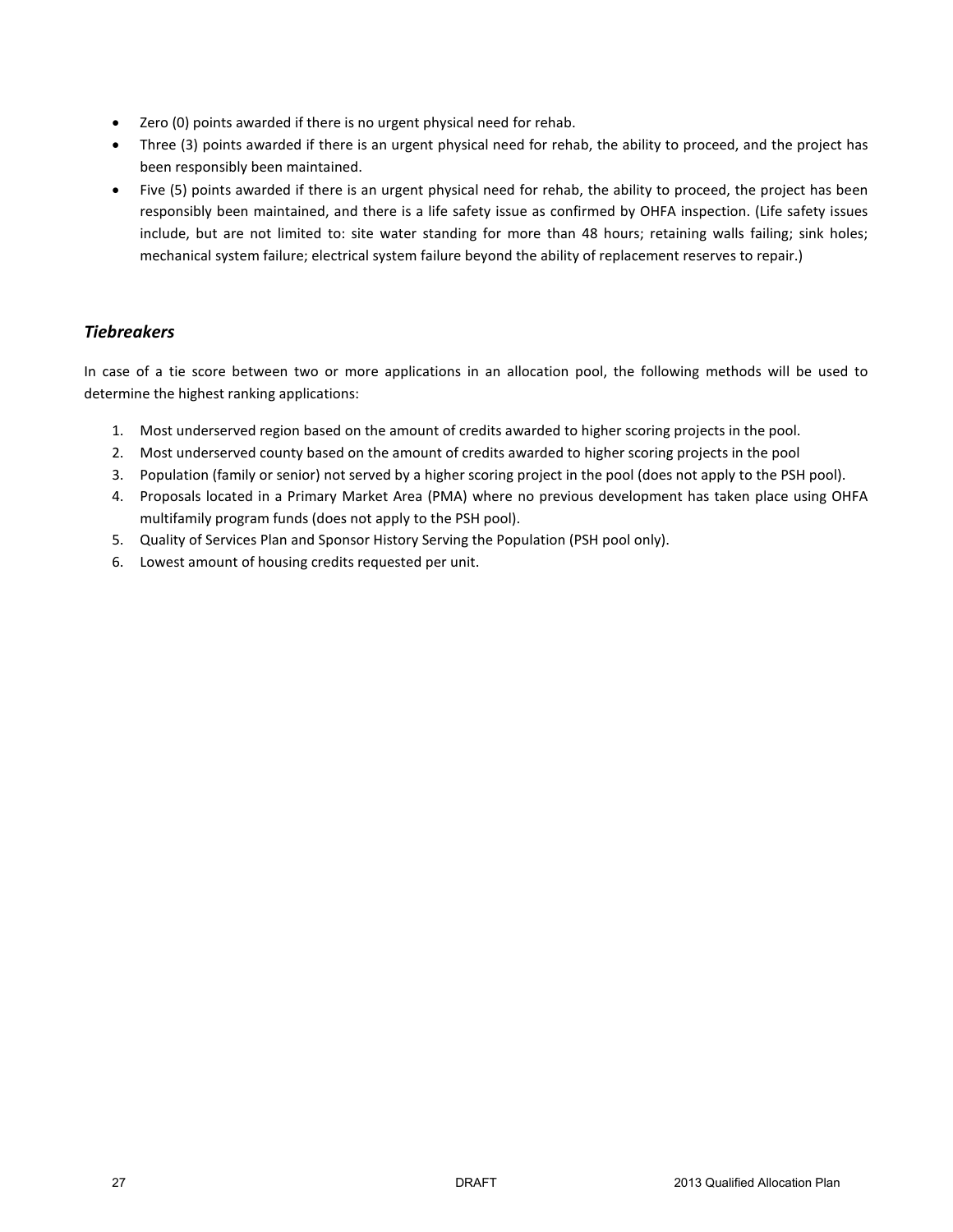# **High-Income Census Tracts**

Proposals with **100%** of their sites located in the following census tracts are eligible for competitive points under the Project Characteristics category. The median household income for each census tract is divided by the median household income for the county where it is located, resulting in an income ratio for the census tract. A high-income census tract has an income ratio of 150% or more. Calculations are based on data from the US Census Bureau's 2010 Decennial Census and the Small Area Income and Poverty Estimates (SAIPE) program.

| <b>County &amp; Tract</b>        | <b>Median Household Income</b><br>2010 | Ratio |
|----------------------------------|----------------------------------------|-------|
| Allen County \$41,196            |                                        |       |
| Tract 108 Allen                  | 62,627                                 | 152%  |
| Tract 120 Allen                  | 99,500                                 | 242%  |
| Tract 121 Allen                  | 64,931                                 | 158%  |
|                                  |                                        |       |
| Ashtabula \$38,762               |                                        |       |
| Tract 10.01 Ashtabula            | 63,504                                 | 164%  |
| Tract 10.02 Ashtabula            | 67,000                                 | 173%  |
|                                  |                                        |       |
| Butler \$54,359                  |                                        |       |
| Tract 110.02 Butler              | 83,156                                 | 153%  |
| Tract 110.03 Butler              | 82,180                                 | 151%  |
| Tract 111.10 Butler              | 86,702                                 | 159%  |
| Tract 111.11 Butler              | 81,914                                 | 151%  |
| Tract 111.12 Butler              | 137,898                                | 254%  |
| Tract 111.16 Butler              | 118,314                                | 218%  |
| Tract 111.17 Butler              | 83,007                                 | 153%  |
| Tract 111.18 Butler              | 128,882                                | 237%  |
| Tract 111.20 Butler              | 84,933                                 | 156%  |
| Tract 111.21 Butler              | 99,265                                 | 183%  |
| Tract 111.25 Butler              | 97,177                                 | 179%  |
| Tract 111.27 Butler              | 86,328                                 | 159%  |
| Tract 111.28 Butler              | 92,344                                 | 170%  |
| Tract 111.29 Butler              | 102,689                                | 189%  |
| Tract 111.31 Butler              | 107,083                                | 197%  |
|                                  |                                        |       |
| Clark \$40,254<br>Tract 20 Clark |                                        | 194%  |
| Tract 22 Clark                   | 78,417                                 | 170%  |
| Tract 23.01 Clark                | 68,958<br>63,454                       | 157%  |
| Tract 26.05 Clark                | 65,552                                 | 162%  |
| Tract 28 Clark                   | 62,309                                 | 154%  |
|                                  |                                        |       |
| Tract 30.01 Clark                | 63,476                                 | 157%  |
| Tract 32 Clark                   | 64,306                                 | 159%  |
| <b>Clermont \$56,628</b>         |                                        |       |
| Tract 403.01 Clermont            | 118,203                                | 209%  |
| Tract 403.02 Clermont            | 117,955                                | 208%  |
| Tract 403.03 Clermont            | 119,464                                | 211%  |
| <b>Tract 406 Clermont</b>        | 86,820                                 | 153%  |

Tract 414.06 Clermont  $106,250$  188%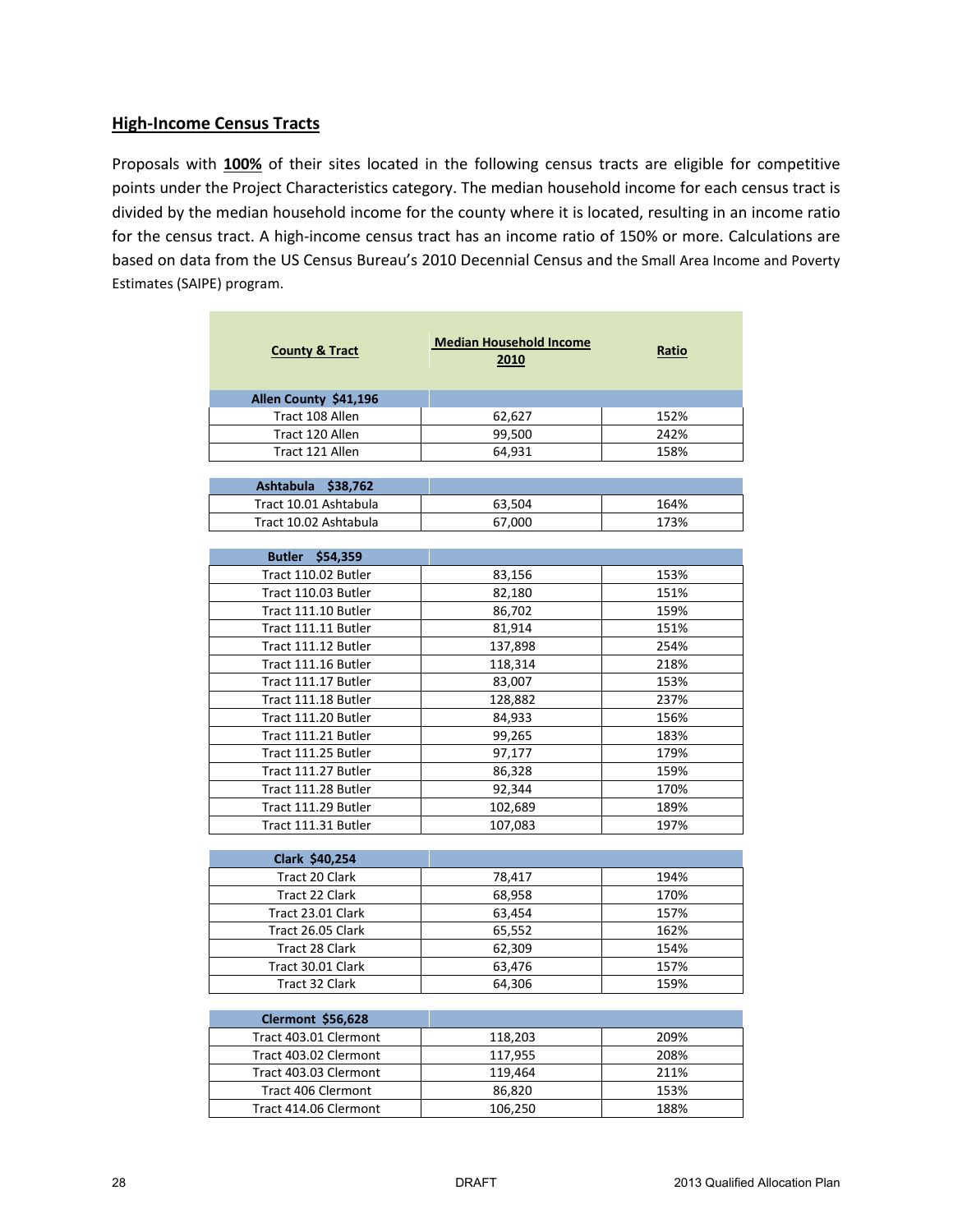| Cuyahoga \$41,407      |         |      |
|------------------------|---------|------|
| Tract 1236.01 Cuyahoga | 62,792  | 152% |
| Tract 1301.03 Cuyahoga | 100,116 | 242% |
| Tract 1301.04 Cuyahoga | 90,714  | 219% |
| Tract 1301.05 Cuyahoga | 62,804  | 152% |
| Tract 1301.06 Cuyahoga | 65,946  | 159% |
| Tract 1311.02 Cuyahoga | 103,409 | 250% |
| Tract 1311.03 Cuyahoga | 84,904  | 205% |
| Tract 1342.03 Cuyahoga | 75,313  | 182% |
| Tract 1351.03 Cuyahoga | 72,500  | 175% |
| Tract 1351.04 Cuyahoga | 100,754 | 243% |
| Tract 1351.05 Cuyahoga | 95,893  | 232% |
| Tract 1351.06 Cuyahoga | 105,306 | 254% |
| Tract 1361.01 Cuyahoga | 67,663  | 163% |
| Tract 1361.02 Cuyahoga | 83,690  | 202% |
| Tract 1361.03 Cuyahoga | 83,750  | 202% |
| Tract 1381.05 Cuyahoga | 64,659  | 156% |
| Tract 1413 Cuyahoga    | 72,813  | 176% |
| Tract 1414 Cuyahoga    | 94,100  | 227% |
| Tract 1416.01 Cuyahoga | 64,559  | 156% |
| Tract 1417 Cuyahoga    | 66,944  | 162% |
| Tract 1521.01 Cuyahoga | 73,472  | 177% |
| Tract 1531.03 Cuyahoga | 63,287  | 153% |
| Tract 1531.04 Cuyahoga | 63,172  | 153% |
| Tract 1551.01 Cuyahoga | 103,320 | 250% |
| Tract 1551.02 Cuyahoga | 67,841  | 164% |
| Tract 1561.01 Cuyahoga | 65,417  | 158% |
| Tract 1561.02 Cuyahoga | 77,112  | 186% |
| Tract 1601 Cuyahoga    | 82,179  | 198% |
| Tract 1701.02 Cuyahoga | 69,390  | 168% |
| Tract 1702.01 Cuyahoga | 67,026  | 162% |
| Tract 1731.05 Cuyahoga | 68,620  | 166% |
| Tract 1741.03 Cuyahoga | 67,560  | 163% |
| Tract 1741.04 Cuyahoga | 69,111  | 167% |
| Tract 1741.05 Cuyahoga | 73,209  | 177% |
| Tract 1742.03 Cuyahoga | 80,083  | 193% |
| Tract 1751.05 Cuyahoga | 73,388  | 177% |
| Tract 1751.06 Cuyahoga | 101,076 | 244% |
| Tract 1752.01 Cuyahoga | 67,396  | 163% |
| Tract 1761 Cuyahoga    | 70,116  | 169% |
| Tract 1776.09 Cuyahoga | 65,461  | 158% |
| Tract 1791.01 Cuyahoga | 148,701 | 359% |
| Tract 1791.02 Cuyahoga | 166,989 | 403% |
| Tract 1801.03 Cuyahoga | 82,763  | 200% |
| Tract 1811 Cuyahoga    | 87,098  | 210% |
| Tract 1812.03 Cuyahoga | 63,816  | 154% |
| Tract 1821.04 Cuyahoga | 71,250  | 172% |
| Tract 1821.05 Cuyahoga | 63,867  | 154% |
| Tract 1821.06 Cuyahoga | 63,472  | 153% |
| Tract 1832 Cuyahoga    | 226,597 | 547% |
| Tract 1833 Cuyahoga    | 144,821 | 350% |
| Tract 1834.01 Cuyahoga | 98,897  | 239% |
| Tract 1835.02 Cuyahoga | 97,500  | 235% |
| Tract 1836.06 Cuyahoga | 64,841  | 157% |
| Tract 1841.03 Cuyahoga | 131,894 | 319% |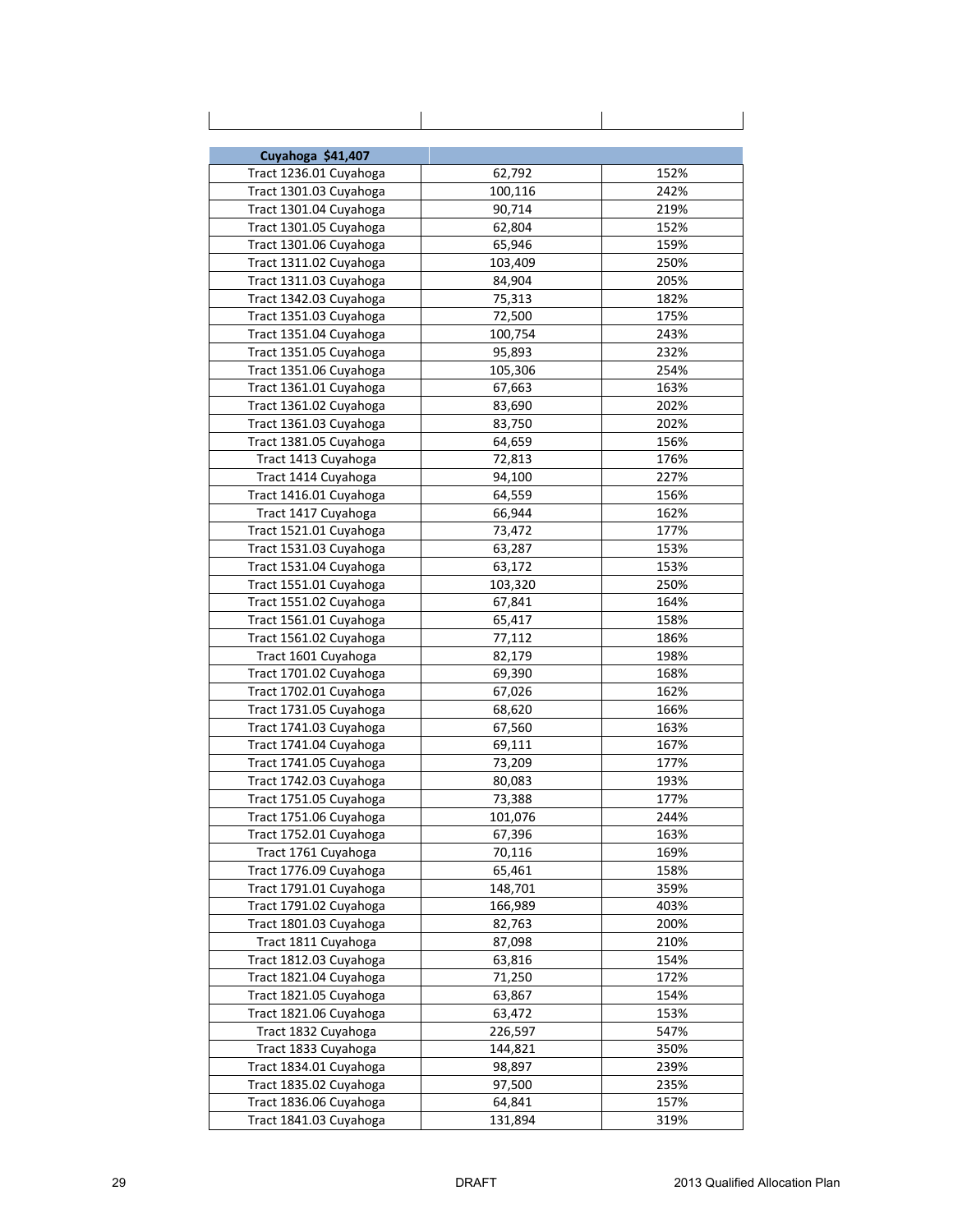| Tract 1841.05 Cuyahoga<br>Tract 1841.08 Cuyahoga | 88,646<br>111,083 | 214%<br>268% |
|--------------------------------------------------|-------------------|--------------|
| Tract 1851.04 Cuyahoga                           | 63,340            | 153%         |
|                                                  |                   |              |
| Tract 1861.03 Cuyahoga                           | 74,142            | 179%<br>182% |
| Tract 1861.04 Cuyahoga                           | 75,441            |              |
| Tract 1861.05 Cuyahoga                           | 84,375            | 204%         |
| Tract 1861.07 Cuyahoga                           | 85,213            | 206%         |
| Tract 1862.01 Cuyahoga                           | 68,838            | 166%         |
| Tract 1862.02 Cuyahoga                           | 99,659            | 241%         |
| Tract 1862.03 Cuyahoga                           | 90,862            | 219%         |
| Tract 1862.05 Cuyahoga                           | 86,518            | 209%         |
| Tract 1862.06 Cuyahoga                           | 104,634           | 253%         |
| Tract 1871.03 Cuyahoga                           | 68,105            | 164%         |
| Tract 1871.04 Cuyahoga                           | 78,026            | 188%         |
| Tract 1871.05 Cuyahoga                           | 83,438            | 202%         |
| Tract 1871.06 Cuyahoga                           | 67,389            | 163%         |
| Tract 1891.05 Cuyahoga                           | 67,620            | 163%         |
| Tract 1891.07 Cuyahoga                           | 63,924            | 154%         |
| Tract 1891.08 Cuyahoga                           | 89,643            | 216%         |
| Tract 1891.11 Cuyahoga                           | 67,214            | 162%         |
| Tract 1891.12 Cuyahoga                           | 96,451            | 233%         |
| Tract 1905.03 Cuyahoga                           | 87,500            | 211%         |
| Tract 1905.04 Cuyahoga                           | 77,167            | 186%         |
| Tract 1923 Cuyahoga                              | 65,625            | 158%         |
| Tract 1928 Cuyahoga                              | 76,484            | 185%         |
| Tract 1929 Cuyahoga                              | 78,625            | 190%         |
| Tract 1941 Cuyahoga                              | 70,068            | 169%         |
| Tract 1943 Cuyahoga                              | 78,319            | 189%         |
| Tract 1945 Cuyahoga                              | 141,364           | 341%         |
| Tract 1949 Cuyahoga                              | 112,386           | 271%         |
| Tract 1958 Cuyahoga                              | 115,688           | 279%         |
| Tract 1959 Cuyahoga                              | 66,196            | 160%         |
| Tract 1960 Cuyahoga                              | 66,905            | 162%         |
| Tract 1963 Cuyahoga                              | 130,690           | 316%         |
|                                                  |                   |              |
| Delaware \$85,628                                |                   |              |
| Tract 114.12 Delaware                            | 155,234           | 181%         |
| Tract 114.21 Delaware                            | 134,429           | 157%         |
| Tract 114.23 Delaware                            | 151.250           | 177%         |
| Tract 115.60 Delaware                            | 129,833           | 152%         |
| Tract 117.40 Delaware                            | 137,083           | 160%         |
|                                                  |                   |              |
| Erie \$43,935                                    |                   |              |
| Tract 406 Erie                                   | 95,909            | 218%         |
| Tract 418 Erie                                   | 71,375            | 162%         |
| Fairfield \$55,805                               |                   |              |
| Tract 304 Fairfield                              | 85,291            | 153%         |
| Tract 306 Fairfield                              |                   | 154%         |
| Tract 328 Fairfield                              | 86,081<br>96,667  | 173%         |
| Tract 329 Fairfield                              | 93,613            | 168%         |
| Tract 330 Fairfield                              |                   | 187%         |
|                                                  | 104,471           |              |
| <b>Franklin \$47,621</b>                         |                   |              |
| Tract 1.20 Franklin                              | 81,696            | 172%         |
| Tract 2.10 Franklin                              | 75,294            | 158%         |
| Tract 2.20 Franklin                              | 96,524            | 203%         |
|                                                  |                   |              |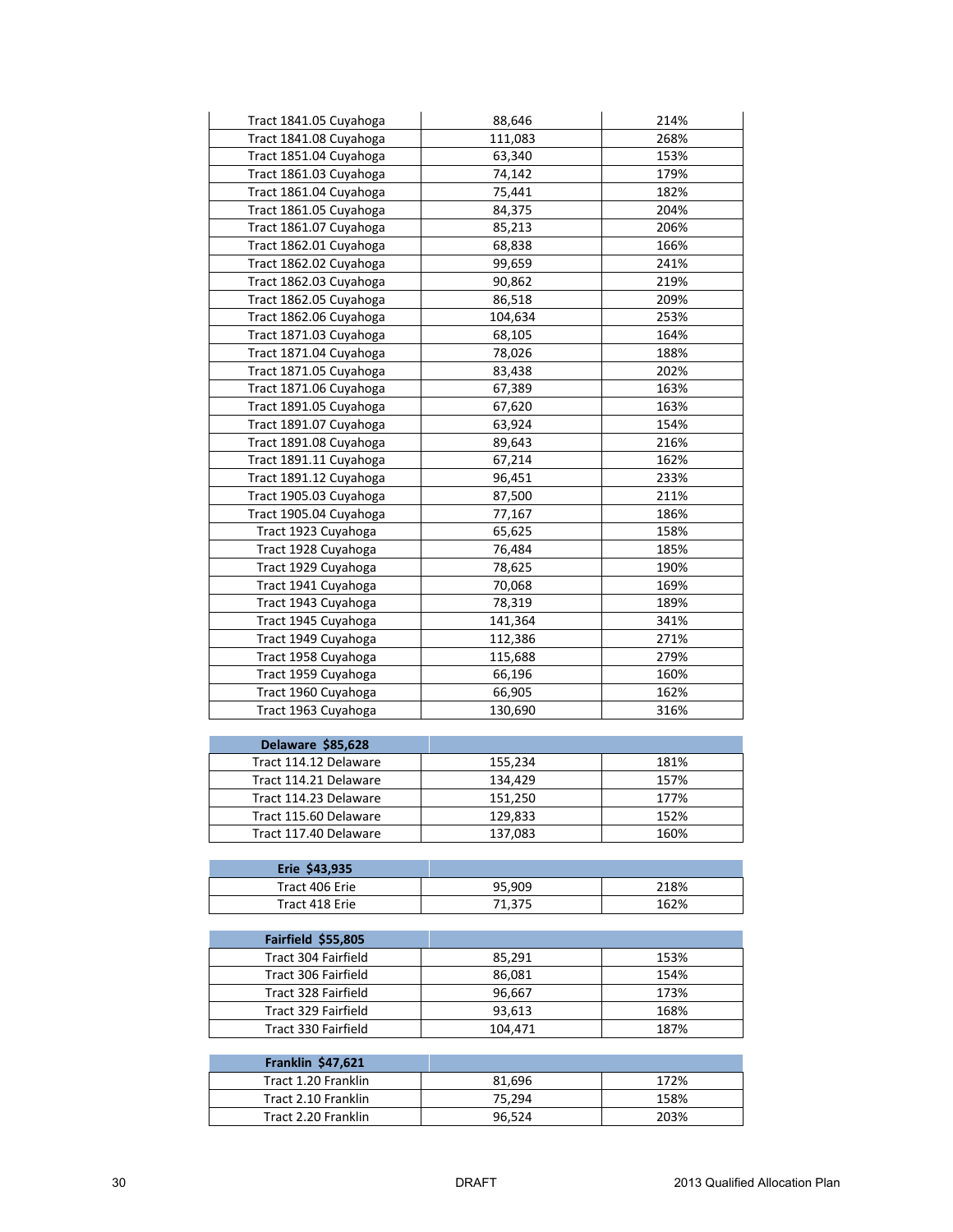| Tract 62.20 Franklin     | 74,792  | 157% |
|--------------------------|---------|------|
| Tract 62.30 Franklin     | 76,058  | 160% |
| Tract 62.36 Franklin     | 162,708 | 342% |
| Tract 63.10 Franklin     | 111,825 | 235% |
| Tract 63.21 Franklin     | 103,636 | 218% |
| Tract 63.23 Franklin     | 93,594  | 197% |
| Tract 63.40 Franklin     | 94,444  | 198% |
| Tract 63.91 Franklin     | 130,089 | 273% |
| Tract 63.92 Franklin     | 129,545 | 272% |
| Tract 63.93 Franklin     | 79,271  | 166% |
| Tract 63.94 Franklin     | 74,554  | 157% |
| Tract 64.30 Franklin     | 82,464  | 173% |
| Tract 65 Franklin        | 127,826 | 268% |
| Tract 66 Franklin        | 90,931  | 191% |
| Tract 67.10 Franklin     | 75,517  | 159% |
| Tract 67.21 Franklin     | 107,014 | 225% |
| Tract 68.10 Franklin     | 72,216  | 152% |
| Tract 69.10 Franklin     | 89,722  | 188% |
| Tract 69.50 Franklin     | 99,531  | 209% |
| Tract 70.41 Franklin     | 75,125  | 158% |
| Tract 71.93 Franklin     | 94,571  | 199% |
| Tract 72.01 Franklin     | 77,396  | 163% |
| Tract 72.03 Franklin     | 101,806 | 214% |
| Tract 72.07 Franklin     | 75,577  | 159% |
| Tract 72.09 Franklin     | 85,054  | 179% |
| Tract 72.10 Franklin     | 125,705 | 264% |
| Tract 73.93 Franklin     | 93,854  | 197% |
| Tract 73.94 Franklin     | 138,365 | 291% |
| Tract 74.27 Franklin     | 82,468  | 173% |
| Tract 74.92 Franklin     | 85,423  | 179% |
| Tract 74.94 Franklin     | 78,323  | 164% |
| Tract 79.21 Franklin     | 78,192  | 164% |
| Tract 79.22 Franklin     | 74,679  | 157% |
| Tract 79.51 Franklin     | 82,409  | 173% |
| Tract 79.52 Franklin     | 79,663  | 167% |
| Tract 80 Franklin        | 87,019  | 183% |
| Tract 84 Franklin        | 86,607  | 182% |
| Tract 89 Franklin        | 73,883  | 155% |
| <b>Tract 90 Franklin</b> | 131,875 | 277% |
| Tract 91 Franklin        | 101,792 | 214% |
| Tract 93.90 Franklin     | 75,938  | 159% |
| Tract 97.40 Franklin     | 82,925  | 174% |
| Tract 97.51 Franklin     | 78,404  | 165% |
| Tract 97.52 Franklin     | 72,672  | 153% |
| Tract 104 Franklin       | 141,139 | 296% |
| Tract 105 Franklin       | 90,039  | 189% |
| Tract 106.01 Franklin    | 107,313 | 225% |
| Tract 106.02 Franklin    | 78,125  | 164% |
|                          |         |      |

| Greene \$52,056      |         |      |
|----------------------|---------|------|
| Tract 2105 Greene    | 103,581 | 199% |
| Tract 2106.01 Greene | 83,634  | 161% |
| Tract 2106.03 Greene | 112.854 | 217% |
| Tract 2201 Greene    | 107,598 | 207% |
| Tract 2801.02 Greene | 79.957  | 154% |
|                      |         |      |

**Hamilton \$46,359**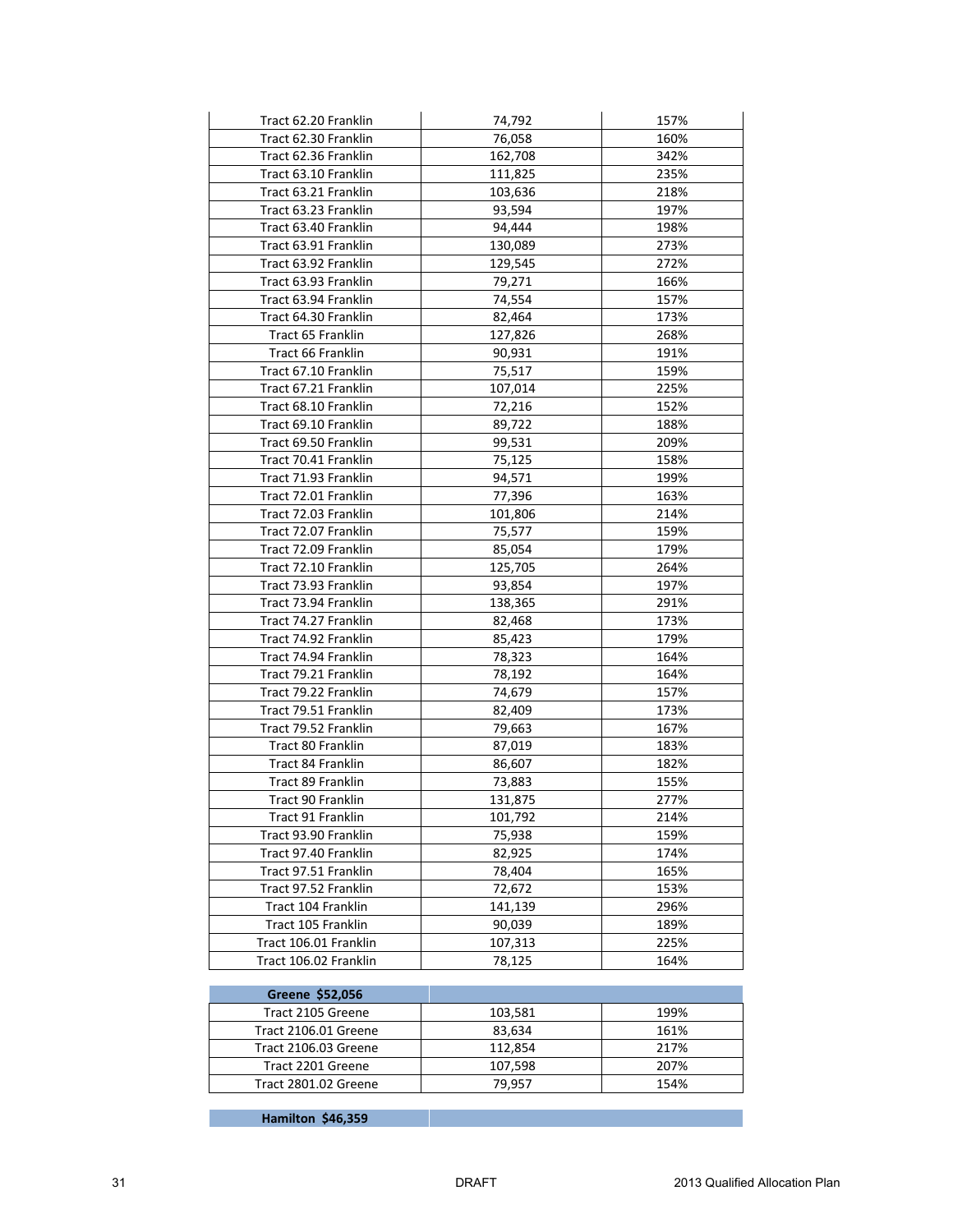| <b>Tract 45 Hamilton</b>  | 107,625 | 232% |
|---------------------------|---------|------|
| Tract 47.01 Hamilton      | 100,260 | 216% |
| Tract 48 Hamilton         | 130,341 | 281% |
| Tract 49 Hamilton         | 81,910  | 177% |
| Tract 51 Hamilton         | 79,700  | 172% |
| Tract 204.04 Hamilton     | 88,977  | 192% |
| Tract 205.02 Hamilton     | 70,818  | 153% |
| Tract 205.04 Hamilton     | 78,500  | 169% |
| Tract 206.01 Hamilton     | 77,572  | 167% |
| Tract 207.07 Hamilton     | 86,955  | 188% |
| Tract 208.02 Hamilton     | 71,966  | 155% |
| Tract 211.01 Hamilton     | 82,315  | 178% |
| Tract 211.02 Hamilton     | 81,731  | 176% |
| Tract 212.01 Hamilton     | 99,239  | 214% |
| Tract 213.02 Hamilton     | 82,826  | 179% |
| Tract 213.03 Hamilton     | 72,181  | 156% |
| Tract 214.21 Hamilton     | 78,235  | 169% |
| Tract 221.01 Hamilton     | 75,172  | 162% |
| Tract 223.02 Hamilton     | 76,238  | 164% |
| Tract 224 Hamilton        | 74,815  | 161% |
| Tract 226.01 Hamilton     | 113,843 | 246% |
| Tract 226.02 Hamilton     | 70,288  | 152% |
| Tract 231 Hamilton        | 101,071 | 218% |
| Tract 233 Hamilton        | 122,016 | 263% |
| Tract 235.01 Hamilton     | 103,984 | 224% |
| Tract 239.01 Hamilton     | 75,611  | 163% |
| Tract 239.02 Hamilton     | 109,295 | 236% |
| Tract 240.02 Hamilton     | 73,529  | 159% |
| Tract 241 Hamilton        | 73,581  | 159% |
| Tract 242 Hamilton        | 85,795  | 185% |
| Tract 243.01 Hamilton     | 82,407  | 178% |
| Tract 243.21 Hamilton     | 82,904  | 179% |
| Tract 243.22 Hamilton     | 134,293 | 290% |
| <b>Tract 244 Hamilton</b> | 154,177 | 333% |
| Tract 248 Hamilton        | 79,671  | 172% |
| Tract 249.02 Hamilton     | 108,262 | 234% |
| Tract 250.01 Hamilton     | 73,250  | 158% |
| Tract 250.02 Hamilton     | 80,060  | 173% |
| Tract 251.01 Hamilton     | 106,902 | 231% |
| Tract 251.02 Hamilton     | 70,829  | 153% |
| Tract 251.04 Hamilton     | 208,804 | 450% |
| Tract 260.01 Hamilton     | 85,391  | 184% |
| Tract 268 Hamilton        | 99,125  | 214% |
| Tract 273 Hamilton        | 101,172 | 218% |
|                           |         |      |
| Lake \$52,854             |         |      |
| Tract 2027 Lake           | 84,068  | 159% |
| Tract 2035 Lake           | 80,446  | 152% |
| Tract 2051 Lake           | 97,097  | 184% |
| Tract 2064 Lake           | 84,875  | 161% |
| <b>Licking \$51,247</b>   |         |      |
| Tract 7562.02 Licking     | 80,760  | 158% |
| Tract 7577 Licking        | 85,074  | 166% |
|                           |         |      |
| Lorain \$50,092           |         |      |
| Tract 102 Lorain          | 83,079  | 166% |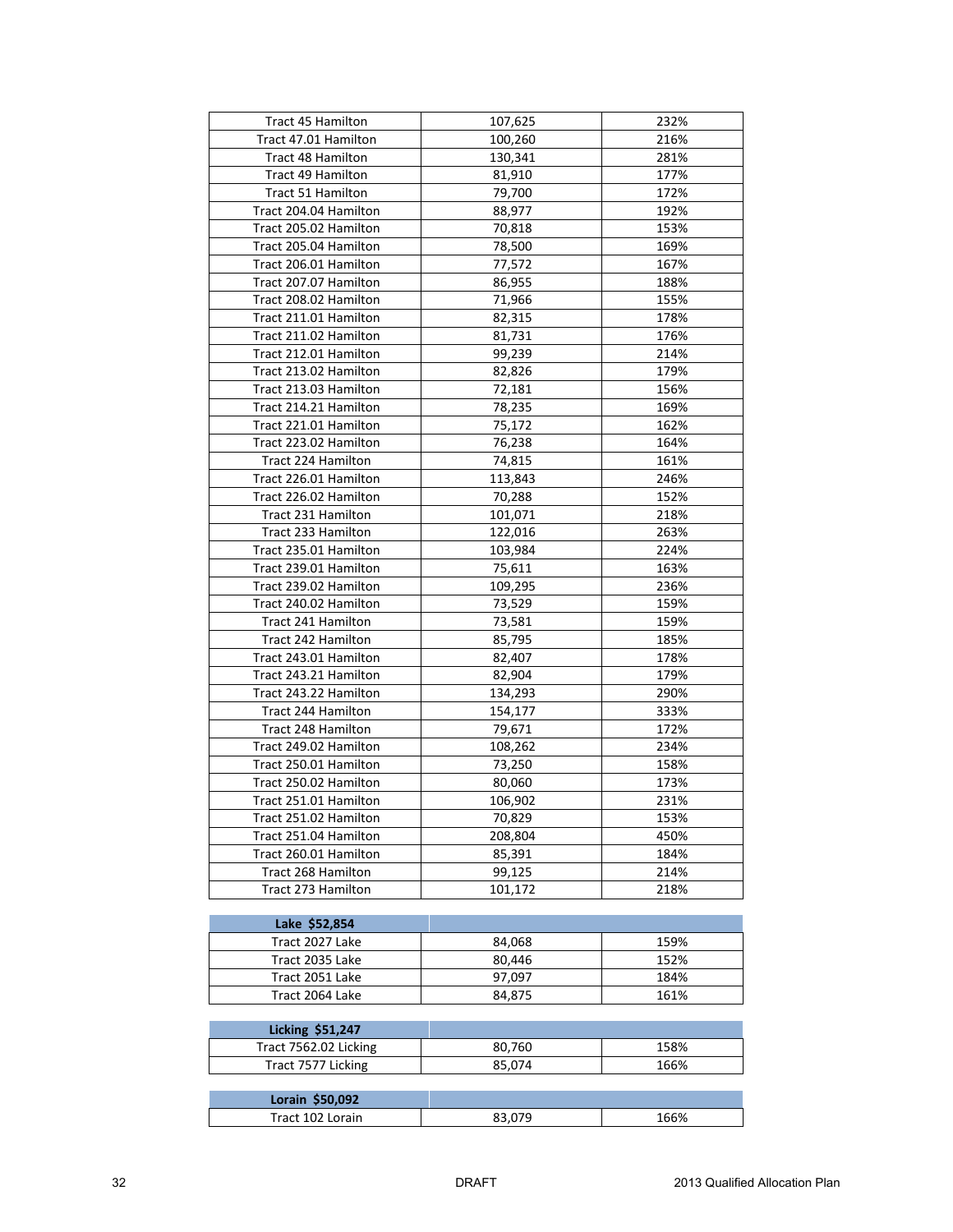| Tract 131 Lorain | 87.755  | 175% |
|------------------|---------|------|
| Tract 132 Lorain | 78.591  | 157% |
| Tract 501 Lorain | 76.957  | 154% |
| Tract 807 Lorain | 75,361  | 150% |
| Tract 974 Lorain | 101.167 | 202% |

| Lucas \$39,200    |         |      |
|-------------------|---------|------|
|                   |         |      |
| Tract 13.01 Lucas | 84,676  | 216% |
| Tract 45.04 Lucas | 78,262  | 200% |
| Tract 63 Lucas    | 60,350  | 154% |
| Tract 70.02 Lucas | 64,621  | 165% |
| Tract 76 Lucas    | 110,327 | 281% |
| Tract 82.01 Lucas | 69,670  | 178% |
| Tract 82.02 Lucas | 88,116  | 225% |
| Tract 82.03 Lucas | 68,173  | 174% |
| Tract 83.01 Lucas | 65,530  | 167% |
| Tract 83.02 Lucas | 77,188  | 197% |
| Tract 89.01 Lucas | 74,700  | 191% |
| Tract 89.02 Lucas | 71,327  | 182% |
| Tract 90 Lucas    | 95,983  | 245% |
| Tract 91.01 Lucas | 97,936  | 250% |
| Tract 92.01 Lucas | 97,806  | 250% |
| Tract 92.02 Lucas | 89,074  | 227% |
| Tract 93 Lucas    | 81,641  | 208% |
| Tract 94 Lucas    | 63,550  | 162% |
| Tract 96 Lucas    | 64,667  | 165% |
| Tract 97 Lucas    | 66,920  | 171% |
| Tract 98 Lucas    | 64,965  | 166% |
| Tract 99 Lucas    | 59,050  | 151% |

| <b>Madison \$48,295</b> |         |      |
|-------------------------|---------|------|
| Tract 402.01 Madison    | 96.979  | 201% |
| Tract 410 Madison       | 184.444 | 382% |

| Mahoning \$38,205      |        |      |
|------------------------|--------|------|
| Tract 8110.02 Mahoning | 74,476 | 195% |
| Tract 8115 Mahoning    | 64,561 | 169% |
| Tract 8119.02 Mahoning | 74,740 | 196% |
| Tract 8121 Mahoning    | 65,960 | 173% |
| Tract 8122 Mahoning    | 63,995 | 168% |
| Tract 8126.03 Mahoning | 69,009 | 181% |
| Tract 8127 Mahoning    | 60,392 | 158% |

| <b>Marion \$41,314</b> |        |    |
|------------------------|--------|----|
| Tract 105 Marion       | 64.967 | 7% |
|                        |        |    |

| .582<br><b>Medina</b> |     |    |
|-----------------------|-----|----|
| Tract 4080.02 Medina  | nra | 6% |

| Miami \$41,195      |        |      |
|---------------------|--------|------|
| Tract 3501 Miami    | 75.275 | 153% |
| Tract 3653.02 Miami | 83,643 | 170% |

| Montgomery \$40,885  |         |      |
|----------------------|---------|------|
| Tract 101 Montgomery | 132.284 | 324% |
| Tract 102 Montgomery | 80.725  | 197% |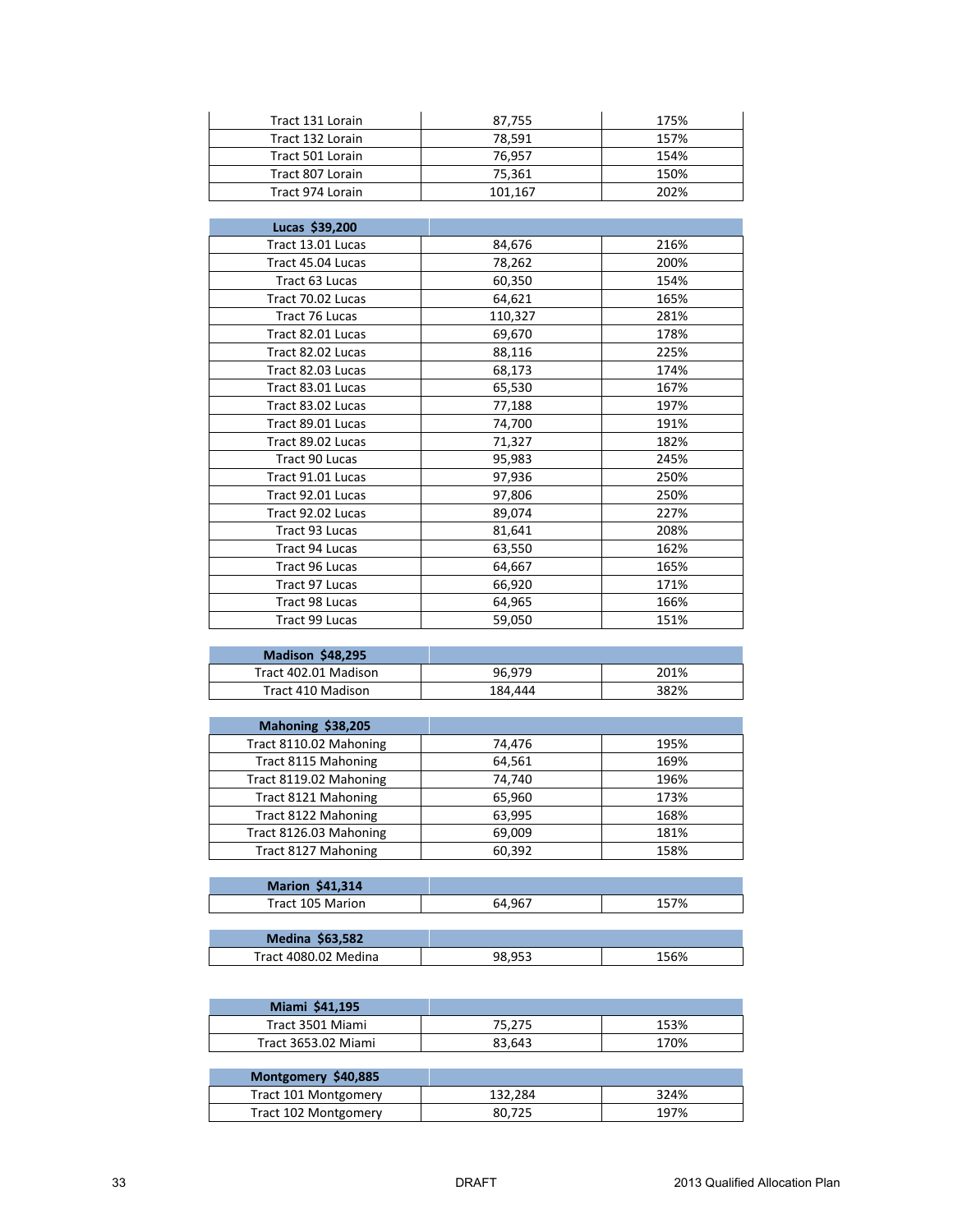| Tract 203 Montgomery     | 87,096  | 213% |
|--------------------------|---------|------|
| Tract 206.02 Montgomery  | 68,125  | 167% |
| Tract 401.01 Montgomery  | 84,444  | 207% |
| Tract 401.02 Montgomery  | 108,684 | 266% |
| Tract 401.03 Montgomery  | 74,167  | 181% |
| Tract 402.01 Montgomery  | 91,500  | 224% |
| Tract 402.03 Montgomery  | 66,019  | 161% |
| Tract 403.03 Montgomery  | 85,720  | 210% |
| Tract 403.05 Montgomery  | 123,750 | 303% |
| Tract 403.06 Montgomery  | 91,985  | 225% |
| Tract 404.01 Montgomery  | 65,823  | 161% |
| Tract 404.06 Montgomery  | 121,712 | 298% |
| Tract 501.05 Montgomery  | 63,343  | 155% |
| Tract 903.03 Montgomery  | 83,672  | 205% |
| Tract 903.04 Montgomery  | 66,591  | 163% |
| Tract 1001.02 Montgomery | 66,642  | 163% |
| Tract 1101 Montgomery    | 77,396  | 189% |
| Tract 1102.01 Montgomery | 90,798  | 222% |
| Tract 1201.01 Montgomery | 70,286  | 172% |
| Tract 1201.02 Montgomery | 76,000  | 186% |
| Tract 1301.01 Montgomery | 62,266  | 152% |
| Tract 1601 Montgomery    | 63,864  | 156% |

| Portage \$49,287      |        |      |
|-----------------------|--------|------|
| Tract 6003.01 Portage | 74.101 | 150% |
| Tract 6003.02 Portage | 86,386 | 175% |

| <b>Richland \$41,462</b> | 41.462 |      |
|--------------------------|--------|------|
| Tract 20 Richland        | 62.698 | 151% |
| Tract 21.02 Richland     | 64.643 | 156% |
| Tract 22 Richland        | 67.258 | 162% |

| Stark \$42,805             |        |      |
|----------------------------|--------|------|
| Tract 7109 Stark           | 64,355 | 150% |
| <b>Tract 7111.11 Stark</b> | 66,070 | 154% |
| <b>Tract 7111.12 Stark</b> | 73,844 | 173% |
| <b>Tract 7111.21 Stark</b> | 82,158 | 192% |
| <b>Tract 7111.22 Stark</b> | 67,105 | 157% |
| <b>Tract 7113.11 Stark</b> | 74,643 | 174% |
| <b>Tract 7113.12 Stark</b> | 87,500 | 204% |
| <b>Tract 7114.02 Stark</b> | 71,139 | 166% |
| <b>Tract 7114.11 Stark</b> | 96,563 | 226% |
| <b>Tract 7115.02 Stark</b> | 66,397 | 155% |
| <b>Tract 7121.12 Stark</b> | 75,303 | 176% |
| <b>Tract 7122.01 Stark</b> | 68,235 | 159% |
| <b>Tract 7122.02 Stark</b> | 69.730 | 163% |

| <b>Summit \$45,768</b> |        |      |
|------------------------|--------|------|
| Tract 5072.03 Summit   | 69,591 | 152% |
| Tract 5301.01 Summit   | 87,691 | 192% |
| Tract 5301.03 Summit   | 80,767 | 176% |
| Tract 5306.04 Summit   | 85,990 | 188% |
| Tract 5306.05 Summit   | 69,028 | 151% |
| Tract 5306.06 Summit   | 89,681 | 196% |
| Tract 5307 Summit      | 93,641 | 205% |
| Tract 5308 Summit      | 69.231 | 151% |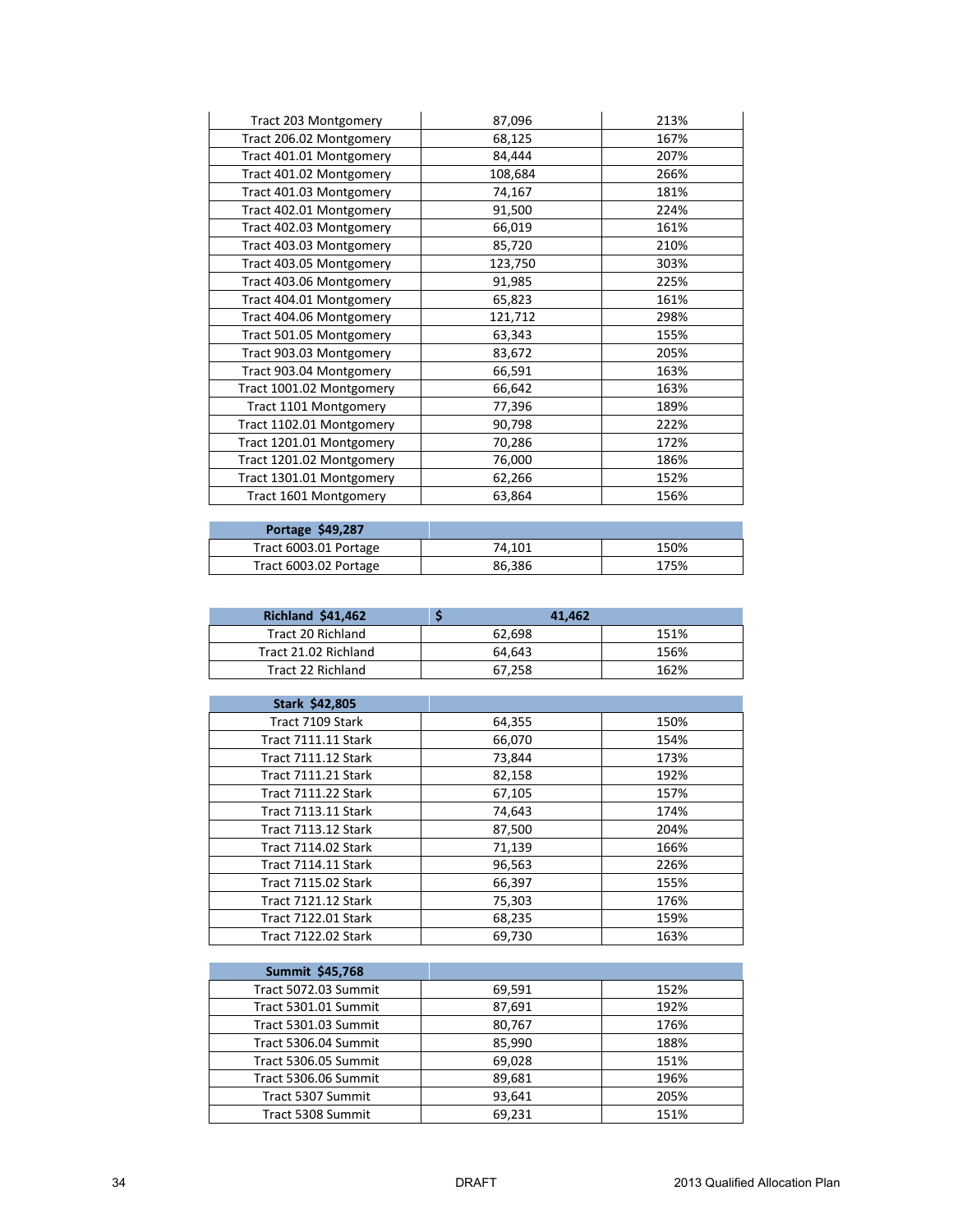| Tract 5311.03 Summit     | 69,224  | 151% |
|--------------------------|---------|------|
| Tract 5323.01 Summit     | 121,618 | 266% |
| Tract 5323.02 Summit     | 75,694  | 165% |
| Tract 5325.01 Summit     | 96,944  | 212% |
| Tract 5325.02 Summit     | 78,516  | 172% |
| Tract 5326 Summit        | 81,477  | 178% |
| Tract 5327.01 Summit     | 80,299  | 175% |
| Tract 5327.03 Summit     | 73,889  | 161% |
| Tract 5327.05 Summit     | 84,745  | 185% |
| Tract 5327.08 Summit     | 78,148  | 171% |
| Tract 5329.01 Summit     | 73,571  | 161% |
| Tract 5331.01 Summit     | 133,750 | 292% |
| Tract 5331.02 Summit     | 122,188 | 267% |
| Tract 5332 Summit        | 113,542 | 248% |
| Tract 5335.01 Summit     | 98,091  | 214% |
| Tract 5335.02 Summit     | 82,286  | 180% |
| Tract 5340 Summit        | 81,964  | 179% |
| Tract 5341 Summit        | 158,482 | 346% |
|                          |         |      |
| Trumbull \$40,389        |         |      |
| Tract 9330.01 Trumbull   | 82,703  | 205% |
|                          |         |      |
| Union \$63,233           |         |      |
| Tract 506.01 Union       | 107,813 | 171% |
|                          |         |      |
| <b>Warren \$67,172</b>   |         |      |
| Tract 309 Warren         | 112,321 | 167% |
| Tract 319.03 Warren      | 119,356 | 178% |
| Tract 320.04 Warren      | 106,860 | 159% |
|                          |         |      |
| Wood \$49,344            |         |      |
| <b>Tract 206.02 Wood</b> | 108,108 | 219% |
| Tract 212 Wood           | 82,027  | 166% |

The following counties had *No* tracts with median income greater than 150% of county median:

| Adams        | Darke           | Hocking       | Morrow    | Scioto     |
|--------------|-----------------|---------------|-----------|------------|
| Ashland      | <b>Defiance</b> | <b>Holmes</b> | Muskingum | Seneca     |
| Athens       | Fayette         | Huron         | Noble     | Shelby     |
| Auglaize     | Fulton          | Jackson       | Ottawa    | Washington |
| Belmont      | Gallia          | Jefferson     | Paulding  | Wayne      |
| <b>Brown</b> | Geauga          | Knox          | Perry     | Williams   |
| Carroll      | Guernsey        | Lawrence      | Pickaway  | Wyandot    |
| Champaign    | Hancock         | Logan         | Pike      |            |
| Clinton      | Hardin          | <b>Meigs</b>  | Preble    |            |
| Columbiana   | Harrison        | Mercer        | Putnam    |            |
| Coshocton    | Henry           | Monroe        | Ross      |            |
| Crawford     | Highland        | Morgan        | Sandusky  |            |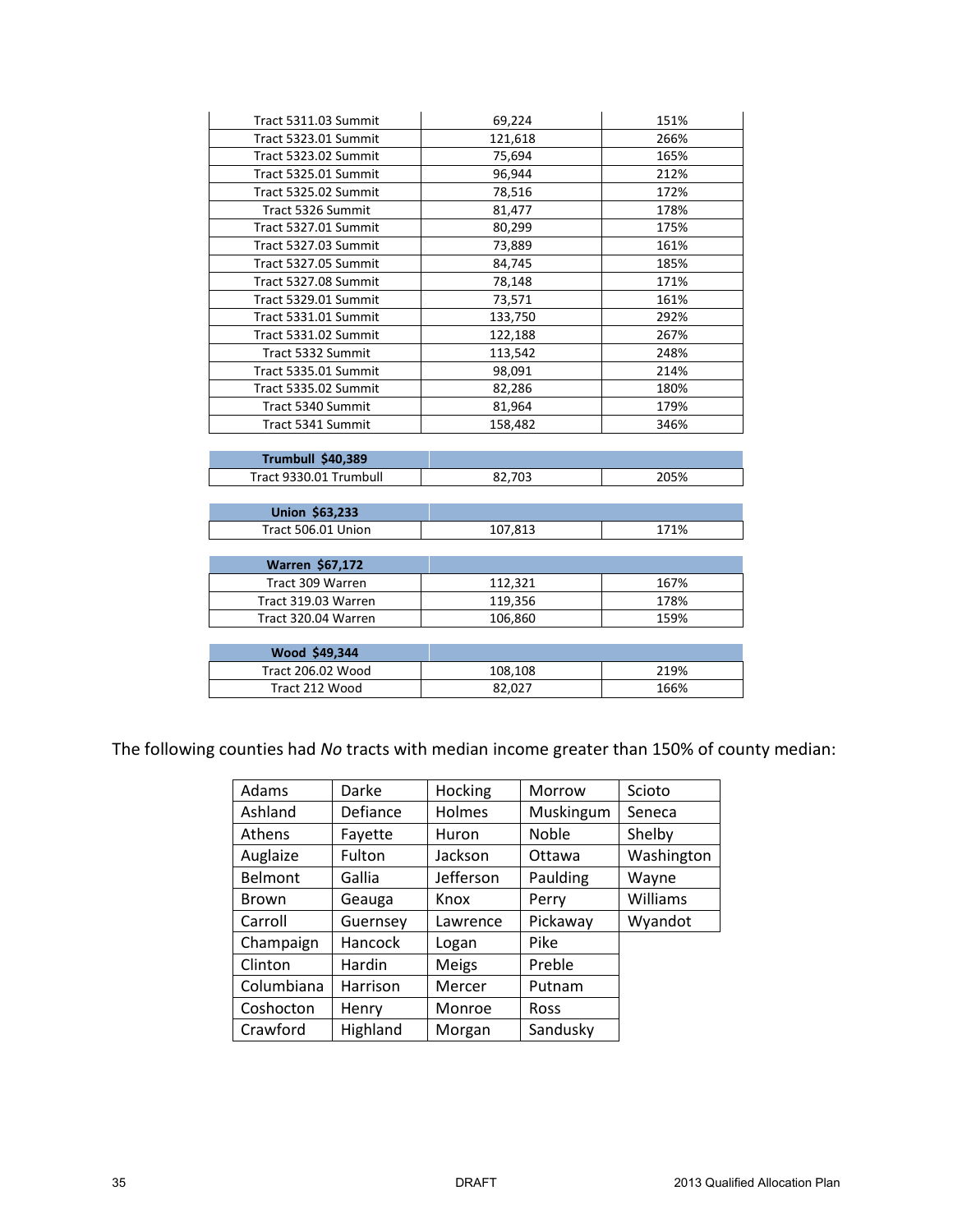Ohio Housing Finance Agency 2013 Affordable Housing Funding Application

# **2013 Competitive Score Sheet**

| <b>PROJECT DETAIL</b>                                                         |                             |  |  |  |  |
|-------------------------------------------------------------------------------|-----------------------------|--|--|--|--|
| <b>Proposal Name</b><br>0                                                     |                             |  |  |  |  |
| <b>#VALUE!</b><br><b>Competitive Pool</b>                                     |                             |  |  |  |  |
| <b>Tracking Number</b>                                                        |                             |  |  |  |  |
| <b>Local Collaboration</b>                                                    |                             |  |  |  |  |
|                                                                               |                             |  |  |  |  |
| <b>Points Awarded</b>                                                         | <b>Points Possible</b>      |  |  |  |  |
| <b>Community Outreach</b>                                                     | 5                           |  |  |  |  |
| <b>Local Development Plan or Selection Process</b>                            | 5                           |  |  |  |  |
| Support of Municipal or Township Officials<br>Local CHDO or MHA Participation | 5<br>3                      |  |  |  |  |
| <b>Local Service Agencies Participation</b>                                   | 3                           |  |  |  |  |
| <b>Support of County Officials</b>                                            | 2                           |  |  |  |  |
| <b>Local Priority</b>                                                         | 5                           |  |  |  |  |
| 0<br><b>Total</b>                                                             | 25                          |  |  |  |  |
|                                                                               |                             |  |  |  |  |
| <b>Project Characteristics</b>                                                |                             |  |  |  |  |
|                                                                               |                             |  |  |  |  |
| <b>Points Awarded</b>                                                         | <b>Points Possible</b><br>4 |  |  |  |  |
| <b>Extremely Low-Income Units</b><br><b>Innovative Housing</b>                | 4                           |  |  |  |  |
| <b>New Markets</b>                                                            | 4                           |  |  |  |  |
| Previous Application for 9% Housing Credits                                   | 4                           |  |  |  |  |
| <b>Appalachian County</b>                                                     | 2                           |  |  |  |  |
| <b>High-Income Census Tract</b>                                               | 2                           |  |  |  |  |
| <b>Excellent School District (family properties only)</b>                     | 2                           |  |  |  |  |
| <b>Historic Tax Credits</b>                                                   | 2                           |  |  |  |  |
| Lease-Purchase                                                                | 2                           |  |  |  |  |
| Significant Federal or State Funding                                          | 2                           |  |  |  |  |
| <b>Vacant Property Redevelopment</b>                                          | 2                           |  |  |  |  |
| 0<br>Total                                                                    | 20                          |  |  |  |  |
| <b>Economic Characteristics</b>                                               |                             |  |  |  |  |
|                                                                               |                             |  |  |  |  |
| <b>Points Awarded</b>                                                         | <b>Points Possible</b>      |  |  |  |  |
| <b>OHFA Resources per Unit</b>                                                | 5                           |  |  |  |  |
| <b>OHFA Resources per Bedroom</b>                                             | 5                           |  |  |  |  |
| OHFA Resources per Gross Residential Square Foot                              |                             |  |  |  |  |
|                                                                               | 5                           |  |  |  |  |
| <b>Total Cost per Unit</b>                                                    | 5                           |  |  |  |  |
| <b>Total Cost per Bedroom</b><br>Total Cost per Gross Residential Square Foot | 5<br>5                      |  |  |  |  |

 $\overline{\boldsymbol{\theta}}$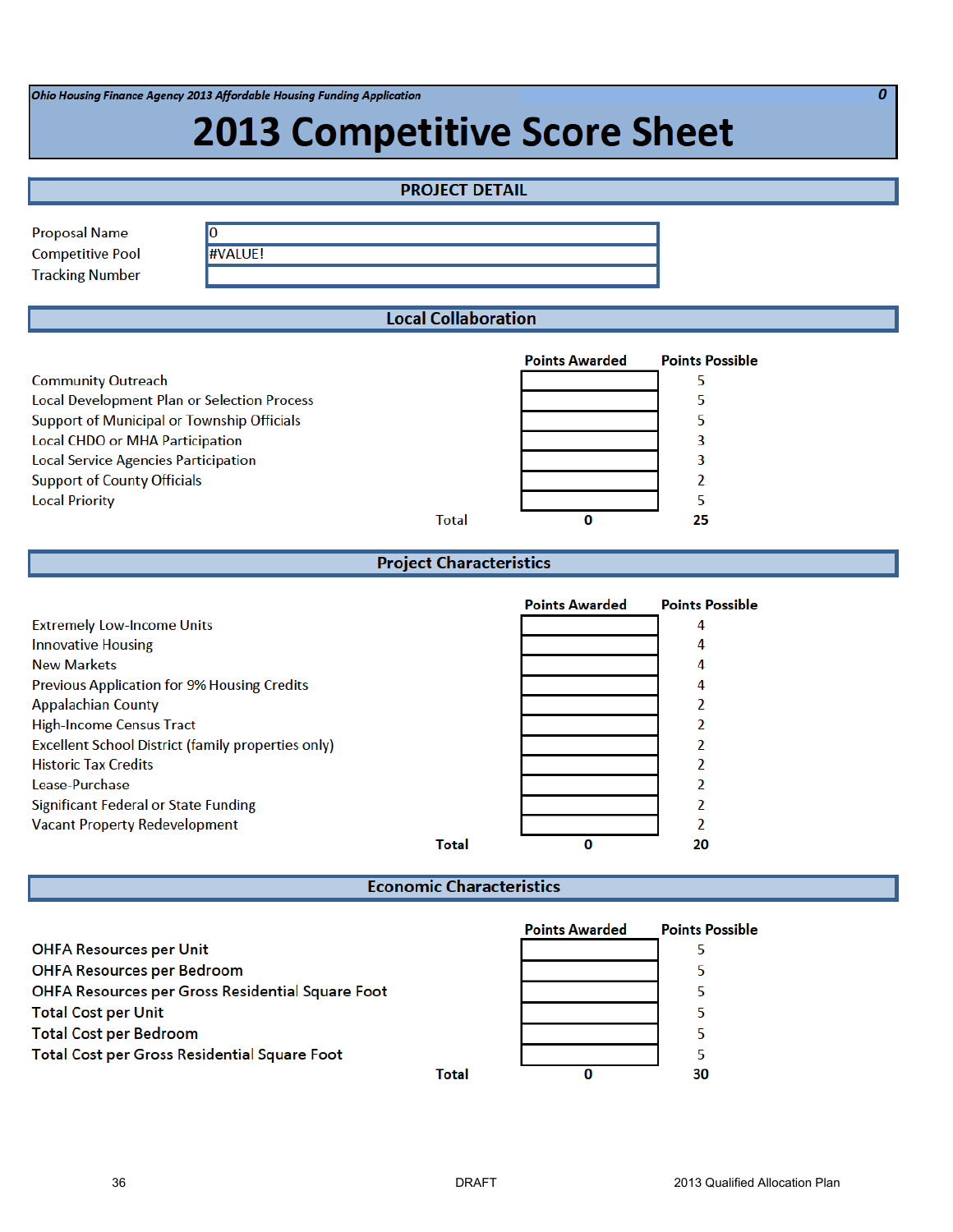| <b>Market Characteristics</b>                                                                               |                            |                                          |  |  |  |
|-------------------------------------------------------------------------------------------------------------|----------------------------|------------------------------------------|--|--|--|
| Market Data Score (Capture Rate, Penetration Rate, Occupancy Rates)<br><b>Market Quality Score</b><br>Total | <b>Points Awarded</b><br>0 | <b>Points Possible</b><br>15<br>10<br>25 |  |  |  |
| <b>Rehabilitation Characteristics</b>                                                                       |                            |                                          |  |  |  |
| <b>Existing Rental Units Pool only</b>                                                                      |                            |                                          |  |  |  |
|                                                                                                             | <b>Points Awarded</b>      | <b>Points Possible</b>                   |  |  |  |
| <b>Major Mechanical Systems</b>                                                                             |                            | 2                                        |  |  |  |
| <b>Replacement of Roofs</b>                                                                                 |                            |                                          |  |  |  |
| <b>Replacement of Building Exteriors</b>                                                                    |                            | 2                                        |  |  |  |
| <b>Unit Plans and Floor Plans</b>                                                                           |                            |                                          |  |  |  |
| <b>Quality of Existing Structure</b>                                                                        |                            | 2                                        |  |  |  |
| Primary Priority of HUD or USDA                                                                             |                            | 5                                        |  |  |  |
| Secondary Priority of HUD or USDA                                                                           |                            | 3                                        |  |  |  |
| Scope of Work for Rehab                                                                                     |                            | 5                                        |  |  |  |
| <b>Urgent Physical Need for Preservation</b>                                                                |                            | 5                                        |  |  |  |
| <b>Total</b>                                                                                                | 0                          | 25                                       |  |  |  |

# **Competitive Score Summary**

|                                       |       | <b>Points Awarded</b> | <b>Points Possible</b> |
|---------------------------------------|-------|-----------------------|------------------------|
| <b>Local Collaboration</b>            |       |                       | 25                     |
| <b>Project Characteristics</b>        |       |                       | 20                     |
| <b>Economic Characteristics</b>       |       |                       | 30                     |
| <b>Market Characteristics</b>         |       |                       | 25                     |
| <b>Rehabilitation Characteristics</b> |       |                       | 25                     |
|                                       | Total |                       | 125                    |

Comments: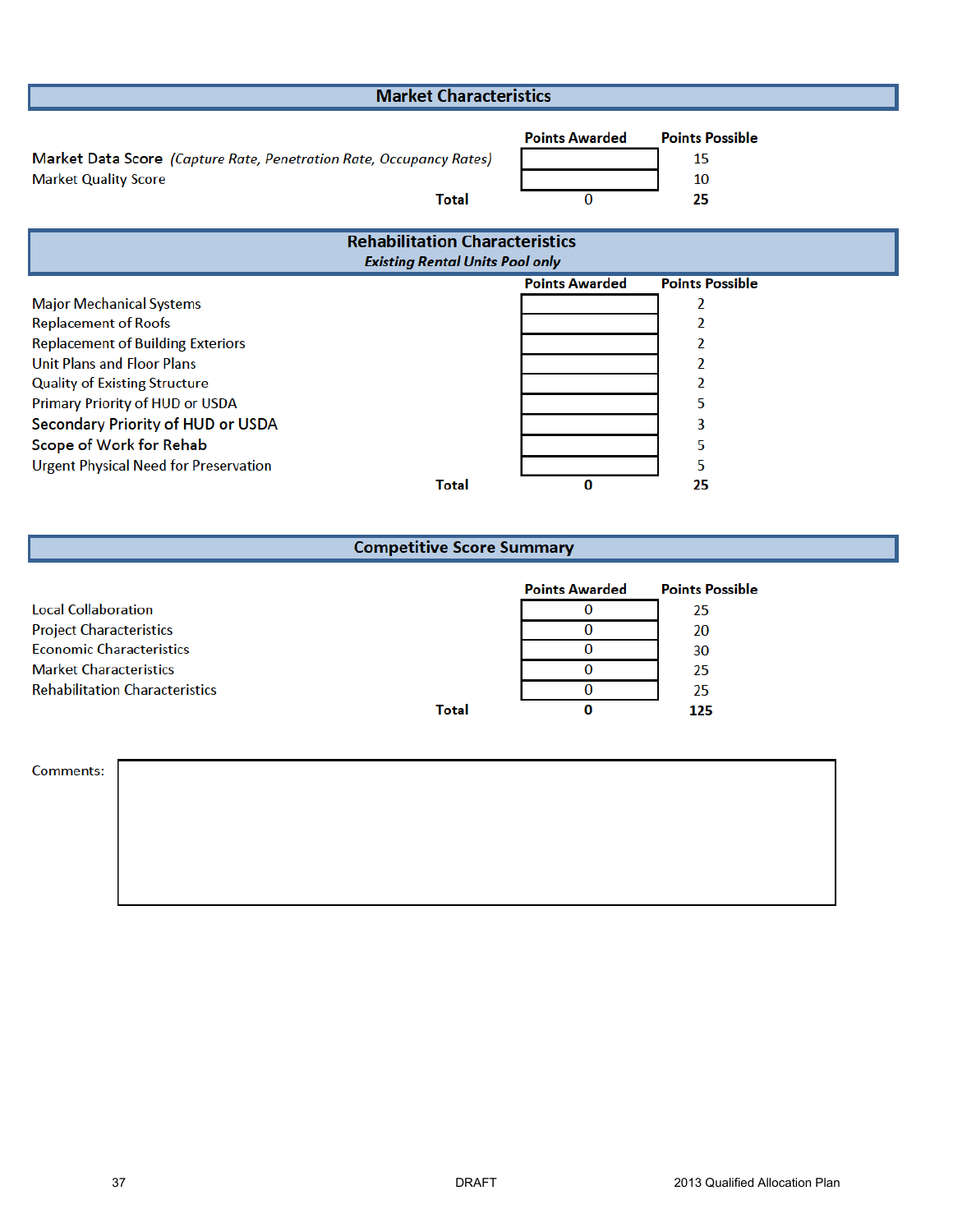# **Award Process for 9% Housing Credit Applications**

## *Binding Reservation Agreement*

After OHFA has determined which proposals will receive a reservation of Housing Credits, a Binding Reservation Agreement will be sent to the Contact Person indicated in the application. The original Binding Reservation Agreement and Election Statement must be signed and notarized by an authorized representative of the ownership entity during the month the agreement was issued. The original Binding Reservation Agreement and Election Statement, a reservation fee equal to six percent (6%) of the reservation amount, and any additional documentation indicated in the agreement must be returned to OHFA by the date indicated in the program calendar. The amount of Housing Credits and other OHFA resources reserved to a proposal may not increase after the initial reservation.

## *Waiting List*

Proposals that do not receive an award will be placed on a waiting list for Housing Credits that become available via returns or in the national pool later in the year.

Housing Credits that are reserved and later returned during the same calendar year will be put back into the same allocation pool. The next highest scoring proposal in that allocation pool will be funded, provided there are sufficient credits available. Any other available credits will be distributed according to the order of the waiting list.

If an applicant returns the entire award of credits for their proposal, then all other OHFA funds awarded to that proposal must also be returned. OHFA will contact applicants on the waiting list when Housing Credits become available, and will set a deadline for the applicant to respond to any offer.

## *Next Steps and Debriefing Meetings*

OHFA will schedule an individual Next Steps meeting with each applicant that receives a reservation of Housing Credits. The purpose of this meeting is to review the requirements for the final application, and work with applicants to schedule the threshold review, underwriting review and presentation of the proposal to the OHFA Board for consideration of any gap financing or other funding sources in addition to Housing Credits.

OHFA will also schedule an individual debriefing meeting with applicants that did not receive a reservation of Housing Credits and wish to discuss the results. These meetings will be scheduled upon request at specific dates and times during the period indicated in the program calendar.

## *Project Changes*

All project changes require OHFA approval and will be reviewed by OHFA on a case-by-case basis. OHFA reserves the right to reduce or revoke a reservation of Housing Credits if changes are made without prior approval, or if applicants fail to complete a project as approved. A new application, processing fee, public notification letters and competitive review may be required if any project characteristics change. New owners without experience in the Housing Credit program must contact the Office of Program Compliance prior to consideration by OHFA.

Failure to inform OHFA of any changes in the applicant's situation or project structure at any time may cause the application to be rejected or the Housing Credit reservation to be revoked.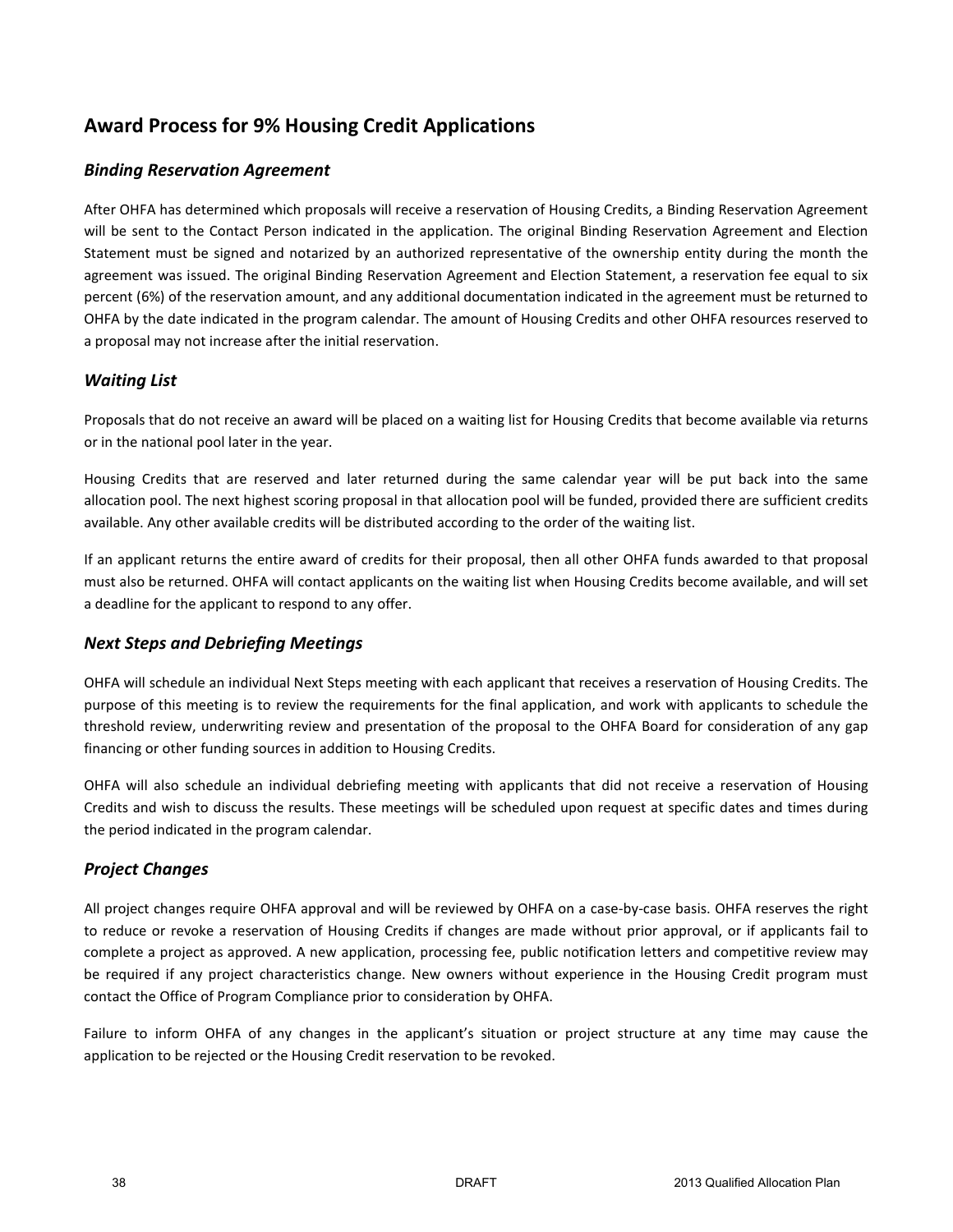OHFA may allow the admission of an additional general partner after Housing Credits are awarded in order to address a related-party loan issue. A letter from the owner's legal counsel that adequately explains the need for this action must be submitted, and a letter signed by both the new general partner and the controlling general partner must be submitted to confirm the following:

- 1. The new general partner will own no more than twenty-four percent (24%) of the general partner shares;
- 2. The new general partner will not materially participate in the project;
- 3. The new general partner will gain little or no financial benefit from the project; and
- 4. The new general partner will not count the project toward their experience in future funding applications to OHFA.

OHFA will review and issue a decision for each request on a case-by-case basis. Approval of the OHFA Board may also be necessary for projects that received financing from the HDLP and HDAP programs in addition to Housing Credits.

## *Special Allocation*

An owner of a project with a Housing Credit allocation that is unable to proceed resulting from actions by unrelated parties (including, but not limited to, local governments or property owners) may seek a special allocation of Housing Credits in the current year. An applicant must meet the following requirements to request a special allocation:

1. The applicant must have received an allocation of competitive Housing Credits from OHFA in a previous year. The owner must have returned the allocation to OHFA, or OHFA must have revoked the allocation prior to the required placed-inservice date.

2. The underlying reason for the inability of the project to proceed must relate to actions by unrelated parties that affect the purchase of the site, plan approval or building permit issuance.

3. The applicant must obtain either a final legal judgment in favor of the owner or a settlement among the parties that will enable the project to proceed. OHFA legal counsel will determine if these requirements are met.

4. The applicant must complete a current year application and request OHFA Board consideration to obtain a special allocation of Housing Credits. The amount of the new Housing Credit allocation may not exceed the amount of the previous allocation. OHFA staff will review the application to ensure that all current threshold and underwriting criteria are met. Any monetary damages received that are related to the project, less direct costs of litigation apportioned between damages that are related and unrelated to the project, must be pledged to the development. Consideration and approval of changes to the project are at the complete and sole discretion of OHFA staff.

5. A request for a special allocation must be submitted no later than three (3) years after the previous allocation was returned or revoked.

Requests that meet these requirements will be presented to the OHFA Multifamily Committee and the OHFA Board for consideration. OHFA has no affirmative obligation to grant approval to any project seeking relief.

### *Placed-in-Service Relief*

OHFA will consider granting relief to applicants that are unable to meet their placed-in-service deadline due to circumstances outside their control that could not be reasonably anticipated before the initial application date. The following requirements must be met: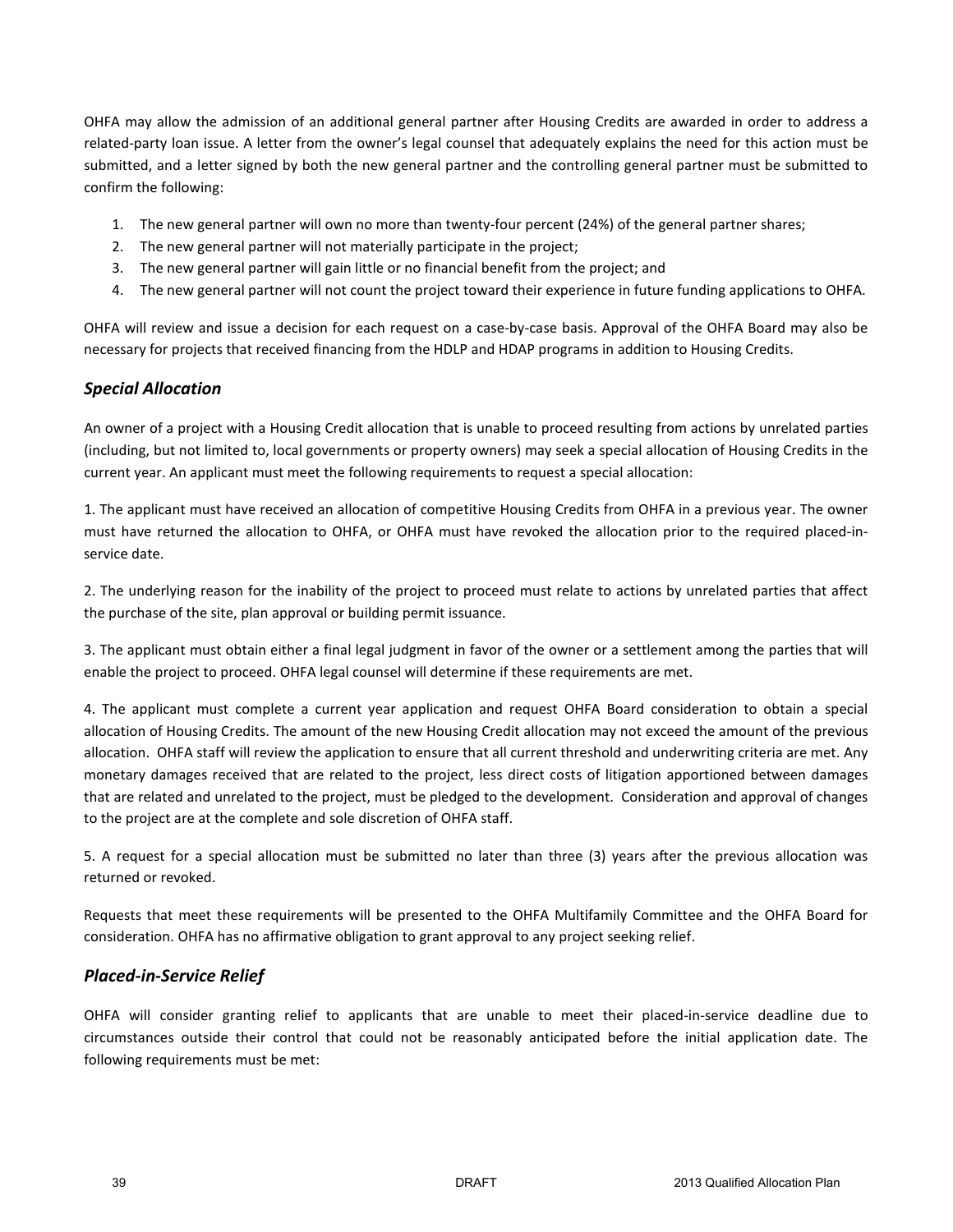1. The applicant must submit a formal request outlining reasons that the placed-in-service deadline cannot be met. A request may be submitted after September 1 and no later than November 30 of the year of the placed-in-service deadline.

2. The applicant must agree to return their Housing Credit allocation to OHFA prior to the placed-in-service deadline.

3. Significant progress toward completion of the construction and/or rehabilitation of the project must be demonstrated at the time the request is submitted. OHFA will use 75% completion as a general guideline when judging significant progress toward completion.

If the request is approved, then a new Housing Credit allocation will be granted in the following calendar year, and the placed-in-service deadline will be extended for up to one year. OHFA reserves the right to levy a reservation fee for the new Housing Credit allocation.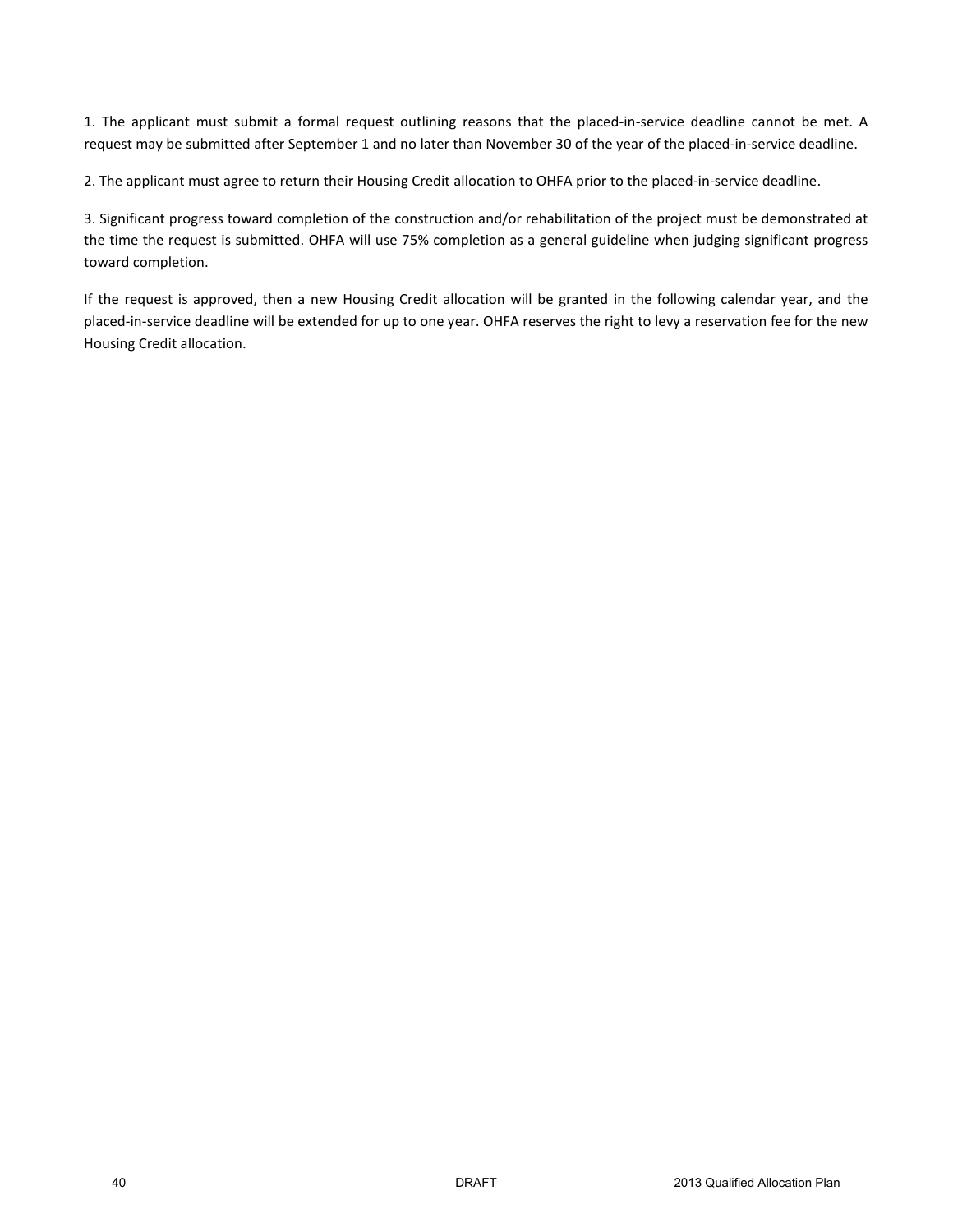# *Threshold Review of Final Applications*

OHFA will conduct a threshold review of the final application to determine if it is complete, contains all necessary forms and supporting evidence, and meets minimum program requirements. After a review of all threshold requirements, OHFA will offer the applicant an opportunity to correct any errors.

#### *The threshold criteria are as follows:*

#### **1. Complete and Organized Application**

The Affordable Housing Funding Application (AHFA) and all required materials must be submitted on a compact disc, organized and formatted according to the index provided with the application. Applications must be complete and consistent with all supporting documentation. An original signature of a representative of each general partner/managing member is required in the program certification section of the application and must be submitted in its original, paper form. Any applications that are incomplete, inconsistent, and/or illegible will be rejected.

#### **2. Project Changes**

All changes to the project must be disclosed at submission of final application, and will be reviewed by OHFA on a case-by-case basis. Substantive changes will not be permitted, including, but not limited to, changes in ownership or development team, project physical structure, project site(s) (except scatteredsite projects), special needs population, and any items affecting competitive scoring.

#### **3. Conditional Financial Commitments**

All non-OHFA construction and permanent financing, grants, equity sources and deferred fees or expenses shall be conditionally committed at the time of final application. An executed conditional commitment letter for all sources must be submitted. A conditional financing commitment must contain, at a minimum: the amount of the financing, and the interest rate, term and amortization period or repayment terms of a loan.

Applicants seeking funding from a local government, Federal Home Loan Bank, or other public or quasipublic funding source that does not issue a funding decision prior to the Housing Credit application deadline must substitute a letter of application or letter of intent from the funding source.

A conditional equity commitment must contain, at a minimum, (a) the amount of Housing Credit equity (net and gross), (b) the pay-in schedule for the equity, (c) the cents per Housing Credit dollar factor used, and (d) the amount of historic equity (if any).

OHFA reserves the right to verify any financial commitment(s) and to require a legal opinion indicating whether the project's sources should or should not affect the project's eligible basis and/or Housing Credit percentage.

#### **4. Affirmative Fair Housing Marketing Plan**

An Affirmative Fair Housing Marketing Plan is required for all properties. Applicants that have a property with project-based Section 8, HUD Section 236 or USDA contracts may submit their **current**, **approved**  Affirmative Fair Housing Marketing Plan provided**.** OHFA, HUD and USDA require that the plan be updated every five years; therefore, if the plan's current approval date is within six (6) months of expiration,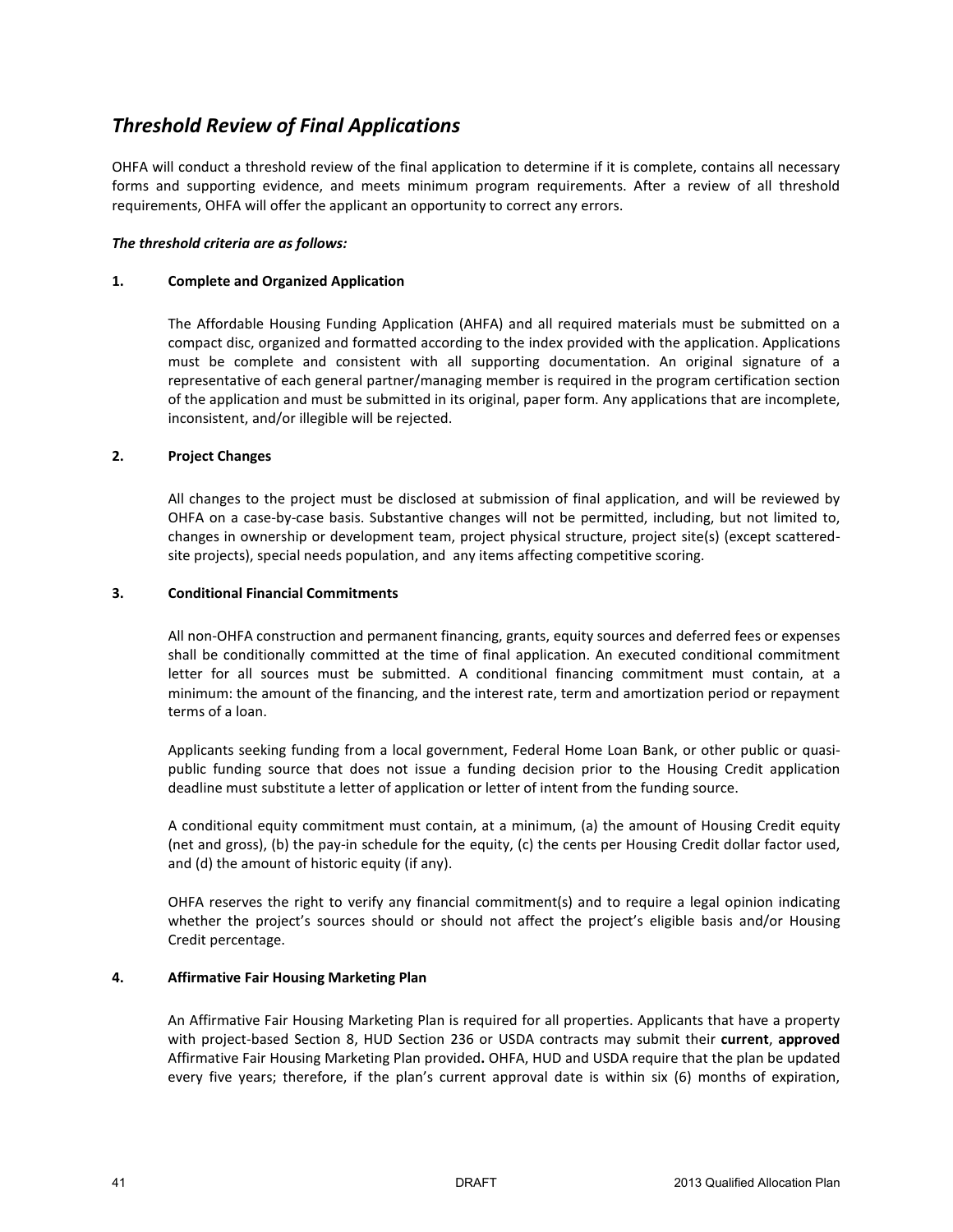submit the current plan along with supporting documentation that demonstrates that an updated plan has been submitted to HUD or USDA for renewal.

The applicant must complete an Affirmative Fair Housing Marketing Plan (Form PC-E45) if no other plan is in place. All items on the form must be completed correctly including all attachments. The instructions for the completion of the plan (Form PC-E44) and reference materials are located on the OHFA website.

The applicant must include on the form a description of the outreach, marketing, and advertising methods used in order to affirmatively market the project. A **separate plan** is required for each census tract in which the project is located.

If assistance is needed, or there are questions regarding the Affirmative Fair Housing Marketing Plan, contact Arthera Burgess, Office of Program Compliance at (614) 995-0306 or aburgess@ohiohome.org.

#### **5. Ohio Housing Locator**

The owner and/or property manager of all Housing Credit properties funded under this allocation plan will be required to list their properties in the Ohio Housing Locator at www.OhioHousingLocator.com, the OHFA-sponsored statewide affordable housing database, as soon as the units are placed in service.

#### **6. Additional Rent Restrictions**

Applicants must select one of the following elections based on the location of the proposed project:

- a. A minimum of sixty percent (60%) of the low-income units affordable to households with incomes at or below fifty percent (50%) of Area Median Gross Income (AMGI) (projects located in urban or suburban pool areas); or
- b. A minimum of forty percent (40%) of the low-income units affordable to households with incomes at or below fifty percent (50%) of AMGI (projects located rural pool areas, except for the counties listed in Item c. below); or
- c. A minimum of thirty percent (30%) of the low-income units affordable to households with incomes at or below fifty percent (50%) of AMGI (projects located Belmont, Lawrence, or Washington Counties).

#### **7***.* **Consistency with HDAP Funding**

Projects seeking funding through the Housing Development Assistance Program (HDAP) must meet the following requirements in addition to the requirements of the Additional Rent Restrictions category:

- a. A minimum of forty percent (40%) of the units must be occupied by households at or below fifty percent (50%) of AMGI for projects located in a Participating Jurisdiction (PJ). The HDAP/HOMEassisted units cannot exceed the HUD Low- and High-HOME rent for the county where the project will be located. If the project is located in a non-participating jurisdiction, a minimum of thirty-five percent (35%) of the units must be occupied by households at or below fifty percent (50%) of AMGI, with rents for the HDAP/HOME-assisted units at the HUD Low- and High-HOME rent.
- b. Completion of the HDAP section in the AHFA.
- c. The applicant must comply with all requirements described in the most recent HDAP Guidelines.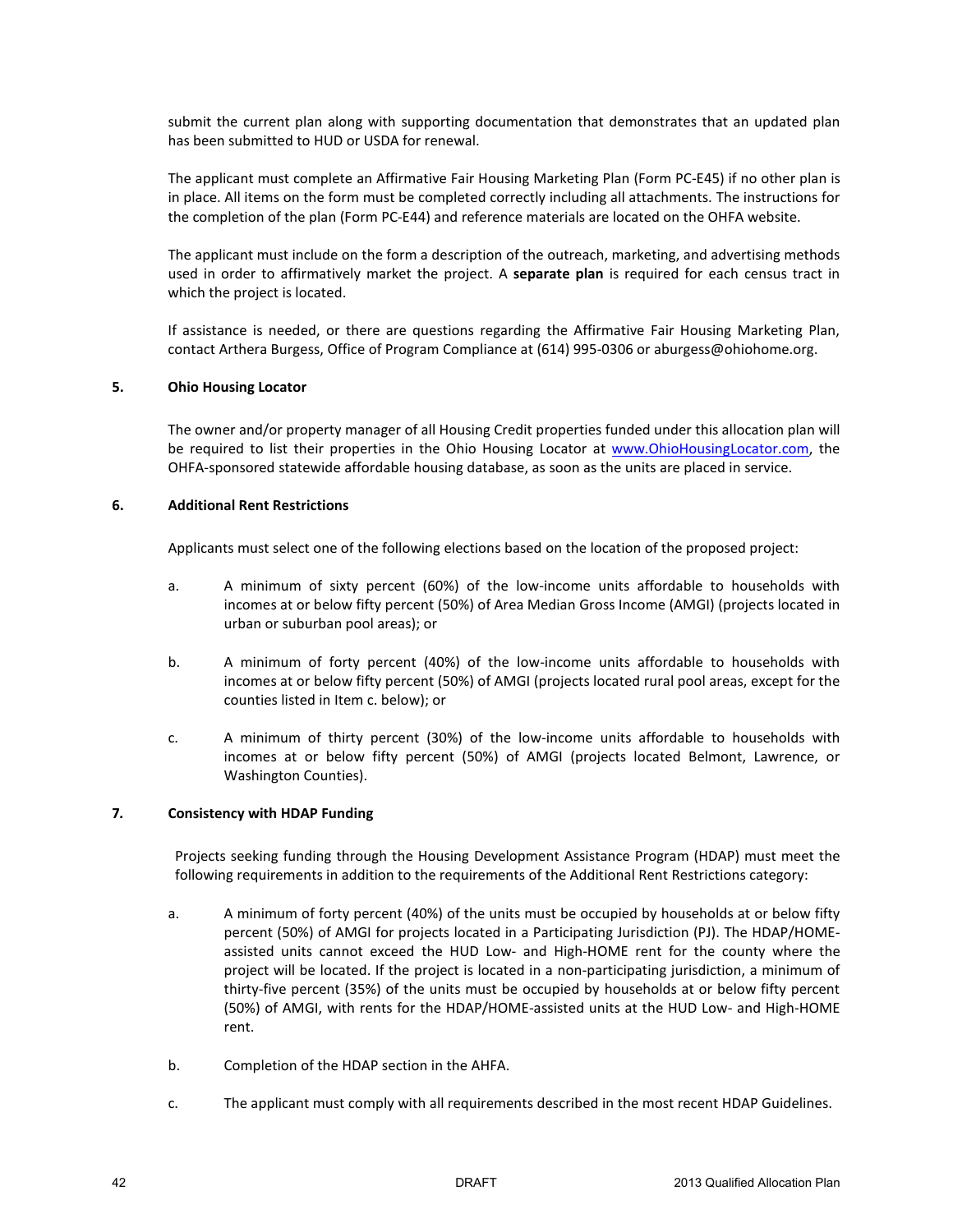- d. A project that receives HOME funds must comply with all HOME program rules, including the environmental review process.
- e. A sole for-profit applicant that receives Ohio Housing Trust funds must comply with State Prevailing Wage requirements.
- f. In order to receive HDAP funding, the applicant must select one of the following elections:
	- i. A minimum of five percent (5%) of the units occupied by and affordable to households with incomes at or below thirty-five percent (35%) of AMGI (projects located in non-Participating Jurisdictions); or
	- ii. A minimum of ten percent (10%) of the units occupied by and affordable to households with incomes at or below thirty-five percent (35%) of AMGI (projects located in Participating Jurisdictions).

These units may be included as part of the requirements of the Additional Rent Restrictions category.

#### **8. Eighty percent (80%) completed architectural plans and specifications**

The applicant must submit a one-half sized set of drawings including Civil, Landscape, Architectural, Mechanical, Electrical and Plumbing. These drawings should be certified by the project architect to be eighty percent (80%) or better complete, and follow all requirements outlined in the Design and Project Standards section of the QAP. All architectural plans will be reviewed for approval by OHFA's staff architect.

#### **9. Appraisal**

An as-is appraisal of the project site(s) must be submitted. All appraisals must meet OHFA's Appraisal Submission Guidelines. (Link to guidelines)

#### **10. Phase I Environmental Site Assessment (ESA)**

A Phase I Environmental Site Assessment (ESA) must be submitted for all proposals. If a full Phase I ESA was submitted with the proposal application, one need not be resubmitted with the final application. The report(s) must comply with current OHFA standards. (Link to Phase I requirements) The owner must submit a narrative that addresses any issues raised in the report(s). OHFA reserves the right, in its sole discretion, to reject any sites indicated to have environmental problems or hazards. The Phase I ESA must have been completed or updated by the author within one (1) year prior to the application deadline for Housing Credits.

#### **11. Federal Tax Identification Number (FTIN)**

Evidence that a Federal Tax Identification Number (FTIN) has been obtained for the ownership entity must be submitted.

#### **12. Legal Description(s)**

A legal description of each parcel that will be part of the development must be submitted. The description(s) must include the street address and permanent parcel number of each parcel.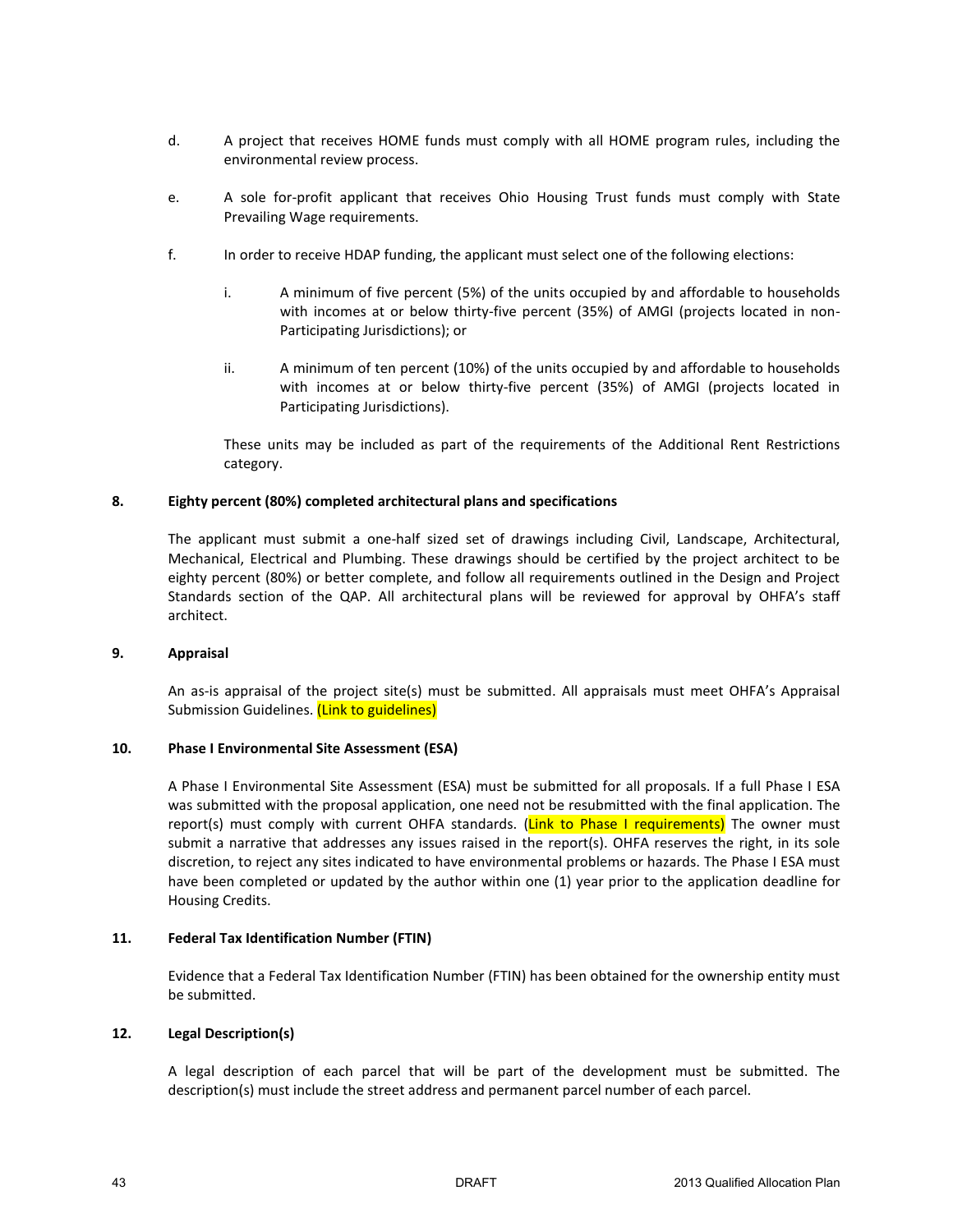# **Final Application Underwriting**

Final applications must comply with the most current OHFA Affordable Housing Underwriting Guidelines. At Final Application, OHFA will conduct a full underwrite of the project.

The final application underwrite will consist of the following:

### **Application Comparison**

The final application will be compared to the original Proposal for consistency. Please refer to the Project Changes section for information regarding any changes made to the AHFA between Proposal and Final Application.

### **Credit Calculation**

Eligible Basis – Any item questioned by OHFA at Proposal and not resolved prior to Final Application must include a written legal opinion from a qualified tax credit attorney.

Acquisition Basis – Calculation of the acquisition basis will be compared to the appraisal submitted with the final application. The appraisal must conform to OHFA's appraisal guidelines.

### **Development Financing**

Equity Commitment – OHFA will re-evaluate the equity commitment provided by the syndicator or investor including the proposed terms, conditions, pricing, and pay-ins proposed as required by Section 42 of the IRC. OHFA may require adjustments based on comparable, historical, and/or current market conditions and trends.

Financing – Final commitments for each funding source must be submitted with the Final Application. OHFA will evaluate the terms of each funding source. OHFA, at its sole discretion, may require a change in the terms of any funding source which OHFA determines will cause unnecessary or excessive subsidy to be required for a project.

### **Development Budget**

Total Project Costs – OHFA will re-evaluate the reasonableness of costs by comparing the development budget for each application with the development budget submitted at Proposal, development budgets from current applications of similar projects, and cost data collected from final cost certifications. OHFA reserves the right to require justification for any line item. Additionally, any line item which is increased by 5% or more or any total project budget increasing by 3% or more from proposal to Final Application will be considered a substantial change and will be subject to the Project Changes section of this QAP.

Land Costs – Land costs in the Final Application must be supported by an appraisal conforming to OHFA's appraisal guidelines.

Hard Construction Costs - OHFA will review all hard construction budgets and compare to the scope of work and 80% architectural plans. OHFA reserves the right to require justification for any line item. OHFA may at its own discretion conduct its own cost estimate or review for any line item, group of line items or total construction budget for any costs it deems unreasonable. OHFA may also employ a third party to conduct this cost estimate or review.

### **Income and Expenses**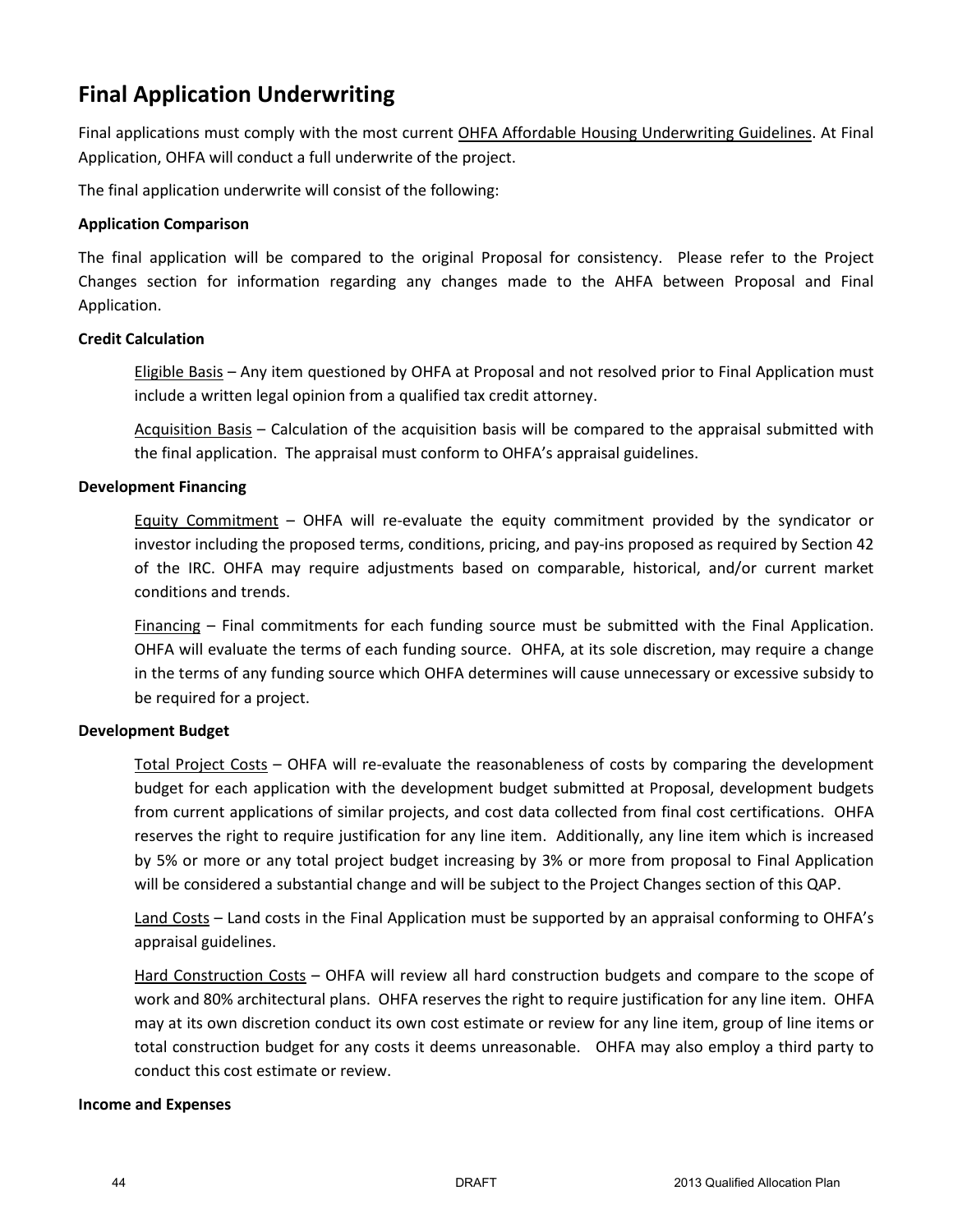Rental Income – All Applications awarded Tax Credits are subject to OHFA's subsidy layering proforma test which requires that the 15-year average Debt Coverage Ratio (DCR) be between 1.1 and 1.4. Applications that contain any form of project based rental subsidy may be subject to a more thorough Subsidy Layering Review requiring additional documentation at Final Application.

Developer/Investor Contributions – Written guarantees for any contributions to the project by any project partner must be submitted with the final application.

#### **Reserves**

Standard Reserves - Standard project reserves, including replacement reserves and operating reserves, must comply with the most current OHFA Affordable Housing Underwriting Guidelines.

Additional Reserves – If any additional reserves are used, applicant must provide a written guarantee that reserves will remain in the project for the entire 15 year initial compliance period unless used for a legitimate project based expense.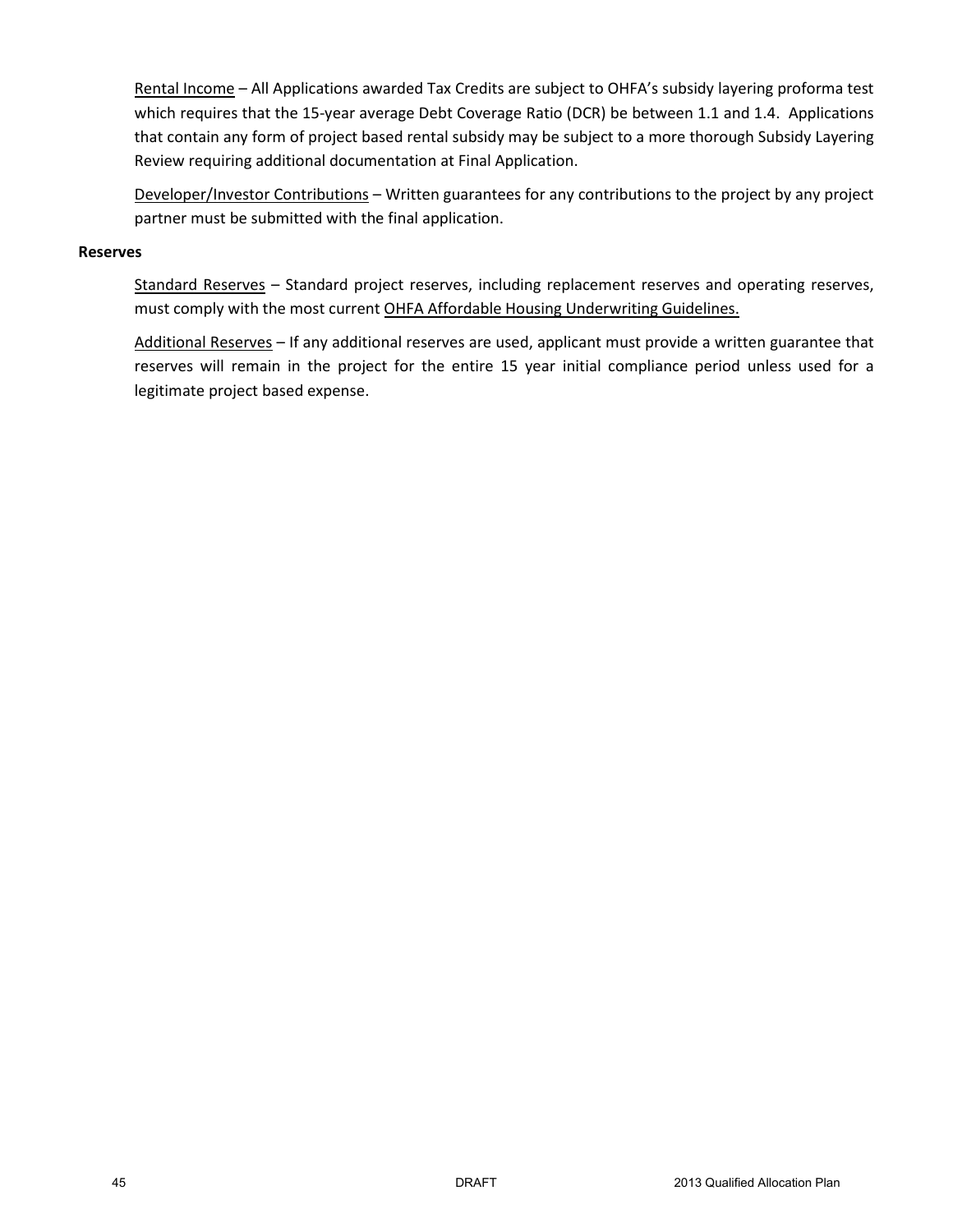# **Carryover Allocation**

All projects must meet the carryover allocation requirements described in Section 42 of the Internal Revenue Code (IRC) and in Treasury Regulation 1.42-6.

A Carryover Allocation Agreement will be issued to recipients of a competitive award of housing credits by the end of the calendar year in which credits were awarded. Items must then be submitted by the carryover submission deadline indicated in the Binding Reservation Agreement. All forms and instructions are available on the OHFA web site. The following items must be submitted:

1. Completed OHFA Carryover cost certification forms signed by a representative of the owner and by the accountant or attorney who prepared the forms. A paper copy of the forms with original signatures of the owner and preparer is required, along with an electronic copy in Excel format the forms must evidence that the "10% test" required by Section 42 of the IRC has been met.

2. The project owner must, at a minimum, acquire all property or have entered into a long-term leasehold agreement. Acquisition must be evidenced by a copy of a recorded deed or recorded long-term lease (or memorandum of lease) for each site.

3. Any additional conditions indicated in the binding reservation agreement with a performance date by the carryover submission deadline.

A carryover allocation agreement is considered to be binding and will give the applicant twenty-four (24) months from the end of the year of allocation to complete the project and place the units in service. OHFA reserves the right to add conditions or require follow-up items in the carryover agreement that must be met before OHFA will issue 8609 forms to the owner.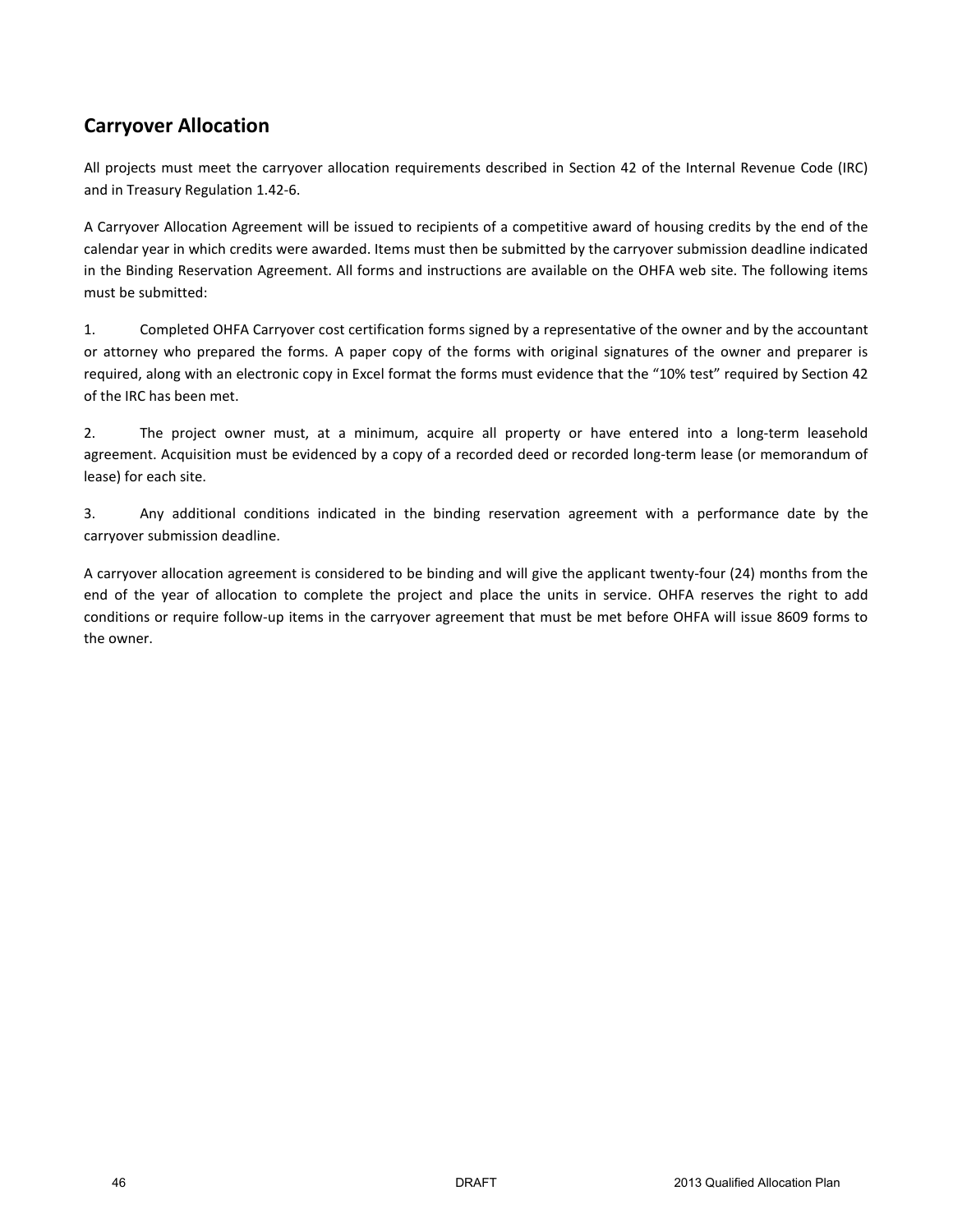# **Project Completion Stage / 8609 Request**

Upon project completion, the owner must notify OHFA of the placed-in-service date of each building and submit the following items to request 8609 Forms. The request is required to include a paper copy of the cost certification forms with original signatures of the owner and preparer, along with an electronic copy in Excel format. All other items must be submitted on a compact disc (CD) in PDF format. All forms and instructions are available on the OHFA web site. Forms that are out of date, altered or modified will be rejected. The following items must be submitted:

1. Completed OHFA Owner's Cost Certification forms with original signatures of the owner and the independent accountant who prepared the forms. The accountant will be required to conduct a complete audit of the project costs. The required audit language is included on the forms.

2. Completed OHFA Contractor's Cost Certification forms with original signatures of the owner and general contractor. These forms are required for any project that received funding from the Tax Credit Assistance Program (TCAP) or Tax Credit Exchange program (TCE), and any project that received a reservation of tax credits in 2010 or later.

3. Final Certificate of Occupancy for each building from the issuer of the building permits. Certificates of completion or similar information from the owner will be accepted for rehabilitation projects if certificates of occupancy are not issued. Temporary Certificates of Occupancy are required if the dates on such certificates will be used as the placed-in-service dates for the buildings. OHFA reserves the right to conduct a site visit of a property to verify completion before issuing Forms 8609 to the owner.

4. All permanent financing sources (except for the first or primary mortgage) must be closed before the 8609 Forms are issued. An executed promissory note that includes the amount, interest rate, term, and amortization or repayment terms of the loan must be submitted for each source. In lieu of a note for the first or primary mortgage, a firm financing commitment signed by the lender and owner within thirty (30) days of the request for the 8609 Forms may be submitted. Supporting documentation must be submitted for financing sources where a note is not available (such as accrued interest or existing reserves).

5. Final limited partnership agreement executed by the limited and general partners. The agreement must include all equity amounts and the pay-in schedule for the equity.

6. A copy of the executed and recorded Restrictive Covenant (issued by OHFA), and a copy of an executed and recorded Consent of Recorded Lienholder form from each non-OHFA lending source with a mortgage filed on the property prior to the recordation of the OHFA Restrictive Covenant.

7. A check for payment of the appropriate compliance monitoring fee, made payable to "Ohio Housing Finance Agency".

8. Evidence that the individual(s) responsible for final approval of resident files, or the site manager or leasing consultant who processes the Tenant Income Certifications, has attended the OHFA Tax Credit Compliance Training within six (6) months prior to the placed-in-service date for the first building completed.

9. Evidence that the owner or property manager has conducted a placed-in-service meeting with the OHFA Office of Program Compliance.

10. Evidence that written notification was submitted to the OHFA Office of Program Compliance within fifteen (15) days of the placed-in-service date of the building (or last building in a multiple building project).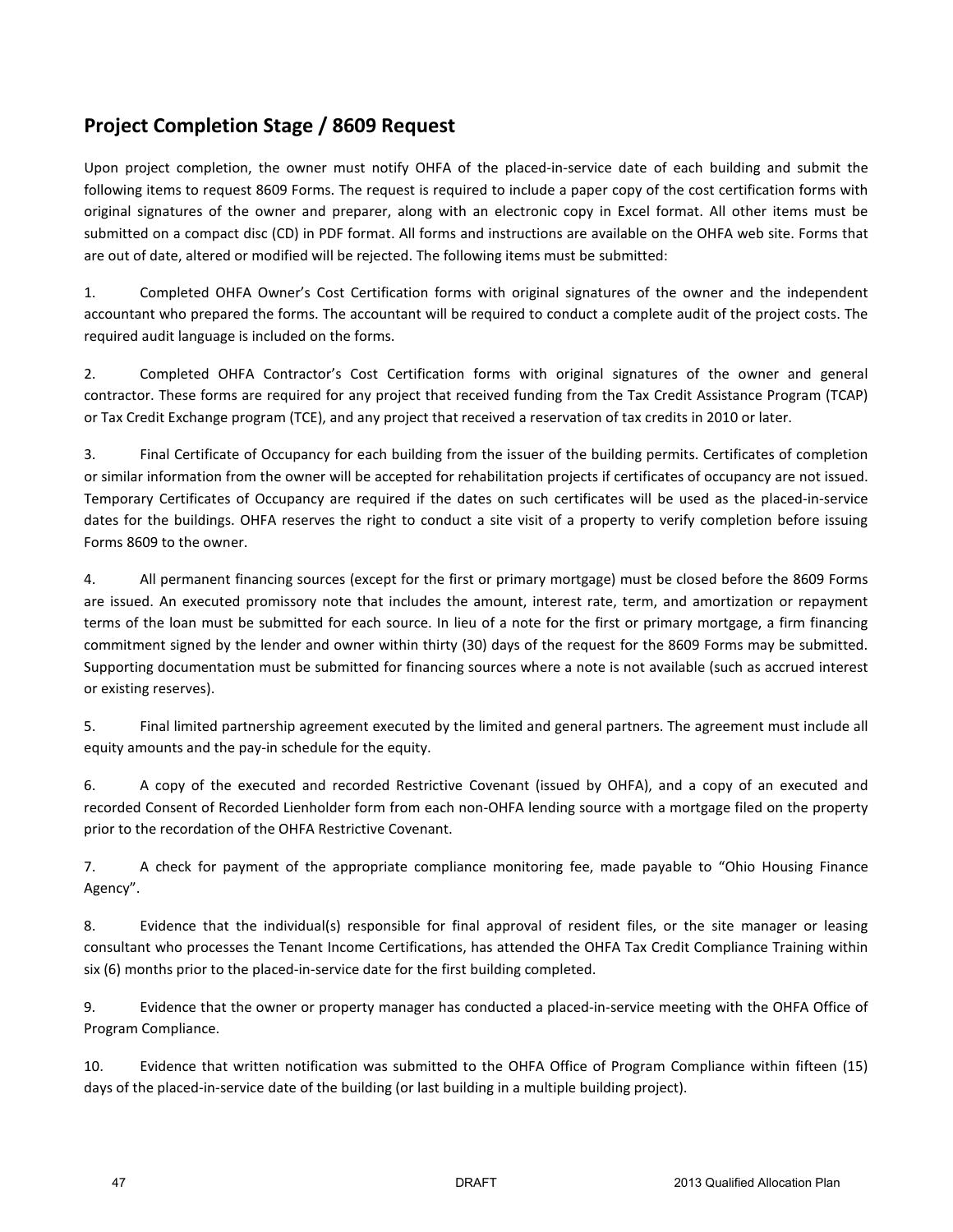- 11. Completion of the final Energy Efficiency Certification form for the year of allocation (if applicable).
- 12. Narrative describing any material changes to the project since time of application.

The request for 8609 Forms must be submitted by the date listed in the Carryover Allocation Agreement. An extension of this deadline may be granted by OHFA upon request. However, any extension will not apply to payment of the compliance monitoring fee.

Requests for 8609 Forms and corrections or clarifications to previous submissions are reviewed in the order submitted. OHFA will issue 8609 Form(s) up to ninety (90) days after a complete request has been submitted. An incomplete or insufficient request will not be processed until all items are submitted, which may result in a delay of the 8609 Form issuance. The closeout process for any Housing Development Assistance Program funds awarded to the project must also be completed before 8609 Forms are issued. Any corrections or clarifications requested by OHFA must be submitted within three (3) months or a resubmission fee of \$250 will be charged. OHFA reserves the right to defer processing Form 8609 requests that are received during a future competitive funding round.

Building Identification Numbers (BIN) are assigned to each building by OHFA after a request for 8609 Forms is submitted. Applicants must contact OHFA in writing with any requests to assign BIN to individual buildings prior to that time.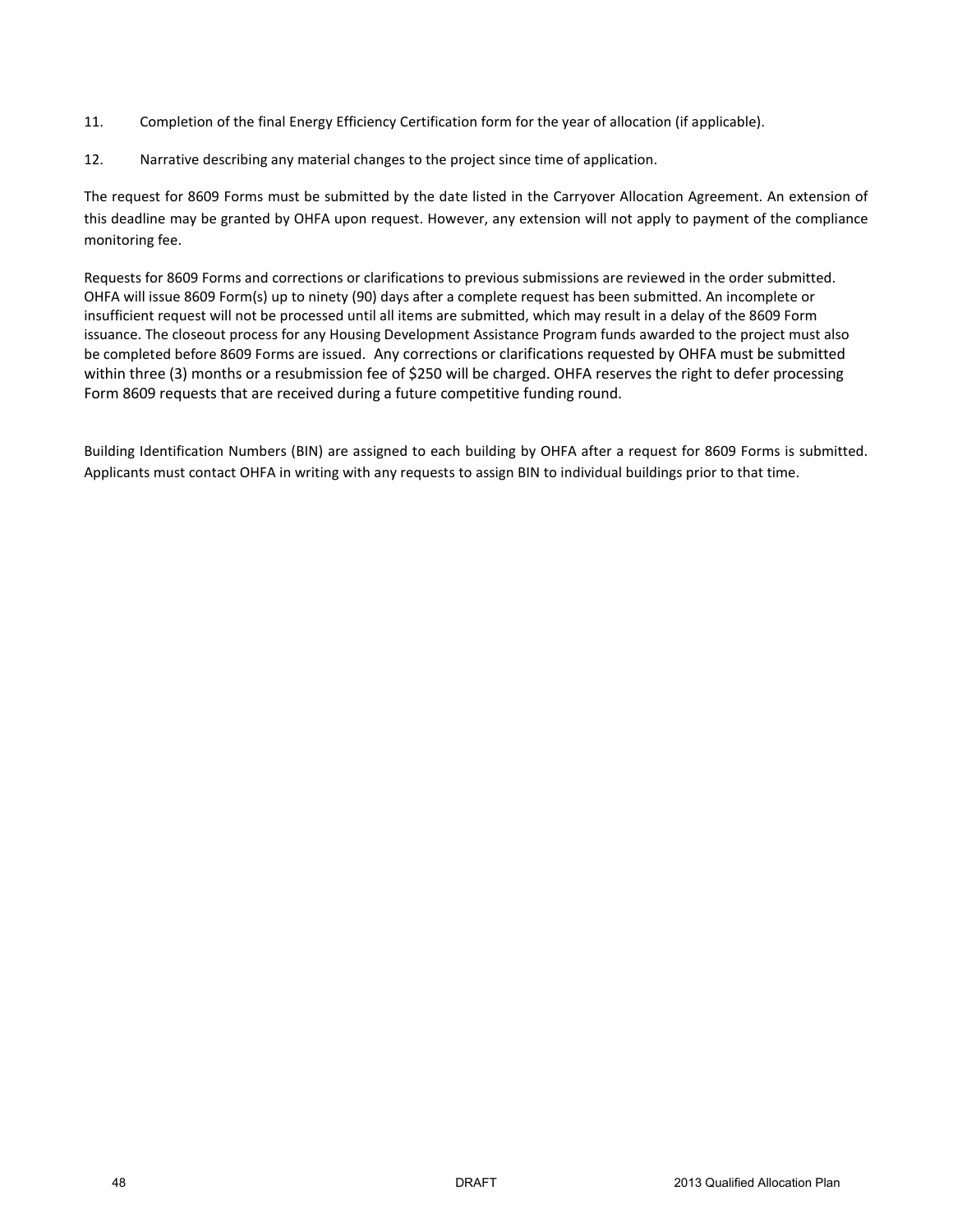# *Application Process for 4% Housing Credits*

Projects receiving tax-exempt bonds that finance over 50% of the project's total aggregate basis may apply for an award of 4% Housing Credits. Applicants seeking such an award must submit all items necessary to meet the Threshold Review requirements, although the deadlines indicated in the Program Calendar do not apply. While an award of 4% Housing Credits is not competitive, OHFA will verify that all projects have the appropriate development team in place, meet all threshold requirements, and submit to OHFA's underwriting process. OHFA reserves the right to reject an application that fails to meet an appropriate level of quality in these areas. OHFA is the final judge of eligibility for the amount of Housing Credits awarded to all tax-exempt bond financed projects. Project-specific conditions will be listed in the Housing Credit Eligibility (42m) Letter.

In addition to the requirements indicated above, the applicant must also meet the following requirements:

- 1. For locally issued bonds (non-OHFA), the inducement resolution or final approval resolution of the issuer is required. In addition, a letter from the bond underwriter indicating the anticipated interest rate, term, and amortization of the bonds must be submitted.
- 2. OHFA reserves the right to require a legal opinion stating that the project is eligible to receive an allocation of Housing Credits pursuant to Section 42(h)(4) of the IRC.
- 3. A representative of the developer or Management Company must meet with OHFA Program Compliance staff within six months following issuance of the letter of eligibility to review management practices and establish a timetable for the placed-in-service review.

The Minimum Financial Evaluation Process and Standards outlined in these guidelines will apply to bond-financed projects, however the owner has the option to elect the Housing Credit rate during the month in which the bonds are issued or the month the project is placed-in-service. Please note that the rate election period is tied to the month the notice of issuance indicates. If a project closes in escrow, the rate election applies to that month, not when the final closing occurs. Furthermore, if a bond closes in escrow and does not make a rate election in that month, the credit rate utilized will be the credit rate applicable at the time and for the month in which each building is placed-in-service. Please note that the owner has up to five days following the month in which the bonds are issued to notify OHFA of the rate election, otherwise the month the project is placed-in-service will be used. Applications for bond-financed properties may be submitted at any time during the year. If public notification requirements have been met and any threshold deficiencies have been corrected, OHFA may take up to six weeks to review an application and issue an Eligibility Letter. The Eligibility Letter will be issued when all requirements are satisfactorily completed.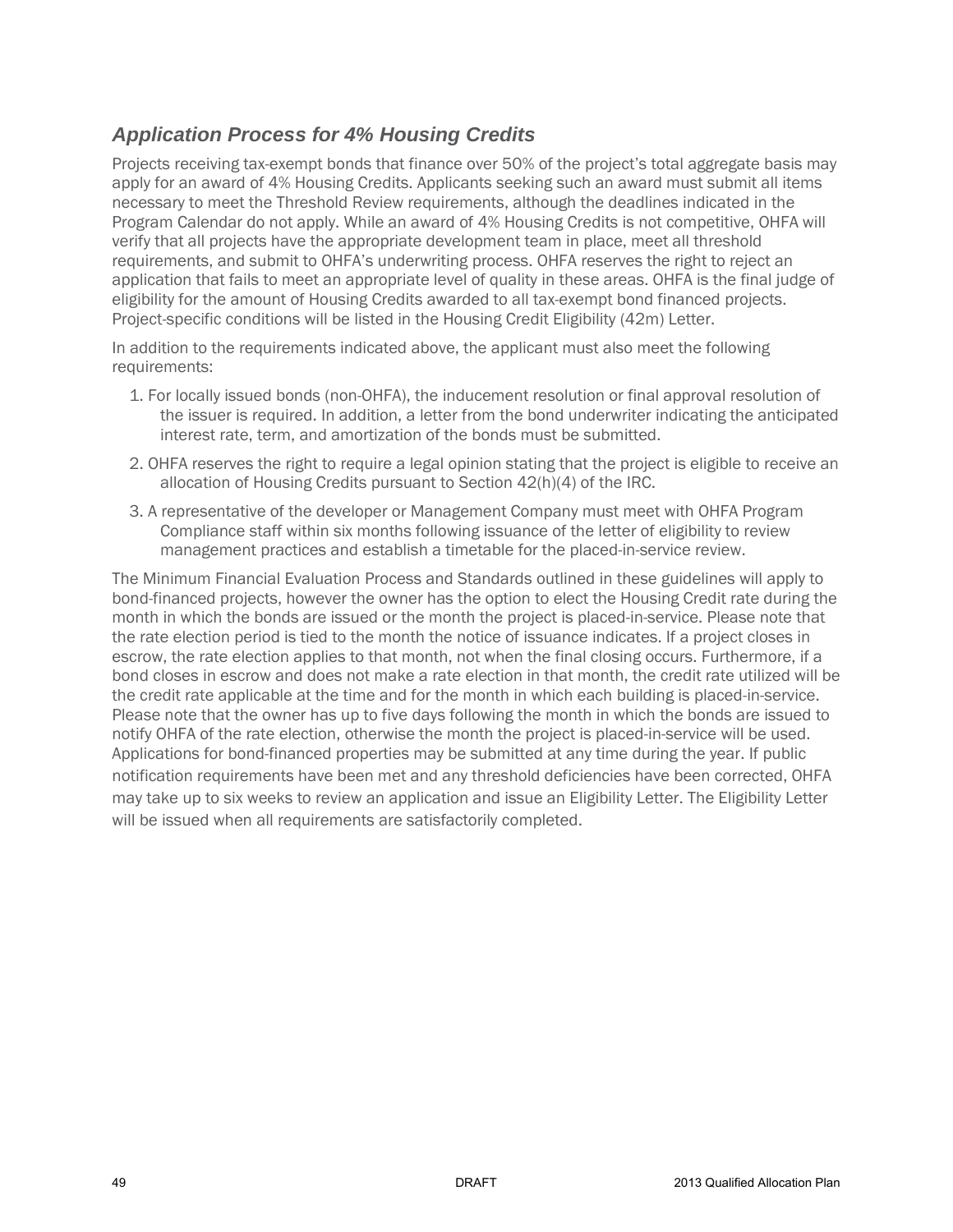# *Threshold Review of Applications for 4% Housing Credits*

OHFA will conduct a threshold review of the 4% application to determine if it is complete, contains all necessary forms and supporting evidence, and meets minimum program requirements. After a review of all threshold requirements, OHFA will offer the applicant an opportunity to correct any errors.

#### *The threshold criteria are as follows:*

#### **1. Meets Section 42 Requirements**

The project must meet all the requirements set forth in Section 42 of the Internal Revenue Code (IRC) of 1986, as amended and all relevant U.S. Department of the Treasury regulations, notices, and rulings.

#### **2. Complete and Organized Application**

The Affordable Housing Funding Application (AHFA) and all required materials must be submitted on a compact disc, organized and formatted according to the index provided with the application. Applications must be complete and consistent with all supporting documentation. An original signature of a representative of each general partner/managing member is required in the program certification section of the application and must be submitted in its original, paper form. Any applications that are incomplete, inconsistent, and/or illegible will be rejected.

#### **3. Application Fee**

An application processing fee must be submitted with the application. The fee for applicants requesting 4% Housing Credits for projects financed with tax-exempt bonds is \$2,000.

#### **4. Extended Use**

All projects must commit to an extended use term of a minimum of thirty (30) years of affordability. If an allocation of Housing Credits is received, the owner must file a Restrictive Covenant (provided by OHFA) which waives the right of the project to petition OHFA to have the extended use term (as described in Section 42 of the IRC) terminated.

#### **5. Narrative**

All applicants must complete and submit the OHFA Narrative Form for Housing Credit Applications.

#### **6. Evidence of Site Control**

If the current owner is a general partner or limited partner in the project, the applicant must submit copies of the executed and recorded deed(s).

If the current owner is not a general partner or limited partner in the project, then evidence of site control must be submitted. Acceptable forms of site control include, but are not limited to, a purchase contract, a purchase option, or a long-term lease agreement (minimum of 35 years in length).

If parcels will be purchased from a city land bank, a copy of the final city council resolution approving the transfer of all applicable lots may be submitted as evidence of site control.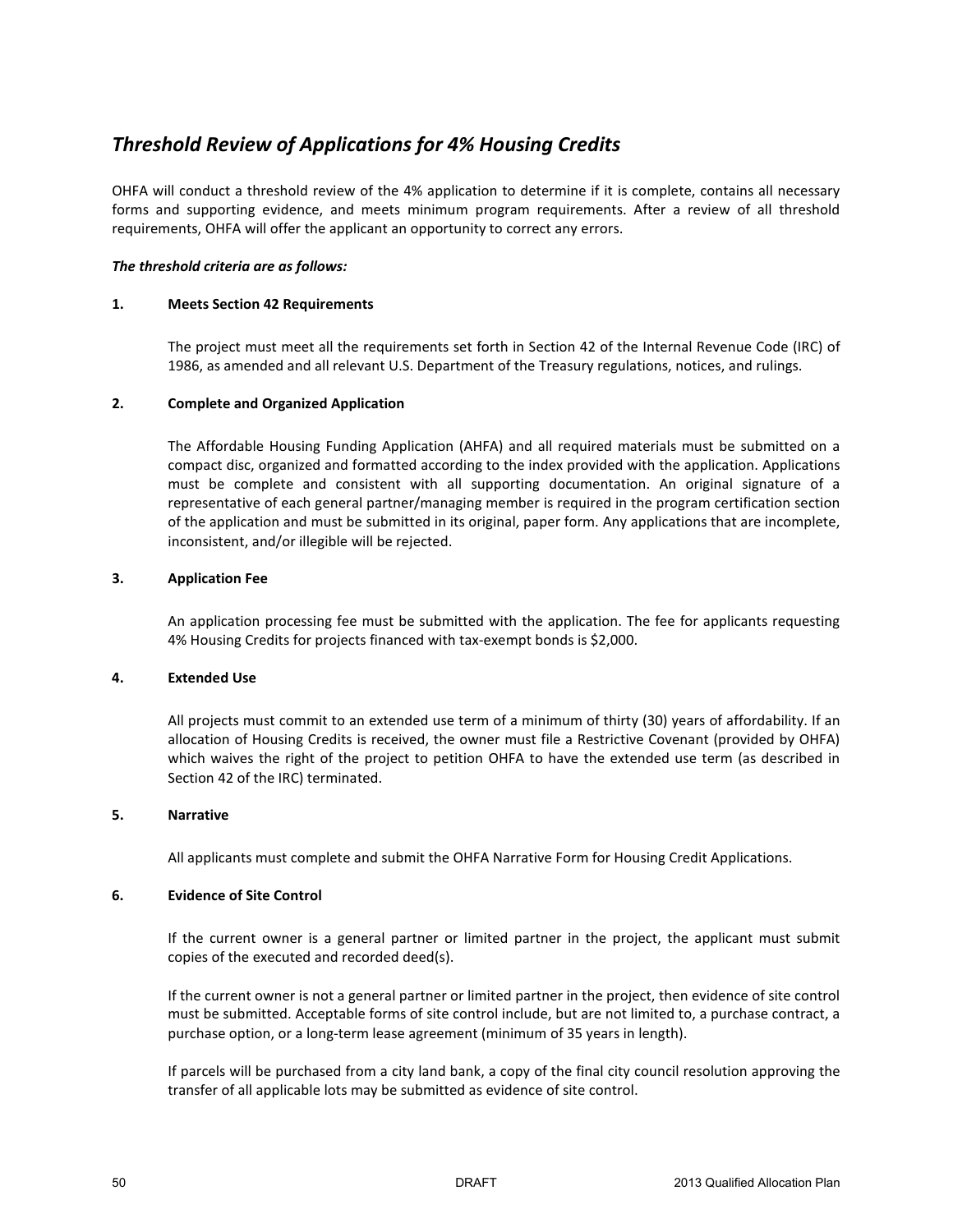Evidence of site control may not expire until a reasonable period of time following the scheduled announcement date for Housing Credit awards. All option agreements relating to the transfer of a site must be included in the application.

OHFA reserves the right to require, as needed, additional documentation that evidences proper site control.

A scattered-site project is required to have at least thirty-five percent (35%) of the sites under control. A project qualifies as scattered-site if there are ten (10) or more sites AND no more than fifty percent (50%) of the sites are contiguous. OHFA reserves the right to reduce basis at Carryover if the minimum site control percentage at application is not maintained at Carryover.

#### **7. Zoning**

The applicant must obtain a letter from the local municipality stating that the site(s) is properly zoned for the proposed multifamily residential use.

For jurisdictions with no zoning regulations in effect, a letter from the jurisdiction so stating is required.

Applicants may request an exception to the zoning requirements if requested in advance of the Proposal by the date indicated in the Program Calendar. The applicant must effectively demonstrate a good faith effort to secure proper zoning before the announcement of Housing Credit awards in order to remain eligible for funding.

#### **8. Market Study**

A market study conducted by an OHFA-approved market study professional must be submitted with the application. (Link to OHFA market study requirements)

#### **9. Supportive Services Plan**

#### **Senior Housing**

Applicants proposing housing that sets aside one hundred percent (100%) of the units for households containing at least one (1) person who is age fifty-five (55) years or older are required to provide an experienced service coordinator, evidence of service coordinator salary or an in-kind service agreement, and a supportive service plan containing services that are appropriate for the population.

#### **Family Housing**

Both multifamily developments (non-senior) and single-family lease purchase proposals must provide the following services: providing referrals to local jobs programs; counseling residents as to available educational and training programs that can secure one's place in the workforce or enhance the likelihood of advancement; credit counseling and consultation; and referrals to day care, after school, and health care / wellness programs. Applicants will be required to submit a supportive service plan containing specific services and demonstrating linkages with local services agencies.

#### **Lease Purchase**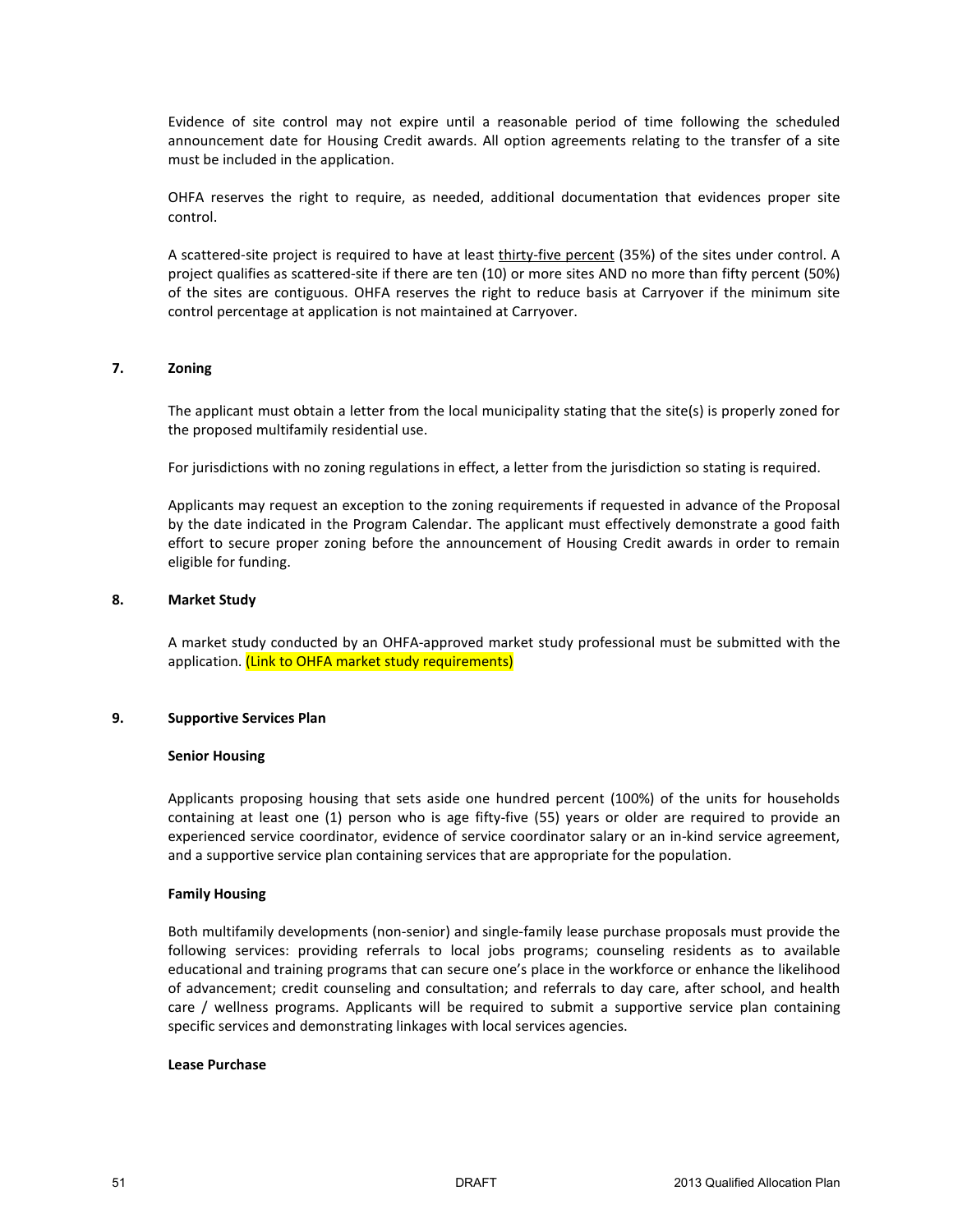In addition to the supportive services requirement for family housing, proposals for single-family lease purchase homes must have a viable homeownership strategy for residents who inhabit the units during the compliance period. The strategy must incorporate an exit strategy, calculation of the estimated purchase price for the resident, homeownership counseling, and a minimum amount of funds set-aside by the owner to assist the resident in the purchase.

#### **Permanent Supportive Housing**

Applicants proposing permanent supportive housing must provide a supportive service plan. A plan submitted to a local Continuum of Care or other entity may be submitted. The plan should address the following items:

- a. The population being served by the proposal and the experience the support provider has serving that population.
- b. How the supportive service plan will address the needs of the specific population.
- c. How the success of the supportive services plan will be evaluated; the formal and informal methods that will be used to evaluate the success of the development in meeting the individual needs of the residents, as well as addressing overall issues of homelessness; and how this information will be conveyed to OHFA and other organizations.
- d. How the physical design of the building(s), the project site and location will enhance the lives of residents specific to their particular needs.
- e. How residents will be linked to services not directly offered by the on-site service provider.
- f. The source of funding for the services and how the project plans to sustain supportive service provisions over the life of the compliance period.

#### **10. Preliminary Architectural Plans and Minimum Project Standards**

Preliminary architectural plans must be submitted and follow all requirements outlined in the Design and Project Standards section of the QAP. All preliminary architectural plans will be reviewed for approval by OHFA's staff architect. (Link to Design and Project Standards section of QAP)

Applicants requesting 4% Housing Credits for projects financed with tax-exempt bonds must submit prints certified by the project architect to be at least 80% complete or better with their application. OHFA may permit additional time for bond applicants to submit this item, however, a review period of at least 60 days is necessary between the submission of 80% plans and the issuance of a Housing Credit Eligibility (42m) Letter.

#### **11. Phase I Environmental Site Assessment (ESA) or Mini-Phase I (MP-1)**

A Phase I Environmental Site Assessment (ESA) must be submitted for all single-site proposals. Scatteredsite projects may submit either a Mini-Phase 1 (Link to OHFA MP-1 requirements) or a full Phase I ESA. OHFA reserves the right to reject any sites indicated to have environmental problems or hazards. The Phase I ESA must have been completed or updated by the author within one (1) year prior to the application deadline for Housing Credits.

#### **12. Capital Needs Assessment and Scope of Work**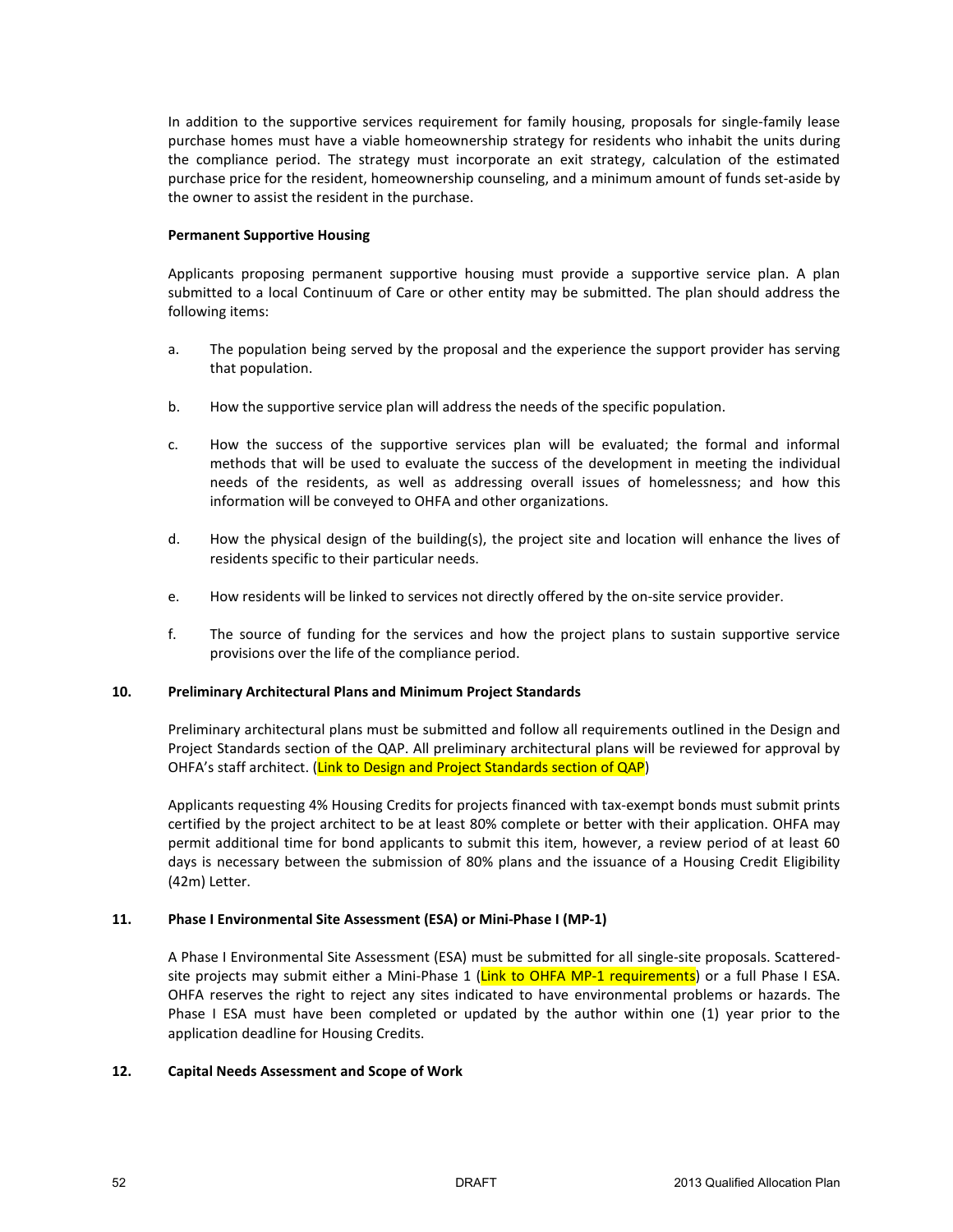Proposals for the rehabilitation of existing housing units or the adaptive reuse of a building must submit a capital needs assessment and scope of work. The assessment must conform to the standards outlined in the Design and Project Standards section of the QAP. OHFA will use this assessment to determine whether the costs indicated in the application are appropriate considering the rehabilitation needs of the project.

#### **13. Public Notification**

The public notification process for local elected officials must be completed and evidence of completion must be provided at time of application.

The applicant must notify, in writing, certain officials from:

- a. The political jurisdictions in which the project will be located; and
- b. Any political jurisdiction whose boundaries are located within one-half mile of the project's location.

The officials to be notified include:

- a. The chief executive officer and the clerk of the legislative body for any city or village (i.e. mayor and clerk of council);
- b. The clerk of the board of trustees for any township;
- c. The clerk of the board of commissioners for any county;
- d. State Representative(s);
- e. State Senator(s).

The applicant must use the OHFA letter template *(Link to public notification template)* and include all information requested. The notification must state the applicant's intent to develop a project using OHFA funding. The notification must be in writing and sent via certified mail, return receipt requested. Submit a copy of the stamped post office receipt (return receipt not required) for certified mail and copies of notification letters with your application.

Scattered-site projects must complete the public notification process for sites under control when the Proposal is submitted, and again for all sites in the project prior to issuance of a Carryover Allocation Agreement, and no later than November 1, 2013.

Applicants are encouraged to contact appropriate local government officials prior to submitting an application to inform them of the details of their housing proposal.

#### **14. Utility Allowance Information**

Utility allowance information must be submitted that is consistent with Section 42 of the IRC and IRS Regulation 1.42-10.

#### **15. Conditional Financial Commitments**

All non-OHFA construction and permanent financing, grants, equity sources and deferred fees or expenses shall be conditionally committed at the time of final application. An executed conditional commitment letter for all sources must be submitted. A conditional financing commitment must contain, at a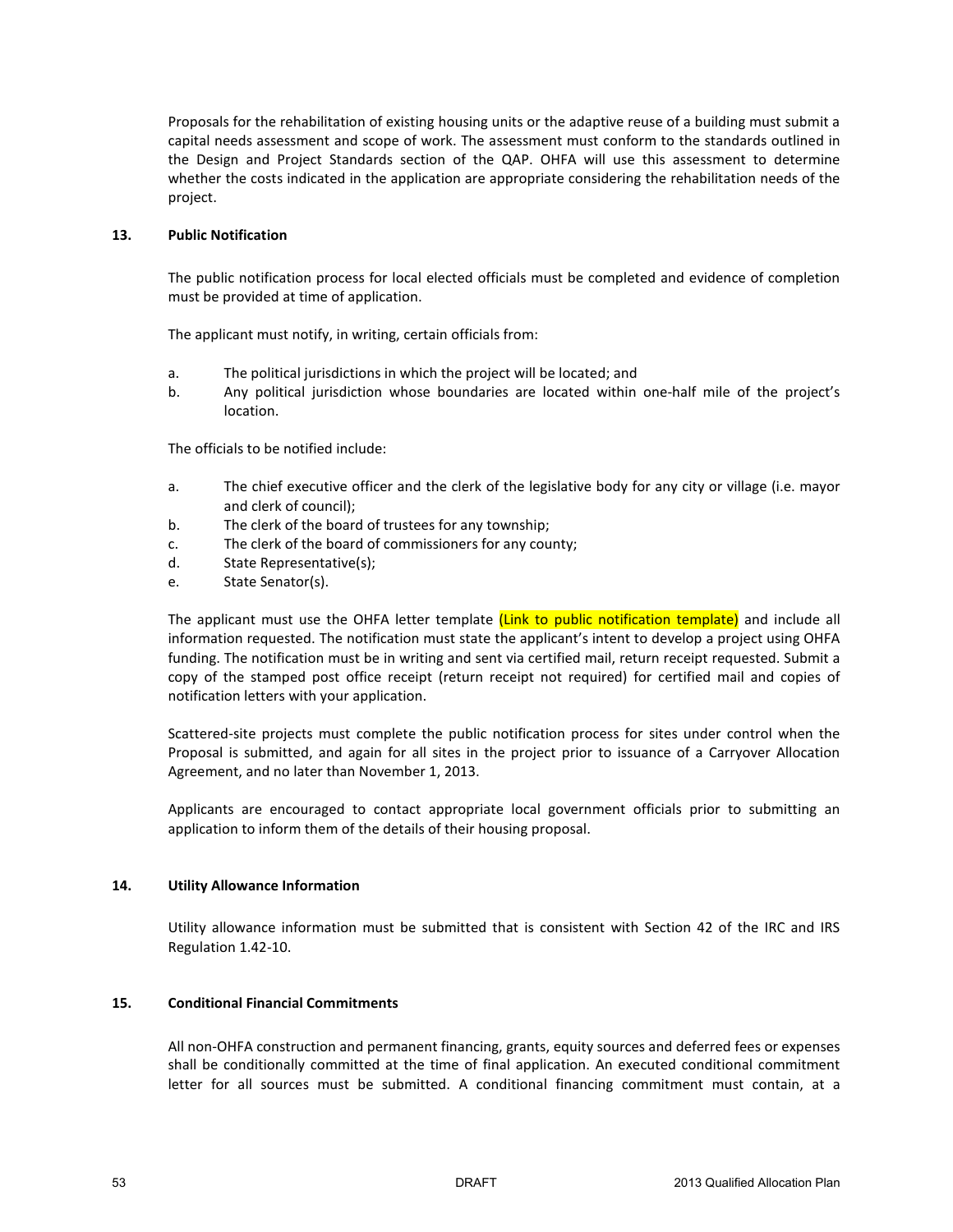minimum: the amount of the financing, and the interest rate, term and amortization period or repayment terms of a loan.

Applicants seeking funding from a local government, Federal Home Loan Bank, or other public or quasipublic funding source that does not issue a funding decision prior to the Housing Credit application deadline must substitute a letter of application or letter of intent from the funding source.

A conditional equity commitment must contain, at a minimum, (a) the amount of Housing Credit equity (net and gross), (b) the pay-in schedule for the equity, (c) the cents per Housing Credit dollar factor used, and (d) the amount of historic equity (if any).

OHFA reserves the right to verify any financial commitment(s) and to require a legal opinion indicating whether the project's sources should or should not affect the project's eligible basis and/or Housing Credit percentage.

#### **16. Affirmative Fair Housing Marketing Plan**

An Affirmative Fair Housing Marketing Plan is required for all properties. Applicants that have a property with project-based Section 8, HUD Section 236 or USDA contracts may submit their **current**, **approved**  Affirmative Fair Housing Marketing Plan provided**.** OHFA, HUD and USDA require that the plan be updated every five years; therefore, if the plan's current approval date is within six (6) months of expiration, submit the current plan along with supporting documentation that demonstrates that an updated plan has been submitted to HUD or USDA for renewal.

The applicant must complete an Affirmative Fair Housing Marketing Plan (Form PC-E45) if no other plan is in place. All items on the form must be completed correctly including all attachments. The instructions for the completion of the plan (Form PC-E44) and reference materials are located on the OHFA website.

The applicant must include on the form a description of the outreach, marketing, and advertising methods used in order to affirmatively market the project. A **separate plan** is required for each census tract in which the project is located.

If assistance is needed, or there are questions regarding the Affirmative Fair Housing Marketing Plan, contact Arthera Burgess, Office of Program Compliance at (614) 995-0306 or aburgess@ohiohome.org.

#### **17. Ohio Housing Locator**

The owner and/or property manager of all Housing Credit properties funded under this allocation plan will be required to list their properties in the Ohio Housing Locator at www.OhioHousingLocator.com, the OHFA-sponsored statewide affordable housing database, as soon as the units are placed in service.

#### **18. Additional Rent Restrictions**

One hundred percent (100%) of the low-income units must be affordable to households at or below 60% of AMGI for all applicants requesting 4% Housing Credits for projects financed with tax-exempt bonds.

#### **19***.* **Consistency with HDAP Funding**

Projects seeking funding through the Housing Development Assistance Program (HDAP) must meet the following requirements in addition to the requirements of the Additional Rent Restrictions category: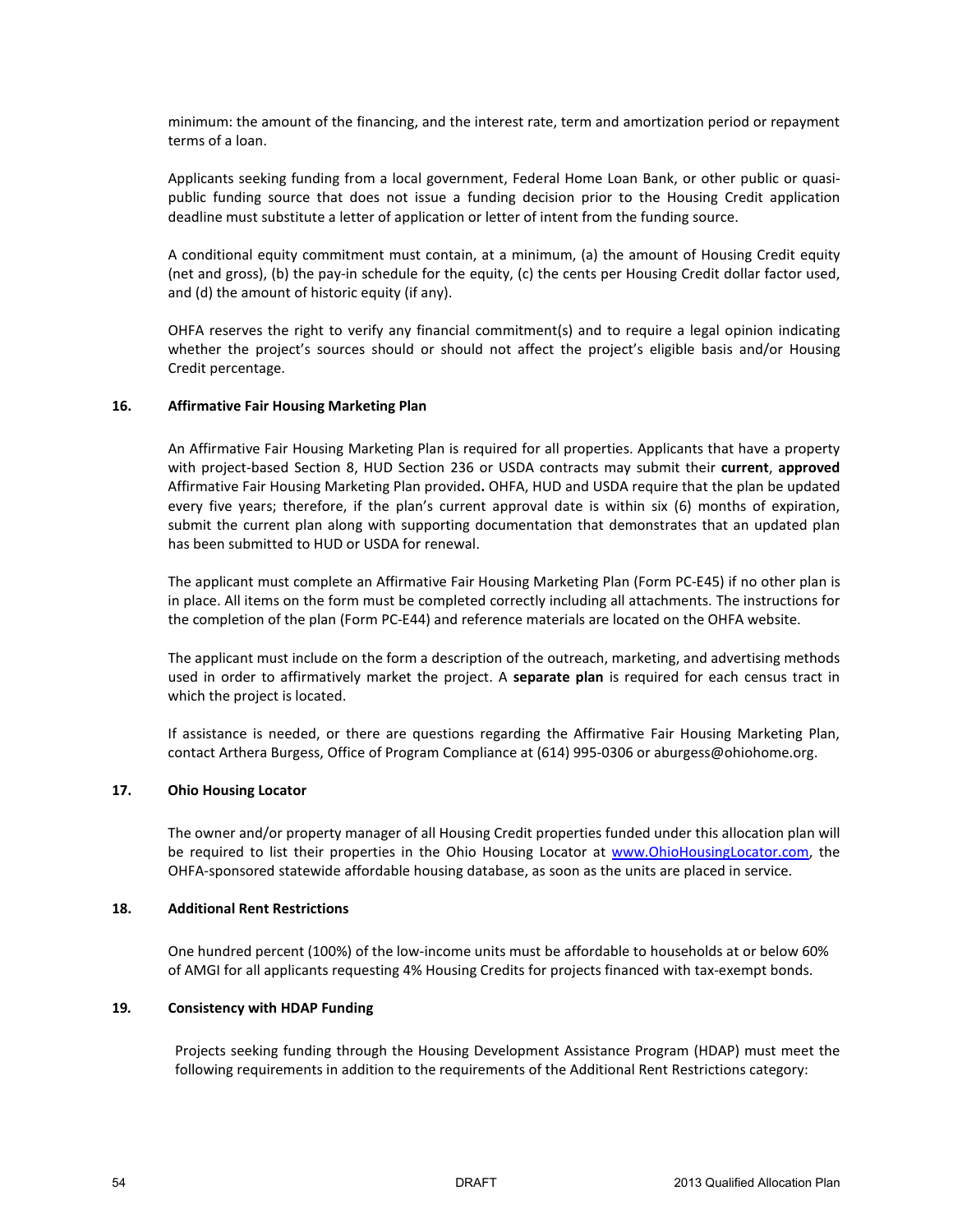- a. A minimum of forty percent (40%) of the units must be occupied by households at or below fifty percent (50%) of AMGI for projects located in a Participating Jurisdiction (PJ). The HDAP/HOMEassisted units cannot exceed the HUD Low- and High-HOME rent for the county where the project will be located. If the project is located in a non-participating jurisdiction, a minimum of thirty-five percent (35%) of the units must be occupied by households at or below fifty percent (50%) of AMGI, with rents for the HDAP/HOME-assisted units at the HUD Low- and High-HOME rent.
- b. Completion of the HDAP section in the AHFA.
- c. The applicant must comply with all requirements described in the most recent HDAP Guidelines.
- d. A project that receives HOME funds must comply with all HOME program rules, including the environmental review process.
- e. A sole for-profit applicant that receives Ohio Housing Trust funds must comply with State Prevailing Wage requirements.
- f. In order to receive HDAP funding, the applicant must select one of the following elections:
	- i. A minimum of five percent (5%) of the units occupied by and affordable to households with incomes at or below thirty-five percent (35%) of AMGI (projects located in non-Participating Jurisdictions); or
	- ii. A minimum of ten percent (10%) of the units occupied by and affordable to households with incomes at or below thirty-five percent (35%) of AMGI (projects located in Participating Jurisdictions).

These units may be included as part of the requirements of the Additional Rent Restrictions category.

#### **20. Appraisal**

An as-is appraisal of the project site(s) must be submitted. All appraisals must meet OHFA's Appraisal Submission Guidelines. (Link to guidelines)

#### **21. Federal Tax Identification Number (FTIN)**

Evidence that a Federal Tax Identification Number (FTIN) has been obtained for the ownership entity must be submitted.

#### **22. Legal Description(s)**

A legal description of each parcel that will be part of the development must be submitted. The description(s) must include the street address and permanent parcel number of each parcel.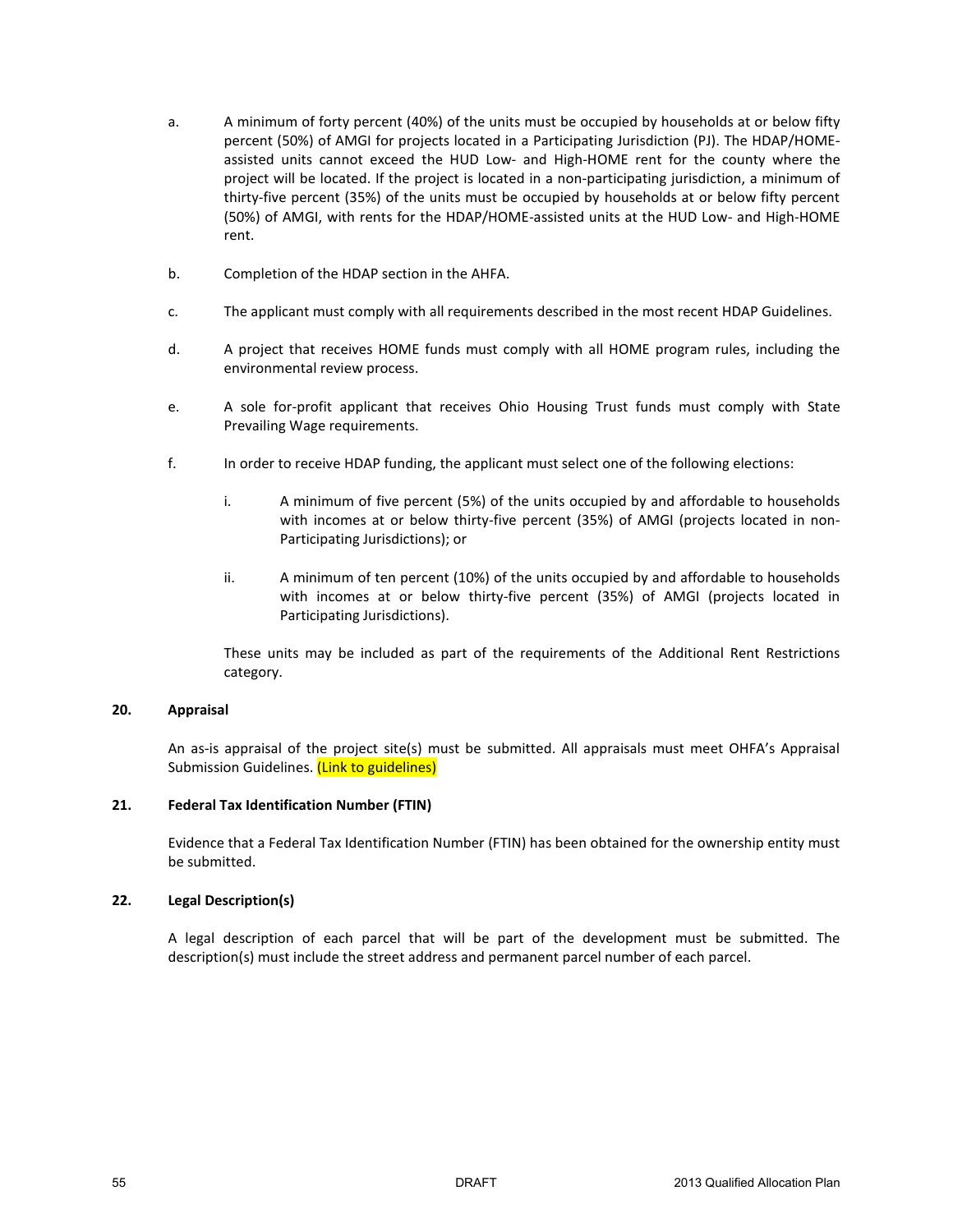# **Underwriting of 4% Housing Credit Applications**

Final applications must comply with the most current OHFA Affordable Housing Underwriting Guidelines. At application, OHFA will conduct a full underwrite of the project which will consist of the following:

## **Credit Calculation**

Tax Credit Percentage – OHFA will review the tax credit percentage to ensure that it complies with IRC Section 42.

Eligible Basis – OHFA will review the eligible basis indicated in the application. All non-eligible costs will be deducted from eligible basis. OHFA may require a written legal opinion from a qualified Tax Credit attorney at the applicant's expense for any items that are not clearly eligible under Section 42 of the IRC and applicable IRS guidance as determined by OHFA.

Acquisition Basis – Calculation of the acquisition basis will be compared to the appraisal submitted with the application. The appraisal must conform to OHFA's appraisal guidelines.

### **Development Financing**

Equity Rate – OHFA will evaluate the equity commitment provided by the syndicator or investor including the proposed terms, conditions, pricing, and pay-ins proposed as required by Section 42 of the IRC. OHFA may require adjustments based on comparable, historical, and/or current market conditions and trends.

Financing Terms – Final commitments for each funding source must be submitted with the Final Application. OHFA will evaluate the terms of each funding source. OHFA, at its sole discretion, may require a change in the terms of any funding source which OHFA determines will cause unnecessary or excessive subsidy to be required for a project.

### **Development Budget**

Total Project Costs – OHFA will evaluate the reasonableness of costs by comparing the development budget for each application with development budgets from recent applications of similar projects, and cost data collected from final cost certifications. OHFA reserves the right to require justification for any line item and will reduce a line item if a justification suitable to OHFA is not provided.

Land Costs – Land costs in the application must be supported by an appraisal conforming to OHFA's appraisal guidelines.

Hard Construction Costs – OHFA will review all hard construction budgets and compare to the scope of work and 80% architectural plans. OHFA reserves the right to require justification for any line item. OHFA may at its own discretion conduct its own cost estimate or review for any line item, group of line items or total construction budget for any costs it deems unreasonable. OHFA may also employ a third party to conduct this cost estimate or review. OHFA will deny any application which contains costs that OHFA, at its sole discretion, deems unreasonable.

### **Income and Expenses**

Rental Income – All Applications awarded Tax Credits are subject to OHFA's subsidy layering proforma test which requires that the 15-year average Debt Coverage Ratio (DCR) be between 1.1 and 1.4. Applications that contain any form of project based rental subsidy may be subject to a more thorough Subsidy Layering Review requiring additional documentation.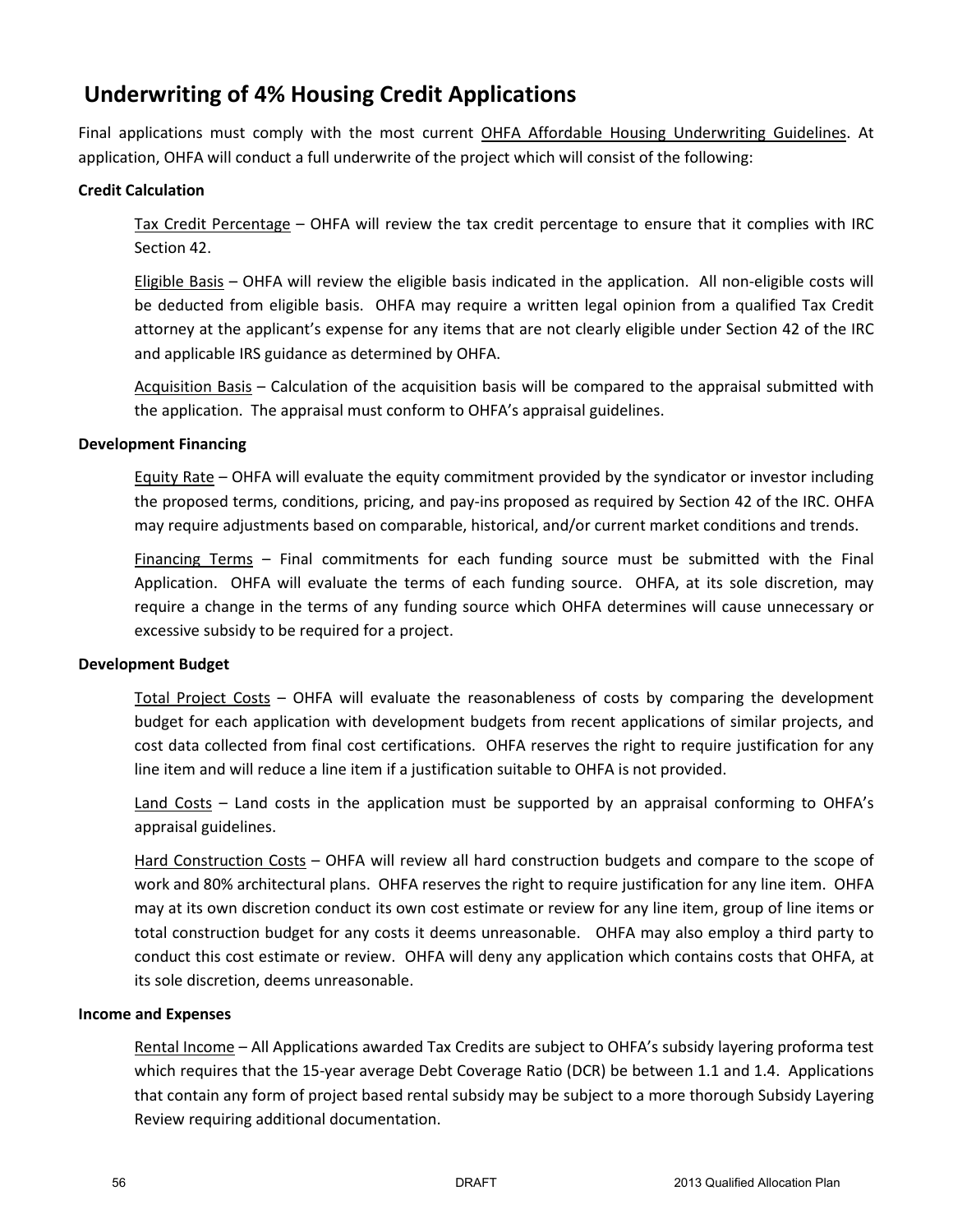Utilities - Utility allowance information must be submitted with the proposal that is consistent with Section 42 of the IRC and IRS Regulation 1.42-10.

Developer/Investor Contributions – Any contributions to the project by any project partner that is underwritten must be in writing, guaranteed by the contributor, and cannot be reduced after issuance of the 42M Letter. Written guarantees for such contributions must be submitted with the application.

OHFA will evaluate all other income, expense and reserve items to make sure they comply with the most current OHFA Affordable Housing Underwriting Guidelines.

#### **Reserves**

Standard Reserves – Standard project reserves, including replacement reserves and operating reserves, must comply with the most current OHFA Affordable Housing Underwriting Guidelines.

Additional Reserves - If any additional reserves are used, applicant must provide a written guarantee that reserves will remain in the project for the entire 15 year initial compliance period unless used for a legitimate project based expense.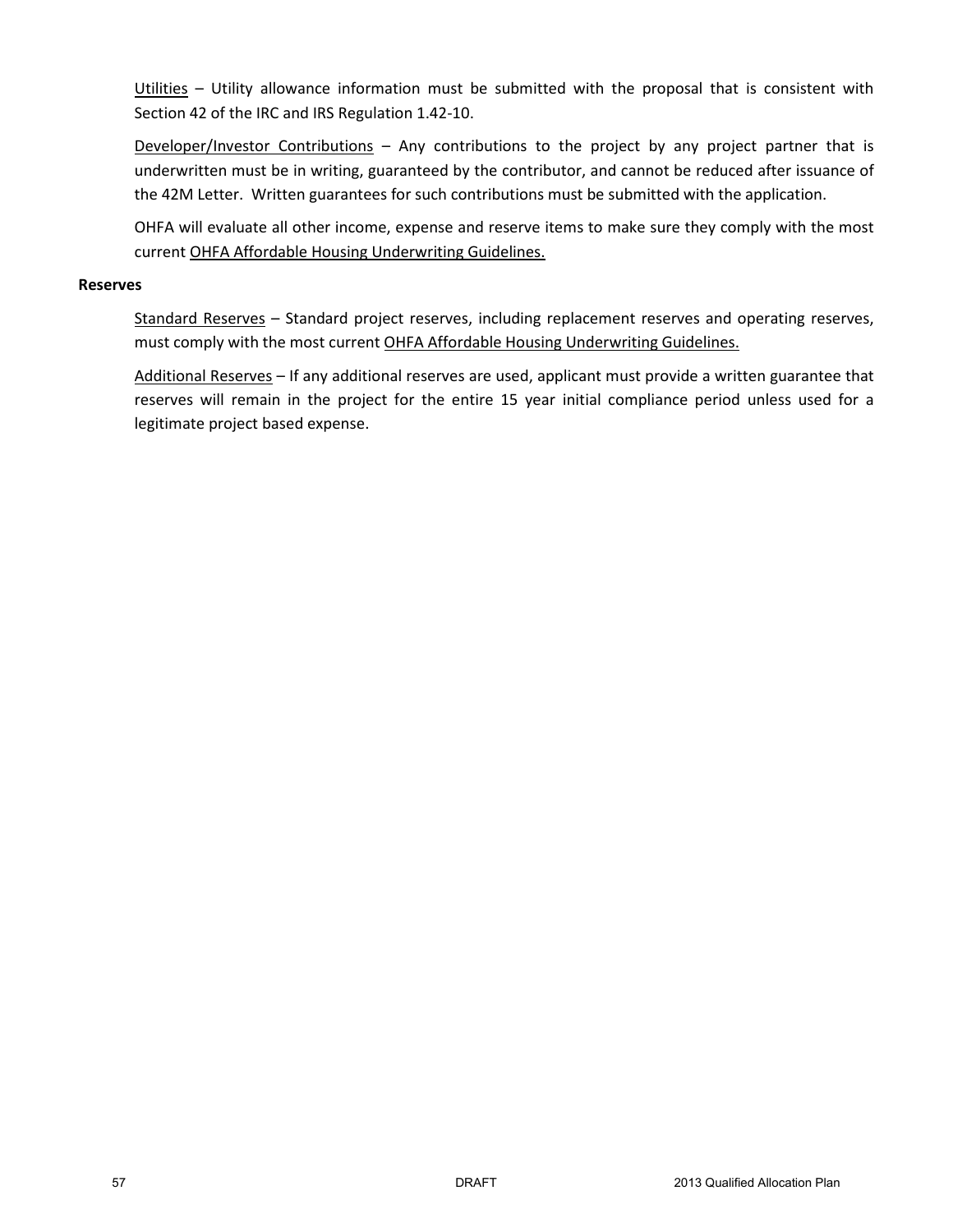# **Award Process/Eligibility (42m) Letter Issuance**

After OHFA has determined that the proposal meets the threshold and underwriting requirements, an Eligibility (42m) Letter and Election Statement will be sent to the Contact Person indicated in the application.

The original Eligibility Letter must be signed by an authorized representative of the ownership entity, and returned by the deadline indicated in the letter with a reservation fee equal to 6% of the reservation amount, and any additional documentation indicated in the letter.

The original Election Statement must be completed and signed by an authorized representative of the ownership entity, and returned to OHFA no later than the fifth calendar day following the end of the month in which the bonds are closed.

Tax-exempt bond-financed projects will not receive a Carryover Allocation Agreement, but the owner must follow all 8609 Form request procedures and any conditions outlined in the Eligibility Letter, which will include the following items:

- 1. The applicant must submit a legal description of each parcel that will be part of the development by the date specified in the Eligibility Letter. The description(s) must include the street address and permanent parcel number of each parcel.
- **2.** The applicant will have 24 months from the end of the year in which the Eligibility Letter is issued to meet the placed-in-service requirements of the Housing Tax Credit Program.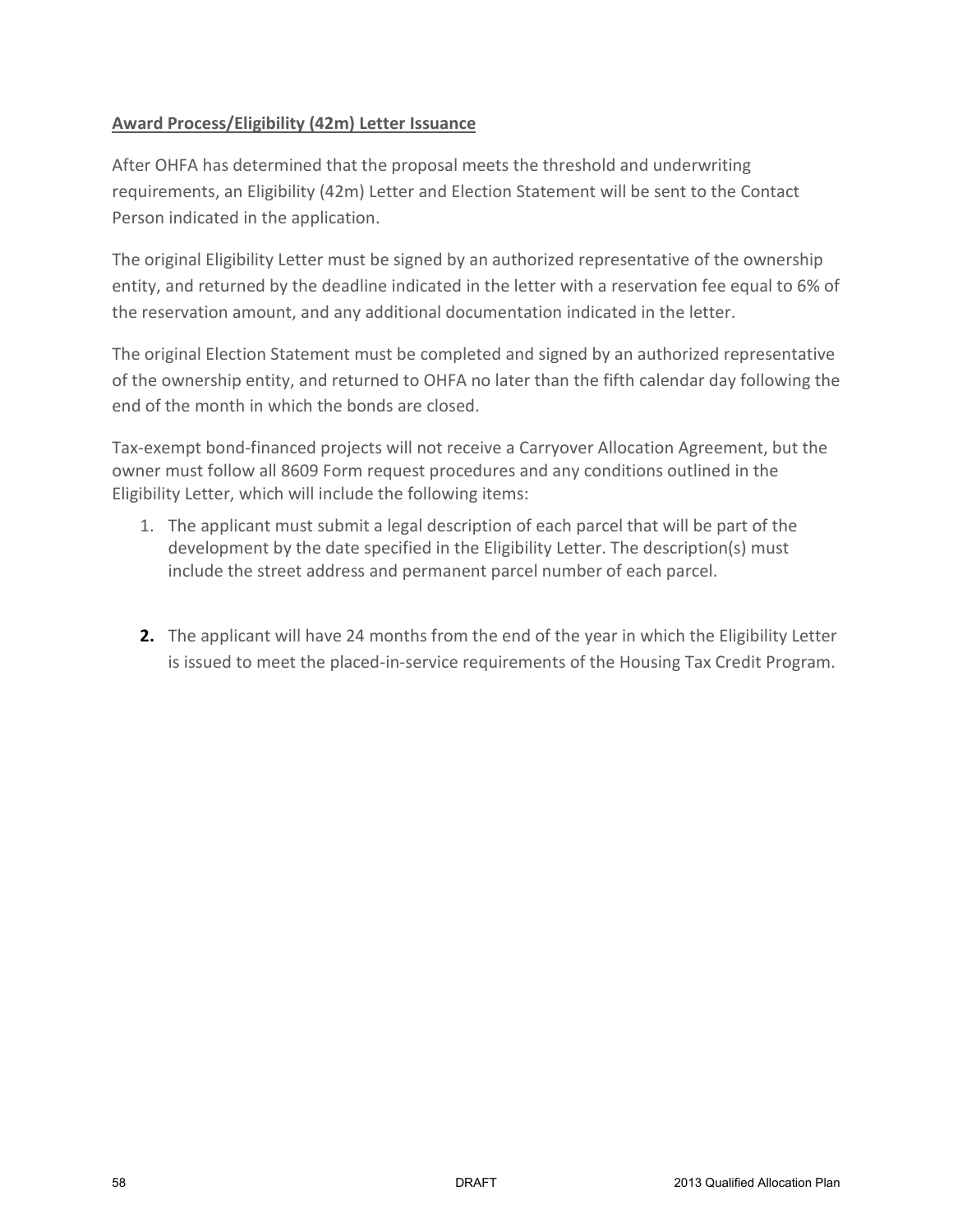# **Project Completion Stage / 8609 Request**

Upon project completion, the owner must notify OHFA of the placed-in-service date of each building and submit the following items to request 8609 Forms. The request is required to include a paper copy of the cost certification forms with original signatures of the owner and preparer, along with an electronic copy in Excel format. All other items must be submitted on a compact disc (CD) in PDF format. All forms and instructions are available on the OHFA web site. Forms that are out of date, altered or modified will be rejected. The following items must be submitted:

1. Completed OHFA Owner's Cost Certification forms with original signatures of the owner and the independent accountant who prepared the forms. The accountant will be required to conduct a complete audit of the project costs. The required audit language is included on the forms.

2. Completed OHFA Contractor's Cost Certification forms with original signatures of the owner and general contractor. These forms are required for any project that received funding from the Tax Credit Assistance Program (TCAP) or Tax Credit Exchange program (TCE), and any project that received a reservation of tax credits in 2010 or later.

3. Final Certificate of Occupancy for each building from the issuer of the building permits. Certificates of completion or similar information from the owner will be accepted for rehabilitation projects if certificates of occupancy are not issued. Temporary Certificates of Occupancy are required if the dates on such certificates will be used as the placed-in-service dates for the buildings. OHFA reserves the right to conduct a site visit of a property to verify completion before issuing Forms 8609 to the owner.

4. All permanent financing sources (except for the first or primary mortgage) must be closed before the 8609 Forms are issued. An executed promissory note that includes the amount, interest rate, term, and amortization or repayment terms of the loan must be submitted for each source. In lieu of a note for the first or primary mortgage, a firm financing commitment signed by the lender and owner within thirty (30) days of the request for the 8609 Forms may be submitted. Supporting documentation must be submitted for financing sources where a note is not available (such as accrued interest or existing reserves).

5. Final limited partnership agreement executed by the limited and general partners. The agreement must include all equity amounts and the pay-in schedule for the equity.

6. A copy of the executed and recorded Restrictive Covenant (issued by OHFA), and a copy of an executed and recorded Consent of Recorded Lienholder form from each non-OHFA lending source with a mortgage filed on the property prior to the recordation of the OHFA Restrictive Covenant.

7. A check for payment of the appropriate compliance monitoring fee, made payable to "Ohio Housing Finance Agency".

8. Evidence that the individual(s) responsible for final approval of resident files, or the site manager or leasing consultant who processes the Tenant Income Certifications, has attended the OHFA Tax Credit Compliance Training within six (6) months prior to the placed-in-service date for the first building completed.

9. Evidence that the owner or property manager has conducted a placed-in-service meeting with the OHFA Office of Program Compliance.

10. Evidence that written notification was submitted to the OHFA Office of Program Compliance within fifteen (15) days of the placed-in-service date of the building (or last building in a multiple building project).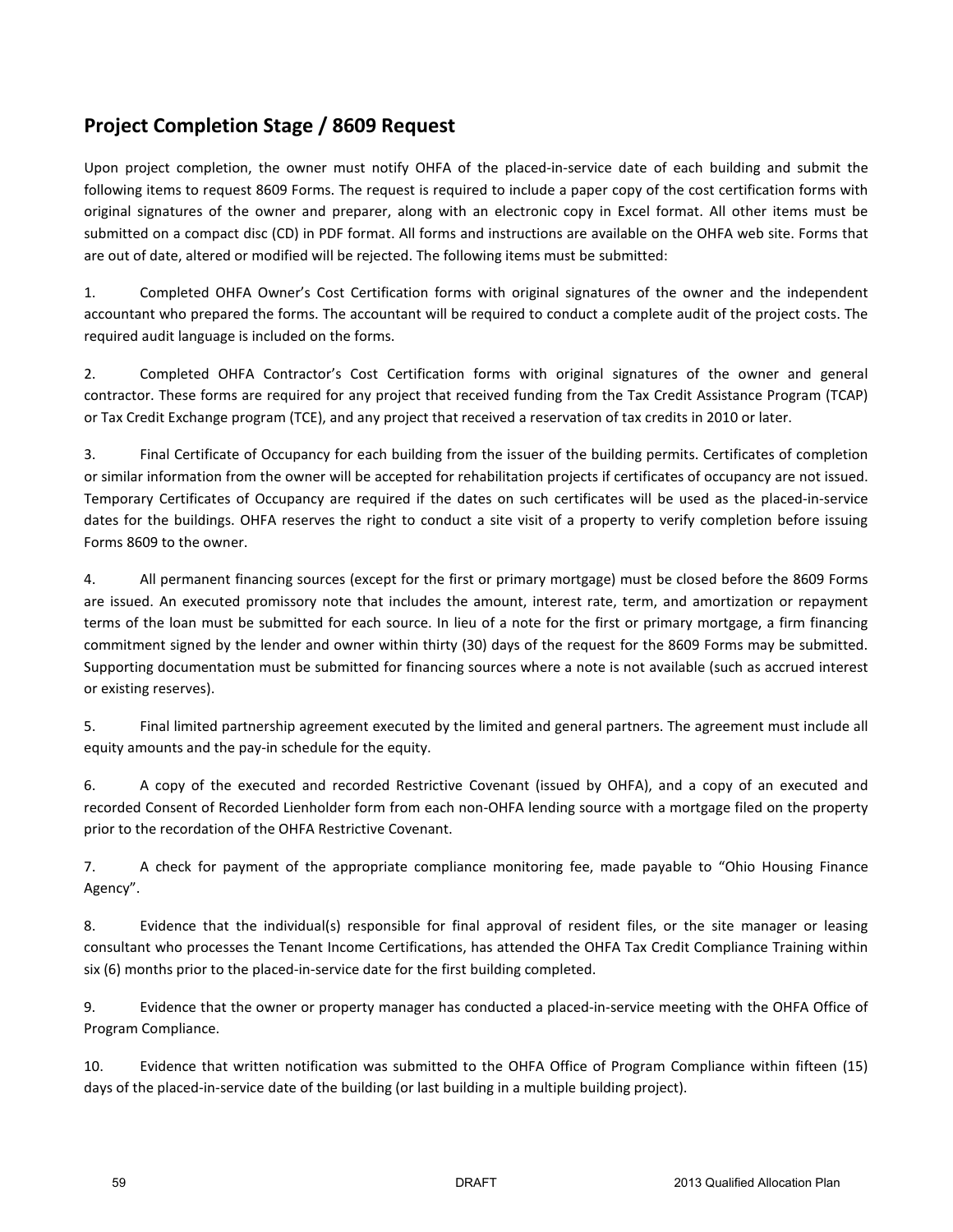- 11. Completion of the final Energy Efficiency Certification form for the year of allocation (if applicable).
- 12. Narrative describing any material changes to the project since time of application.

The request for 8609 Forms must be submitted by the date listed in the Carryover Allocation Agreement. An extension of this deadline may be granted by OHFA upon request. However, any extension will not apply to payment of the compliance monitoring fee.

Requests for 8609 Forms and corrections or clarifications to previous submissions are reviewed in the order submitted. OHFA will issue 8609 Form(s) up to ninety (90) days after a complete request has been submitted. An incomplete or insufficient request will not be processed until all items are submitted, which may result in a delay of the 8609 Form issuance. The closeout process for any Housing Development Assistance Program funds awarded to the project must also be completed before 8609 Forms are issued. Any corrections or clarifications requested by OHFA must be submitted within three (3) months or a resubmission fee of \$250 will be charged. OHFA reserves the right to defer processing Form 8609 requests that are received during a future competitive funding round.

Building Identification Numbers (BIN) are assigned to each building by OHFA after a request for 8609 Forms is submitted. Applicants must contact OHFA in writing with any requests to assign BIN to individual buildings prior to that time.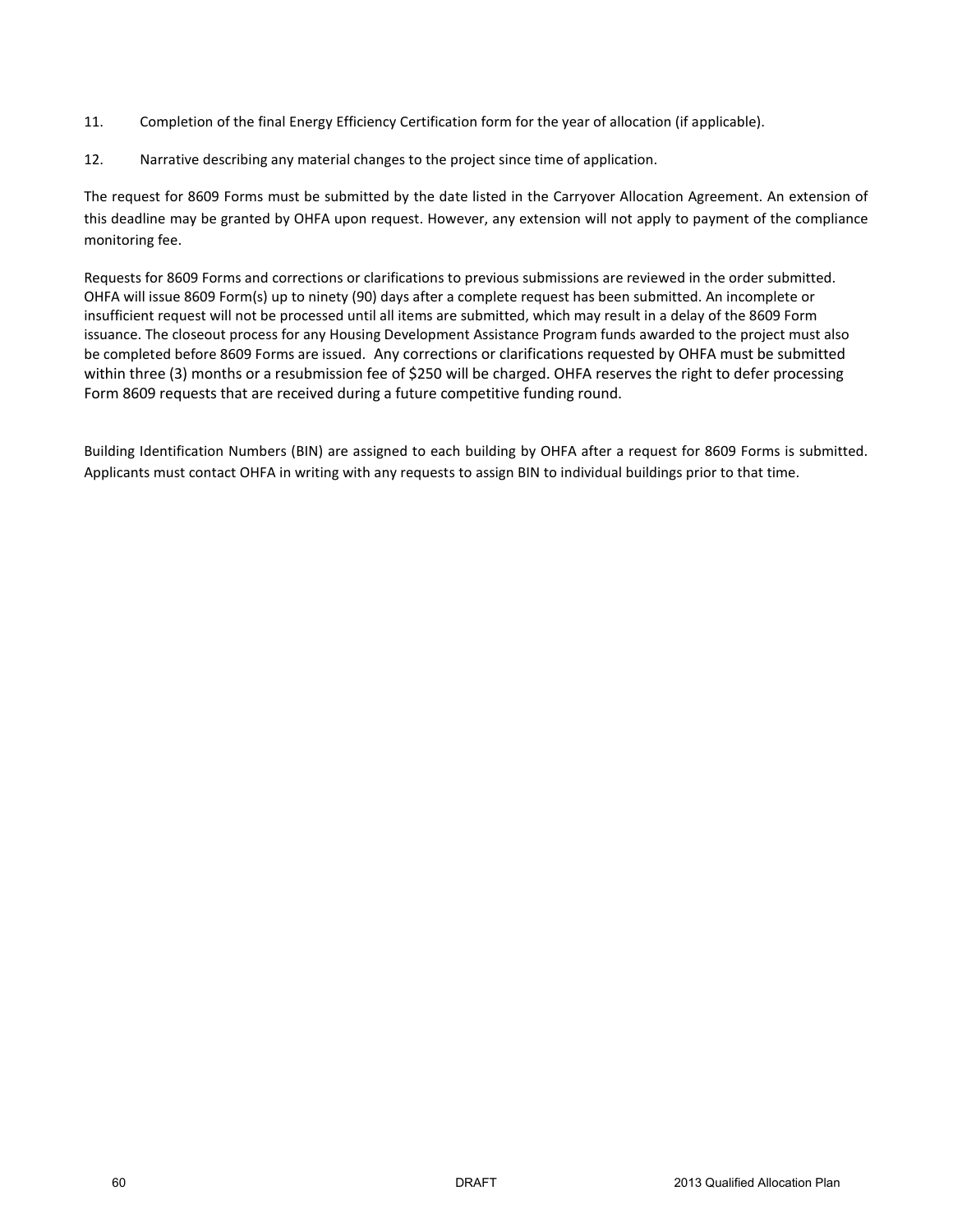# **DESIGN REQUIREMENTS**

It is OHFA's intent to provide affordable housing that is durable with reduced energy consumption, is cost effective over many years, and will result in lower operating and maintenance costs, so as to provide those in need of affordable housing safe, clean and durable housing in which to live. These requirements intend to promote 30 year minimum durable materials and energy efficiency.

All projects must use OHFA definitions and OHFA area calculation methods to submit data.

Deviations from OHFA standards are discouraged, and applicants may only request exceptions where specified. Any requests for an exception to specific requirements must be submitted to OHFA by the date indicated in the Program Calendar. Since awards are based on your proposed development, exceptions after an award has been made will only be considered for truly extenuating circumstances.

It is the architect's responsibility to use the applicable building code (RCO, OBC, OPC, OMC, NEC, NFPA) and life safety standards.

Please reference OHFA web site for links to HUD Fair Housing guidelines, ADAAG, Enterprise Green, BOMA, IEEC, ASHRAE.

## **DEFINITIONS**

Definitions shall include Chapter 2 of the current Residential Code of Ohio (RCO).

1. **RESIDENTIAL MINIMUM DESIGN STANDARDS** shall be per RCO chapter 3. Minimum Room sizes shall be per RCO 304 & 305. While market standards might dictate larger room sizes, these will be the required minimum requirements.

2. **CONSTRUCTION NARRATIVE –** A document written by the Architect that describes the construction type, thermal efficiencies and mechanical systems. This can be achieved with a bullet point narrative or wall section drawing and identifies building structure/envelope, insulation method and "R" values, window and door "U" values, durable envelope and interior finish materials, lighting concept and HVAC and water heater type and efficiencies.

3. **AREA CALCULATIONS**: shall be per Business Owners and Managers Association (BOMA @ http://www.boma.org/Pages/default.aspx) guidelines for multifamily residential and BOMA gross Area standards for single family houses. Area calculations categories submitted to OHFA shall include: **gross construction area**, **net rentable tenant common areas, Common area hallways**, **support areas**, **Mechanical Areas**, **accessory spaces**

4. **FF & E (furnishings, fixtures and equipment)** movable furnishings, appliances

5. **ACCESSORY STRUCTURES**: any structure not attached to the primary structure. These structures are detached garages, detached offices, mechanical sheds etc. and gross construction area will be a separate item from the main structures gross construction area/ square footage. (note: single family house with attached garage is considered as a house, and not a house with an accessory structure garage)

6. Those that conform to Enterprise Green Communities standards.

7. **DURABLE MATERIALS:** these materials include 30 year life cycle or longer for exterior building materials that require minimal maintenance.

8. **UNIVERSAL DESIGN**: Universal design requirements are referenced as Exhibit ()

9. **VISITABILITY**: Three design elements which allow for basic access: A no step entrance accessed via an accessible route (driveway, sidewalk, garage floor, etc.). (All doors and openings shall have a minimum net clear width of 32 inches. A bathroom or half bath on the main floor with clear floor space of 30 inches by 48 inches.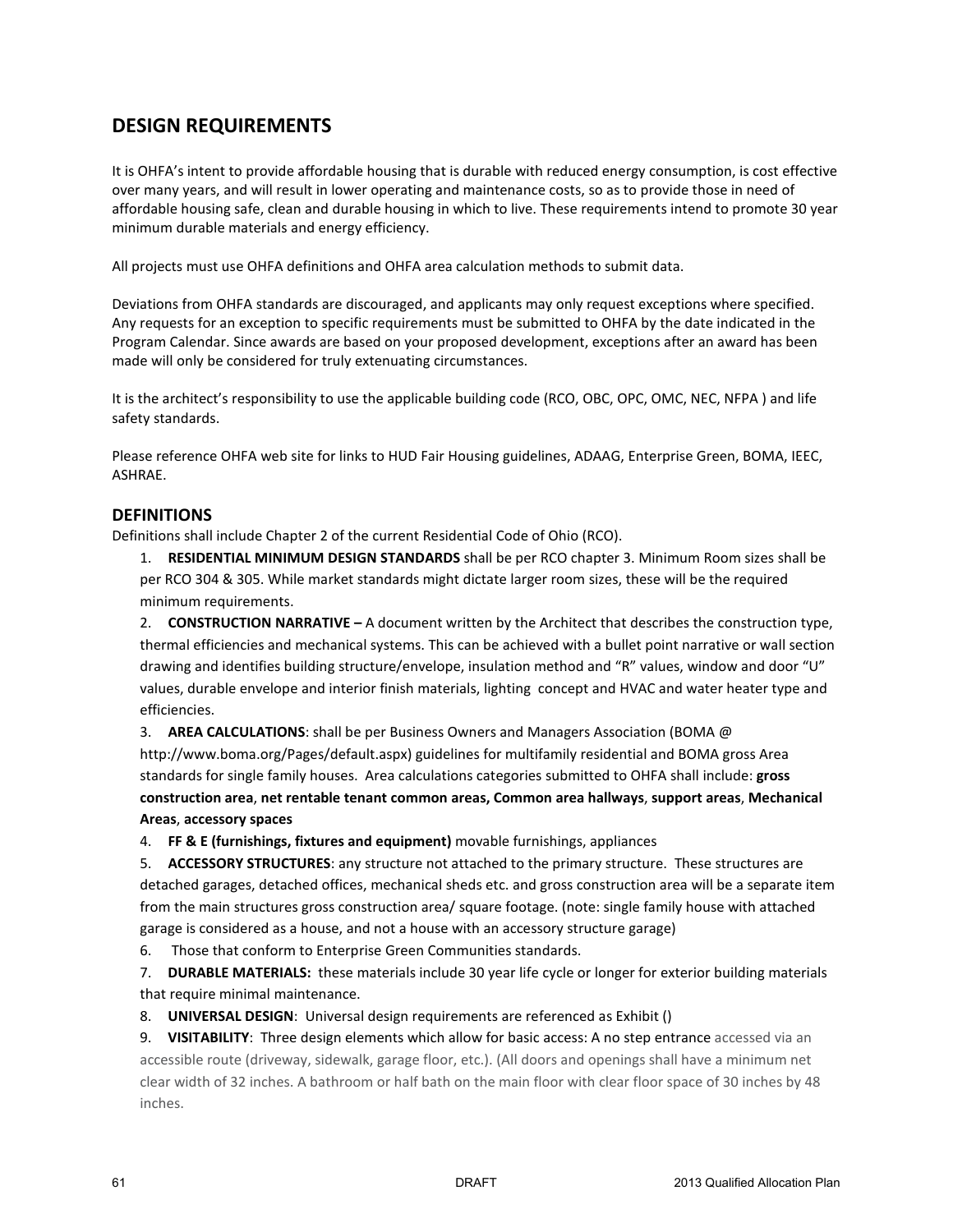#### **SUBMITTALS**

#### **Architectural Drawings**

Preliminary drawings 11x17 ("half size") including: cover sheet (with project title, development team, drawing index, building areas and code information), site plan, landscape plan, floor plan with dimension, room designations and proposed finishes, exterior elevations with material notations, typical wall section. Also include drawings and specifications for HVAC or similar items in the scope of work. Preliminary drawings must be paper and electronic (both PDF & DXF).

80% plan set will be required after project selection and 100% permit set will be required prior to construction.

**80% and 100% permit set** must be submitted in PDF (separate PDF files for drawings and specifications) format that includes all site plans, dimensioned floor plans, elevations, wall sections, structure, finishes, details and mechanical plans. Additionally, each project must have dimensioned floor plans only submitted in DXF or DWG Autocad R-14 format and 11x17 plan hard copy (dimensioned floor plans only). All 80% and permit sets must show compliance with preliminary submittal, Enterprise Green Communities and Universal Design features. The Universal Design narrative must be included on the construction documents.

For Rehabilitation Developments - Universal Design Narrative and Enterprise Green Communities, and a **detailed narrative** of the past history of the project that includes the name of the property management company(s) during the past ten years, previous owners, related party relationships, past local, state or federal resources invested in the project, a list of capital expenditures over the past two years, obvious design flaws, and any significant events that have led to the projects current need for a rehab (i.e. fire, natural disaster).

• For new construction or adaptive reuse to residential housing developments – Site Evaluation, Construction narrative, a Universal Design narrative, and Enterprise Green Communities.

## **OHFA Architectural Standards**

### **OHFA Square Footage Calculation:**

For multi-family projects use **BOMA** (Building Owner Management Association) "MULTI FAMILY STANDARDS". For single family free standing units use BOMA "GROSS AREA MEASURMENT STANDARDS" All square footages shall be calculated & certified by the Architect of Record.

**Area measurement categories (excerpt from BOMA, see publication as noted above for complete definitions and measuring methods. The publication can be purchased at http://www.boma.org**

- Gross building area (AKA gross construction area) is building area including balconies but not patios (sidewalks and patios are site concrete flat work).
- Net rentable is unit area + balconies + tenant storage
- Common area: Hallways
- Common area: stairway, elevator, public toilet rooms, laundries, lobbies, community rooms, storage
- Support areas: offices
- Mechanical Areas: mechanical room(s), janitors closets, supply closet
- Open space (stair, elevator, shaft areas)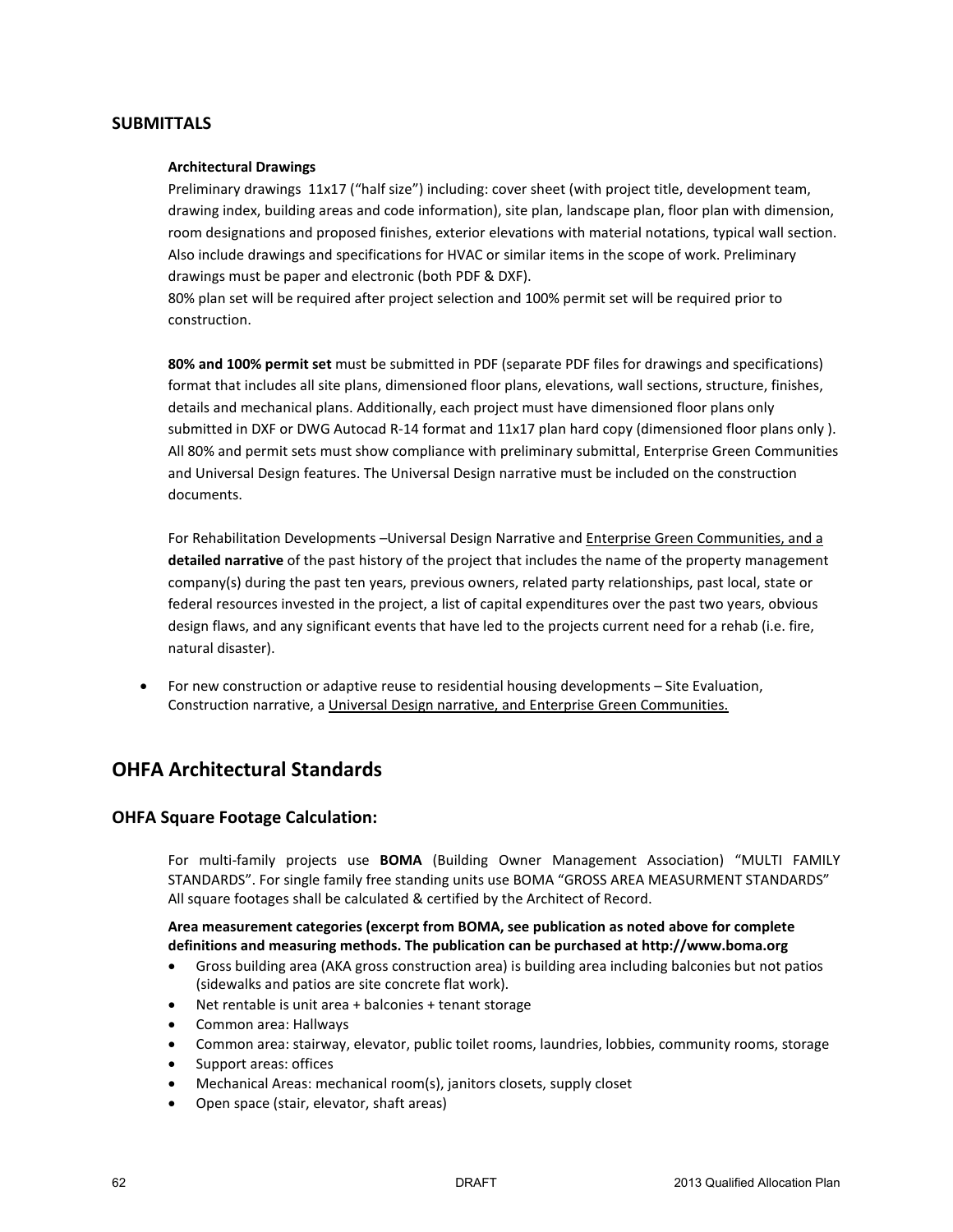- Accessory structure(s) area: free standing Laundries, community buildings, garages, etc. (does not include gazebos – see patio and outside area below)
- Patio and Outside gathering areas attached to building are amenities that are encouraged and considered in the selection process, but are not included as part of the area calculations.

Note: stair, elevator and shaft areas are only counted on ground floor and this area is subtracted from the gross on each floor above or below ground level.

- The Gross Method (called BOMA Method A) generally measures unit gross area including:
- The full thickness of exterior enclosing walls a unit
- The full thickness of walls between a unit and adjacent common areas
- Half the thickness of demising walls between a unit and adjacent units.

Within the boundaries of construction gross area (the building perimeter), assign all floor area to one of the following seven classes of space:

- Living Units (net rentable)
- Common Area (calculate common area hallways separately)
- Common Area Hallways
- Limited Common Area (private balconies, roof terraces, porches, decks, etc.)
- Storage Unit (separate tenant and building storage areas for OHFA use)
- Restricted Headroom (within living units with less than 7')
- Major Vertical Penetration
- Structured Parking

Do not omit any space within the building perimeter or include any space outside the building perimeter. Any floor area may be included in only one class of space. Space classes may not overlap and there should be no gaps between adjacent space classifications. Space classifications are the same for Methods A (unit gross area) and Method B (unit net area).

#### **Minimum Project Standards**

Each bedroom in new construction or adaptive reuse units must be at least seven (7) feet in each direction, and contain a closet in addition to the RCO 70sf. minimum square footage.

A. The following are the suggested market minimum square footage requirements:

i. In one-bedroom units, the bedroom is recommended to be at least one hundred twenty (120) sf.

ii. For a two-bedroom unit, the master bedroom is recommended to be at least one hundred twenty (120) square feet and the second bedroom at least one hundred ten (110) square feet.

iii. The third and fourth bedrooms in a unit must have at least one hundred (70) square feet.

iv. Bedrooms must have walls and doors separating them from adjacent space to be considered bedrooms. Any room shall be considered as a portion of the adjoining room when at least one-half of the area of the common wall is open and unobstructed.

v. Typical recommended market unit size (residential living space) for new construction and adaptive reuse projects are as follows: COMBINE WITH "A" ABOVE.

- SRO Units: Exceed 250 Square Feet (S.F.)
- Efficiency Units: Exceed 450 S.F.
- 1-Bedroom Units:Exceed 650 S.F.
- 2-Bedroom Units:Exceed 850 S.F.
- 3-Bedroom Units:Exceed 1,000 S.F.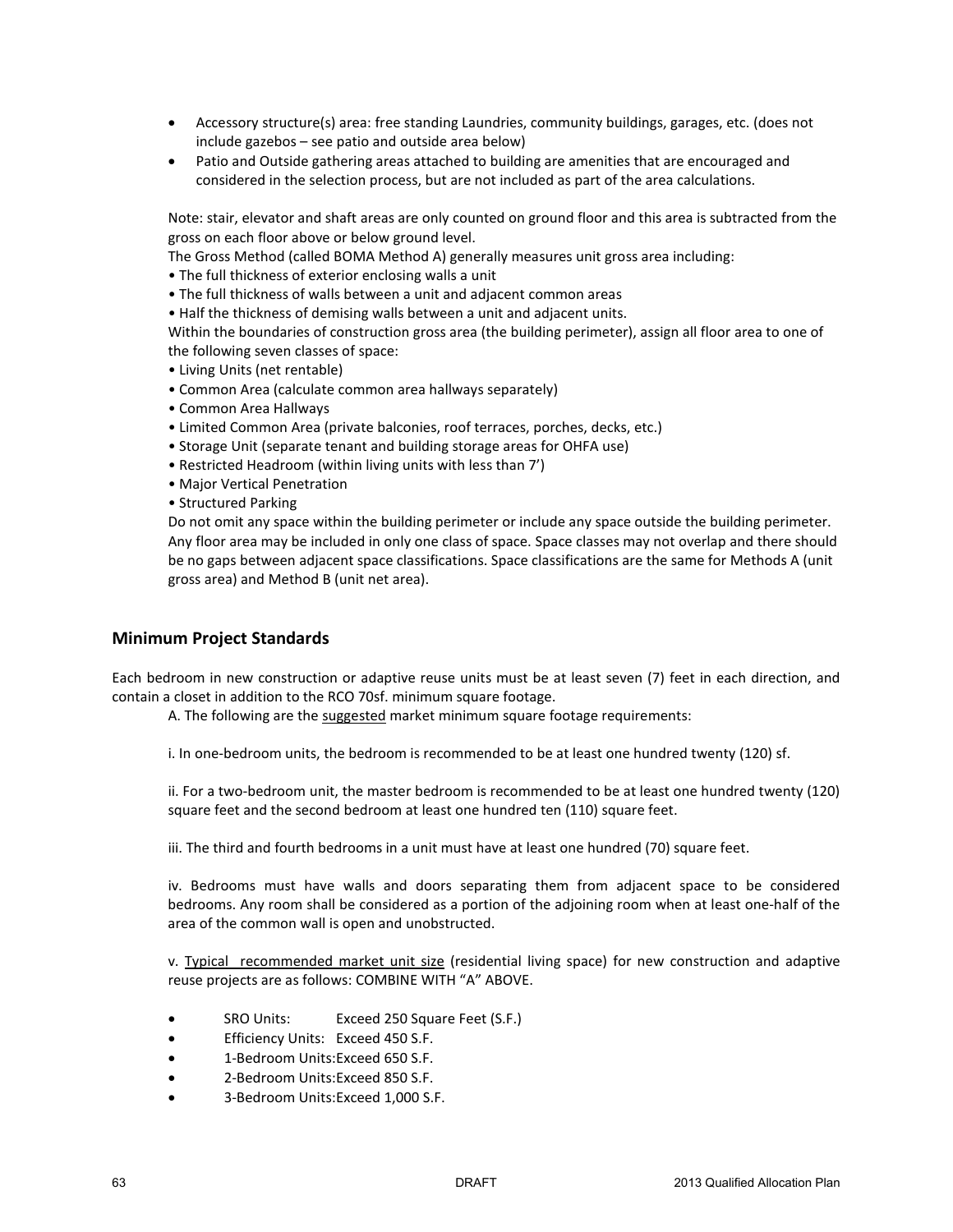• 4-Bedroom Units:Exceed 1,200 S.F.

OHFA reserves the right to limit the size of units during the application review process.

- B. Single-family homes must:
- Have one room at 120 sf. and bedrooms must be a minimum of 70 sf. (this is RCO code minimum and in all probability does not meet market standard minimums as required else ware in this QAP)
- Contain three (3) or more bedrooms;
- Include washer/dryer hook-ups
- full basement
- two off street parking spaces.
- C. Single-family homes market standard optional items: real estate comp study for houses with-in 1000' radius of proposed site shall be the comparable market.
- Market optional a two-car garage, or provide a one-car garage and a full basement; A basement containing at least two hundred (200) square feet with ceilings at least seven (7) feet high and may not be used as bedrooms.
- Market optional dishwashers with Include garbage disposals
- Existing rehab units are exempt from basement and can have a waiver for off street parking. OHFA may permit exceptions to these requirements on a case-by-case basis.
- D. Bathrooms:

i. Proposals for Senior Housing are required to have all units with no more than two (2) bedrooms and no more than one and one-half (1%) baths, and the full bath must contain a ADA compliant shower.

ii. In all new construction units, three-bedroom units must contain at least one and a half  $(1\frac{1}{2})$ bathrooms and units with four (4) or more bedrooms must contain at least two (2) full bathrooms.

iii. Bathroom/Half Bath: Provide a bathroom or half bath on the main floor with clear floor space of thirty (30) inches by forty-eight (48) inches.

E. The maximum common area (including required circulation) in any type of project is twenty percent (20%) of total gross building square footage.

Existing housing units are exempt from this criterion.

F. All new construction units will incorporate the following Universal Design elements which constitute "visitability":

i. No step entrance: Provide at least one "no step" entrance into the unit. The required "no step" entrance shall be accessed via an accessible route (driveway, sidewalk, garage floor, etc.). Ramps that extend out into the front or back yards are usually not the appropriate solution. OHFA can provide technical assistance or referral to appropriate resources at the applicant's request.

ii. Doors/Openings: All doors and openings shall have a minimum net clear width of thirty-two (32) inches. All doors must be solid core.

If the applicant feels that some or all of the project's proposed buildings will be unable to meet the visitability requirements due to topography or other site/design limitations, complete Form PPD-E01 Reconsideration of Visitability Requirements. The OHFA architect will be in contact to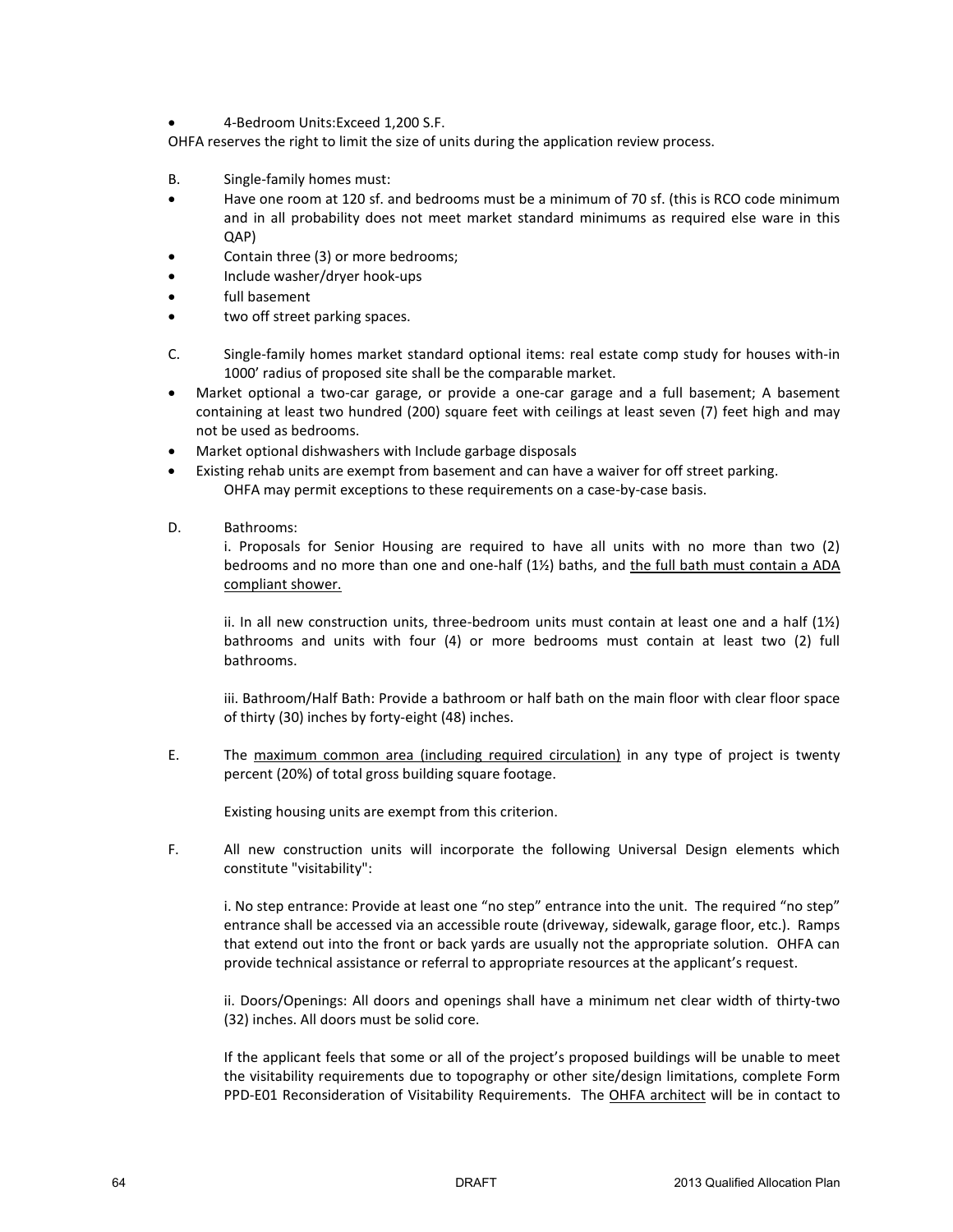work out solutions or will make a determination of whether to waive one or more of the visitability requirements.

G. Universal Design

All developments must be compliant with OHFA Universal Design requirements. See Exhibit () (unchanged from last year)

- H. A single-site multifamily project must provide a parking lot with concrete curbs or wheel stops and at least one (1) parking space for each unit in the project. Exceptions to this requirement may be permitted on a case-by-case basis for projects located in dense urban areas, or for projects serving the elderly or permanent supportive housing populations.
- I. Proposals for Senior Housing are required to have all buildings with only one (1) story unless an elevator is provided
- J. All new construction units must be provided with energy efficient heating and air conditioning systems and follow the requirements of Enterprise Green Communities
- **K.** Each unit must provide a refrigerator and stove in good working order. New construction must include new appliances.

*Requests for exceptions may be submitted only for items specifically noted above. All requests for exceptions must be submitted to OHFA by the date indicated in the Program Calendar. OHFA will evaluate each project on a case-by-case basis and staff decisions will be final.*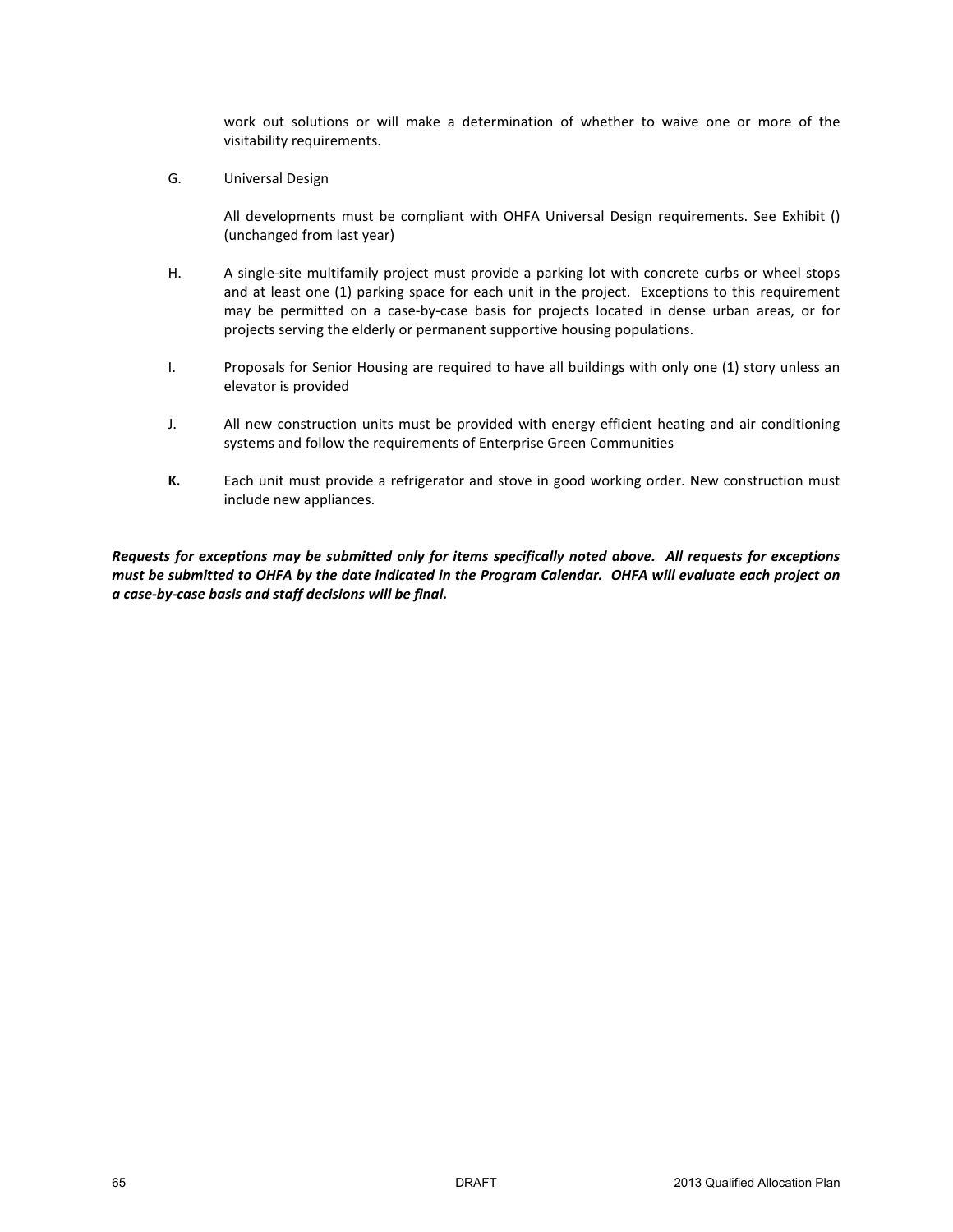# Exhibit ( ) *2013 Qualified Allocation Plan (QAP)* **UNIVERSAL DESIGN Requirements**

OHFA values developing housing designed to be used by all. This concept is generally referred to as Universal Design, and is also known as Inclusive Design, Aging-in-Place and Design for All

The definition of Universal Design, developed by the Center for Universal Design\*, and adopted by OHFA is,

"The design of products and environments to be usable by all people, to the greatest extent possible, without the need for adaptation or specialization."

# **General Requirements**

All units developed with OHFA resources will be designed to meet the following principles of Universal Design. Applicants submitting proposals must submit designs addressing the following principles and a narrative detailing how the proposal meets these principles. *The narrative must also summarize all of the universal design features that are being proposed. The summary should be in the form of a list or matrix, by room and functional area (such as hallway, stairway, general circulation.) The narrative should also indicate that all of the features will be present in all of the units in the development or state the reasons why there are exceptions to this.*

OHFA recognizes that not all Universal Design principles can be incorporated into every proposal. OHFA staff will work with each applicant to help achieve maximum application of Universal Design principles.

Applicants must receive design approval from OHFA on these principles before receiving OHFA resources on a given proposal.

## *Principles of Universal Design*

- 1. **Equitable Use:** The design does not disadvantage or stigmatize any group of users.
- 2. **Flexibility in Use:** The design accommodates a wide range of individual preferences and abilities.
- 3. **Simple, Intuitive Use:** Use of the design is easy to understand, regardless of the user's experience, knowledge, language skills, or current concentration level.
- 4. **Perceptible Information:** The design communicates necessary information effectively to the user, regardless of ambient conditions or the user's sensory abilities.
- 5. **Tolerance for Error:** The design minimizes hazards and the adverse consequences of accidental or unintended actions.
- 6. **Low Physical Effort:** The design can be used efficiently and comfortably, and with a minimum of fatigue.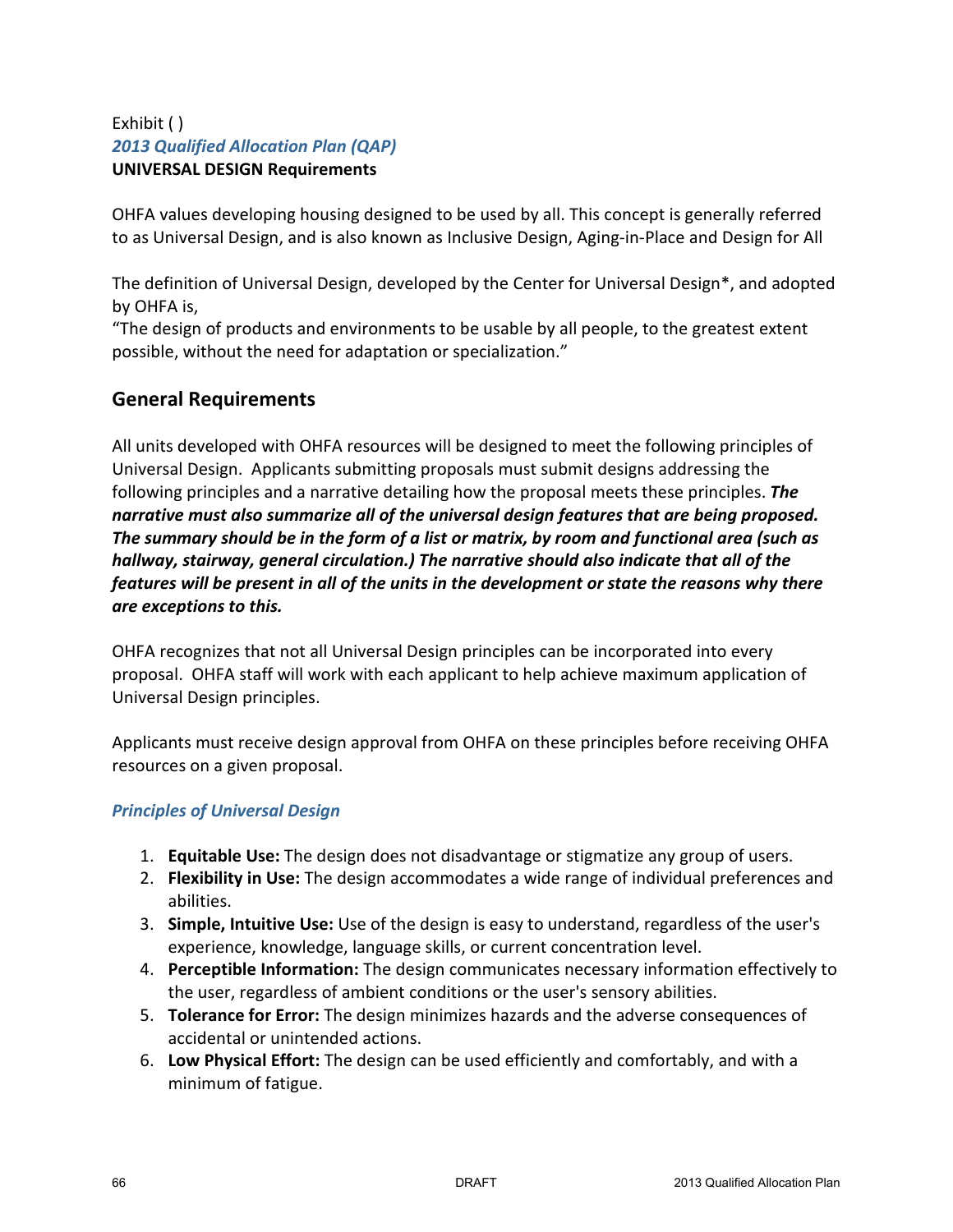**7. Size and Space for Approach & Use:** Appropriate size and space is provided for approach, reach, manipulation, and use, regardless of the user's body size, posture, or mobility. *\*Copyright 1987 Center for Universal Design, School of Design, State University of NC, Raleigh*

# **Additional Requirements**

Conformity to Fair Housing Requirements

- All *newly constructed* units developed under OHFA guidelines shall be designed to comply with the Fair Housing Act (FHA) - *even those units not covered by the Act*.
- Units that are being rehabbed shall be designed to incorporate these features to the extent possible.
- *In a two or more story single family house or townhome, all floors must be designed in accordance with 3 through 7 below. To be clear, this means that all bathrooms, kitchens, hallways, doors, light switches, electrical outlets, thermostats and other environmental controls, regardless of the floor on which they are located, must conform to those requirements.*

Compliance with the Fair Housing Act calls for seven basic *design and construction requirements.* 

## 1. **An accessible building entrance on an accessible route.**

*All units* must have *at least* one no step entrance and be on an accessible route. An accessible route means a continuous, unobstructed path connecting accessible elements and spaces within a building or site that can be negotiated by a person with a disability who uses a wheelchair, and that is also safe for and usable by people with other disabilities. An accessible entrance is a building entrance connected by an accessible route to public transit stops, accessible parking and passenger loading zones, or public streets and sidewalks.

## **2. Accessible common and public use areas.**

Developments must have accessible and usable public and common-use areas. Public and common-use areas cover all parts of the housing outside individual units. They include -- for example -- building-wide fire alarms, parking lots, storage areas, indoor and outdoor recreational areas, lobbies, mailrooms and mailboxes and laundry areas.

## **3. Usable doors (usable by a person in a wheelchair).**

All doors that allow passage into and within all premises must be wide enough to allow passage by persons using wheelchairs.

## **4. Accessible route into and through the dwelling unit.**

There must be an accessible route into and through each unit. This includes all hallways, stairways and doorways.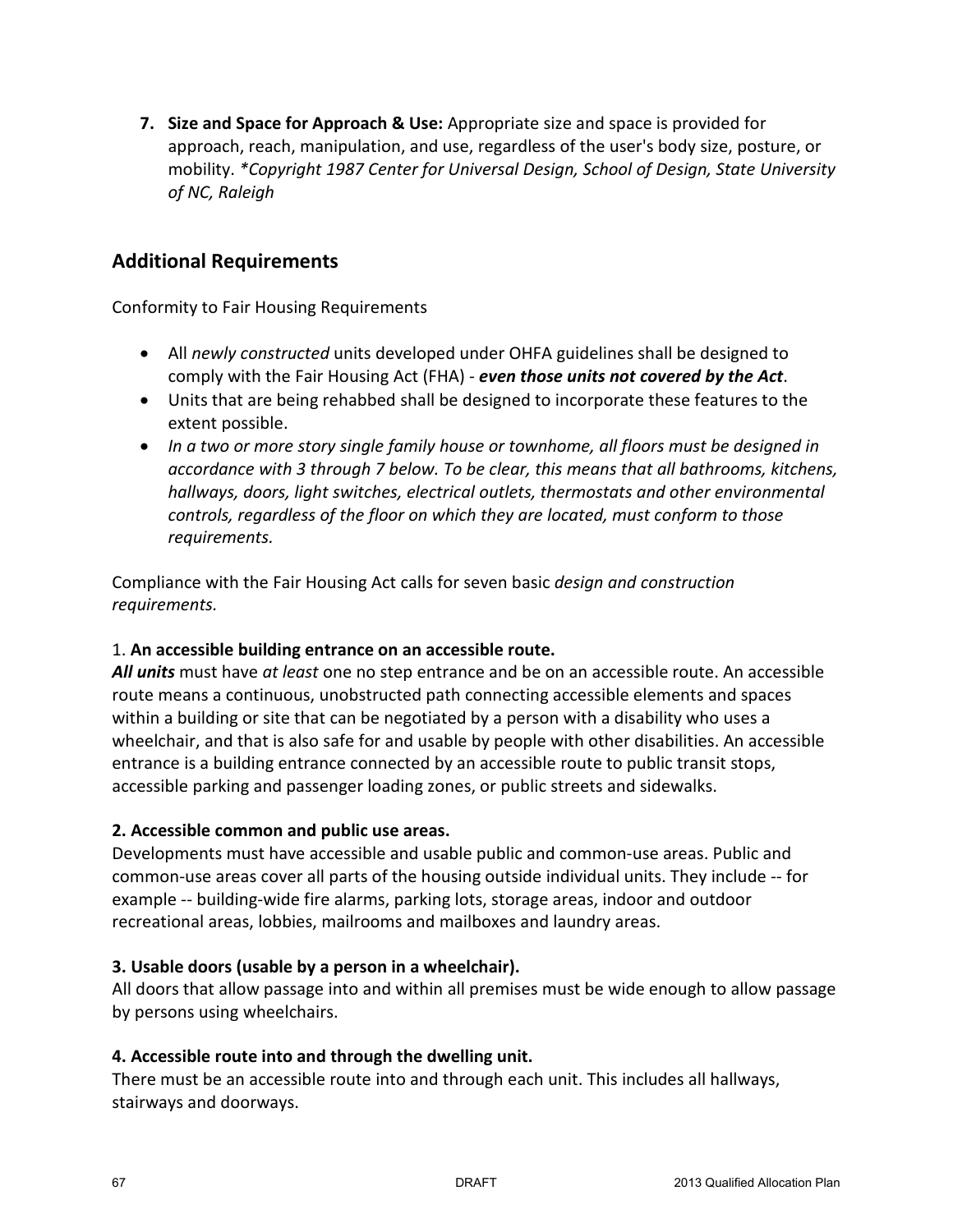# **5. Light switches, electrical outlets, thermostats and other environmental controls in accessible locations.**

Light switches, electrical outlets, thermostats and other environmental controls must be in accessible locations.

## **6. Reinforced walls in bathrooms for later installation of grab bars.**

Reinforcements in bathroom walls must be installed, so that grab bars can be added when needed.

# **7. Usable kitchens and bathrooms.**

Kitchens and bathrooms must be usable - that is, designed and constructed so an individual in a wheelchair can maneuver in the space provided.

# **Notifications to Statewide Accessibility Organizations**

Applicants must also notify the appropriate statewide accessibility group, which are identified on the OHFA website, at the time of application that accessible housing is being proposed, agree to accept referrals for potential residents, and agree to receive design suggestions for the property. Such notification must take place again when the project is placed into service. Copies of correspondence between the applicant and accessibility group must be submitted to evidence these requirements.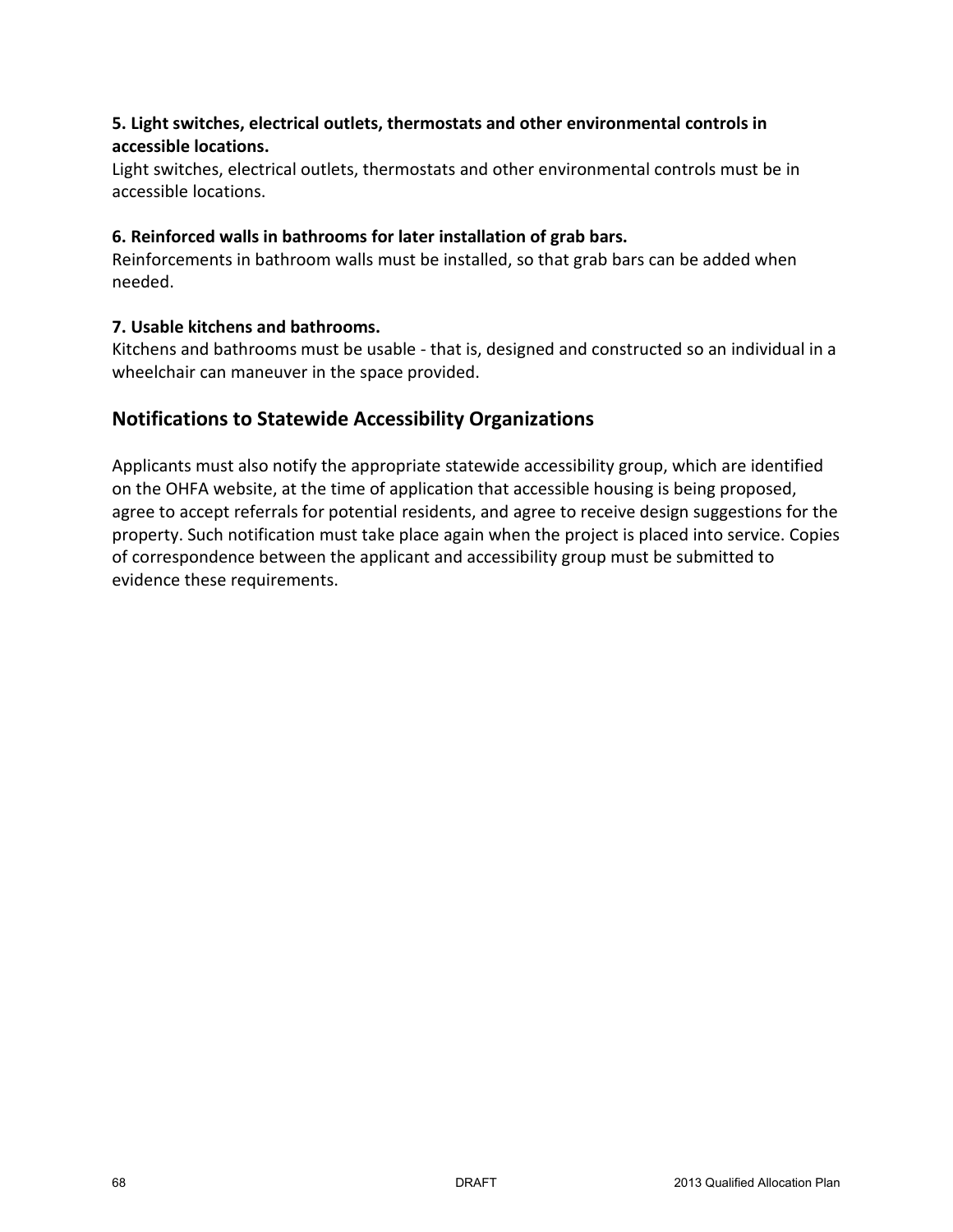# DEVELOPMENT TEAM

The Development Team consists of the General Partner(s), Developer and Property Management Company. OHFA will evaluate each organization individually, and will evaluate the team as a whole. OHFA will determine whether the team is acceptable based on the criteria outlined below. A team found to be unacceptable will not be eligible for an award of OHFA resources.

## Individual Organizations in the Team

Each organization will supply information in the Affordable Housing Funding Application (AHFA) that describes the affordable housing properties placed in service, under construction and under review by OHFA in which they have been an owner, developer or property manager, and the number of applications in which they will be a member of a development team that will be submitted for consideration. They will also document the roles that each organization will be assuming in the development process. If a state-certified Community Housing Development Organization (CHDO) is a team member, the CHDO will document how the proposed development furthers their mission to provide housing to eligible residents in their service area. The CHDO will also supply information documenting the housing development experience of individuals in the organization. Lastly, each member of the team will disclose to OHFA any organizational financial issues that will adversely impact this development should they be selected.

The following criteria will be considered when making a determination regarding individual general partners and developers:

- Past experience developing affordable housing using OHFA programs. Properties presently in service and those under construction will be considered, and the quality and success of previous developments will be taken into account. OHFA will also consider location and experience in the geographic areas to be served, experience with the type of housing product proposed, and the past working relationships of the proposed development and ownership partners.
- Other affordable housing development experience using government funded programs, including existing properties and those under construction.
- The development capacity of the organization to complete construction of all current projects on time and within program requirements and application commitments.
- The financial capacity of the developer/general partner to ensure that construction will be completed on time and that work will be guaranteed for quality.
- The organization must conduct business with OHFA according to the Good Partnership policy.

The following criteria will be considered when making a determination regarding the property management company:

- The company must currently be a member of the National Affordable Housing Management Association (NAHMA) or the Midwest Affordable Housing Management Association (MAHMA).
- A representative of the company must have earned one of the following certifications: Housing Credit Certified Professional (HCCP) sponsored by the National Association of Home Builders; Specialist in Housing Credit Management (SHCM) sponsored by NAHMA; or equivalent certification from a nationally recognized consultant or association, including, but not limited to, TheoPro Compliance & Consulting Inc., Quadel Consulting or Spectrum Seminars.
- The company must have managed at least five housing credit and/or federally-subsidized developments (each consisting of at least ten (10) units) for at least one (1) year each; or must have managed two (2) housing credit developments (each consisting of at least ten (10) units) for at least three (3) years each.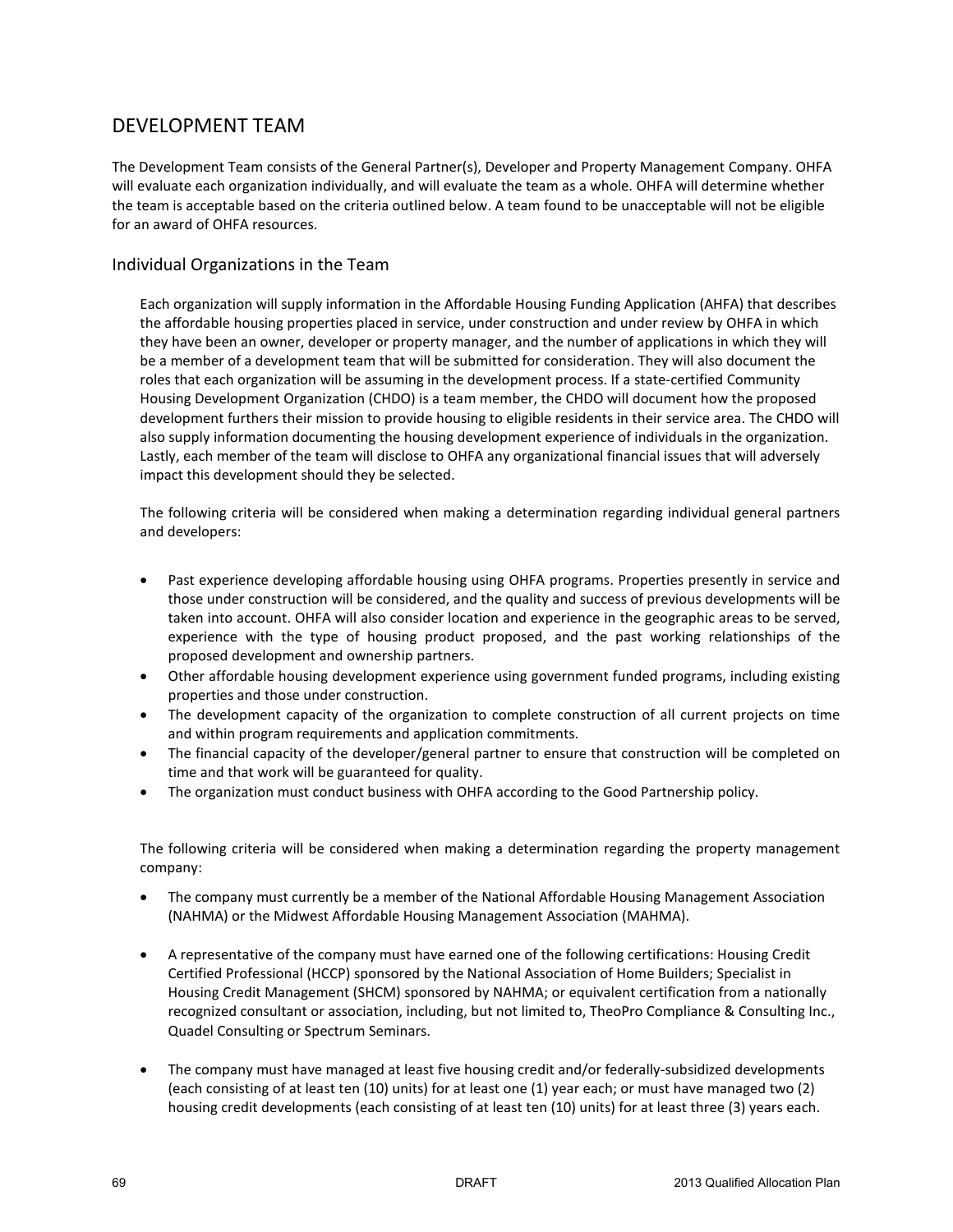- All developments currently managed by the company must not have any uncured Forms 8823. Exceptions may be granted on a case-by-case basis for 8823 events that are not the fault of the company, such as a casualty loss, or non-compliance issues that are inherited from the prior property manager.
- Management companies with no prior experience with an OHFA property will be evaluated by the information contained in their completed OHFA Management Company Capacity Review Survey. Management companies with prior OHFA experience will be evaluated in part on information contained in the Property Status Report generated from the Office of Program Compliance.
- Past experience managing affordable housing using OHFA programs. The quality and success of previous developments will be taken into account. OHFA will also consider location and experience in the geographic areas to be served, experience with the type of housing product proposed, and the past working relationships of the proposed development team members.
- Other affordable housing management experience using government funded programs.
- The company must conduct business with OHFA according to the Good Partnership policy.

### The Team as a Whole

The following criteria will be used to evaluate the team as a whole for the proposed development:

- Development history: OHFA will review the experience of the development team with the housing type, location or type of geographic area, and scope of the project being proposed. Projects financed by OHFA, tax credit projects in other states, and other types of affordable housing in any state will be considered.
- Sufficient documentation of the specific roles of each member of the team. If a team member is a CHDO, documentation which indicates that the CHDO maintains effective project control during the development process. Effective project control is demonstrated when the CHDO is the sole owner of the project, or, if not the sole owner, the CHDO has an agreement with the owner or the partners to allow it to make key decisions with regards to the selection, financing, improvement, management, and disposition of the project.
- Present capacity: OHFA will review all projects that the team members presently have in development and determine whether there is sufficient capacity to successfully complete all projects in development and any new project awards in a timely and efficient manner. The amount of resources awarded to a particular team may be limited based on OHFA judgment of capacity.
- Good Partnership: OHFA will evaluate the degree to which the development team members have acted in accordance with the Good Partnership policy in all phases of current and previous development efforts.
- Financial strength: The financial capacity of the team as a whole will be reviewed and must be found acceptable.
- Outstanding financial obligations: All financial obligations to OHFA must be current. Any delinquent obligations of any team member may disqualify the team from competing for an award.

OHFA will use information submitted with the application and other reasonable sources available to make all determinations, including reports and opinions of other public funding sources. OHFA reserves the right to place additional restrictions on development team members, limit the number of awards, applications or amount of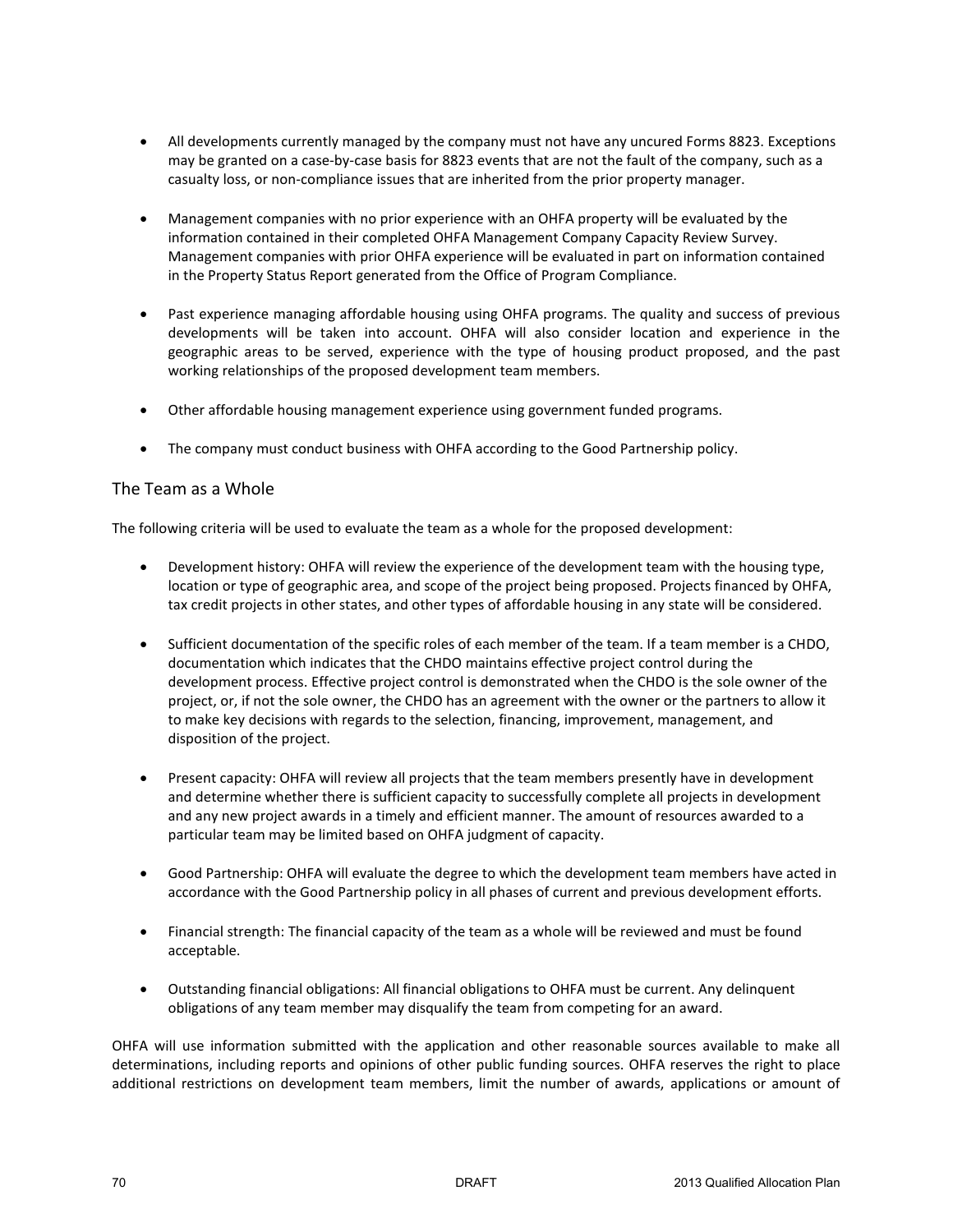resources available to a development team, and limit awards due to identities of interest between organizations applying for OHFA funding.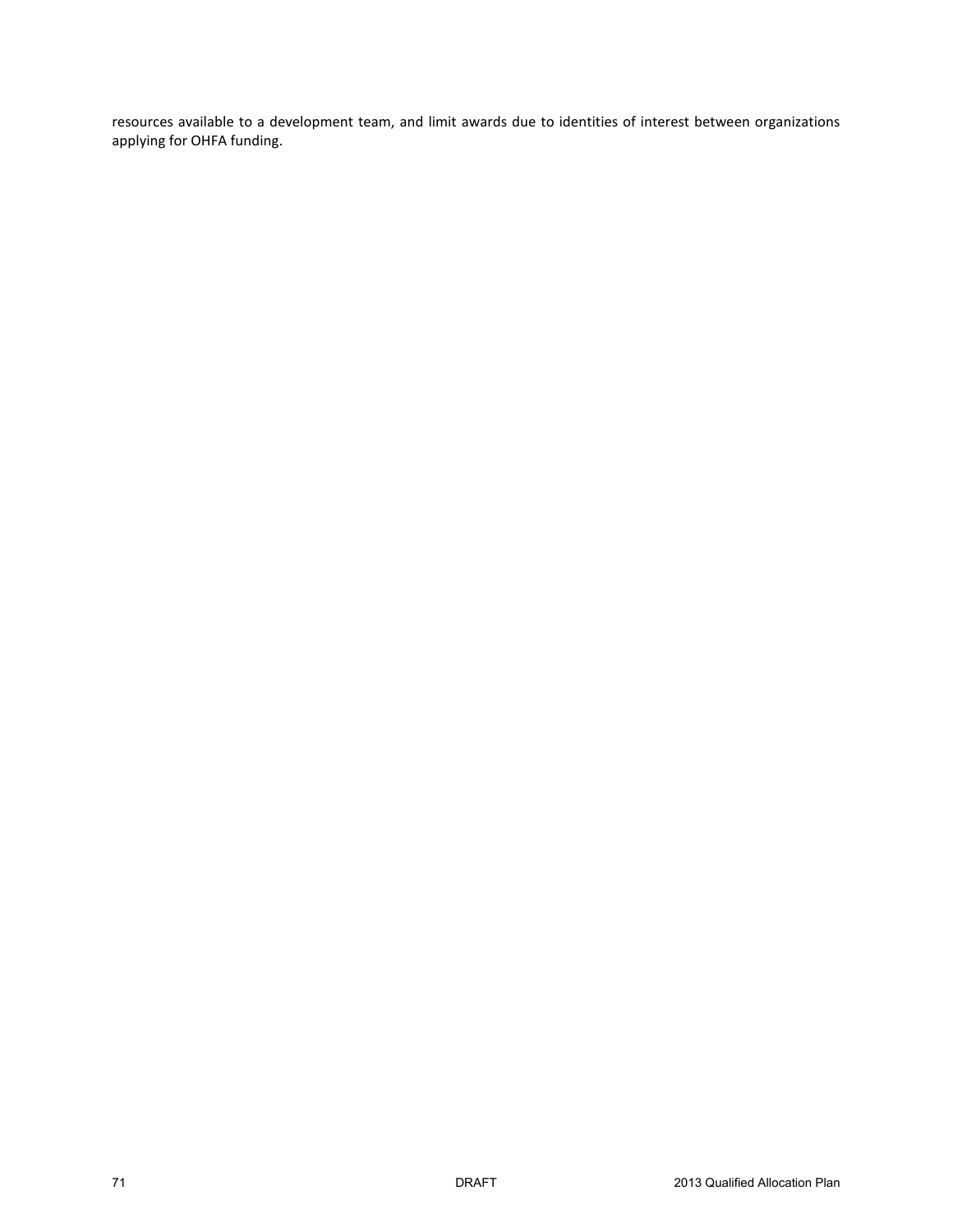# **Underwriting Guidelines**

In accordance with OHFA policy and Section 42(m) of the IRC, OHFA will perform several underwriting evaluations on all projects that request an award of Housing Tax Credits and/or OHFA Gap Financing. Each evaluation will consist of a review of the credit calculation, financing sources, development budget, income and operating expenses, and a 15-year cash flow analysis. The underwriting process and standards are designed to ensure that OHFA awards the minimum amount of subsidy necessary for the development of cost-effective, financially viable, and sustainable affordable housing projects. Projects will be subject to the following financial evaluations:

- 1. Projects proposed for the competitive 9% Tax Credit round, will undergo a minimum financial evaluation to determine if they are eligible to continue in the competitive process.
- 2. All projects will undergo a complete underwriting review at Final Application prior to issuing a Carryover Allocation Agreement or Letter of Eligibility.
- 3. All projects will undergo an additional underwriting review at the time the project is placed-in-service and requests IRS Form(s) 8609.
- 4. Any project that experiences significant changes after approval of funding or requests additional resources from OHFA will undergo a full financial review at the time each change is made. **(Refer to Project Changes Section)**

The following guidelines shall apply to all projects requesting any OHFA subsidy unless otherwise noted.

## **I. Credit Calculation**

The amount of the Housing Credits and OHFA Gap Financing reserved will not increase after the first minimum financial evaluation.

- A. **Eligible Basis** OHFA will review the estimated eligible basis. All non-eligible costs will be deducted from the basis. OHFA may require a legal opinion for any items that are not clearly eligible under Section 42 of the IRC and applicable IRS guidance. OHFA reserves the right to require additional information to clarify any issues regarding eligible basis.
- B. **Acquisition Basis** For competitive 9% credit projects, OHFA will limit acquisition basis to building value less any Seller Note in the Sources. The building value is determined by the lesser of the agreed upon purchase price or the building value calculated from an approved 'as-is' appraisal value (as-is property value less land value). For tax-exempt bond projects, OHFA may permit Seller Notes to be included in the building's acquisition value, on a case by case basis. The acquisition eligible basis cannot exceed the value of the property at or before the date of acquisition (the date of acquisition equals the date the deed or lease is recorded) as determined by the as-is appraisal of the property that complies with OHFA's Appraisal Guidelines.
- C. **Tax Credit Percentage** The tax credit percentage will be determined according to IRC Section 42. The rate valid at application must be used to determine the credit request. The rate may then be locked the month the Binding Reservation Agreement is issued for competitive 9% credits or the month bonds are issued for tax-exempt bond projects.
- D. **Basis Boost** Projects located in a qualified census tract (QCT), rural new construction proposals located in a HUD non-participating jurisdiction, and proposals located in a high-income census tract are eligible for an allocation of credits based upon one hundred thirty percent (130%) of the qualified basis for new construction or rehabilitation.

## **II. Sources and Uses of Development Funds**

A. **All Sources and Uses Identified** - All categories must be identified, including financing, acquisition, construction, contingencies, reserves, developer fees and other soft costs. Applicants should contact OHFA for instructions on how to account for any unusual cost items.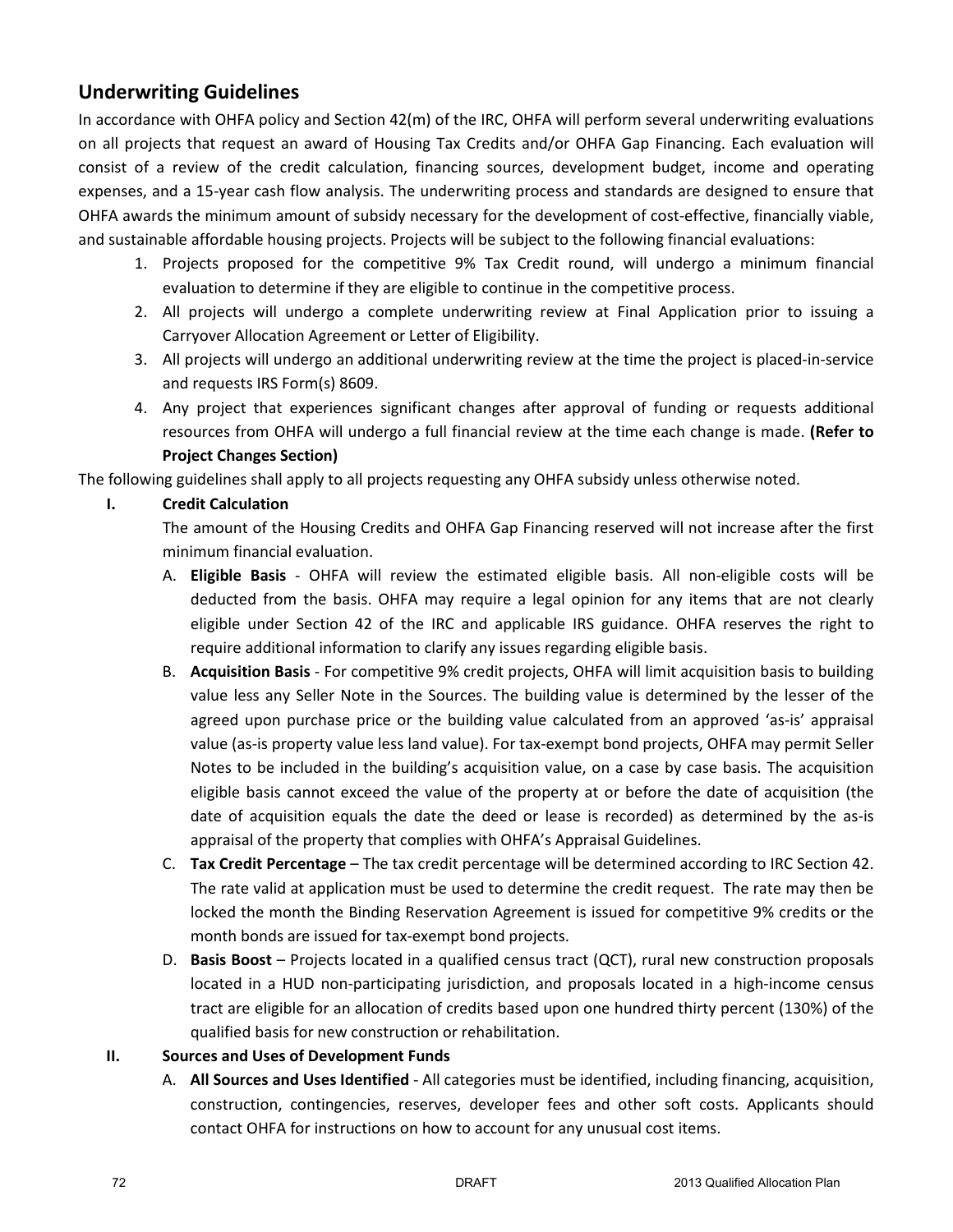- B. **Sources and Uses Match** The project's total sources must always equal the total project cost. If the sources exceed the costs, OHFA will reduce any OHFA Gap Financing and/or Housing Credit amount so that sources equal uses.
- C. **Equity Commitment**  OHFA will evaluate the Equity Commitment provided by the syndicator/investor including the proposed terms, conditions, pricing, and pay-ins as required by Section 42 of the IRC. OHFA may require adjustments based on comparable, historical, and/or current market conditions and trends.

## D. **Financing**

- 1. **Commitments** If applicant has not received conditional or final commitments at time of proposal, OHFA will underwrite the proposal based upon market norms for the product type, development area and current market conditions.
- 2. **Terms**  Balloon payments will not be permitted during the initial or extended compliance period.
- E. **Deferred Developer's Fee** –Applicants must show that the deferred developer's fee can be paid in full from project cash flow within the first fifteen (15) years. Any unpaid or deferred balance after Year 10 will be deducted from the housing credit eligible basis. Interest and fees are not permitted on deferred developers fees.

## **III. Development Budget**

OHFA will evaluate the reasonableness of costs by comparing the development budget for a project with budgets from current applications for similar projects, cost data collected from final cost certifications, a review of the eighty percent (80%) completed architectural plans, and the most recent HUD 221(d)(3) mortgage limits. Additional due diligence will be performed on any line item that is significantly higher than current applications for similar projects. Developer must provide additional information on any line item at OHFA's request. OHFA will reduce a line item if an adequate justification is not provided and/or a cost substantially exceeds a reasonable, objective industry standard.

- A. **Total Project Costs** Total project costs will be evaluated on a per unit, per bedroom and per square foot basis as outlined above. Projects may be subject to any cost caps imposed by the specific program to which application is made.
- B. **Land Costs** The cost of the land for new construction projects must be justified by an appraisal that meets OHFA's Appraisal Scope and Guidelines. The cost of land is determined by the lesser of the agreed upon purchase price or the land value calculated from an approved 'as-is' appraisal.
- C. **Hard Construction Costs** Hard Construction Costs for the above are defined as the total of onsite development costs and hard construction (rehabilitation, new construction, commercial, fee items, furnishings and appliances) cost line items. The OHFA architect and/or a third party may be used to review the scope and specifications of any project to determine the appropriateness of the construction hard cost budget.
	- 1. **Construction Interest**  The maximum amount of the estimated Construction Loan Interest allowed in eligible basis is equal to one year of Construction Loan Interest (Construction Loan Amount multiplied by the Construction Loan Interest Rate). Exceptions will be considered for projects that can justify a potentially longer construction period. (If not locked, we will use Wall Street prime).
	- 2. **Construction Contingencies** should be based on Developer and General Contractor experience, project type, and underwriting of other budget items. The maximum hard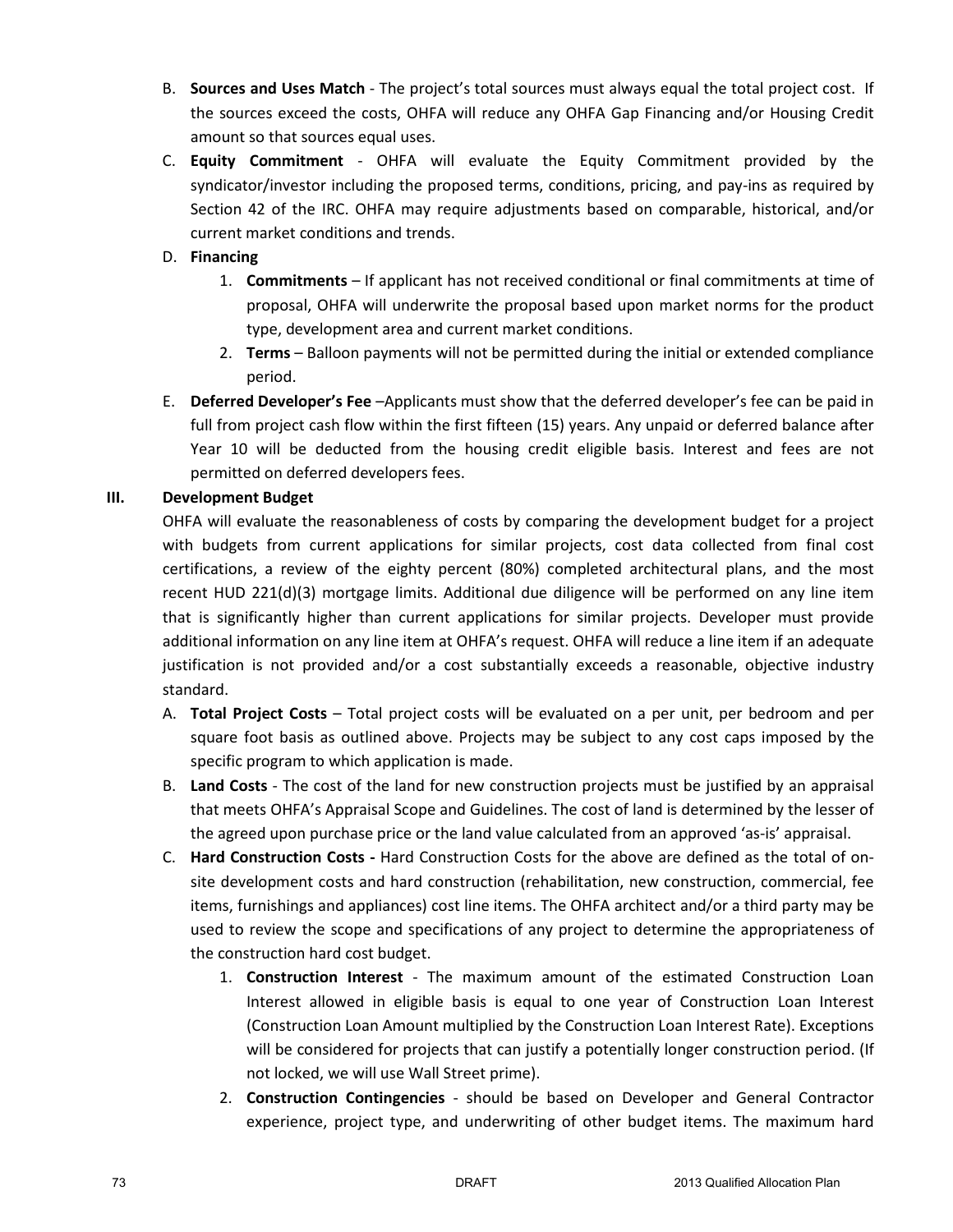cost contingency is from 3% for new construction and 6% for rehab projects. The maximum soft cost contingency is 2.5%. Unused contingency may have a negative impact on qualified basis and ultimately reduce tax credits, unless the project has adequate excess basis.

- a. Recommend 2.5% New Construction (Calculated on all hard items minus GC, OH, Profit)
- b. Recommend 5% for rehab (Calculated on all hard items minus GC, OH, Profit)
- c. Prefer letter of credit instead of Contingency?

### 3. **Contractor's Cost Limits**

Once the maximum amount of the Contractor Fee is determined after the final application underwriting review , this amount cannot be increased if costs are higher but is also not required to be decreased if final hard construction costs are lower than estimated. In addition, if there are hard construction cost savings identified in the final cost certification, these savings will be shared among the contractor, developer, and OHFA and may be added to the maximum Contractor Fee and Developer Fee amounts. For related party contractor-developer entities, the cost savings will be divided fifty percent (50%) to the contractor-developer and fifty percent (50%) to OHFA. For thirdparty contractors, the cost savings will be divided thirty-three percent (67%) to the contractor/developer team, and thirty-three percent (33%) to OHFA. OHFA's share may be taken as cash, used to reduce the project's Gap Financing award or a reduction of credits. Owners must contact OHFA prior to the request for IRS Form(s) 8609 to create a plan for the use of cost savings.

Contractor Cost Limits are as follows:

- a. Contractor Fee = six percent (6%) of hard construction costs.
- b. Contractor Overhead = two percent (2%) of hard construction costs.
- c. General Requirements = six percent (6%) of hard construction costs.
- d. Once the maximum amount of the Contractor Fee is determined after the second minimum financial evaluation for competitive 9% credit projects and first minimum financial evaluation for tax-exempt bond projects, this amount cannot be increased if costs are higher but is also not required to be decreased if final hard construction costs are lower than estimated.
- **D. Soft Costs** New Definition of Soft Costs including syndication expenses and asset management fees.
	- 1. **Soft Cost Limits** Total Professional Soft Costs cannot exceed twenty percent (20%) of the total project cost. Soft Costs include only the following: Architectural Fees, Survey Costs, Engineering fees, Appraisal, Market Study, Environmental Report, Rent-up / Marketing; Title & Recording; Legal; Accounting Fees; Developer's Fee & Overhead; Consultant Fees; Organizational Fees; and Syndication Expenses. OHFA has the discretion to add other fees/costs listed in the Other line item to the calculation as appropriate. Tax-exempt bond projects will be granted a waiver of this requirement if a reasonable justification with supporting documentation is provided.

#### **E. Developer Fees**

1. The following items will be included in the calculation the maximum Developer Fee: all application or development consultant fees, construction management fees, guarantee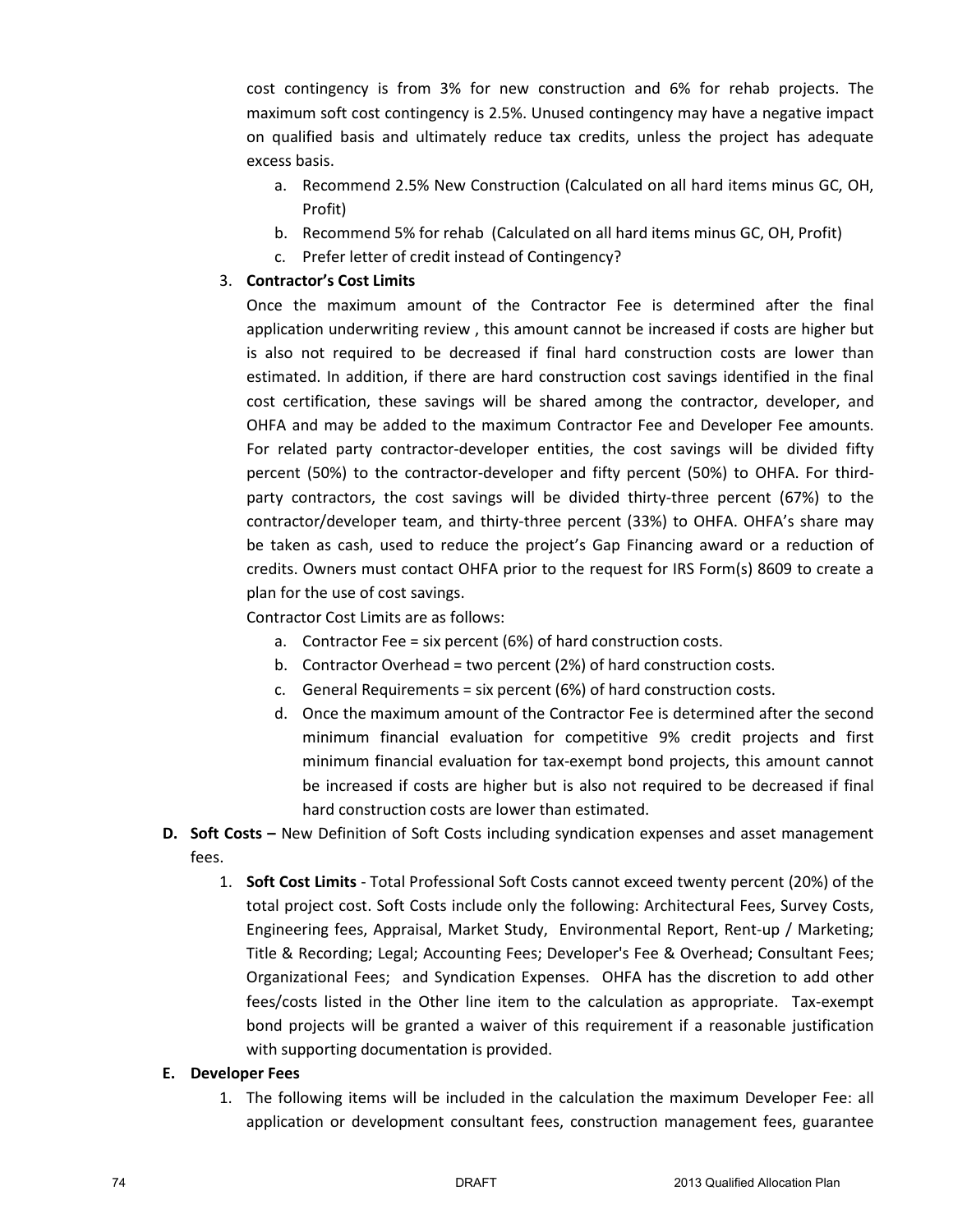fees, developer asset management fee and any financing fees charged by the developer. OHFA, at its sole discretion, may add other fees to the calculation as appropriate.

- 2. Maximum Fee Developer fee and overhead and any consultant fees cannot exceed the sum of :
	- a. Fifteen percent (15%) of total rehabilitation and new construction eligible basis; and,
	- b. Five percent (5%) of total acquisition eligible basis.

#### **IV. Income and Expense Analysis**

OHFA will evaluate the reasonableness of costs by comparing the operating expense budget for a project to operating budgets from current applications of similar projects, comparable properties in the developer's or syndicator's/investor's portfolio, the appraisal, and OHFA's operating survey data. Additional due diligence will be performed on any line item that is significantly higher or lower than current applications for similar projects. Developer must provide additional information on any line item at OHFA's request. OHFA will reduce or increase a line item if an adequate justification is not provided and/or a cost is substantially above or below a reasonable, objective industry standard. OHFA will provide the operating survey data on its website for owners to use as a guideline.

- A. **Income/Expense Escalations** OHFA will assume an annual income increase of two percent (2%) and an annual expense increase of three percent (3%). Exceptions will be permitted for properties in which operating subsidy is provided by HUD or the local public housing authority to guarantee break-even operations at the property.
- B. **Rental Income** Rents must conform to IRC Section 42 and any other applicable OHFA guidelines.
	- 1. Rental operating subsidies should be valued only if project-based and for the full investment term.
	- 2. Discuss Subsidy Layering OHFA is designated to perform Subsidy Layering Reviews (SLR) on projects that propose to use Section 8 Project Based Voucher (PBV) Housing Assistance Payments with housing credits. See the OHFA SLR Guidelines for details.
- C. **Commercial Income** Income from commercial space will not be considered in a cash flow analysis nor contributed towards meeting the DCR requirements.
- D. **"Other income"** Fees and other income such as laundry/parking must be reasonable and comparable to other properties within the region and developer's portfolio, and must be voluntary to the tenant (e.g., do not underwrite rent late fees and other charges). Recurring and defensible items only - must be documented and will be considered on a case by case basis.
- E. **Vacancy** OHFA will assume a seven percent (7%) vacancy rate to calculate the effective gross income. Applicants of existing projects with HAP Contracts, existing vouchers or preservation projects may request a rate of five percent (5%) if they can document a history of strong occupancy rates.
- F. **Utilities** Utility allowances must conform to Section 42 of the IRC and IRS Regulation 1.42-10. OHFA will require documentation of the utility allowance with the proposal application for 9% credits and the full application for 4% credits.
- G. **Real Estate Tax Exemptions, PILOTs and Abatements** Will only be considered during underwriting if tax instrument is by right or final, in writing or has completed the legislative process. (Binding to the granting entity). Adjustments will be made for items that expire prior to 15 years.
- H. **Property Management Fees** will be compared to other projects and must be at market rate.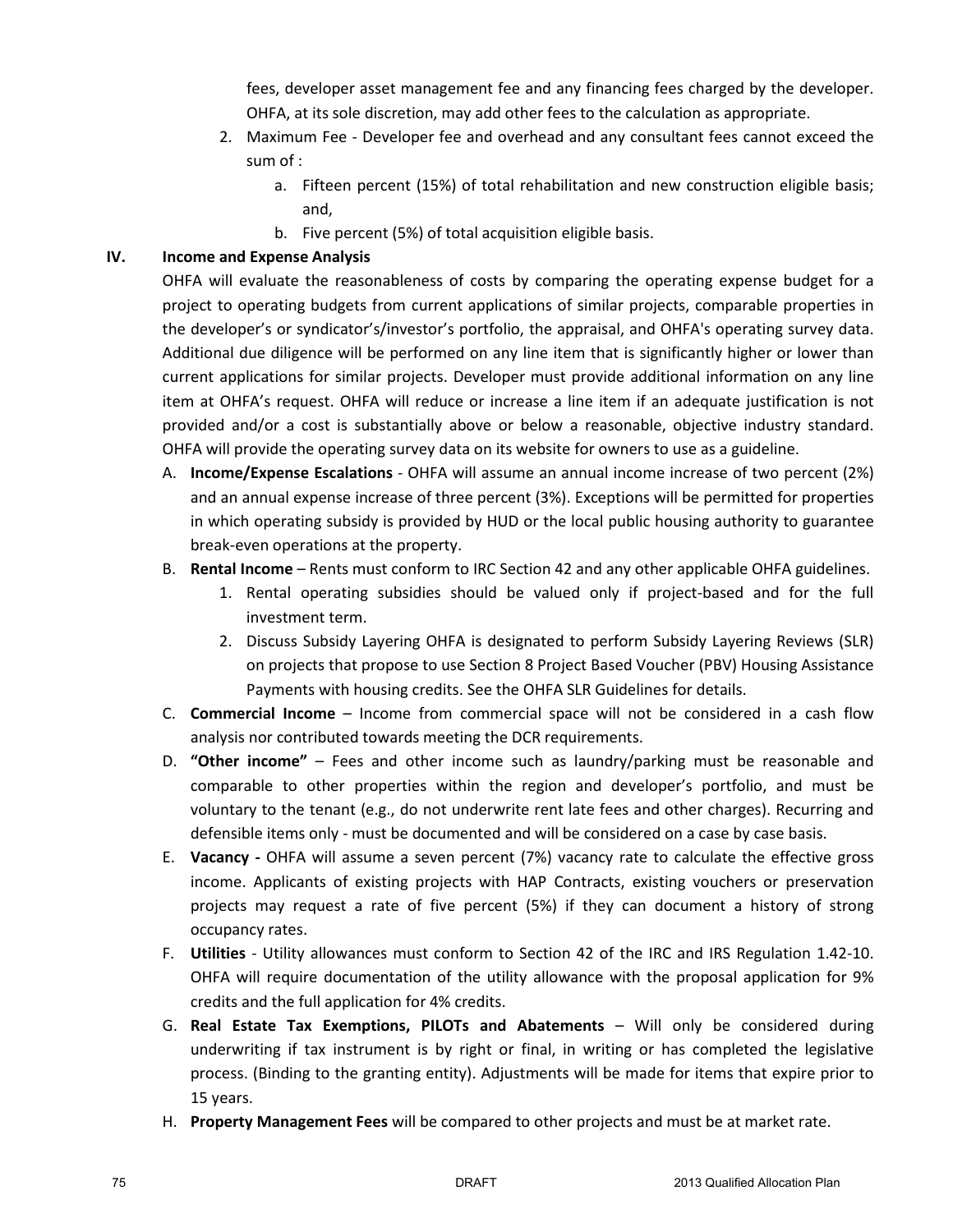- I. **Investor Expenses** Reasonable investor/syndicator asset management fees will be permitted as either a capitalized development cost or a "soft" operating expense repaid from available cash flow, after amortizing permanent mortgages before deferred developer fee and soft loan repayments. (Refer to new definition cited in soft cost section.)
- J. **Hard debt Coverage** The minimum acceptable Hard Debt Service Coverage Ratio (DCR) is 1.20 for the first year of stabilized operations. (1.5 Max) The project must maintain a DCR above 1.1 during the entire fifteen (15) year compliance period. For projects with no hard debt, the projects must maintain an income to expense ratio above 1.1 during the entire fifteen (15) year compliance period. Exceptions may be made for Rural Development projects that demonstrate a legitimate need.
- K. **Developer Contributions, Commitments and Guarantees** Developer commitments to project operating expenses must be in writing and enforceable.

## **V. Reserves**

- A. **Operating Reserves** The minimum Operating Reserve for a project is four months of the first stabilized year's projected operating expenses, hard debt service payments, and replacement reserve contributions and the maximum is nine months of the first stabilized year's projected operating expenses, hard debt service payments, and replacement reserve contributions. OHFA will consider a waiver of this requirement if a reasonable justification with supporting documentation is provided.
	- 1. Stay in place for the duration of the 15-year investment hold period, or releases should be subject to Investor consent.
- B. **Replacement Reserves** OHFA's minimum replacement reserve amounts by product type are:
	- 1. Senior New Construction = \$250 per unit.
	- 2. Family / PSH New Construction = \$350 per unit.
	- 3. Single Family Homes = \$300 per unit.
	- 4. Senior Rehabilitation = \$350 per unit.
	- 5. Family / PSH Rehabilitation = \$400 per unit.
	- 6. Capitalized Prefunded Replacement Reserves are not permitted for new construction projects.

OHFA will consider a waiver of this requirement if a reasonable justification with supporting documentation is provided.

- C. **Lease-up Reserve** Not permitted, must be counted in Rent-up marketing project costs.)
- D. **Reserve Releases** Reserves must remain with project entire 15 Years (unless used for a legitimate project expense.) If it inures to the developer, it must count towards developer fee by an applicable fraction of the term (i.e. if 5 year reserve, 2/3 will count toward developers fee.) or used to repay OHFA.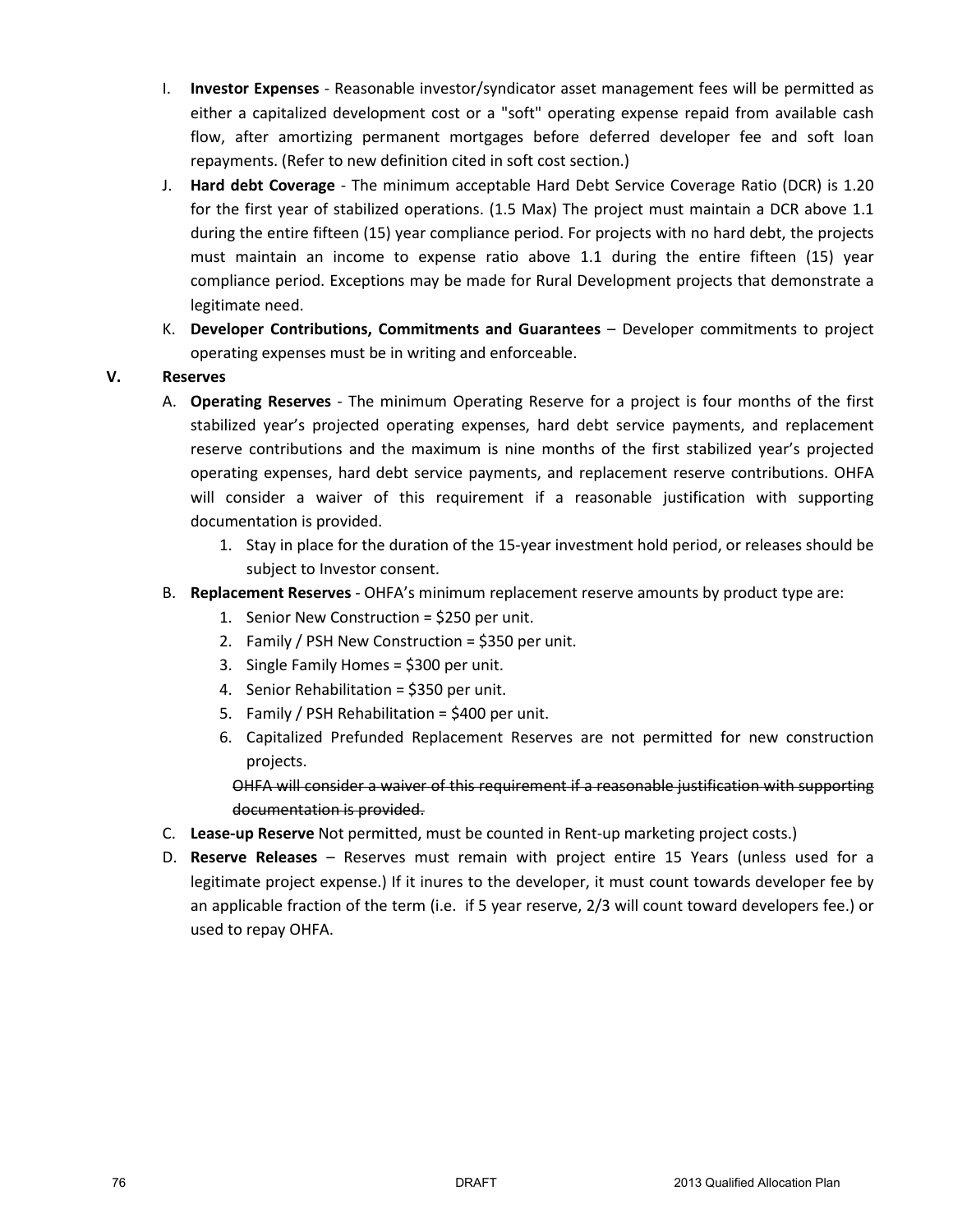# **Monitoring Guidelines**

### *Introduction*

The monitoring process determines if a property is complying with requirements of the Internal Revenue Code (IRC). The Housing Credit monitoring process is outlined in IRC Section 42, IRS Regulation 1.42, the QAP, the OHFA Compliance Handbook, and other OHFA policies.

Compliance with the requirements of the IRC is the sole responsibility of the owner of the building for which the Housing Credit was allocated.

#### *Monitoring Process*

Housing Credit projects are required to comply with the following, in addition to other requirements described in the OHFA Compliance Handbook.

- 1. All residents must be income qualified, adjusted for family size prior to moving into the unit. Units must be rent restricted as provided for in the IRC. All units allocated Housing Credits must be safe, decent and sanitary housing units complying with local building, health, safety, and zoning codes.
- 2. Before placing the project in service, the owner/agent must schedule a "placed-in-service meeting" with the OHFA Program Compliance Analyst assigned to the project to discuss the lease up of the tax credit project. OHFA will attempt to combine placed in service meetings when an owner/agent is placing several projects into service within the same general time period. OHFA may elect to waive this requirement.
- 3. Prior to the placed-in-service date, the owner/agent individual(s) responsible for final approval of resident files or the site manager/leasing consultant who processes the Tenant Income Certifications for buildings receiving 8609 Forms will be required to attend the OHFA Tax Credit Compliance Training within the previous six (6) months. Please refer to the OHFA website at www.ohiohome.org to register for this training.
- 4. Within fifteen (15) days of placing the last building in service, the project owner must forward a letter to the OHFA Program Compliance Analyst assigned to the project indicating the date on which the last building was placed in service. Based on this communication, the project will be preliminarily scheduled for a lease-up monitoring visit.
- 5. The owner of a Housing Credit project must keep records for each qualified low-income building in the project for each year of the compliance and extended use period. These records must include but are not limited to the following for each building in the project:
	- a. The total number of residential rental units in the building (including the number of bedrooms and the size in square feet of each residential rental unit);
	- b. The percentage of residential rental units in the building that are low-income units;
	- c. The rent charged on each residential rental unit in the building (including any utility allowances);
	- d. The number of occupants in each low-income unit;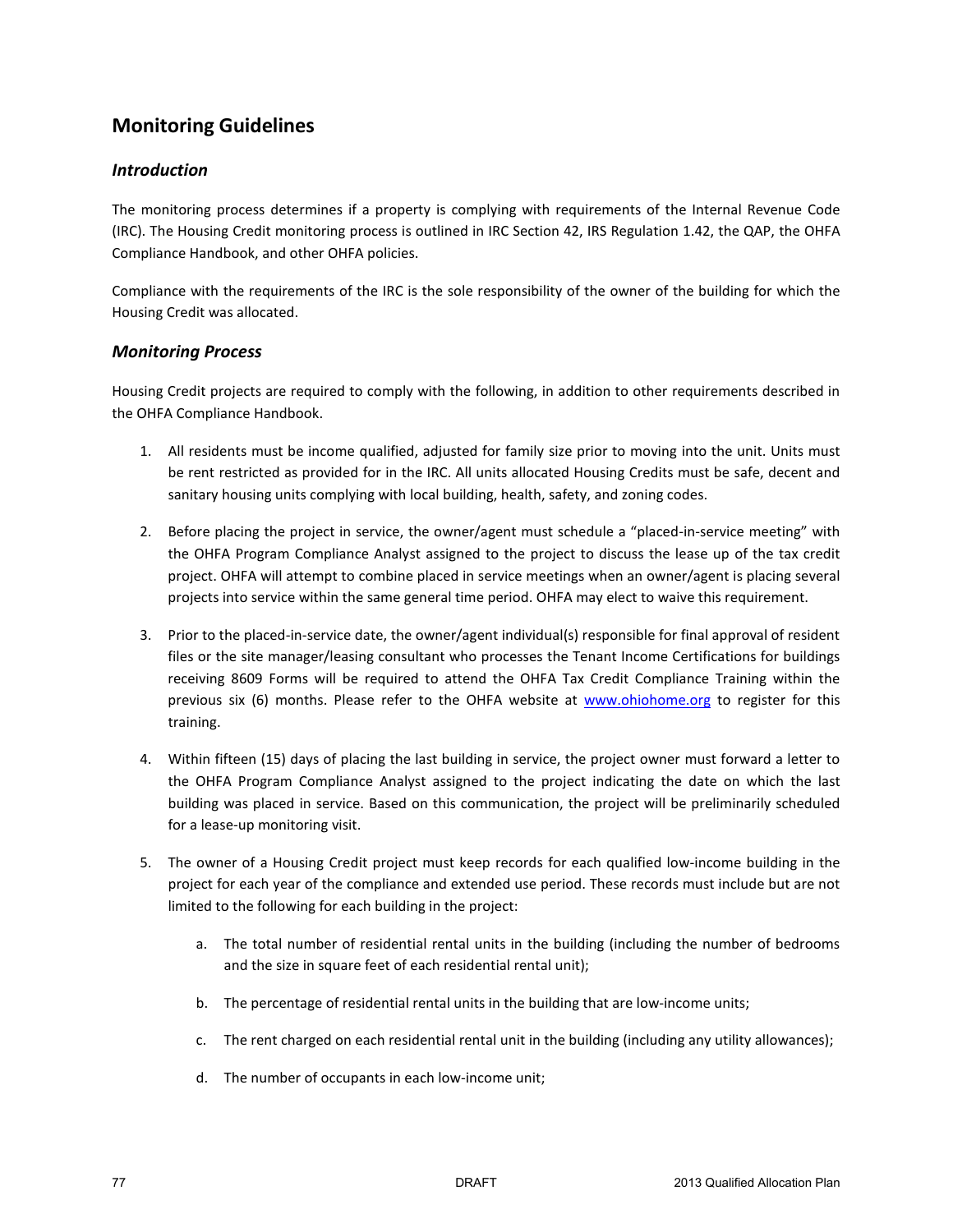- e. The unit vacancies in the building and information showing when, and to whom, the next available units were rented;
- f. The annual income certification of each low-income resident per unit (if applicable);
- g. Annual student status certification;
- h. Demographic information;
- i. Documentation to support each low-income resident's income certification. Resident income is calculated in a manner consistent with the determination of annual income under Section 8 of the United States Housing Act of 1937 ("Section 8"), not in accordance with the determination of gross income for federal income tax liability;
- j. The eligible basis and qualified basis of the building at the end of each year of the credit period, compliance and extended use periods; and
- k. The character and use of the non-residential portion of the building included in the building's eligible basis under IRC Section 42(d).
- 6. The owner of a Housing Credit project is required to retain the records described in Item 5 above for the entire period of extended use.
- 7. The owner is responsible for reporting to OHFA annually in the form and manner that OHFA specifies. The reporting process currently requires the submission of an owner certification, resident and project data, as well as other reports and certifications necessary to evidence compliance with any gap financing provided through an OHFA program. When completing the owner certification, the owner is certifying that, for the preceding 12-month period, the owner met the following requirements:
	- a. The 20-50 test under IRC Section  $42(g)(1)(A)$ , or the 40-60 test under section  $42(g)(1)(B)$ , whichever minimum set-aside test was applicable to the project; and if applicable to the project, the 15-40 test under sections  $42(g)(4)$  and  $142(d)(4)(B)$  for "deep rent skewed" projects;
	- b. There was no change in the applicable fraction (as defined in section  $42(c)(1)(B)$ ) of any building in the project, or that there was a change, accompanied by a description of the change;
	- c. The owner has received an annual income certification from each low-income resident, as appropriate, and documentation to support that certification; or, in the case of a resident receiving Section 8 housing assistance payments, the statement from a public housing authority described in paragraph (b)(1)(vii) of this section;
	- d. Each low-income unit in the project was rent-restricted under Section 42(g)(2);
	- e. All units in the project were for use by the general public and used on a non-transitional basis (except for transitional housing for the homeless provided under Section 42 [i][3][B][iii]);
	- f. Each building in the project was suitable for occupancy, taking into account local health, safety, and building codes;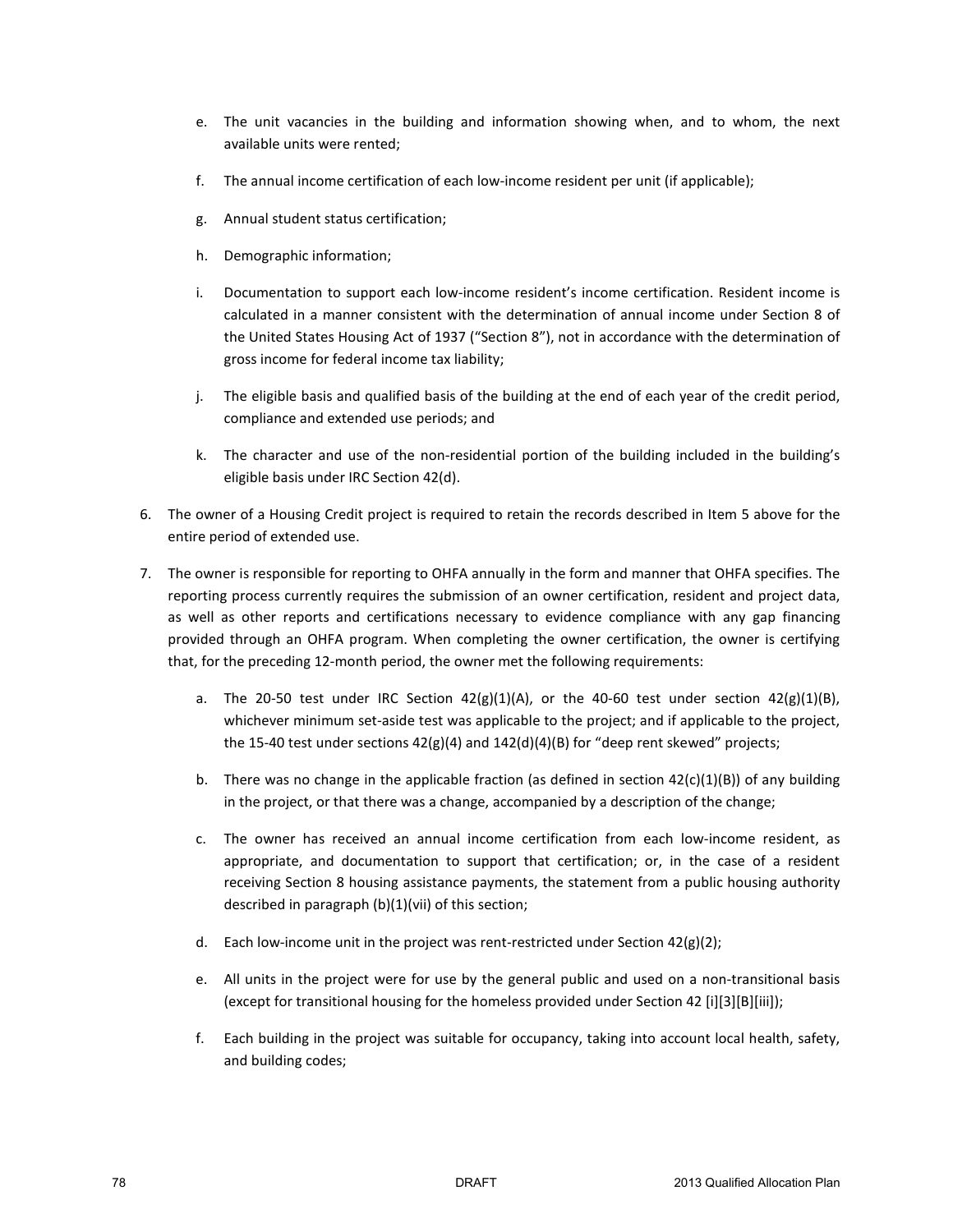- g. There was no change in the eligible basis (as defined in Section 42[d] of any building in the project, or if there was a change, the nature of the change (e.g. a common area has become commercial space, or a fee is now charged for a resident facility formerly provided without charge);
- h. All resident facilities included in the eligible basis under Section 42(d) of any building in the project, such as swimming pools, other recreational facilities, and parking areas, were provided on a comparable basis without charge to all residents in the building;
- i. If a low-income unit in the project became vacant during the year, that reasonable attempts were or are being made to rent that unit or the next available unit of comparable or smaller size to residents having a qualifying income before any units in the project were or will be rented to residents not having a qualifying income;
- j. If the income of residents of a low-income unit in the project increased above the limit allowed in Section  $42(g)(2)(D)(ii)$ , the next available unit of comparable or smaller size in the building was or will be rented to residents having a qualifying income;
- k. The owner has not refused to lease a unit in the project to a Section 8 applicant because the applicant holds a Section 8 voucher or certificate;
- l. No finding of discrimination under the Fair Housing Act has occurred for the project (a finding of discrimination includes an adverse final decision by HUD, an adverse final decision by a substantially equivalent state or local fair housing agency, or an adverse judgment from a Federal court);
- m. For the preceding 12-month period, no residents in low-income units were evicted or had their tenancies terminated other than for good cause and no gross rents were increased other than permitted under Section 42; and
- n. An extended low-income housing commitment as described in Section 42(h)(6) was in effect.

OHFA reserves the right to adjust the above requirements according to changes in federal regulations.

- 8. OHFA requires that the owner of a Housing Credit project annually certify the residents' incomes and assets using the form(s) specified by OHFA. Projects that are 100% occupied by qualified low-income households may discontinue recertifications. The owner/agent should consult the OHFA Compliance Handbook for additional guidance.
- 9. OHFA has the right to review resident files throughout the 15-year compliance period and the 15-year extended use period. OHFA has the right to perform on-site inspections of any low-income housing project through the end of the extended use period. Buildings receiving new allocations of credit will be inspected no later than the end of the second calendar year following the year the last building in the project is placed in service. OHFA will provide prompt written notice to the owner of a Housing Credit project if OHFA does not receive the required certification or discovers through inspection, review, or any other manner that the project is in non-compliance. The owner will have up to 60 days from the date of the notification to correct any non-compliance issues found and give a written response to OHFA of corrective actions taken. OHFA may, with good cause, extend the correction period for up to six months.